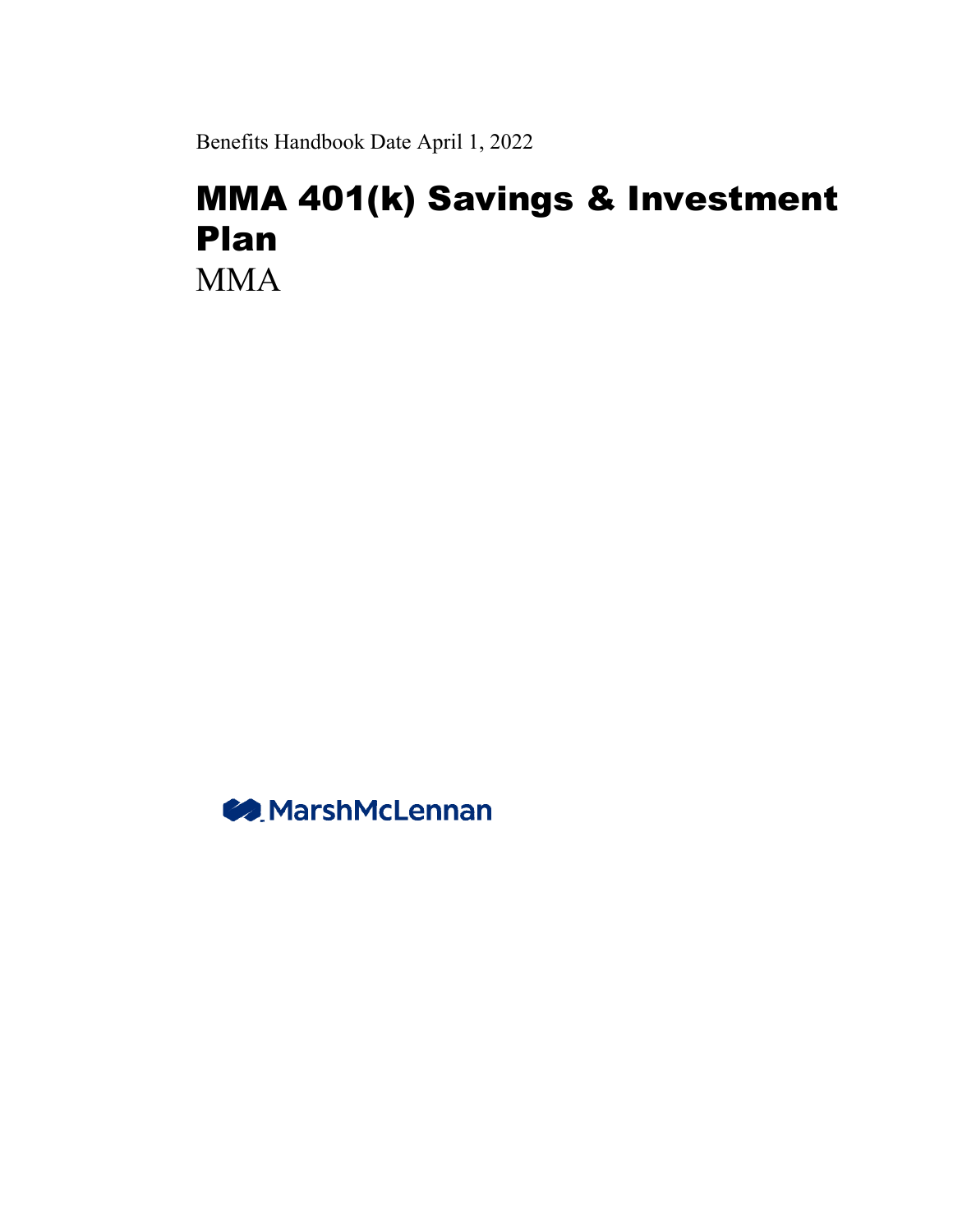# MMA 401(k) Savings & Investment Plan

*The Marsh & McLennan Agency 401(k) Savings & Investment Plan (the "Plan") is a convenient way to help achieve your long-term savings and investment goals. The Plan is a profit sharing plan with a 401(k) component, designed to encourage saving through a number of investment opportunities, including the opportunity to invest in the MMC Stock Fund (a fund comprised principally of Marsh & McLennan Companies, Inc. common stock, which we refer to as MMC stock, Company stock or Marsh & McLennan Companies stock (par value of \$1.00 per share)).* 

*Under the Plan, you may save and invest for the future by contributing on a before-tax and/or after-tax basis. You can direct your future contributions and your* 

*Company matching contributions (which begin after you complete one year of vesting service) into any of the funds in the Plan's investment lineup.* 

*Plan participation involves investment risk. If the value of Marsh & McLennan Companies stock and other Plan assets decreases or increases, the value of your accounts in the Plan will also decrease or increase. Under this type of Plan, you assume responsibility for the investment choices you make for your account.* 

*This section describes the Plan provisions as of April 1, 2022, and applies if you are employed by the Company on or after April 1, 2022.* 

#### SPD

This section provides a summary of the MMA 401(k) Savings & Investment Plan as of April 1, 2022.

This section, together with the *Administrative Information* section, forms the Summary Plan Description of the Plan.

**A Note on Tax Advice:**  The tax laws are complicated and often change. This summary is not intended to provide personal tax advice to any employee.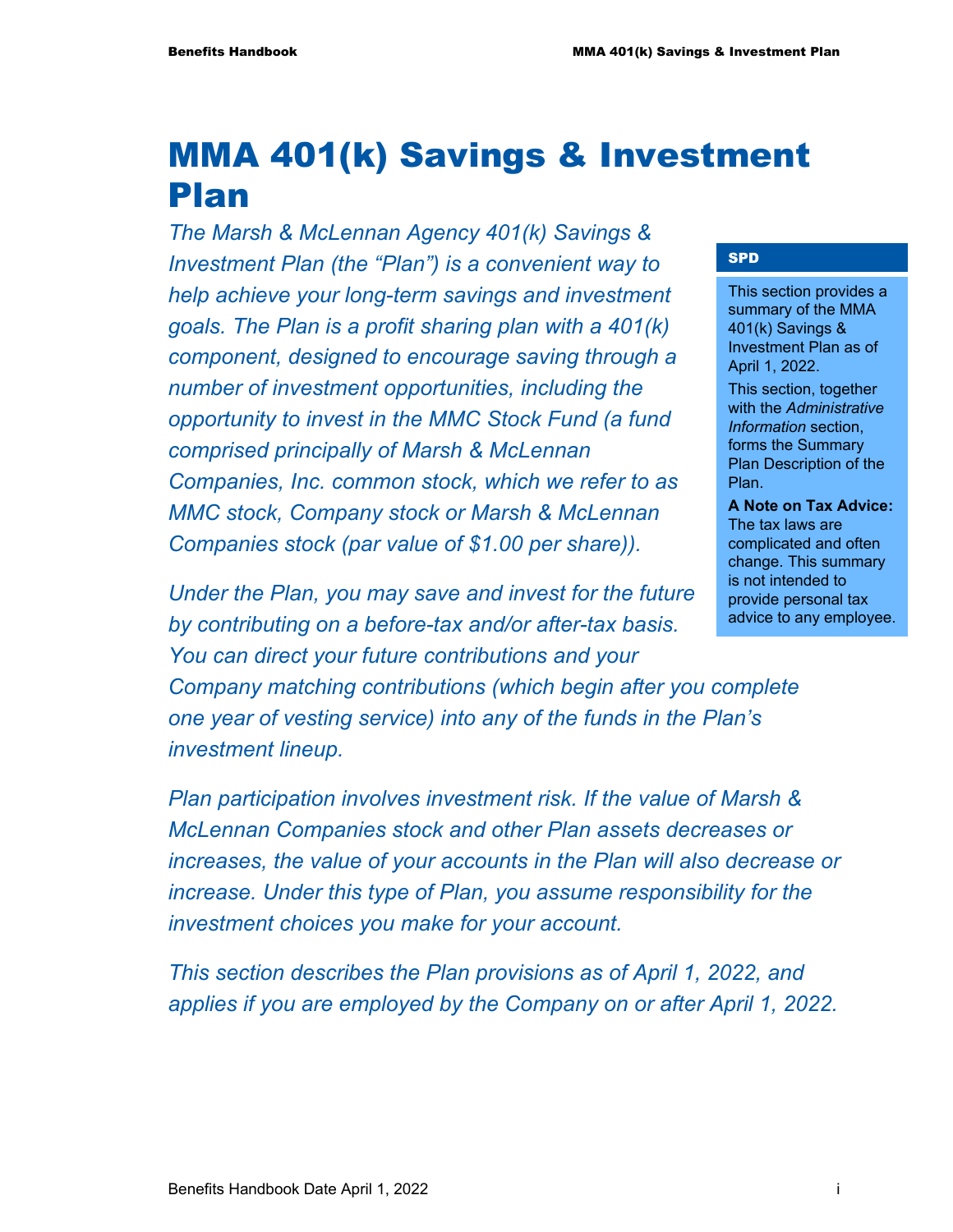*As used throughout this document, "employee," "you" and "your" always mean a US employee of Marsh & McLennan Agency LLC. (MMA) or any subsidiary or affiliate of MMA. Individuals who are leased employees, who are compensated as independent contractors, or who are employed in Puerto Rico, are not eligible to participate.* 

*In this description of the MMA 401(k) Savings & Investment Plan, the term "Company" sometimes refers to MMA and all participating employers.* 

### *This Is Part of a Prospectus*

This section, together with the Investment Return Fact Sheet and the *Administrative Information* section, also constitute part of a prospectus covering securities that have been registered under the Securities Act of 1933, as amended. See below for more details.

The Plan was most recently approved by the Internal Revenue Service as tax qualified under Sections 401(a) and 4975(e)(7) of the Internal Revenue Code by means of a favorable determination letter dated November 13, 2013. Accordingly, Marsh & McLennan Agency contributions will be deductible by Marsh & McLennan Agency within the limits set forth in the Internal Revenue Code. This section describes the Plan provisions as of April 1, 2022 which apply if you are employed on or after April 1, 2022. Former employees may be subject to other rules under prior provisions.

The date of this prospectus is November 23, 2020.

Participants may receive, without charge, upon request to the Plan Administrator, any of the documents that constitute part of the prospectus, as well as a copy of the annual report from Marsh & McLennan Companies, Inc., copies of other reports, proxy statements and other communications distributed to Marsh & McLennan Companies shareholders, and the annual report for the Plan. Copies of the documents described may be obtained from the Plan Administrator at the following address:

Marsh & McLennan Companies, Inc. MMA 401(k) Savings & Investment Plan  $c/o$  Global Benefits Department  $-3<sup>rd</sup>$  Floor Waterfront Corporate Center 121 River Street Hoboken, NJ 07030 Telephone +1 201 284 4000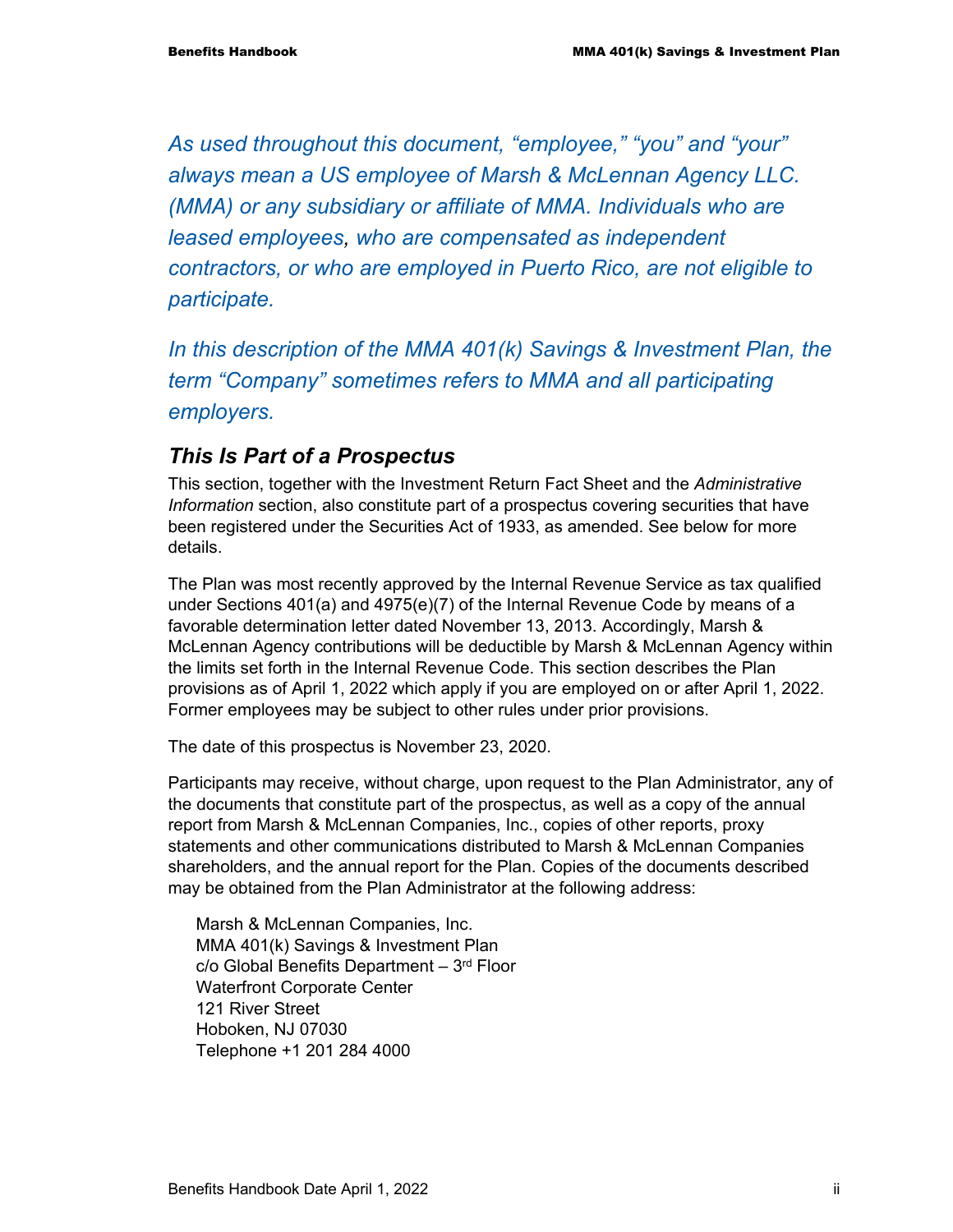Marsh & McLennan Companies' annual report can be viewed at www.mmc .com/annualreport.html.

All reports and other documents subsequently filed by Marsh & McLennan Companies or the Plan pursuant to Section 13(a), 13(c), 14, 15(d) of the Securities Exchange Act of 1934, as amended, prior to the filing of a post-effective amendment which indicates that all securities offered have been sold or which deregisters all securities then remaining unsold, also will be deemed to be incorporated into this Summary Plan Description and Prospectus from the date of the filing of such reports and documents.

#### A Note about ERISA

The Employee Retirement Income Security Act of 1974 (ERISA) is a Federal law that governs many employer-sponsored plans including this one. Your ERISA rights in connection with this Plan are detailed in the *Administrative Information* section that, together with this section, constitute the Summary Plan Description for this Plan. However, the Plan rules are very detailed and this is only a summary.

In the case of any conflict between this description of the MMA 401(k) Savings & Investment Plan and the Plan, the Plan rules govern. See also the *Administrative Information* section.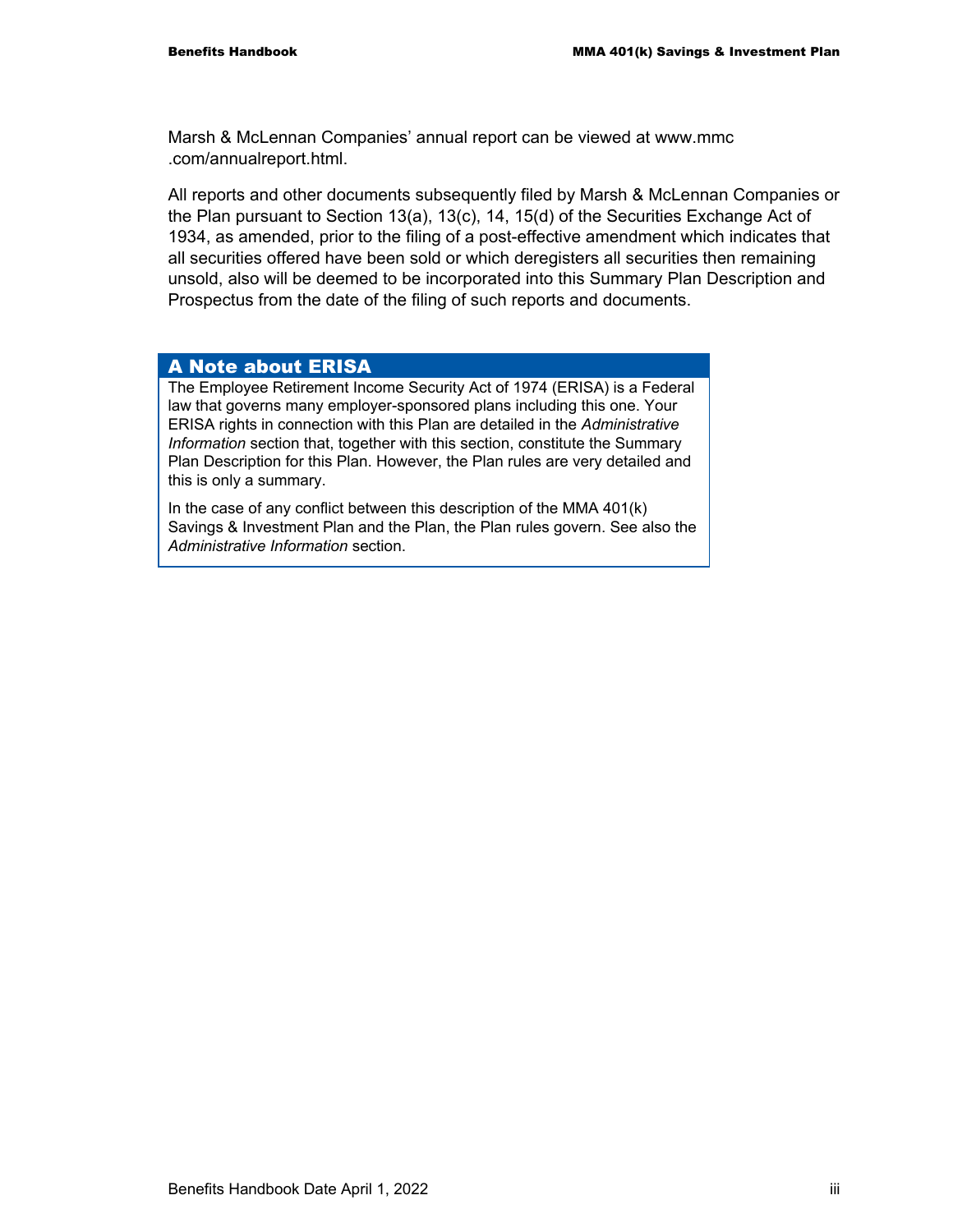# **In This Section**

# **See Page**

| Eligible Base Pay for Determining MMA 401(k) Savings & Investment Plan |  |
|------------------------------------------------------------------------|--|
|                                                                        |  |
|                                                                        |  |
|                                                                        |  |
|                                                                        |  |
|                                                                        |  |
|                                                                        |  |
|                                                                        |  |
|                                                                        |  |
|                                                                        |  |
| Taxes on Distributions from In-Plan Roth Conversion Accounts33         |  |
|                                                                        |  |
|                                                                        |  |
|                                                                        |  |
| Transfers from Non-Participating MMA and Marsh McLennan  36            |  |
|                                                                        |  |
|                                                                        |  |
|                                                                        |  |
|                                                                        |  |
|                                                                        |  |
|                                                                        |  |
|                                                                        |  |
|                                                                        |  |
|                                                                        |  |
|                                                                        |  |
|                                                                        |  |
|                                                                        |  |
|                                                                        |  |
|                                                                        |  |
|                                                                        |  |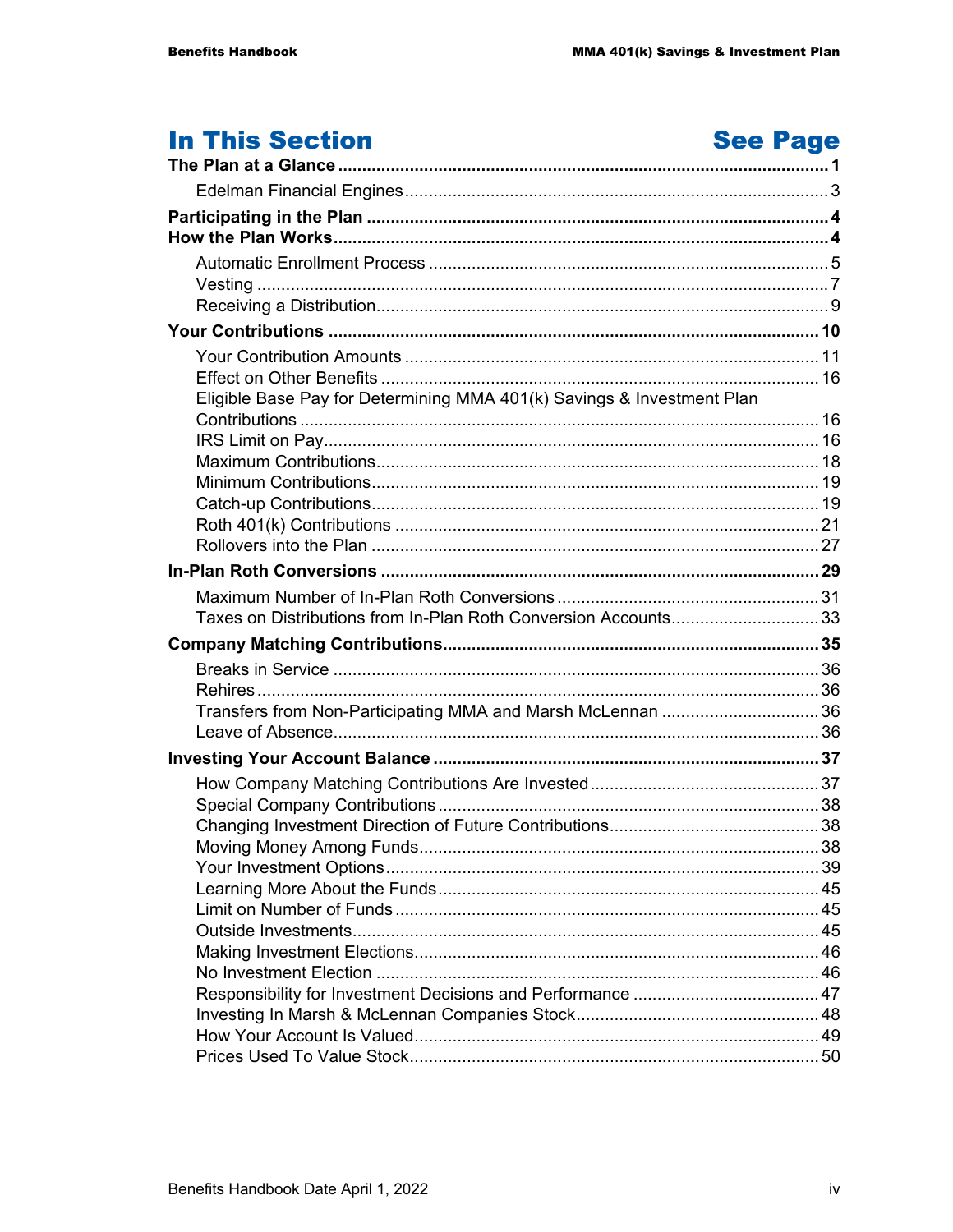| Dividends on Marsh & McLennan Companies Shares and Stock Voting Rights 50 |  |
|---------------------------------------------------------------------------|--|
|                                                                           |  |
|                                                                           |  |
|                                                                           |  |
|                                                                           |  |
|                                                                           |  |
|                                                                           |  |
|                                                                           |  |
|                                                                           |  |
|                                                                           |  |
|                                                                           |  |
|                                                                           |  |
|                                                                           |  |
|                                                                           |  |
|                                                                           |  |
|                                                                           |  |
|                                                                           |  |
|                                                                           |  |
|                                                                           |  |
|                                                                           |  |
|                                                                           |  |
|                                                                           |  |
|                                                                           |  |
|                                                                           |  |
|                                                                           |  |
|                                                                           |  |
|                                                                           |  |
|                                                                           |  |
| Reporting a Change in Address                                             |  |
|                                                                           |  |
|                                                                           |  |
|                                                                           |  |
|                                                                           |  |
|                                                                           |  |
|                                                                           |  |
|                                                                           |  |
|                                                                           |  |
|                                                                           |  |
|                                                                           |  |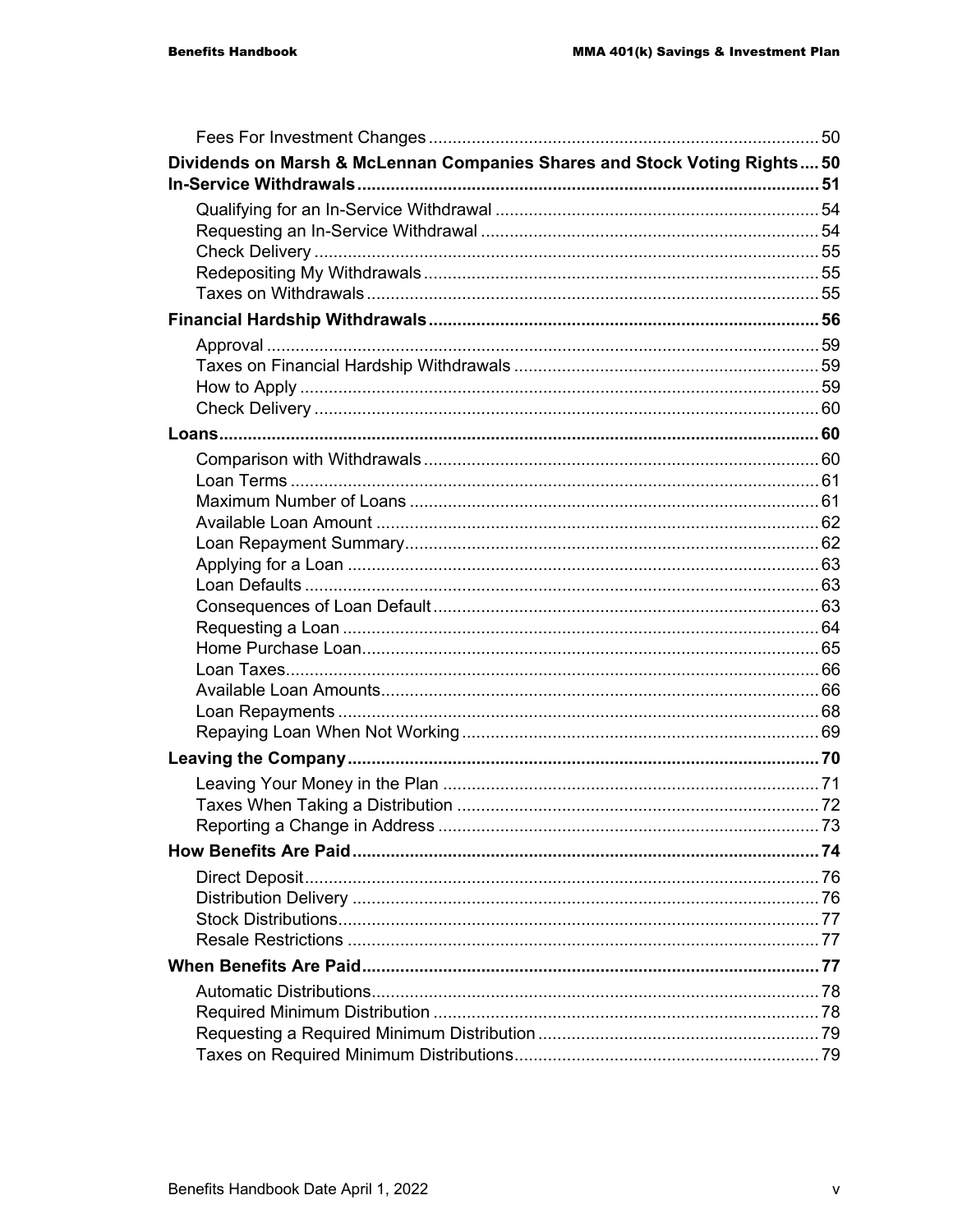| Tax Treatment of an In-Kind Distribution of Marsh & McLennan Companies Stock. 83 |  |
|----------------------------------------------------------------------------------|--|
|                                                                                  |  |
|                                                                                  |  |
|                                                                                  |  |
|                                                                                  |  |
|                                                                                  |  |
|                                                                                  |  |
|                                                                                  |  |
|                                                                                  |  |
|                                                                                  |  |
|                                                                                  |  |
|                                                                                  |  |
|                                                                                  |  |
|                                                                                  |  |
|                                                                                  |  |
|                                                                                  |  |
|                                                                                  |  |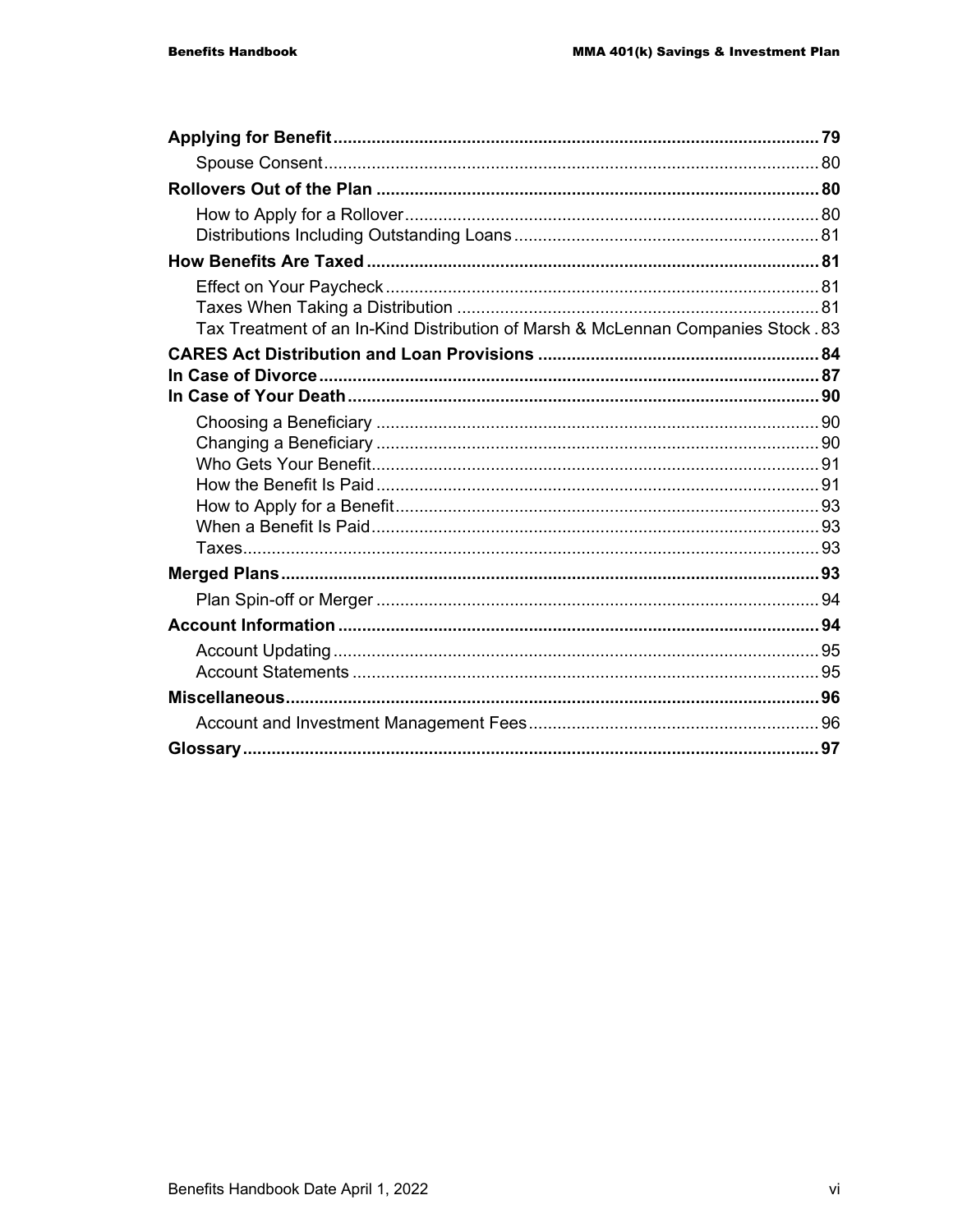# The Plan at a Glance

| <b>Plan Feature</b> | <b>Highlights</b>                                                                                                                                                                                                                                                                                                                                                                                                                                                                 |
|---------------------|-----------------------------------------------------------------------------------------------------------------------------------------------------------------------------------------------------------------------------------------------------------------------------------------------------------------------------------------------------------------------------------------------------------------------------------------------------------------------------------|
| <b>Plan Type</b>    | The MMA 401(k) Savings & Investment Plan is a tax-qualified profit<br><b>CONTRACTOR</b><br>sharing plan with a 401(k) component, designed to encourage saving<br>through a number of investment opportunities, including the opportunity<br>to invest in the MMC Stock Fund (a fund comprised principally of<br>Marsh & McLennan Companies, Inc. common stock (par value of \$1.00<br>per share)).                                                                                |
| <b>Eligibility</b>  | You are eligible to participate and make employee contributions as soon<br><b>College</b><br>as you begin employment with MMA* or any subsidiary or affiliate of<br>MMA that adopts the Plan, are paid on a US payroll and are at least 18<br>years of age. You are not eligible to participate in the Plan if you are an<br>employee of a non-participating company who is performing services for<br>a US company, whose legal employer remains a non-participating<br>company. |
|                     | You are eligible for Company matching contributions if you elect to<br>$\blacksquare$<br>contribute and have completed one year of VESTING SERVICE.<br>See "Participating in the Plan" on page 4 for details.<br>×                                                                                                                                                                                                                                                                |
| <b>Enrollment</b>   | You can enroll or opt out of the Plan:<br>×                                                                                                                                                                                                                                                                                                                                                                                                                                       |
|                     | as soon as you are eligible, or as of the first day of any future pay<br>period, as long as you remain eligible, or                                                                                                                                                                                                                                                                                                                                                               |
|                     | after 30 days of employment, if you do not opt out of the Plan you<br>will automatically be enrolled in the Plan.                                                                                                                                                                                                                                                                                                                                                                 |
|                     | See "How the Plan Works" on page 4 for details.<br>ш                                                                                                                                                                                                                                                                                                                                                                                                                              |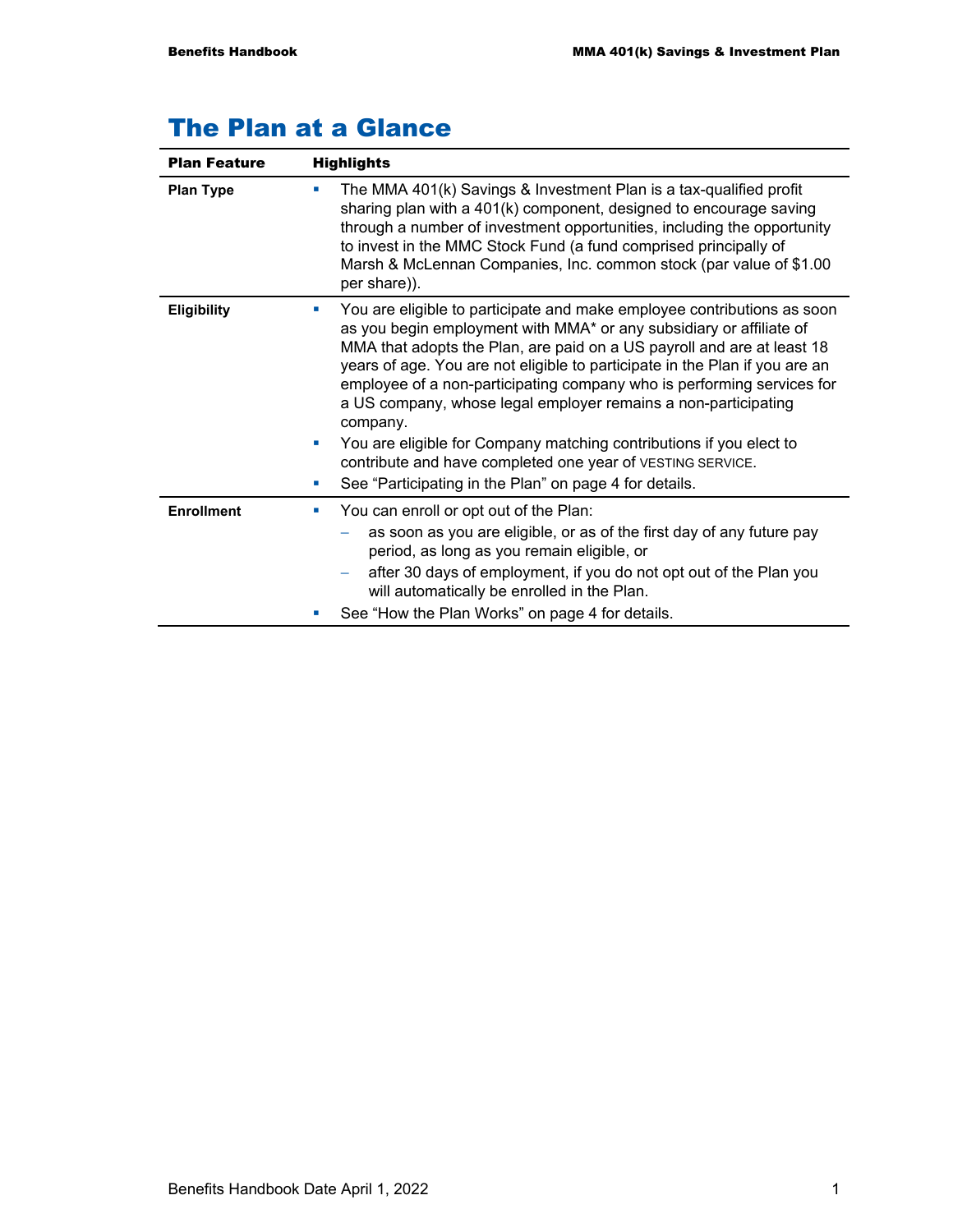| <b>Plan Feature</b>                                | <b>Highlights</b>                                                                                                                                                                                                                                                                                                                                                                                                                                                                                                                                                                                                                                                                                                                                                                                                                                                                                                                                                                                                                                                                                                                                                                                                                                                                                                                                                                                                                                                                                                                                                                                                                                                                                             |  |
|----------------------------------------------------|---------------------------------------------------------------------------------------------------------------------------------------------------------------------------------------------------------------------------------------------------------------------------------------------------------------------------------------------------------------------------------------------------------------------------------------------------------------------------------------------------------------------------------------------------------------------------------------------------------------------------------------------------------------------------------------------------------------------------------------------------------------------------------------------------------------------------------------------------------------------------------------------------------------------------------------------------------------------------------------------------------------------------------------------------------------------------------------------------------------------------------------------------------------------------------------------------------------------------------------------------------------------------------------------------------------------------------------------------------------------------------------------------------------------------------------------------------------------------------------------------------------------------------------------------------------------------------------------------------------------------------------------------------------------------------------------------------------|--|
| Your<br><b>Contributions</b>                       | As soon as you enroll in the Plan, you can start contributing to your account.<br>You may contribute:<br>1% to 75% of your ELIGIBLE BASE PAY before deductions as before-tax<br>contributions to the Plan.<br>1% to 75% of your eligible base pay before deductions as Roth 401(k)<br>ш<br>contributions to the Plan.<br>1% to 15% of your eligible base pay before deductions as traditional<br>ш<br>after-tax contributions to the Plan.<br>The total of your Roth 401(k), before-tax, and traditional after-tax<br>u,<br>contributions may not exceed 75% of your eligible base pay.<br>ROLLOVER CONTRIBUTIONS from your previous employer's TAX-QUALIFIED<br>ш<br>PLAN, section 403(b) plan or governmental section 457(b) plan (including<br>any Roth contributions) or from a Conduit Individual Retirement<br>Account.<br>Catch-up contributions** and Roth catch-up contributions** if you will be<br>ш<br>age 50 or older by the end of the calendar year (subject to the IRS<br>annual combined catch-up and Roth catch-up contribution limit of<br>\$6,500 in 2022).<br>You may also make in-plan Roth conversions from your after-tax<br>contribution accounts under the Plan.<br>Your before-tax and after-tax contributions are deducted from your paycheck<br>each pay period and change automatically when your eligible base pay<br>changes.<br>All contributions are subject to government-imposed limits. Before-tax and<br>Roth 401(k) contributions to a prior unrelated employer's plan made in the<br>same year you are hired by MMA also count toward your individual IRS<br>dollar limit for the year but are not taken into account in the MMA 401(k)<br>Savings & Investment Plan. |  |
| Company<br><b>Matching</b><br><b>Contributions</b> | See "Your Contributions" on page 10 for details.<br>After you complete one year of vesting service:<br>the Company will contribute a Company matching contribution each pay<br>period of 50% on the first 6% of your eligible base pay that you<br>contribute in a pay period to the Plan.<br>All contributions are subject to government-imposed limits. Before-tax and<br>Roth 401(k) contributions made to a prior unrelated employer's plan in the<br>same year you are hired by MMA or made to the Marsh & McLennan<br>Companies 401(k) Savings & Investment Plan in the same year you transfer<br>from Marsh McLennan to MMA also count toward your individual IRS dollar<br>limit but are not taken into account in the MMA 401(k) Savings & Investment<br>Plan.<br>See "Company Matching Contributions" on page 35 for details.<br>ш                                                                                                                                                                                                                                                                                                                                                                                                                                                                                                                                                                                                                                                                                                                                                                                                                                                                  |  |
|                                                    | ш                                                                                                                                                                                                                                                                                                                                                                                                                                                                                                                                                                                                                                                                                                                                                                                                                                                                                                                                                                                                                                                                                                                                                                                                                                                                                                                                                                                                                                                                                                                                                                                                                                                                                                             |  |
| <b>Vesting</b>                                     | You are always fully VESTED in the value of your own contributions.<br>Your vested percentage of your Company matching contributions (as<br>×<br>well any MMC fixed company contributions transferred from the Marsh &<br>McLennan Companies 401(k) Savings & Investment Plan) depends on<br>your years of vested service.<br>See "Vesting" on page 7 for more details.<br>ш                                                                                                                                                                                                                                                                                                                                                                                                                                                                                                                                                                                                                                                                                                                                                                                                                                                                                                                                                                                                                                                                                                                                                                                                                                                                                                                                  |  |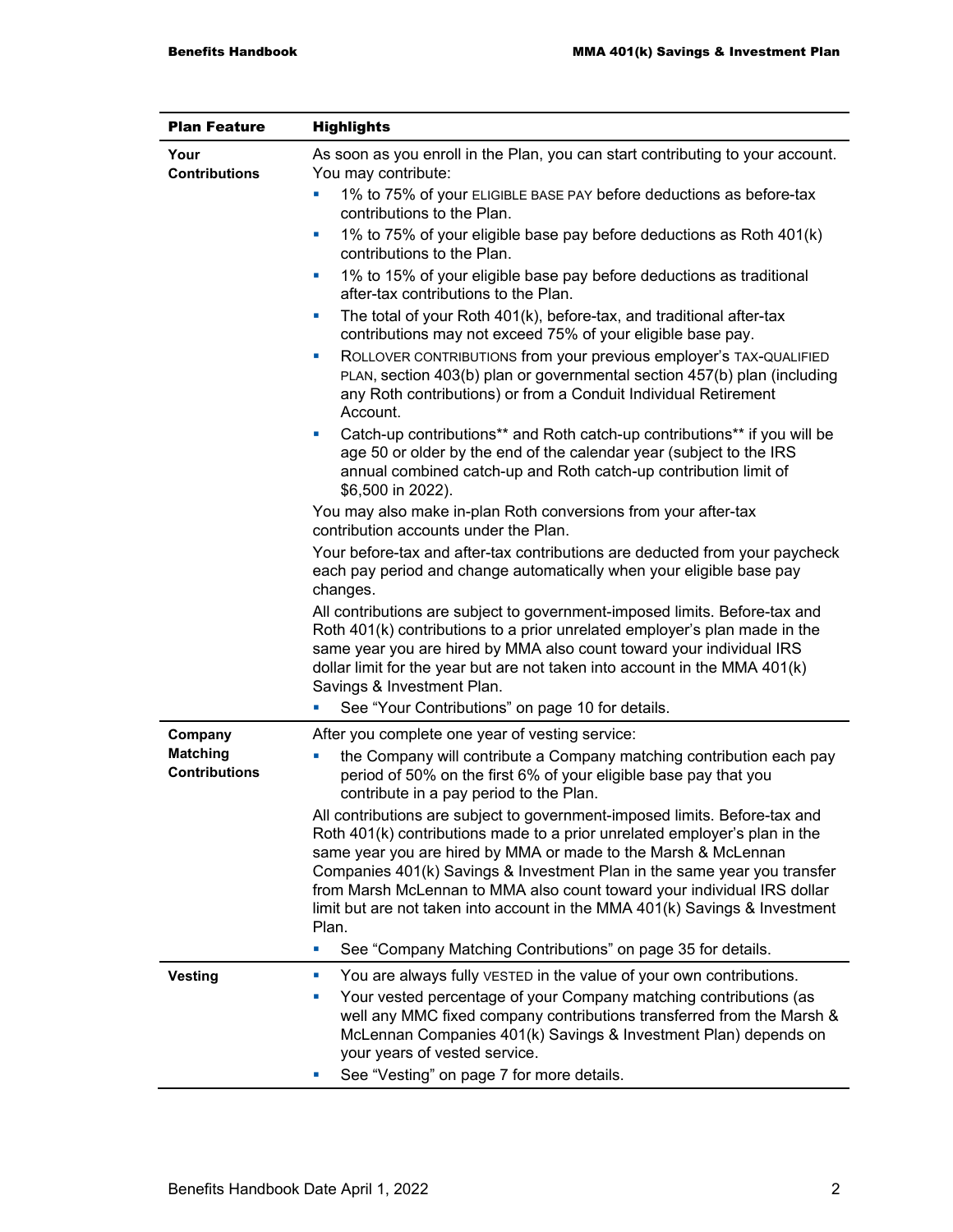| <b>Plan Feature</b>                  | <b>Highlights</b>                                                                                                                                                                                                                                                                                                                                                                                                                                                                                                                                                                                                                                                                                                                                                         |
|--------------------------------------|---------------------------------------------------------------------------------------------------------------------------------------------------------------------------------------------------------------------------------------------------------------------------------------------------------------------------------------------------------------------------------------------------------------------------------------------------------------------------------------------------------------------------------------------------------------------------------------------------------------------------------------------------------------------------------------------------------------------------------------------------------------------------|
| Investing<br><b>Contributions</b>    | You can invest your account in any fund offered under the Plan.<br>You can change the investment direction of future before tax and after-<br>tax contributions and Company matching contributions.<br>You may transfer/reallocate all or portions of your existing account<br>balance in shares, percentages or dollars to any of the funds offered by<br>the Plan.<br>See "Investing Your Account Balance" on page 37 for more details.                                                                                                                                                                                                                                                                                                                                 |
| <b>When Benefits are</b><br>Paid     | You can withdraw money from your vested account while you are<br>×<br>working by taking one of the seven types of in-service withdrawals<br>allowed by the Plan as well as a financial hardship withdrawal.<br>When you leave the Company:<br>u.<br>you are entitled to your vested account balance<br>your account must be distributed if the vested account value is<br>\$1,000 or less, otherwise<br>if your vested account value is more than \$1,000, your account can<br>remain in the Plan until the April 1 <sup>st</sup> of the year following the calendar<br>year in which you attained age 72 (if you were born after June 30,<br>1949) or age $70\frac{1}{2}$ (if you were born before July 1, 1949)<br>See "When a Benefit Is Paid" on page 93 for details. |
| <b>Contact</b><br><b>Information</b> | For more information, contact the:<br>MMA 401(k) Savings & Investment Plan<br><b>Marsh McLennan HR SERVICES</b><br>Phone: +1 866 374 2662                                                                                                                                                                                                                                                                                                                                                                                                                                                                                                                                                                                                                                 |
| $\star$                              | Reference in this document to "Marsh & McLennan Companies" means Marsh & McLennan<br>Companies, Inc. and its subsidiaries and affiliates other than Marsh & McLennan Agency LLC. and its                                                                                                                                                                                                                                                                                                                                                                                                                                                                                                                                                                                  |

Companies, Inc. and its subsidiaries and affiliates other than Marsh & McLennan Agency LLC. and its subsidiaries and affiliates. Reference to "MMA" means Marsh & McLennan Agency LLC. and its subsidiaries and affiliates. Reference to "Company" means MMA. References to Marsh & McLennan Companies mean Marsh McLennan.

\*\* Please note that in this document references are made to catch-up and Roth catch-up contributions. Catch-up contributions are deducted from your pay on a before-tax basis. Roth catch-up contributions are deducted from your pay on an after-tax basis.

# Edelman Financial Engines

Financial Engines Advisors L.L.C. ("FEA"), an independent federally registered investment advisor, provides RETIREMENT advice and planning services. As a Plan participant, you have access to their three levels of advisory service offerings: Online Advice, Professional Management, and Personal Advisor. These three offerings provide a range of services based on your needs – from Online Advice which is a do-it-yourself online retirement planning option, to Professional Management where Edelman Financial Engines will manage and monitor your 401(k) account and/or Individual Retirement Account (IRA), to Personal Advisor where you work one-on-one with a dedicated personal advisor who handles your entire financial picture—not just retirement. The Professional Management program and Personal Advisor are fee-based options.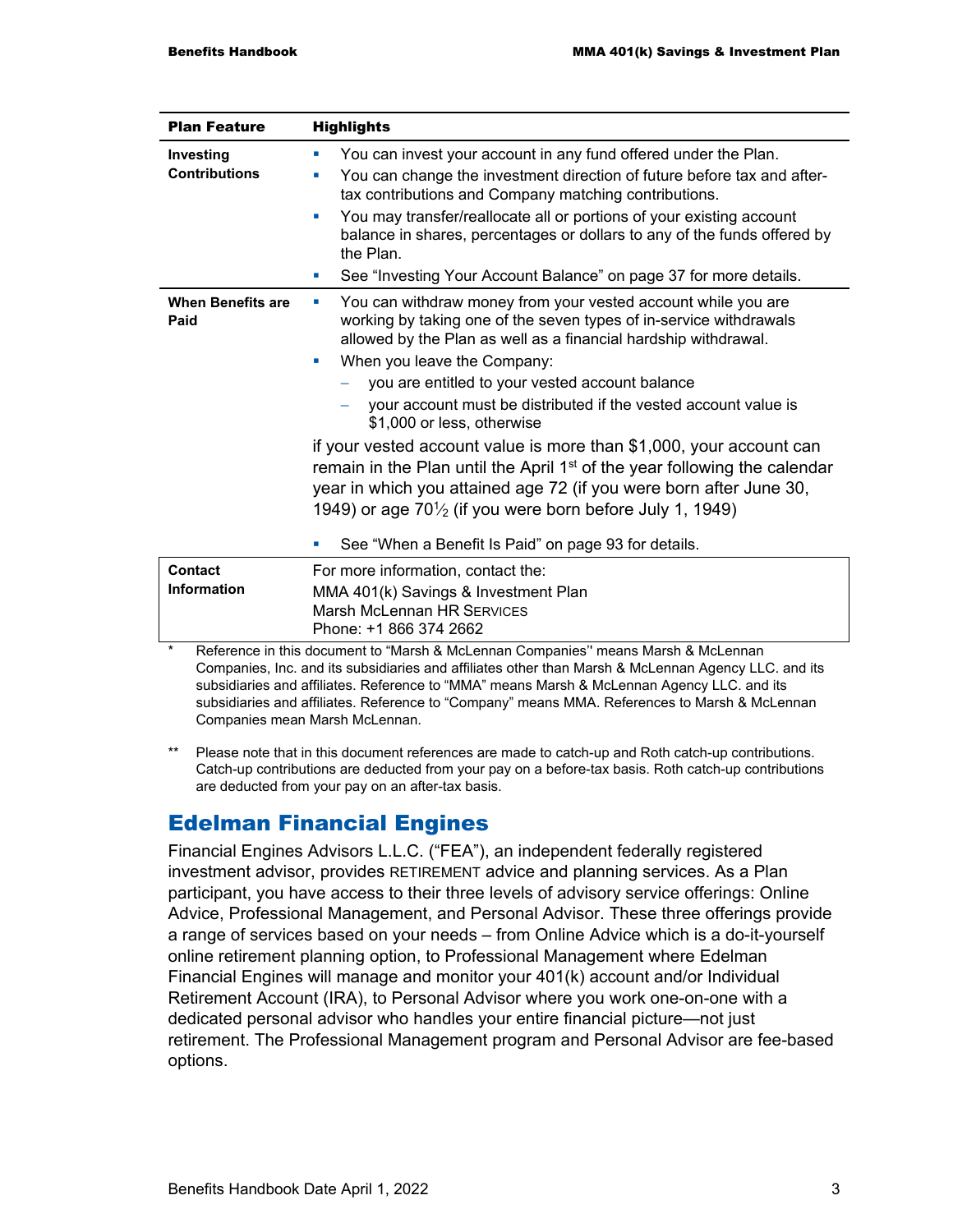For information on how the Edelman Financial Engines services work with the Plan, call +1 800 601 5957 or:

- **If you are an active employee, go to Colleague Connect** (**https://mmcglobal.sharepoint.com/sites/Home**)**.** Select **Pay & Benefits**, and click **My Pay & Benefits**, select **Transamerica** under Savings & Financial Planning.
- If you are a terminated employee, go to **https://careers.mmc.com/global/en/usbenefits** and select **Transamerica**.

# Participating in the Plan

### *Eligibility*

If you are at least 18 years of age, you become eligible to make employee contributions to the Plan as soon as you begin employment with MMA or any subsidiary or affiliate of MMA, and are paid on a US payroll.

You are eligible for Company matching contributions if you elect to contribute to the Plan and have completed one year of VESTING SERVICE. If you are a LEASED EMPLOYEE of MMA and are subsequently hired by MMA as a US employee or you participated in a plan that is merged into the Plan, you may be eligible for Company matching contributions immediately.

You are not eligible to participate in the Plan if you are an employee of an MMA company that is a non-participating company.

Reference in this document to "Marsh & McLennan Companies" means Marsh & McLennan Companies, Inc. and its subsidiaries and affiliates other than Marsh & McLennan Agency LLC. and its subsidiaries and affiliates. Reference to "MMA" means Marsh & McLennan Agency LLC. and its subsidiaries and affiliates. Reference to "Company" means MMA. References to Marsh & McLennan Companies mean Marsh McLennan

# How the Plan Works

### *Enrollment*

You can enroll or opt out of the Plan:

- as soon as you are eligible, or as of the first day of any future pay period, as long as you remain eligible, or
- after 30 days of employment, if you do not opt out of the Plan you will automatically be enrolled in the Plan.

Your participation is effective the first day of the next available pay period. Contributions will be deducted from your paycheck for that pay period and invested the same business day.

Contributions will not be made retroactively.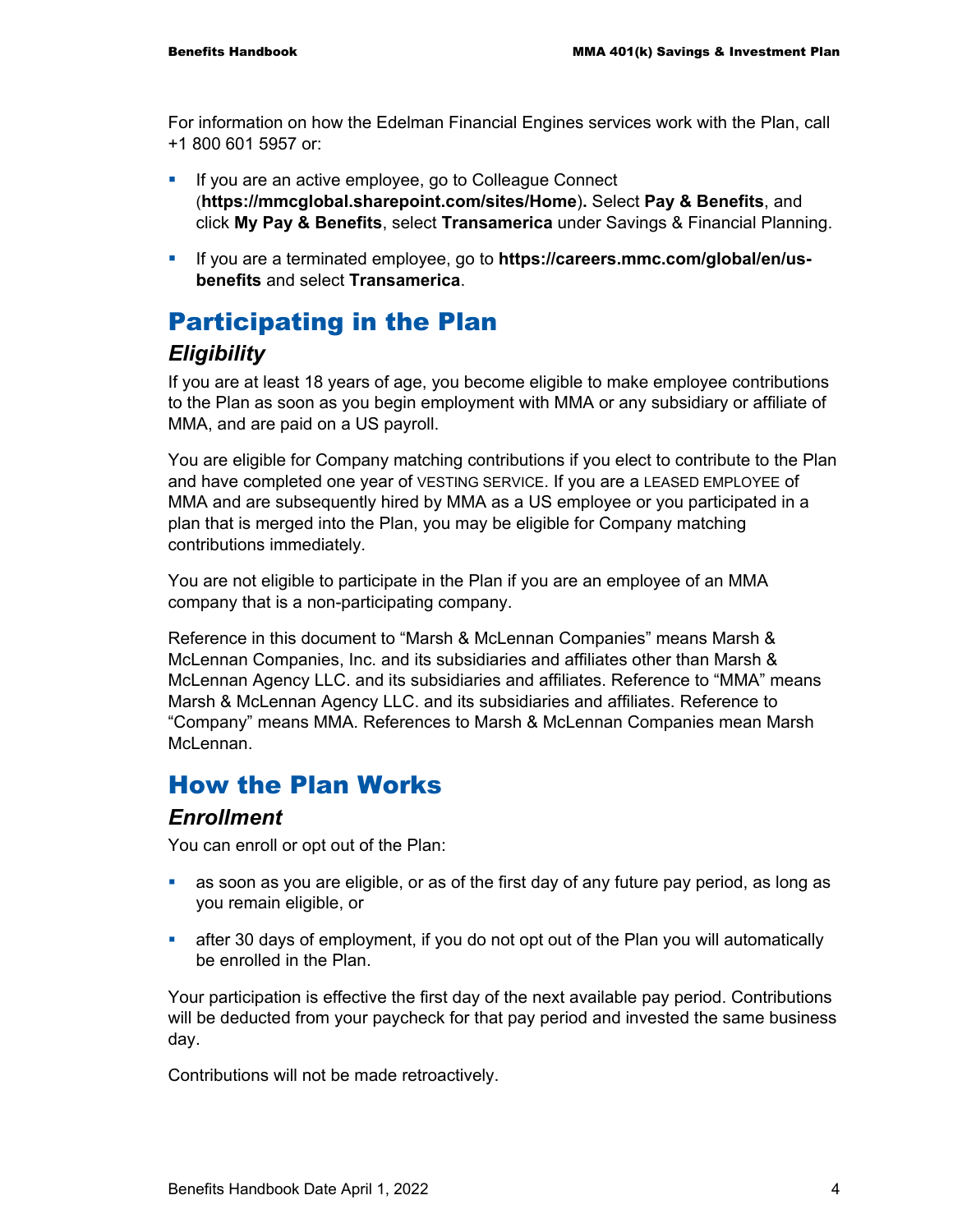You may make enrollment decisions online or by phone. The transaction submission deadline for online enrollment is 1 a.m. Eastern time on the Monday that is at least 11 business days (if you are on the semi-monthly payroll) or 5 business days (if you are on the weekly payroll) before the next pay date. To enroll online, go to Colleague Connect (**https://mmcglobal.sharepoint.com/sites/Home**)**.** Select **Pay & Benefits**, and click **My Pay & Benefits**, select **Transamerica** under Savings & Financial Planning. Alternatively, you may enroll by calling HR SERVICES at +1 866 374 2662 no later than 8 p.m. Eastern time on the Friday that is at least 11 business days (if you are on the semimonthly payroll) or 5 business days (if you are on the weekly payroll) before the next pay date. If you do not meet the applicable deadline (as described above), your enrollment will be effective the first day of the second pay period following your notice. The deadlines that apply to you may be different if you are on a payroll system that is not managed by Marsh McLennan. Contact HR SERVICES to determine if you are subject to different deadlines and if a holiday falls within the processing cycle to confirm the transaction submission deadline.

If you enroll for the first time and make no investment direction election (whether through active enrollment or automatic enrollment), your future employee before-tax and after-tax contributions and Company matching contributions (if you have completed a year of VESTING SERVICE) will be invested automatically in one of the BlackRock LifePath Index Funds (the BlackRock LifePath Index Fund that most closely matches your RETIREMENT year – based on the Plan's normal retirement age of 65).

### Automatic Enrollment Process

The Plan enrollment process for newly hired employees consists of three options. New hires have the option to:

- **numake an active election to participate in the Plan,**
- **numake an active election to opt out of the Plan, or**
- take no action and be automatically enrolled in the Plan following the 30-day opt out period from date of hire or date of rehire.

# *Contribution Rate and Investment Direction Election if Automatically Enrolled*

The automatic enrollment rate under the Plan is a 6% before-tax contribution for those employees who are automatically enrolled in the Plan on or after August 1, 2016. If you were automatically enrolled prior to August 1, 2016, you were enrolled with a 3% beforetax contribution rate. Automatic contributions will be invested in one of the BlackRock LifePath Index Funds (the BlackRock LifePath Index Fund that most closely matches your RETIREMENT year – based on the Plan's normal retirement age of 65).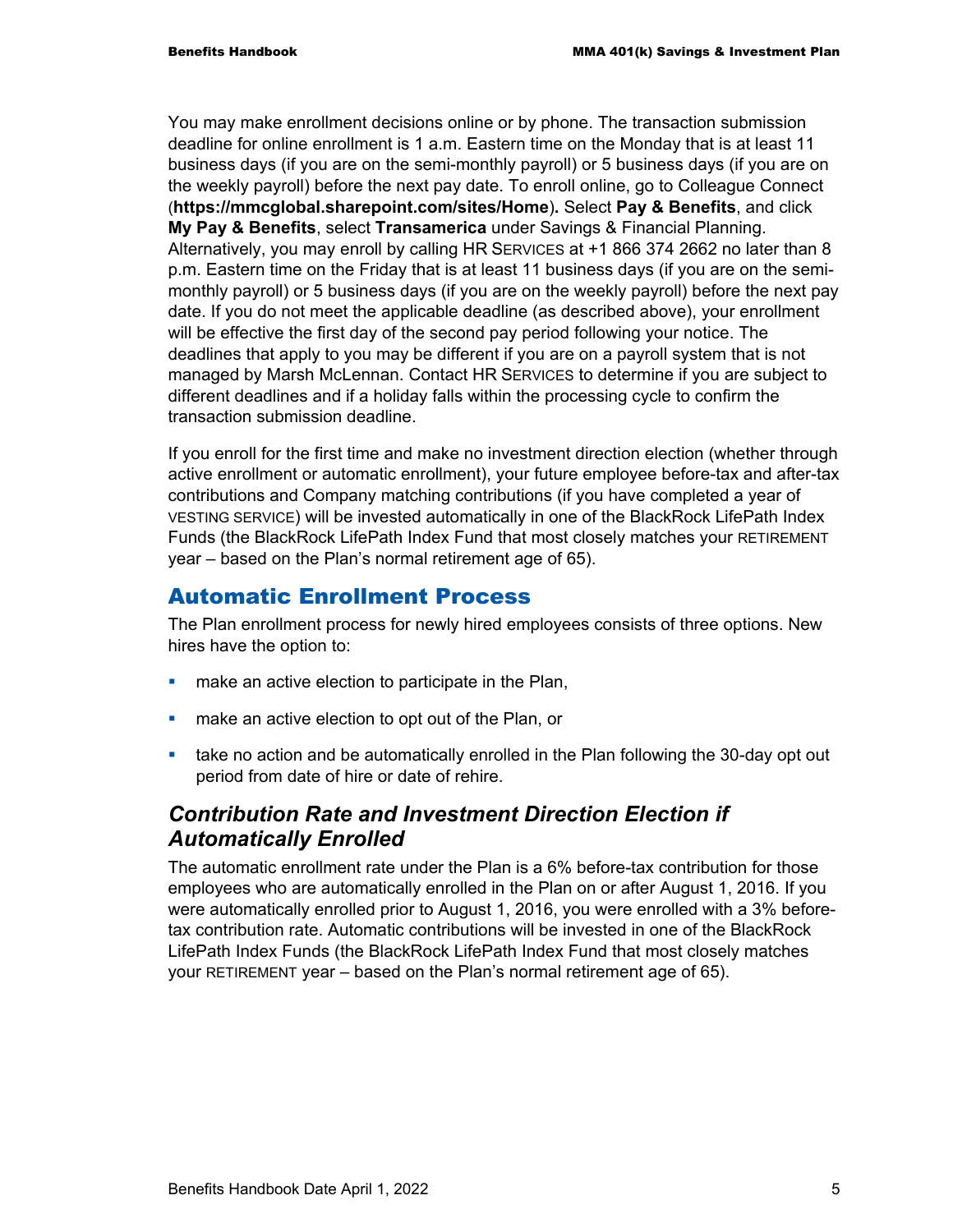You can elect to change your contribution rate at any time. Changes can be processed online through HR SERVICES. The transaction submission deadline for online changes is 1 a.m. Eastern time on the Monday that is at least 11 business days (if you are on the semi-monthly payroll) or 5 business days (if you are on the weekly payroll) before the next pay date. To make changes online, go to Colleague Connect

(**https://mmcglobal.sharepoint.com/sites/Home**)**.** Select **Pay & Benefits**, and click **My Pay & Benefits**, select **Transamerica** under Savings & Financial Planning. Alternatively, you may change your contribution rate by calling HR Services at +1 866 374 2662 no later than 8 p.m. Eastern time on the Friday that is at least 11 business days (if you are on the semi-monthly payroll) or 5 business days (if you are on the weekly payroll) before the next pay date. If you do not meet the applicable deadline (as described above), your change will be effective the first day of the second pay period following your notice. The deadlines that apply to you may be different if you are on a payroll system that is not managed by Marsh McLennan. Contact HR Services to determine if you are subject to different deadlines and if a holiday falls within the processing cycle to confirm the transaction submission deadline.

#### **New Hires and Rehires**

In general, if you are newly hired or rehired, you will be automatically enrolled in the Plan after 30 days from your date of hire or date or rehire, respectively.

#### **Special Populations**

If you are part of a special population (i.e., employee of an acquired company plan, etc.), you will receive an automatic enrollment date notification within your enrollment kit.

#### **Transfers**

If your employment status changes to a US employee of MMA, you will be automatically enrolled in the Plan following the 30-day opt out period.

# *Contribution Deductions for Those Automatically Enrolled*

Automatic enrollment contributions generally begin with the first or second paycheck following the 30-day opt out period. The actual timing of your first contribution to the Plan depends upon the payroll system of your employer.

### *Impact on Catch-up Contribution or After-tax Election Option*

If you are automatically enrolled in before-tax contributions, you will also be subject to the Plan's procedures relating to the automatic commencement of catch-up contributions (if you are eligible for catch-up contributions) and traditional after-tax contributions.

If you are automatically enrolled and eligible for catch-up contributions, once the beforetax limit is reached catch-up contributions will begin. Once the before-tax (if you are ineligible for catch-up contributions) or catch-up contribution limit (if eligible) is reached, after-tax contributions will begin.

If you are automatically enrolled you can elect to change your before-tax contribution rate to zero, waive catch-up contributions or waive after-tax contributions at any time. See "Changing Contributions When You Reach the IRS Maximum Limits" on page 14 for more information.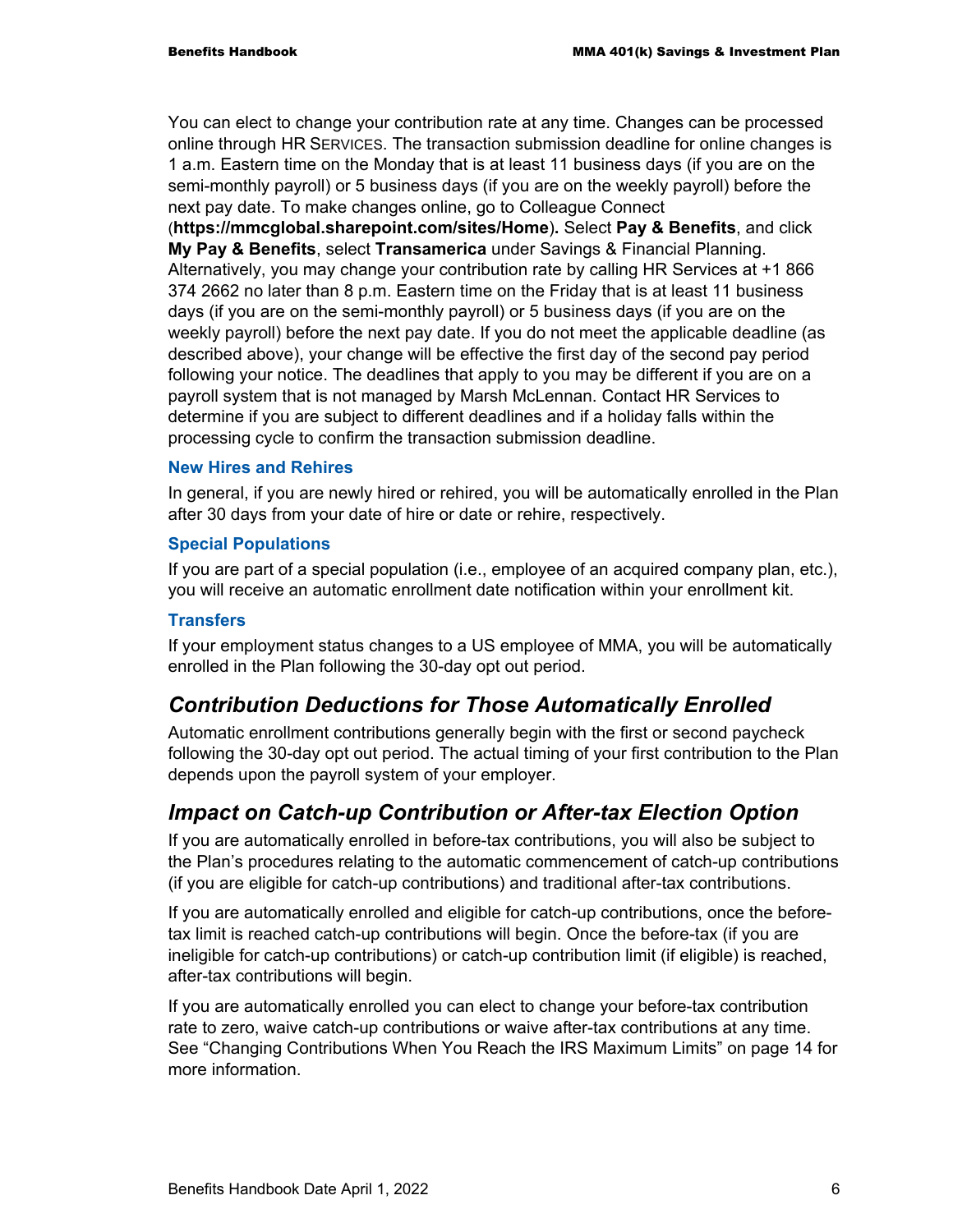# Vesting

Your account is held in trust for your benefit, and your rights depend on whether you have a VESTED interest in your account.

If your account is 100% vested, you have the right to receive the full account balance when you satisfy the conditions for withdrawal or distribution (such as termination of employment with the Company and all affiliated employers).

If your account is partially vested, you have the right to receive only the vested portion of the Company matching contribution account balance when you satisfy the conditions for withdrawal or distribution. For example, if you are  $33\frac{1}{3}\%$  vested and your Company matching contribution account balance is \$100, you have a nonforfeitable right to \$33.33.

### *Vested Interest in Your Contributions*

You are always fully vested in the value of your own contributions. This includes the portion of your account attributable to your Roth 401(k), before-tax, traditional after-tax, rollover, catch-up and Roth catch-up contributions (if applicable), as well as any in-plan Roth conversion amounts. You are also fully vested in any Special Company Contributions made to the Plan.

# *Vested Interest in Company Matching Contributions*

| <b>Years of vesting service</b>                  | <b>Vested percentage</b> |
|--------------------------------------------------|--------------------------|
| Less than 2                                      | 0%                       |
| After you complete 2 years of<br>vesting service | $33 - 1/3%$              |
| After you complete 3 years of<br>vesting service | 66-2/3%                  |
| After you complete 4 years of<br>vesting service | $100\%$                  |

As an active employee you are subject to the following vesting schedule:

For example, if you have three years of VESTING SERVICE, you have the non-forfeitable right to 662⁄3% of the value of your account attributable to Company matching contributions.

Regardless of your years of vesting service, you are 100% vested in Company matching contributions when:

- you attain age 65 (normal RETIREMENT age) while employed by the Company or Marsh McLennan.
- you are disabled as determined under MMA's procedures.
- you die (while employed by the Company or Marsh McLennan).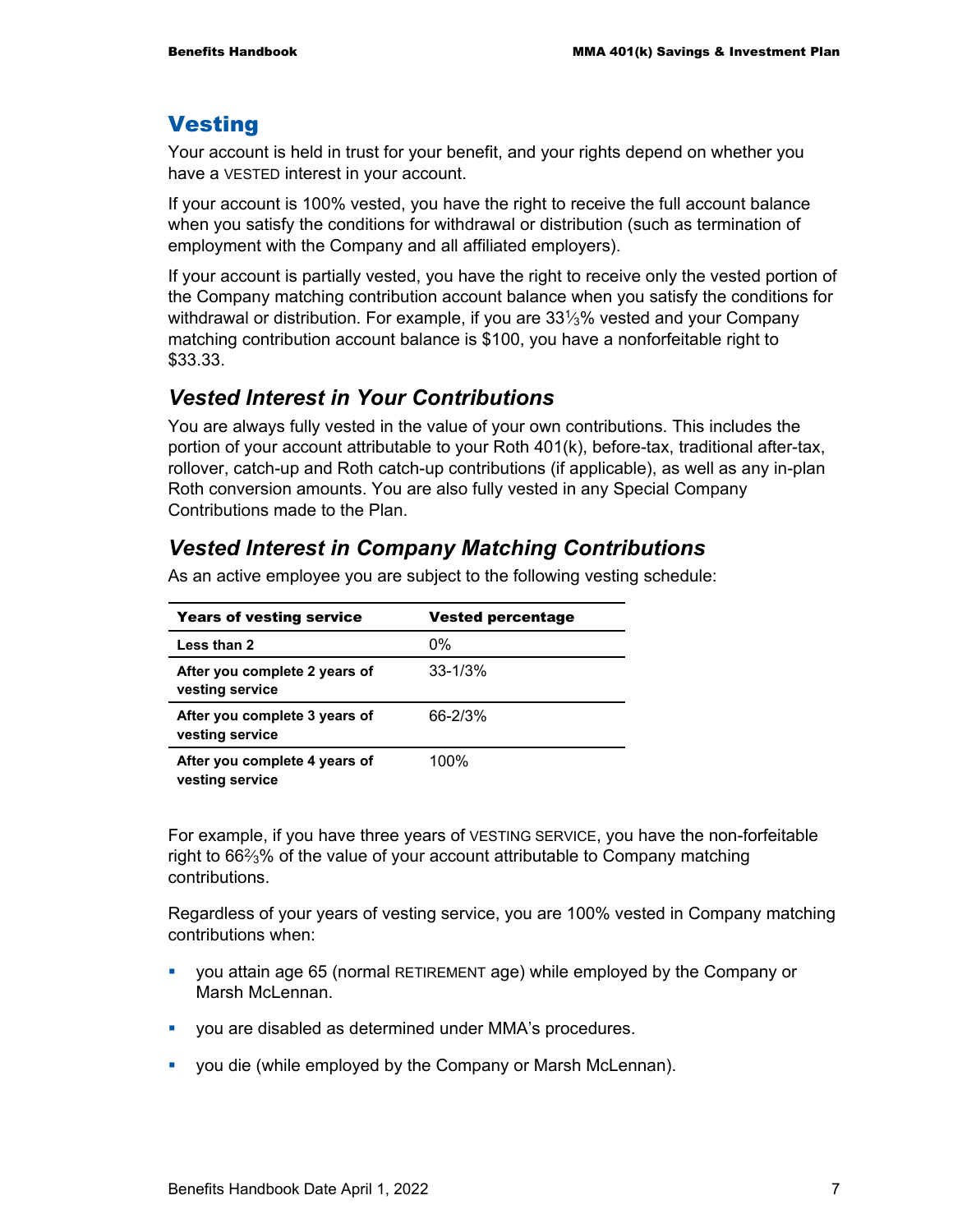- the Plan is terminated in full or there is a partial termination that affects you. (You will be notified if this occurs.)
- The MMC fixed company contribution account that pertains to employees that transferred along with their Marsh & McLennan Companies 401(k) Savings & Investment Plan accounts from Marsh McLennan to MMA will be subject to the same vesting schedule and vesting rules described above, as well as the forfeiture rules described below.

### *When You Are Rehired*

If you terminate employment before your Company matching contribution account (and, if applicable, MMC fixed company contribution account) is fully vested, the non-vested portion is forfeited if:

- **•** You receive a distribution of your vested interest or
- **•** You are not re-hired by the fifth anniversary of your termination date.

Forfeited amounts will be restored to your account (without earnings or losses from the date of forfeiture) if you are re-employed within a five-year period and you repay to the Plan the full value of any distribution that you previously received. This is known as a buyback. Any buyback must generally be made by the earlier of the fifth anniversary of reemployment or the fifth anniversary of your termination date following the distribution. If you have any questions or would like more detailed information about the buyback provision, call HR Services at +1 866 374 2662.

Upon returning to employment with the Company or Marsh McLennan, you will resume the vesting service you had when your employment terminated. The vesting schedule in place at the time of rehire will be your applicable vesting schedule. If you are re-hired within 12 months, you will receive vesting credit for your absence.

#### *Vesting Service*

Vesting service is used to determine when you have a vested interest in your account. Most employees are fully vested after completing four years of vesting service.

### *What is vesting service?*

Vesting service generally includes your time of employment with the Company. Vesting service may also include:

- service with non-participating companies in Marsh McLennan's or MMA's controlled group of companies (e.g., a foreign subsidiary).
- credit for service if you were initially hired by MMA as a LEASED EMPLOYEE and you subsequently become an employee.
- service with a predecessor employer if that employer's plan is merged into this Plan and you participated in that plan.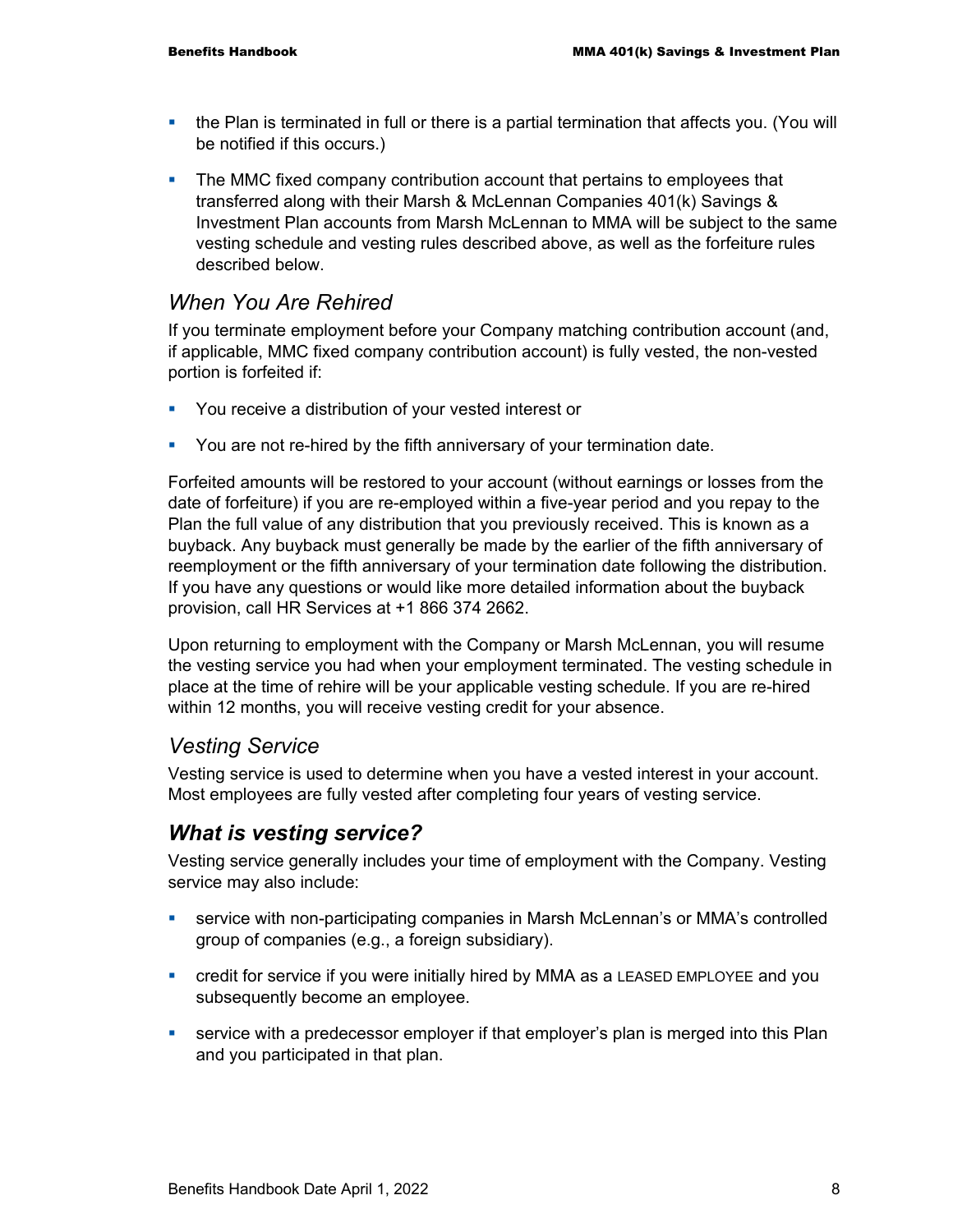service performed for your employer before its acquisition by MMA as determined by Marsh McLennan in accordance with the Plan document.

### *How is vesting service used?*

Vesting service is used to determine:

- when you are eligible for Company matching contributions.
- when you are entitled to a non-forfeitable right to a benefit under the Plan.

### Receiving a Distribution

You can withdraw certain eligible sources of funds from your VESTED account while working (in-service withdrawals) or while disabled:

for qualifying financial hardships (Financial Hardship Withdrawal).

for any reason, once you reach age  $59\frac{1}{2}$  (Age  $59\frac{1}{2}$  Withdrawal\*).

- **for any reason if you are entitled to long term disability benefits (Disability** Withdrawal\*).
- for any reason if it is your after-tax account (After-tax Withdrawal).
- **Fact any reason if it is vested Company matching contributions (Employer Match)** Withdrawal).
- for any reason if it is your rollover account, including Roth rollovers (Rollover Withdrawal).
- for any reason if it is your MHRS Plan Account (MHRS Plan Account Withdrawal).
- **fi** for any reason if it is your in-plan Roth conversion account (In-Plan Roth Conversion Account Withdrawal\*).

\* A withdrawal of Roth sources (including, where applicable, Roth 401(k) contributions, in-plan Roth conversion amounts, and rollovers of Roth contributions from other employer 401(k) plans, section 403(b) plans or governmental section 457(b) plans) will be considered a non-qualified distribution and earnings on those amounts will be taxable, unless (1) the withdrawal is made after you reach age  $59\frac{1}{2}$  (or after you die or become disabled) and (2) you satisfy the required five taxable year period for a qualified distribution. The five-year period begins upon the earliest of the following: (i) your first Roth 401(k) contribution to the Plan, (ii) your first in-plan Roth conversion under the Plan, or (iii) your first Roth contribution to another employer's 401(k), section 403(b) or governmental section 457(b) plan if you made a direct rollover of Roth contributions from the other plan to this Plan.

In-Service withdrawals are not subject to a suspension of Company matching contributions.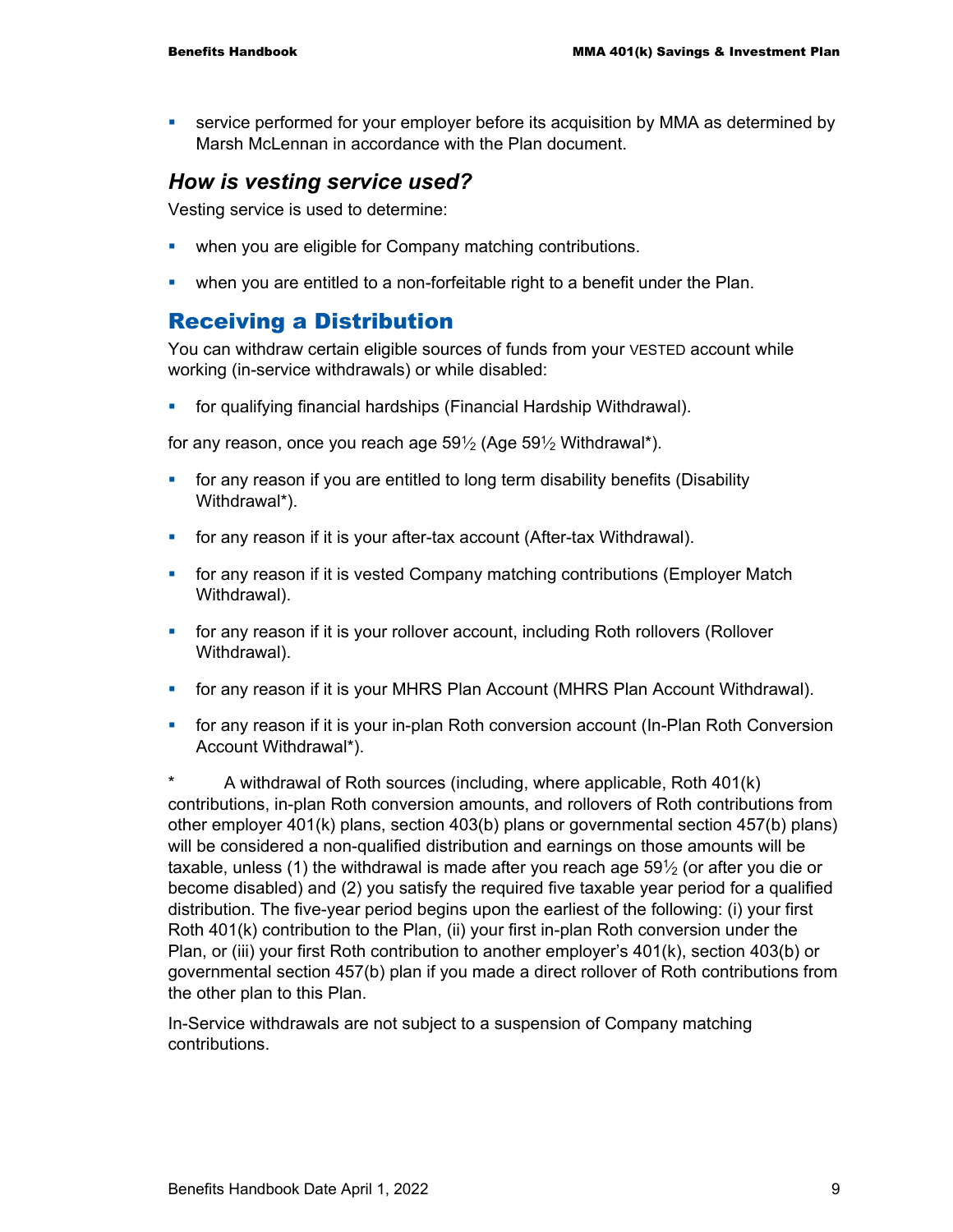You can take a loan (borrow) from your vested account:

- and have up to two outstanding loans at a time.
- $\blacksquare$  for any reason.

When you leave the Company:

- **•** you are entitled to your vested account balance.
- your account must be distributed if the vested account value is \$1,000 or less, otherwise.

if your vested account value is more than \$1,000, your account can remain in the Plan until April 1<sup>st</sup> of the calendar year after the year in which you attain age 72 (if you were born after June 30, 1949) or age  $70\frac{1}{2}$  (if you were born before July 1, 1949) when distributions must begin.

# Your Contributions

You can make:

- Roth 401(k) contributions.
- **before-tax contributions.**
- **traditional after-tax contributions.**
- Roth catch-up contributions.
- catch-up contributions.
- **ROLLOVER CONTRIBUTIONS.**

Roth 401(k) contributions are calculated as a percentage of your ELIGIBLE BASE PAY before deductions. These contributions are included in your income for tax purposes, and the income tax withholding amounts will be deducted from the remainder of your pay, not from the contribution amount. Earnings are exempt from taxes if (1) such amounts are withdrawn when you're at least  $59\frac{1}{2}$  (or withdrawn on account of death or total disability) and (2) you satisfy the required five taxable year period for a qualified distribution. The five-year period begins upon the earliest of the following: (i) your first Roth 401(k) contribution to the Plan, (ii) your first in-plan Roth conversion under the Plan, or (iii) your first Roth contribution to another employer's 401(k), section 403(b) or governmental section 457(b) plan if you made a direct rollover of Roth contributions from the other plan to this Plan.

Before-tax contributions are deducted from eligible base pay before Federal income taxes, and (in most cases) state and local income taxes, are determined. By choosing the before-tax savings option, you pay no income taxes on your contributions or their investment earnings while they remain in the Plan. However, your before-tax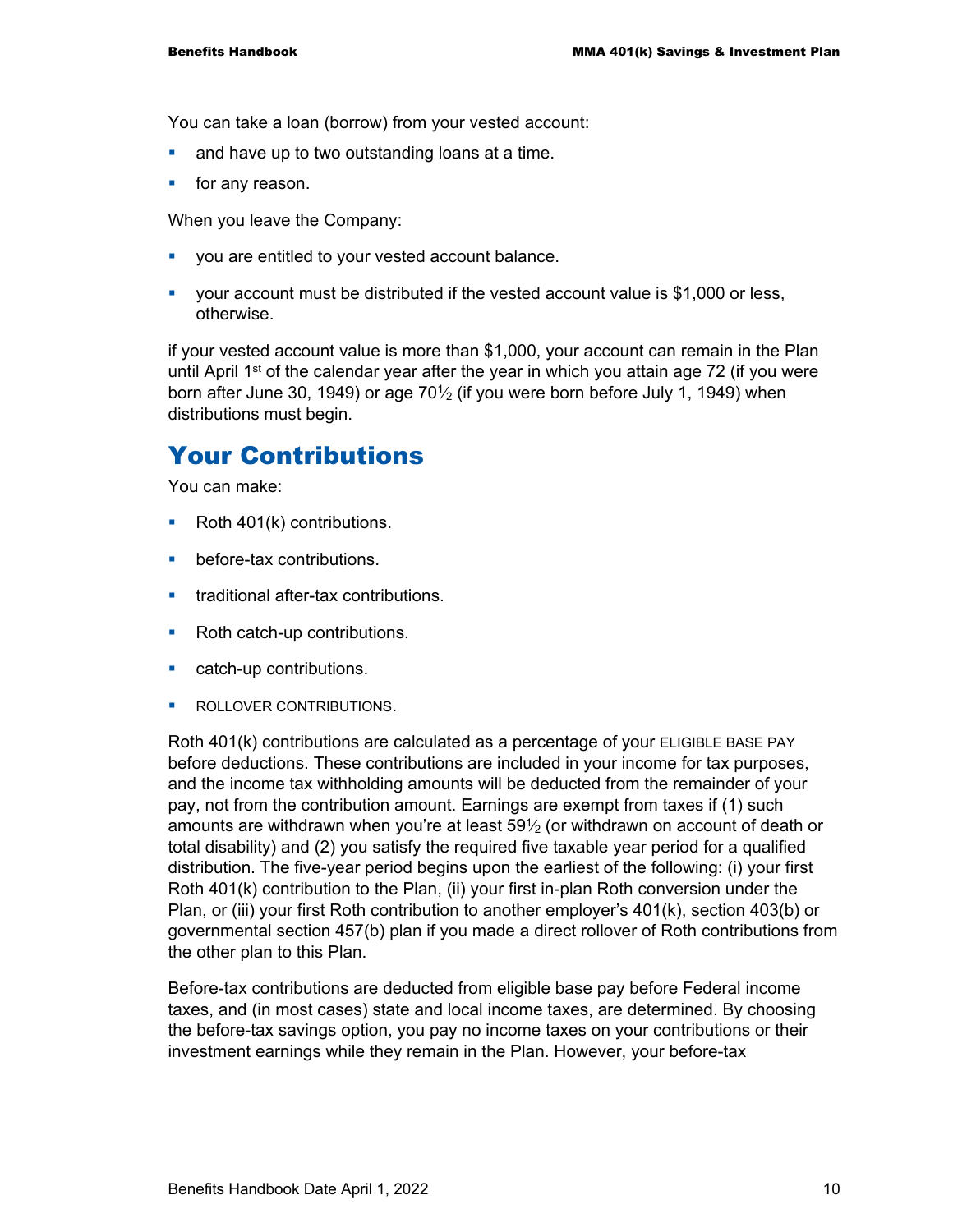contributions (and your traditional after-tax contributions) are included in your gross earnings for purposes of figuring your Social Security and Medicare taxes and benefits.

Some state and local jurisdictions do not recognize before-tax contributions. If you are subject to those rules, state and local taxes will be withheld based on your compensation before reduction for your contributions to the Plan.

After-tax contributions are calculated as a percentage of your eligible base pay before deductions. These contributions are included in your income for tax purposes, and the income tax withholding amounts will be deducted from the remainder of your pay, not from the contribution amount. Earnings on after-tax contributions are tax-exempt while they remain in the Plan.

You may make additional catch-up contributions and/or Roth catch-up contributions during a Plan year, above the maximum annual dollar deferral limit imposed by law, if you will be age 50 or older during the Plan year. Catch-up contributions are deducted from your pay on a before-tax basis. Roth catch-up contributions are deducted from your pay on an after-tax basis.

If you are eligible (or become eligible) to make these additional catch-up contributions and you do not waive them, your catch-up contributions and/or Roth catch-up contributions to the Plan will automatically start after you have reached the IRS annual dollar deferral limit and will stop when you have also met the annual catch-up contribution limit.

| 2022 Before-Tax and/or Roth 401(k) Limit       | \$20,500 |
|------------------------------------------------|----------|
| <b>2022 Annual Catch-up Contribution Limit</b> | \$6,500  |

# Your Contribution Amounts

| <b>Contribution Type</b> | <b>Amount</b>                                                                                                                                                                                                                                                                                                                                                                                                                                                                                                                                                                                                                                                                                                                                      |
|--------------------------|----------------------------------------------------------------------------------------------------------------------------------------------------------------------------------------------------------------------------------------------------------------------------------------------------------------------------------------------------------------------------------------------------------------------------------------------------------------------------------------------------------------------------------------------------------------------------------------------------------------------------------------------------------------------------------------------------------------------------------------------------|
| <b>Before-tax</b>        | 1% to 75% of your ELIGIBLE BASE PAY before deductions as<br>before-tax contributions to the Plan. You cannot contribute<br>(includes Roth 401(k) contributions) more than the annual<br>IRS dollar limit in any calendar year to this Plan. Before-tax<br>contributions (includes Roth 401(k) contributions) to a prior<br>unrelated tax-qualified employer's plan also count toward<br>the IRS dollar limit but are not taken into account in the<br>MMA 401(k) Savings & Investment Plan. You are<br>responsible for coordinating your MMA 401(k) Savings &<br>Investment Plan contribution with your prior tax-qualified<br>employer's plan by taking into account any contributions<br>made to that employer's plan in the same calendar year. |
| <b>Roth 401(k)</b>       | 1% to 75% of your eligible base pay before deductions as<br>Roth 401(k) contributions to the Plan. Roth 401(k)<br>contributions (includes before-tax contributions) to a prior<br>unrelated tax-qualified employer's plan also count toward<br>the IRS dollar limit but are not taken into account in the                                                                                                                                                                                                                                                                                                                                                                                                                                          |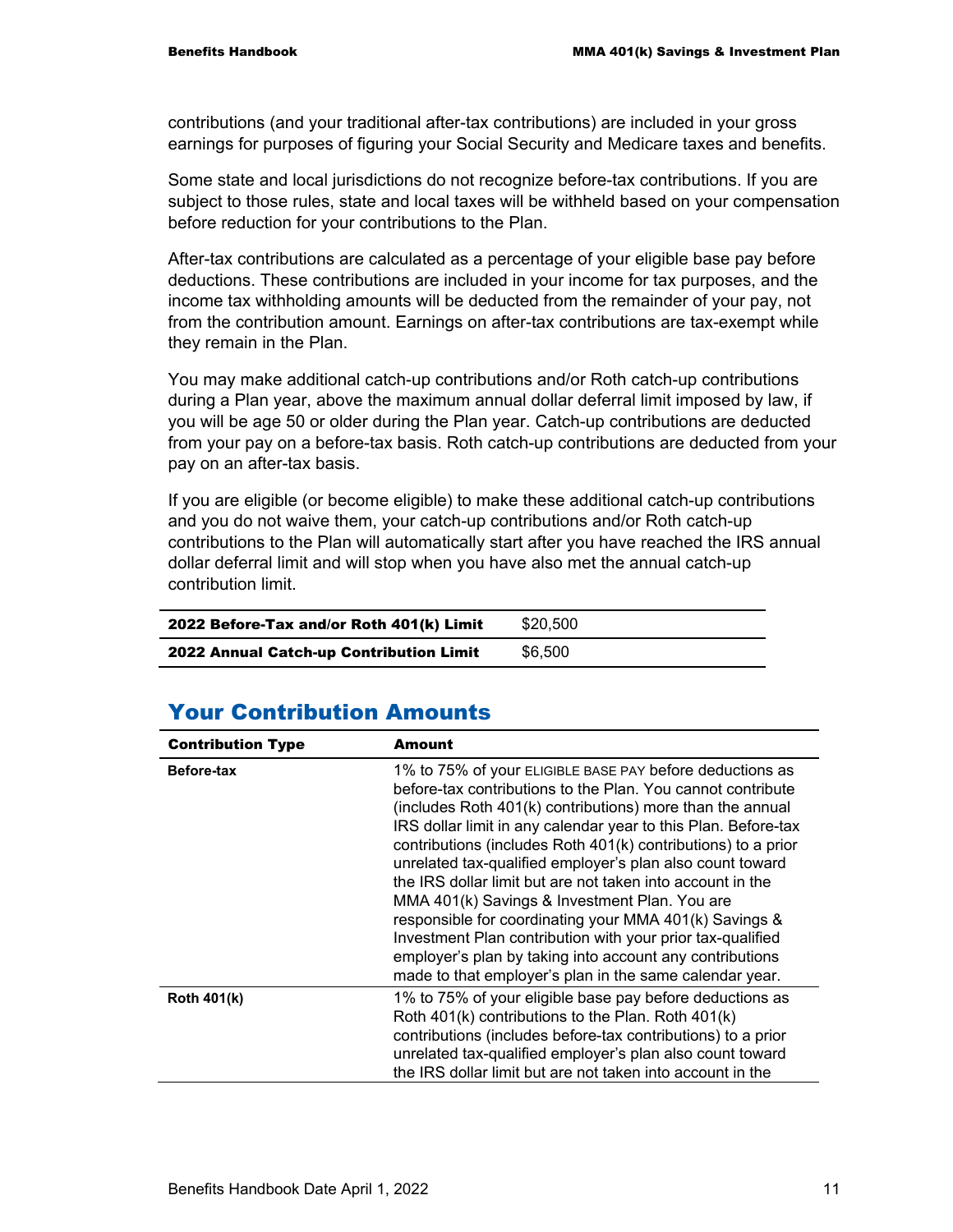| <b>Contribution Type</b>                       | <b>Amount</b>                                                                                                                                                                                                                                                                                                                                                                                                                                                                                                                                                                                                                                                                                                                                                                                                                                                                                                                                                                                                                                                                                                                                                                            |  |
|------------------------------------------------|------------------------------------------------------------------------------------------------------------------------------------------------------------------------------------------------------------------------------------------------------------------------------------------------------------------------------------------------------------------------------------------------------------------------------------------------------------------------------------------------------------------------------------------------------------------------------------------------------------------------------------------------------------------------------------------------------------------------------------------------------------------------------------------------------------------------------------------------------------------------------------------------------------------------------------------------------------------------------------------------------------------------------------------------------------------------------------------------------------------------------------------------------------------------------------------|--|
|                                                | MMA 401(k) Savings & Investment Plan. You are<br>responsible for coordinating your MMA 401(k) Savings &<br>Investment Plan contribution with your prior tax-qualified<br>employer's plan by taking into account any contributions<br>made to that employer's plan in the same calendar year.                                                                                                                                                                                                                                                                                                                                                                                                                                                                                                                                                                                                                                                                                                                                                                                                                                                                                             |  |
| <b>Traditional After-tax</b>                   | 1% to 15% of your eligible base pay before deductions as<br>after-tax contributions.                                                                                                                                                                                                                                                                                                                                                                                                                                                                                                                                                                                                                                                                                                                                                                                                                                                                                                                                                                                                                                                                                                     |  |
| <b>Maximum Combined</b><br><b>Contribution</b> | The total of your Roth 401(k), before-tax, and traditional<br>after-tax contributions may not exceed 75% of your eligible<br>base pay.                                                                                                                                                                                                                                                                                                                                                                                                                                                                                                                                                                                                                                                                                                                                                                                                                                                                                                                                                                                                                                                   |  |
| <b>Rollover Contributions</b>                  | The following ROLLOVER CONTRIBUTIONS are accepted.<br>Direct rollovers of the taxable and non-taxable portion of<br>L,<br>a distribution (including any Roth contributions and<br>earnings) from a prior employer's TAX-QUALIFIED PLAN<br>(such as a 401(k) savings plan or defined benefit<br>pension plan), section 403(b) plan or governmental<br>section 457(b) plan.<br>Indirect rollovers from a "CONDUIT IRA" (an IRA that has<br>ш<br>received only rollover contributions from tax-qualified<br>plans, section 403(b) plans and governmental section<br>457(b) plans) of before-tax employee deferrals or<br>employer contributions, plus earnings on those<br>contributions.<br>Indirect rollovers from your prior employer's tax-qualified<br>ш<br>plan, section 403(b) plan or governmental section<br>457(b) plan of before-tax employee deferrals or<br>employer contributions plus earnings on those<br>contributions.<br>Note: This Plan does not accept indirect rollovers of after-<br>tax amounts or indirect rollovers of Roth contributions and<br>earnings from another employer's tax-qualified plan, section<br>403(b) plan or governmental section 457(b) plan. |  |
| <b>Catch-up Contributions</b>                  | Additional deferrals of "catch-up" contributions and/or Roth<br>catch-up contributions above the maximum annual dollar<br>limit for deferrals will be allowed if you will be age 50 or<br>older during the calendar year.                                                                                                                                                                                                                                                                                                                                                                                                                                                                                                                                                                                                                                                                                                                                                                                                                                                                                                                                                                |  |
|                                                |                                                                                                                                                                                                                                                                                                                                                                                                                                                                                                                                                                                                                                                                                                                                                                                                                                                                                                                                                                                                                                                                                                                                                                                          |  |

You can make contributions in increments of 1% of eligible base pay. If you make before-tax and/or Roth 401(k) contributions, the IRS maximum annual dollar limit for deferrals might limit your contributions and your Company matching contributions. If your before-tax and/or Roth 401(k) contributions to the MMA 401(k) Savings & Investment Plan reach the IRS deferral limit for the year, you will automatically begin to make traditional after-tax contributions (subject to Plan limits) at your before-tax and/or Roth 401(k) contribution rates for the remainder of the Plan year, subject to the plan maximum of 15% of eligible pay for after-tax contributions, unless you opt out of this feature. If you were already making traditional after-tax contributions when you reached the IRS deferral limit, your before-tax and/or Roth 401(k) contribution rates will be converted to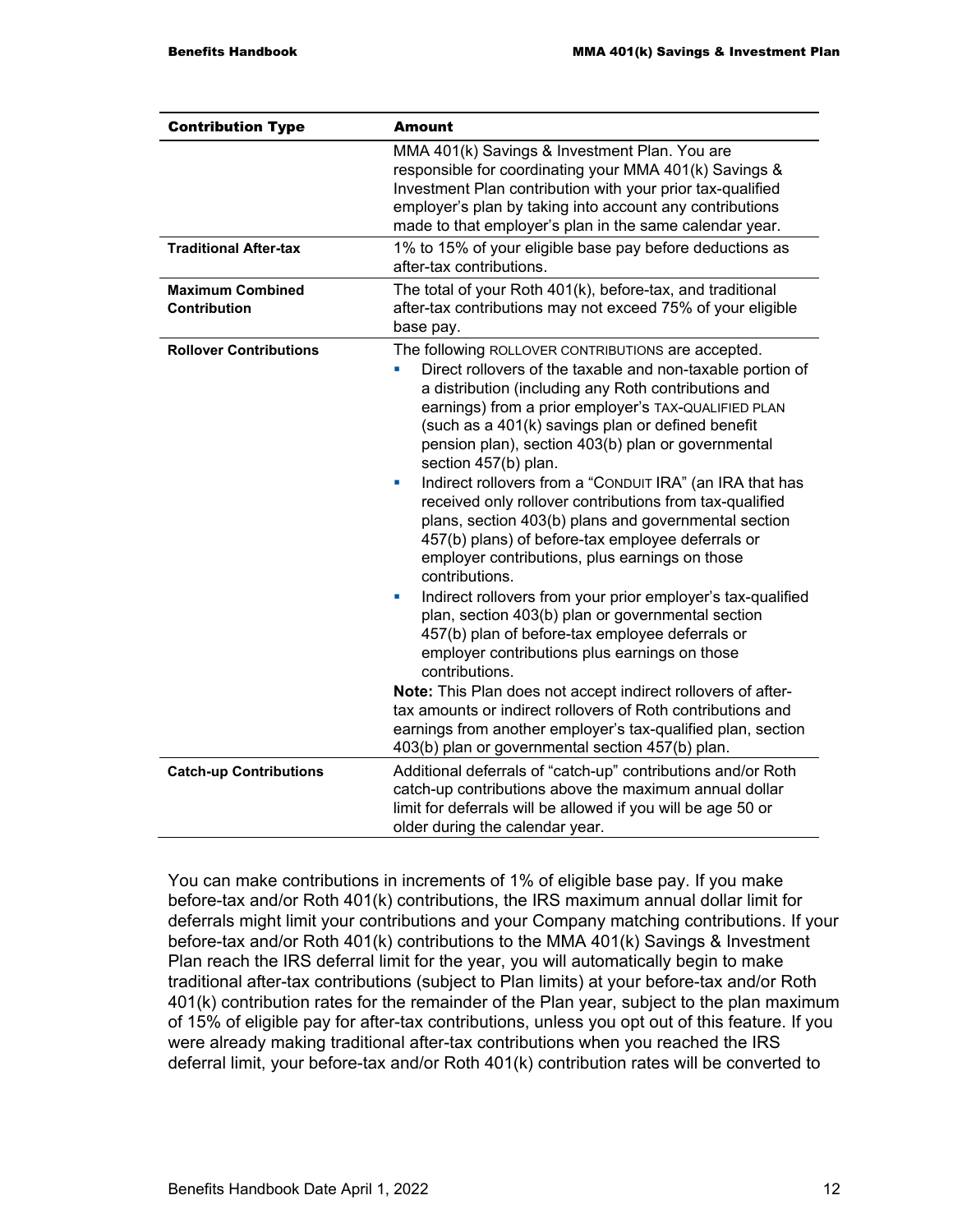an after-tax contribution rate and combined with your other after-tax contribution rate, subject to the plan maximum of 15% of eligible base pay for after-tax contributions. This will allow you to continue to contribute and receive the match. See "Changing Contributions When You Reach the IRS Maximum Limits" on page 14 for more information.

Before-tax and Roth 401(k) contributions to another tax-qualified employer's Plan also count toward the IRS deferral limit but are not taken into account in the MMA 401(k) Savings & Investment Plan when determining when after-tax contributions will automatically begin.

Once you reach the IRS deferral limit for the year and you automatically begin after-tax contributions, you can elect to opt out of this feature. Go to Colleague Connect (**https://mmcglobal.sharepoint.com/sites/Home**)**.** Select **Pay & Benefits**, and click **My Pay & Benefits**, select **Transamerica** under Savings & Financial Planning or call HR SERVICES at +1 866 374 2662. Remember you won't receive Company matching contributions if you aren't contributing. In either case, your elected before-tax and/or Roth 401(k) contributions will resume at the beginning of the following year.

### *Changing Your Contributions*

Generally, you can change your contribution rate election anytime. You make contributions in increments of 1% of eligible base pay. There are no restrictions on the number of times you can change your contribution amount.

Changes can be processed online or through HR Services. The transaction submission deadline for online changes is 1 a.m. Eastern time on the Monday that is at least 11 business days (if you are on the semi-monthly payroll) or 5 business days (if you are on the weekly payroll) before the next pay date. To make changes online, go to Colleague Connect (**https://mmcglobal.sharepoint.com/sites/Home**)**.** Select **Pay & Benefits**, and click **My Pay & Benefits**, select **Transamerica** under Savings & Financial Planning. Alternatively, you may change your contribution rate by calling HR Services at +1 866 374 2662 no later than 8 p.m. Eastern time on the Friday that is at least 11 business days (if you are on the semi-monthly payroll) or 5 business days (if you are on the weekly payroll) before the next pay date. If you do not meet the applicable deadline (as described above), your change will be effective the first day of the second pay period following your notice. The deadlines that apply to you may be different if you are on a payroll system that is not managed by Marsh McLennan. Contact HR Services to determine if you are subject to different deadlines and if a holiday falls within the processing cycle to confirm the transaction submission deadline.

If you have a valid email address on file, you will receive a confirmation statement via email; otherwise, it will be mailed to your address on file generally within two business days of processing.

### *No Enrollment Election*

As a newly hired employee you are given the option to:

**numake an active election to participate in the Plan,**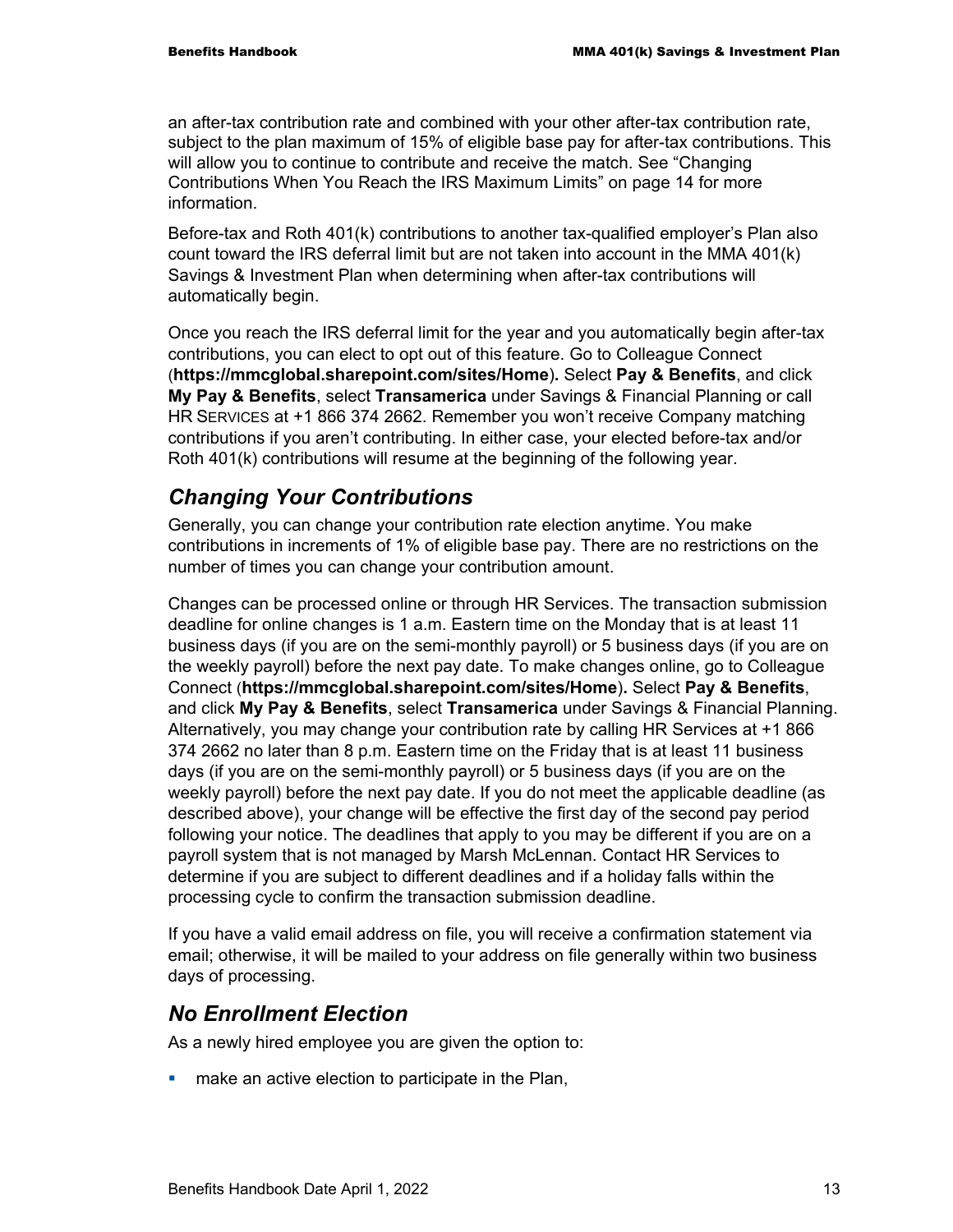- **numake an active election to opt out of the Plan, or**
- **take no action and be automatically enrolled in the Plan.**

If you are a newly hired or rehired employee who is eligible to participate in the Plan and you do not actively enroll or make an active election to opt out of participation in the Plan, you will be automatically enrolled in the Plan following a 30-day opt out period from your date of hire or rehire.

# *Stopping Your Contributions*

You can stop your contributions at any time during the Plan year.

Elections to stop (or otherwise change) your contributions can be processed online or through HR Services. The transaction submission deadline for online changes is 1 a.m. Eastern time on the Monday that is at least 11 business days (if you are on the semimonthly payroll) or 5 business days (if you are on the weekly payroll) before the next pay date. To make changes online, go to Colleague Connect

(**https://mmcglobal.sharepoint.com/sites/Home**)**.** Select **Pay & Benefits**, and click **My Pay & Benefits**, select **Transamerica** under Savings & Financial Planning. Alternatively, you may stop (or otherwise change) your contributions by calling HR Services at +1 866 374 2662 no later than 8 p.m. Eastern time on the Friday that is at least 11 business days (if you are on the semi-monthly payroll) or 5 business days (if you are on the weekly payroll) before the next pay date. If you do not meet the applicable deadline (as described above), your change will be effective the first day of the second pay period following your notice. The deadlines that apply to you may be different if you are on a payroll system that is not managed by Marsh McLennan. Contact HR Services to determine if you are subject to different deadlines and if a holiday falls within the processing cycle to confirm the transaction submission deadline.

If you have a valid email address on file, you will receive a confirmation statement via email; otherwise, it will be mailed to your address on file generally within two business days of processing.

### *Changing Contributions When You Reach the IRS Maximum Limits*

After you reach the IRS annual limit on before-tax and/or Roth 401(k) contributions, your before-tax and/or Roth 401(k) contributions automatically will be made as traditional after-tax contributions for the remainder of the calendar year, subject to the plan maximum of 15% of eligible pay for after-tax contributions, unless you opt out. Below are examples of the application of this provision:

**If you were only making before-tax contributions when you reached the limit, your** before-tax election will become your after-tax election, subject to the plan maximum of 15% of eligible pay for after-tax contributions.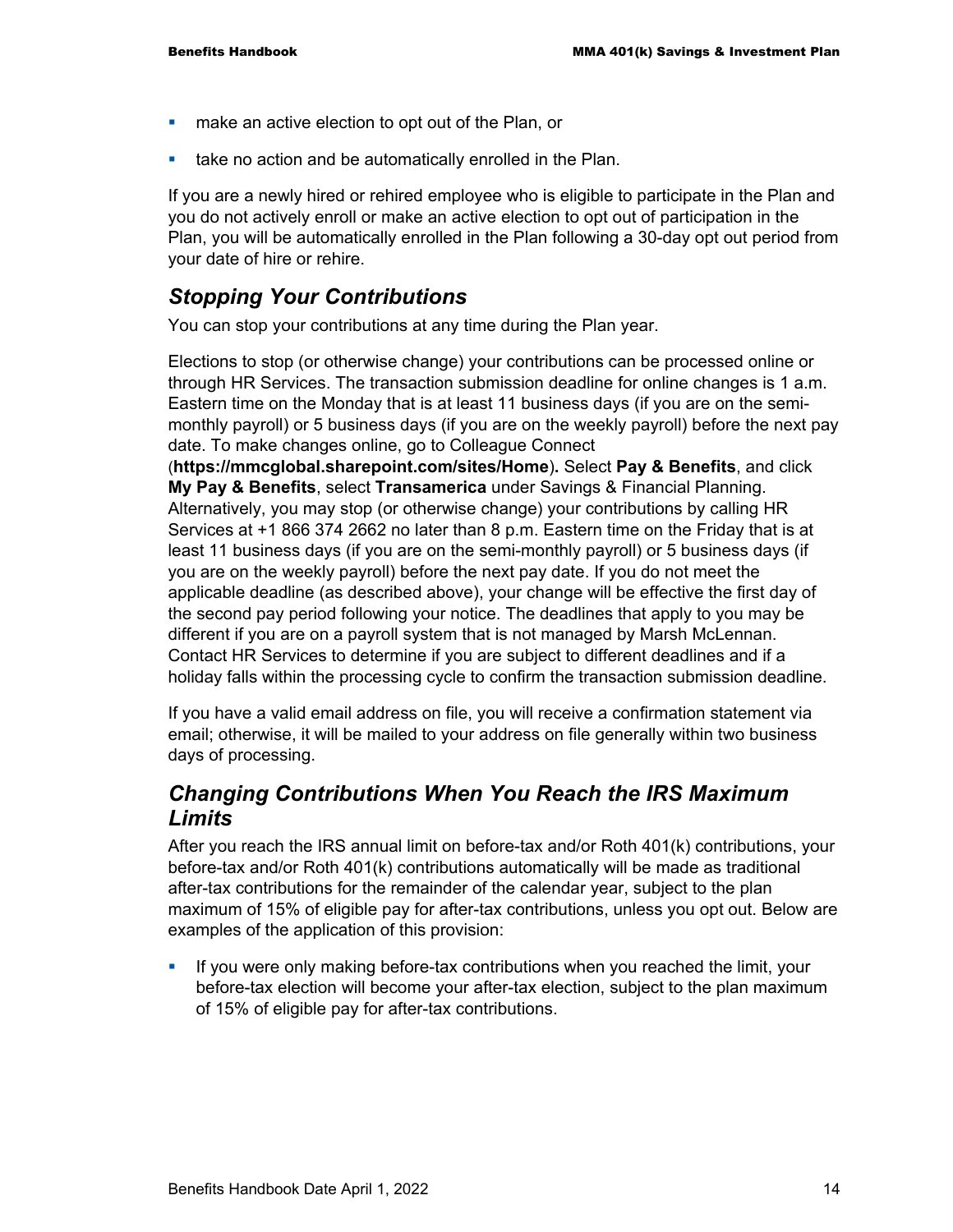- If you were only making Roth  $401(k)$  contributions when you reached the limit, your Roth 401(k) contribution election will become your after-tax election, subject to the plan maximum of 15% of eligible pay for after-tax contributions.
- If you were making before-tax and Roth  $401(k)$  contributions (but not traditional aftertax contributions) when you reached the limit, your before-tax and Roth 401(k) contribution elections will be added together and will become your after-tax election, but the total after-tax contribution rate cannot exceed 15% of eligible base pay before deductions.
- If you were already making traditional after-tax contributions when you reached the limit, your before-tax and Roth 401(k) contribution elections (if any) will be added to your traditional after-tax election, but the total after-tax contribution rate cannot exceed 15% of eligible base pay before deductions.

If you prefer, you can cease contributing to the Plan for the remainder of the calendar year, in which case no Company matching contributions will be made on your behalf for the remainder of the year. If you do not want your before-tax and/or Roth 401(K) contributions to be changed to after-tax, you can opt out by going to Colleague Connect (**https://mmcglobal.sharepoint.com/sites/Home**)**.** Select **Pay & Benefits**, and click **My Pay & Benefits**, select **Transamerica** under Savings & Financial Planning. You can also call HR Services at +1 866 374 2662.

# *Taking an Unpaid Leave of Absence*

Your contributions (as well as any Company matching contributions) will automatically stop when you take an unpaid leave of absence or go on long term disability. If you return from a leave of absence or long term disability, your contributions automatically will resume, and there will be no retroactive contributions for the period of your leave. If you do not file a new election, your prior contribution and investment direction elections that were in effect at the time you went on an unpaid leave of absence or long term disability will be continued.

Special rules apply if you are on a military leave of absence. See "Leave of Absence" on page 36 in the *Company Matching Contributions* section.

### *Starting Your Contribution Again*

You can restart your contributions at any time. Your contributions will start on the next available pay period after your request. If you do not file a new election, your contribution and investment direction elections that were in effect at the time you stopped your contributions will be continued. Keep in mind that if you stopped contributing by changing your contribution percentage to 0%, then you will need to file a new election in order to resume contributing to the Plan.

Elections to restart (or otherwise change) your contributions can be processed online or through HR Services. The transaction submission deadline for online changes is 1 a.m. Eastern time on the Monday that is at least 11 business days (if you are on the semimonthly payroll) or 5 business days (if you are on the weekly payroll) before the next pay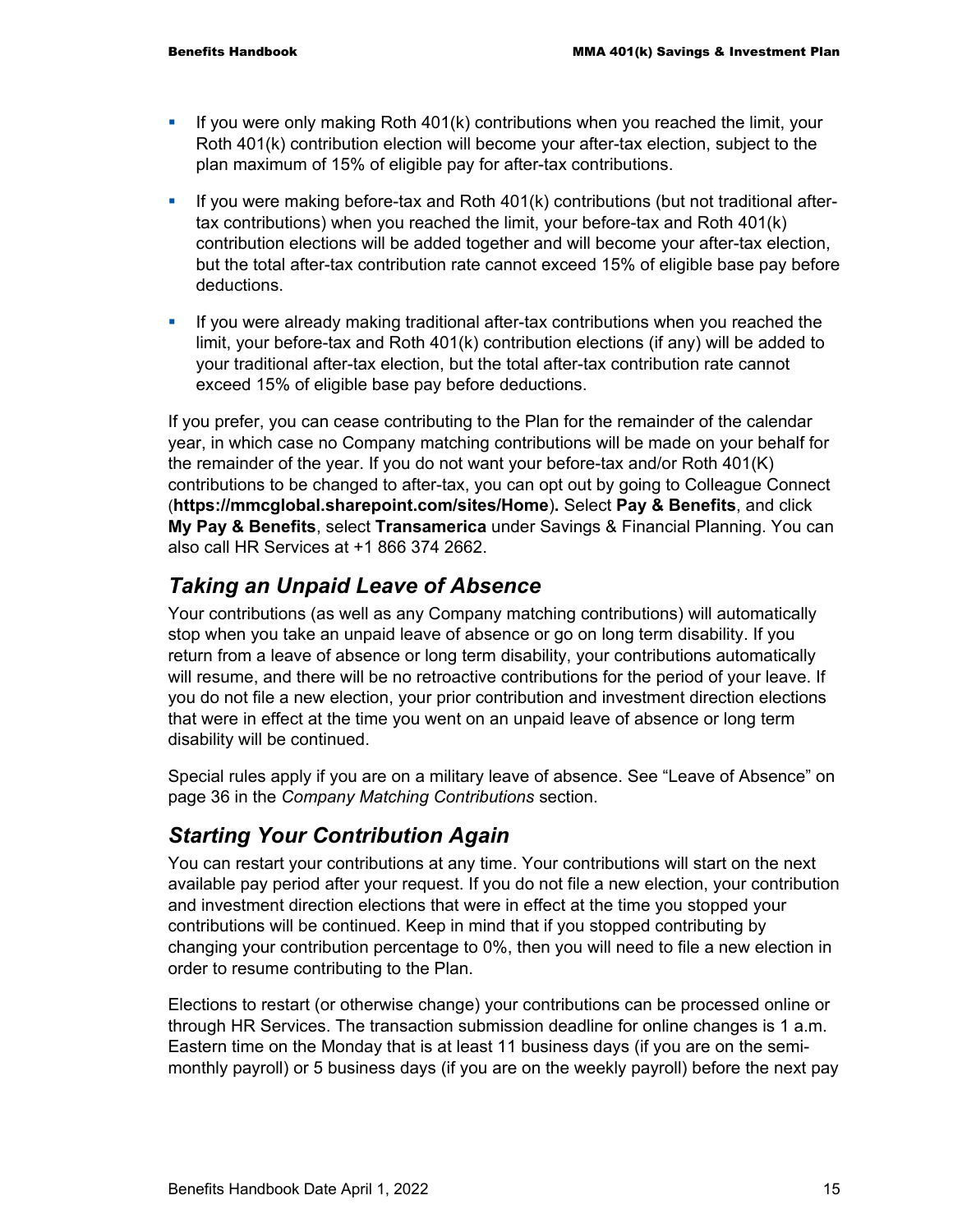date. To make changes online, go to Colleague Connect

(**https://mmcglobal.sharepoint.com/sites/Home**)**.** Select **Pay & Benefits**, and click **My Pay & Benefits**, select **Transamerica** under Savings & Financial Planning. Alternatively, you may restart (or otherwise change) your contributions by calling HR Services at +1 866 374 2662 no later than 8 p.m. Eastern time on the Friday that is at least 11 business days (if you are on the semi-monthly payroll) or 5 business days (if you are on the weekly payroll) before the next pay date. If you do not meet the applicable deadline (as described above), your change will be effective the first day of the second pay period following your notice. The deadlines that apply to you may be different if you are on a payroll system that is not managed by Marsh McLennan. Contact HR Services to determine if you are subject to different deadlines and if a holiday falls within the processing cycle to confirm the transaction submission deadline.

If you have a valid email address on file, you will receive a confirmation statement via email; otherwise, it will be mailed to your address on file generally within two business days of processing.

# *When Salary Changes*

Your MMA 401(k) Savings & Investment Plan contribution is based on your eligible base pay and will change automatically when your eligible base pay changes (but such contribution will be limited to the maximum allowed by IRS limits).

# Effect on Other Benefits

Making before-tax and/or after-tax contributions has no effect on your SOCIAL SECURITY BENEFITs because your before-tax and after-tax contributions are subject to Social Security taxes.

Making before-tax and/or after-tax contributions to the Plan will have no effect on your other Company benefits that are salary-related. Your contributions to the Stock Purchase Plan will continue to be calculated on the basis of your ELIGIBLE BASE PAY, as defined under the Stock Purchase Plan (see "Eligible Base Pay" under "Glossary" in the Stock Purchase Plan section), before deductions.

### Eligible Base Pay for Determining MMA 401(k) Savings & Investment Plan Contributions

ELIGIBLE BASE PAY for the purpose of this Plan is your base rate of pay (regular earnings and/or producer salary), regular draw and earned commissions before all deductions, including deductions for taxes and your own Plan contributions (eligible base pay does NOT include overtime, bonuses and other extra compensation).

Your MMA 401(k) Savings & Investment Plan contribution is based on your eligible base pay and will automatically change when your eligible base pay changes (but such contribution will be limited to the maximum allowed by IRS limits).

# IRS Limit on Pay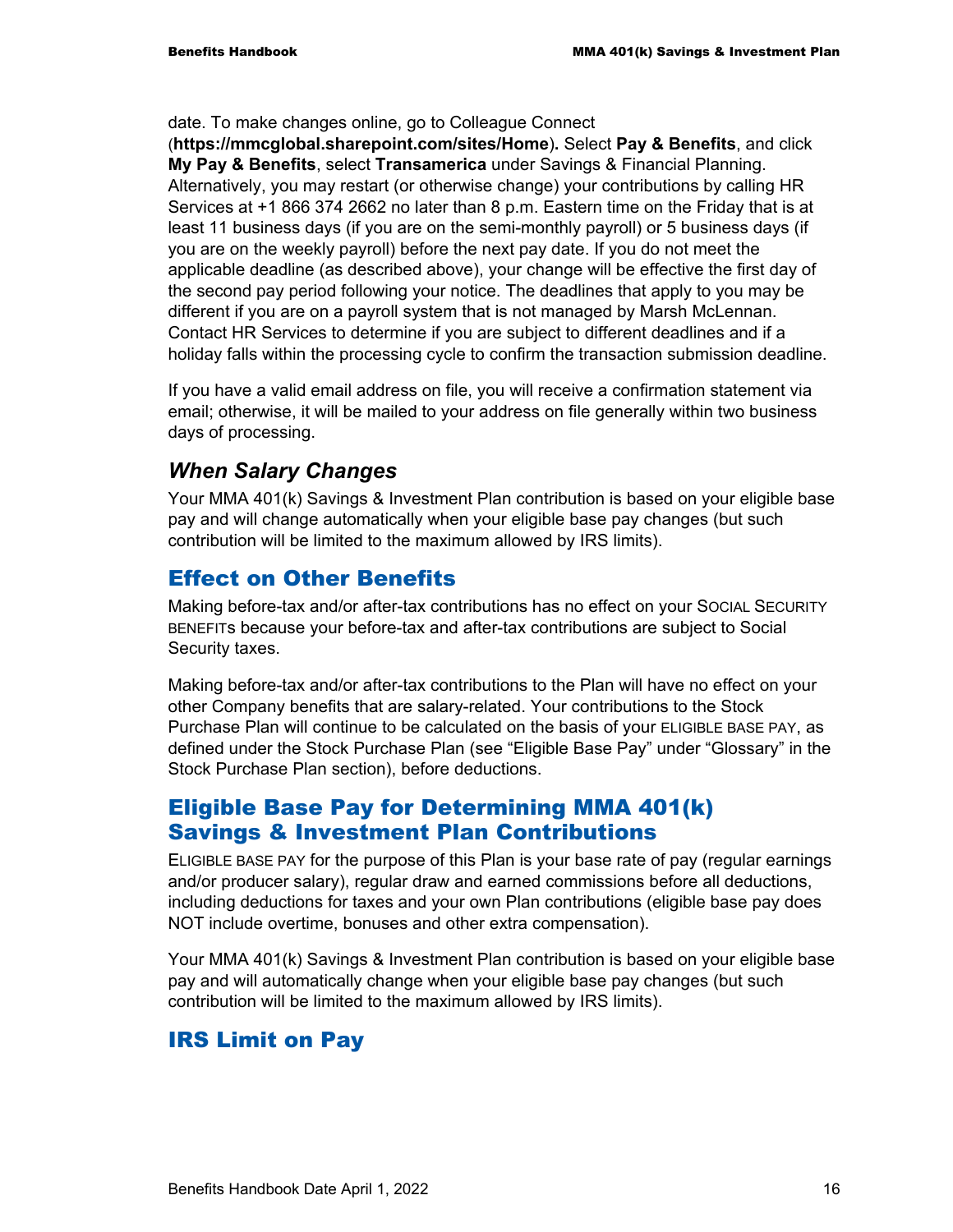The IRS limit on annual ELIGIBLE BASE PAY that can be taken into account for employee contributions to the Plan is \$305,000 for 2022. This number may increase in the future if the IRS announces cost of living adjustments.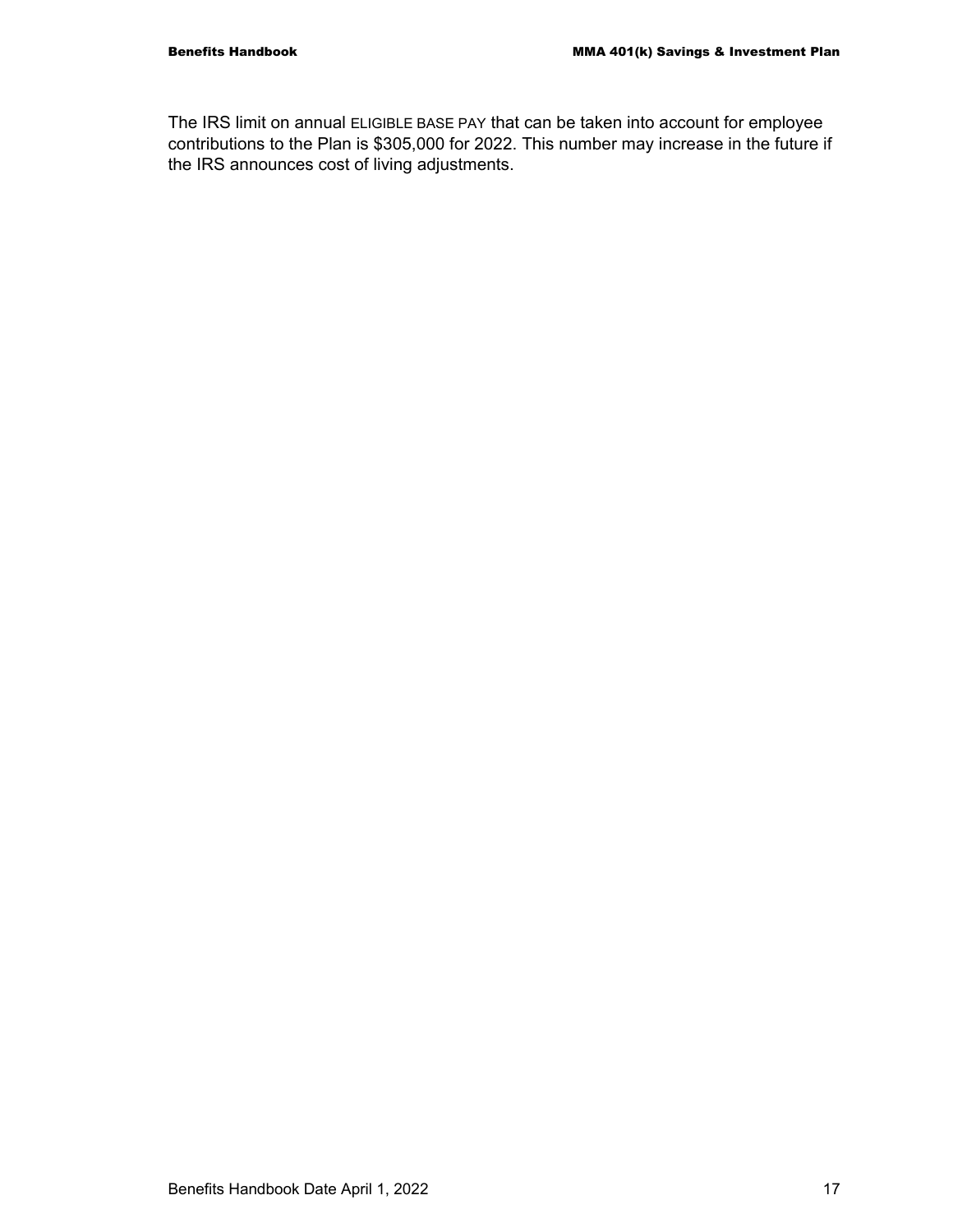### Maximum Contributions

The IRS imposes several limits on TAX-QUALIFIED PLANs, such as establishing a maximum amount of compensation on which your contributions can be based. This limit is \$305,000 for the Plan year beginning January 1, 2022. It may increase in the future if the IRS announces cost-of-living adjustments.

The IRS-imposed dollar limit on the amount of before-tax and/or Roth 401(k) contributions you can make during any calendar year is \$20,500 for 2022 (plus \$6,500 catch-up and/or Roth catch-up contribution for a \$27,000 total if you will be age 50 or older by the end of the calendar year). This amount may increase in future years. This limit applies to all plans to which you make before-tax and/or Roth 401(k) contributions in the same calendar year, including 401(k) and 403(b) tax deferred annuity plans of other employers (but not including section 457(b) retirement plans).

If you have made before-tax and/or Roth 401(k) contributions to any other plans (such as your former employer's tax-qualified plan) in the same calendar year, you should adjust your before-tax and/or Roth 401(k) contribution election rate to the MMA 401(k) Savings & Investment Plan so you do not exceed the annual IRS limit. Note that you may elect to increase your before-tax and/or Roth 401(k) contribution to the MMA 401(k) Savings & Investment Plan effective the start of the following calendar year, in order to make the maximum annual contributions that year.

If you determine that your before-tax and/or Roth 401(k) contributions to the MMA 401(k) Savings & Investment Plan during a calendar year, when added to your before-tax and/or Roth 401(k) contributions to other plans during the same year, exceed the annual IRS limit, you should inform the Global Benefits Department in writing no later than March 1 the following year. Along with your written notice, a copy of Form W-2 issued by your previous employer is required. Upon receipt of written notice and Form W-2 prior to March 1, the excess contributions (and earnings) will be distributed to you before April 15 (which will result in the forfeiture of any corresponding Company matching contributions). If Global Benefits has not received written notification by March 1, the excess contributions will be held by the Plan until you are eligible for a withdrawal or distribution. You will owe tax on this amount in the year in which the excess contribution was made and you will be taxed again on this same amount at the time it is distributed from the Plan.

There is a separate IRS limit on total combined employer and employee contributions that can be made to the Plan and any other defined contribution plans of the Marsh McLennan controlled group (Marsh McLennan and their subsidiaries). Under the limit, the total combined employer and employee contributions made on your behalf in the aggregate cannot exceed the lesser of 100% of your compensation or \$61,000 for 2022. If you are age 50 or older by the end of 2022, the total combined contribution limit is increased to \$67,500 (to include catch-up or Roth catch-up contributions).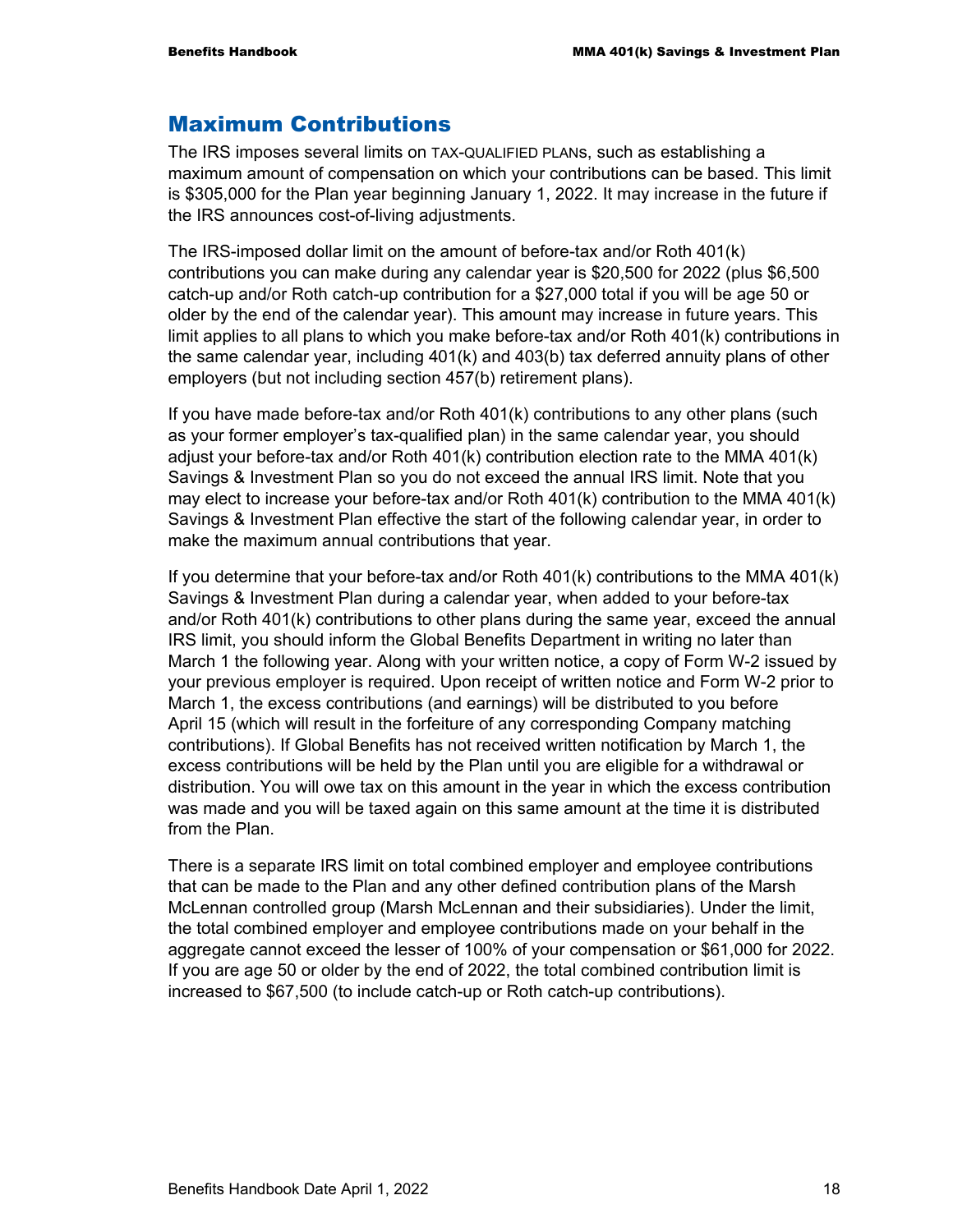Amounts considered for purposes of this limit include before-tax contributions, Roth 401(k) contributions, after-tax contributions, and Company matching contributions (as well as any MMC fixed company contributions received under the Marsh & McLennan Companies 401(k) Savings and Investment Plan prior to a participant's transfer to MMA). ROLLOVER CONTRIBUTIONS and loan repayments are not included in this limit.

For purposes of this limit, compensation is defined as your annual compensation including any before-tax and/or Roth 401(k) contributions you make to benefit plans such as the Plan, Flexible Spending Account, medical coverage, dental coverage, Voluntary AD&D Insurance, or the Transportation Reimbursement Incentive Program (TRIP). The limit may be increased in future years if the IRS announces cost-of-living adjustments.

In addition, the IRS requires that employee and Company contributions to the Plan meet certain non-discrimination tests. Failure to meet such tests may result in the contributions of higher-paid participants (and Company matching contributions) being further limited, reduced or forfeited.

### Minimum Contributions

If you elect to contribute to the Plan, you have to contribute at least 1% of ELIGIBLE BASE PAY before deductions on a before-tax basis and/or Roth 401(k) basis or 1% of eligible base pay before deductions on an after-tax basis.

# Catch-up Contributions

Catch-up contributions allow participants nearing RETIREMENT to make additional before-tax contributions and/or Roth catch-up contributions which are made on an after-tax basis to a tax-qualified savings plan. Federal law authorizes employers and other plan sponsors to allow Plan participants who will be age 50 or older during the calendar year to contribute more than the regular savings limits imposed by the Internal Revenue Service (IRS) on deferrals to TAX-QUALIFIED PLANs like the MMA 401(k) Savings & Investment Plan.

# *When Catch-up Contributions Begin*

Unless you waive them, catch-up contributions or Roth catch-up contributions begin automatically in the pay period when you reach one of the IRS limits (before tax contribution limit, limit on compensation eligible for consideration under a tax-qualified plan, limit on combined employer and employee contributions that can be made to a tax-qualified plan) if you are eligible for catch-up contributions.

You do not need to make a separate MMA 401(k) Savings & Investment Plan contribution rate election for catch-up contributions or Roth catch-up contributions. You will continue to contribute to the MMA 401(k) Savings & Investment Plan at the same rate as your before-tax and/or Roth 401(k) contribution rate election in effect at the time catch-up contributions or Roth Catch-up contributions begin, until you reach the IRS annual limit on catch-up contributions or until the end of the Plan year.

#### Please note:

In this SPD references are made to catch-up and Roth catch-up contributions. Catch-up contributions are deducted from your ELIGIBLE BASE PAY on a before-tax basis. Roth catch-up contributions are deducted from your eligible base pay on an after-tax basis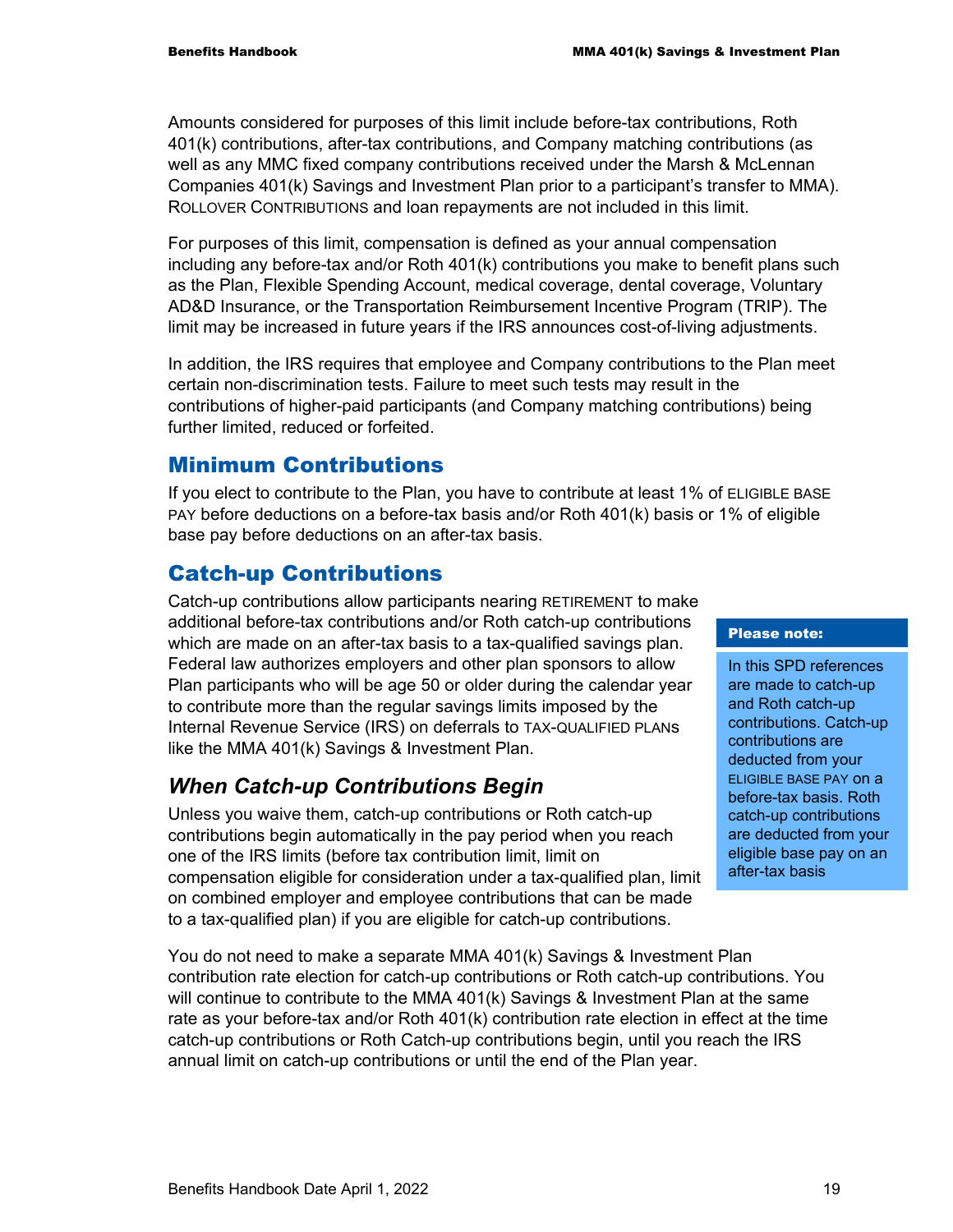# *Catch-up Contributions Receive Company Matching Contributions*

Provided you meet the one year of VESTING SERVICE requirement to receive Company matching contributions and you have not reached certain IRS limits, catch-up contributions or Roth catch-up contribution will be matched at the same rate as other match-eligible contributions up to the first 6% of eligible base pay.

Catch-up contributions cannot be matched if your year-to-date eligible base pay has exceeded the IRS limit on compensation (\$305,000 in 2022), or if the sum of your yearto-date before-tax, Roth 401(k), traditional after-tax, and Company matching contributions (as well as any MMC fixed company contributions received under the Marsh & McLennan Companies 401(k) Savings & Investment Plan prior to a participant's transfer to MMA) exceeds the IRS limit on combined employer and employee contributions (\$61,000 in 2022).

# *How Catch-up Contributions Are Invested*

Your catch-up contributions or Roth catch-up contributions will be invested in the same manner your employee contributions are invested.

# *Changing/Waiving Catch-up Contributions*

You can waive catch-up contributions and Roth catch-up contributions before they begin. You can also increase or decrease your before-tax and/or Roth 401(k) rate for making catch-up or Roth catch-up contributions, or stop your catch-up or Roth catch-up contributions after they begin.

If you change your before-tax and/or Roth 401(k) contribution rate after catch-up or Roth catch-up contributions begin, to adjust the amount of catch-up contributions you make to the Plan, you may want to reset your before-tax and/or Roth 401(k) contribution rate before the next calendar Plan year begins. Your before-tax and/or Roth 401(k) contribution rate will remain in effect until you make an active election to change it.

# *Process to Change Catch-up Contributions*

Visit the MMA 401(k) Plan's website or call HR SERVICES to initiate transactions for your MMA 401(k) Savings & Investment Plan.

Changes can be processed online or through the HR Services. The transaction submission deadline for online changes is 1 a.m. Eastern time on the Monday that is at least 11 business days (if you are on the semi-monthly payroll) or 5 business days (if you are on the weekly payroll) before the next pay date. To make changes online, go to Colleague Connect (**https://mmcglobal.sharepoint.com/sites/Home**). Select **Pay & Benefits**, and click **My Pay & Benefits**, select **Transamerica** under Savings & Financial Planning. Alternatively, you may change your contribution rate by calling HR Services at +1 866 374 2662 no later than 8 p.m. Eastern time on the Friday that is at least 11 business days (if you are on the semi-monthly payroll) or 5 business days (if you are on the weekly payroll) before the next pay date. If you do not meet the applicable deadline (as described above), your change will be effective the first day of the second pay period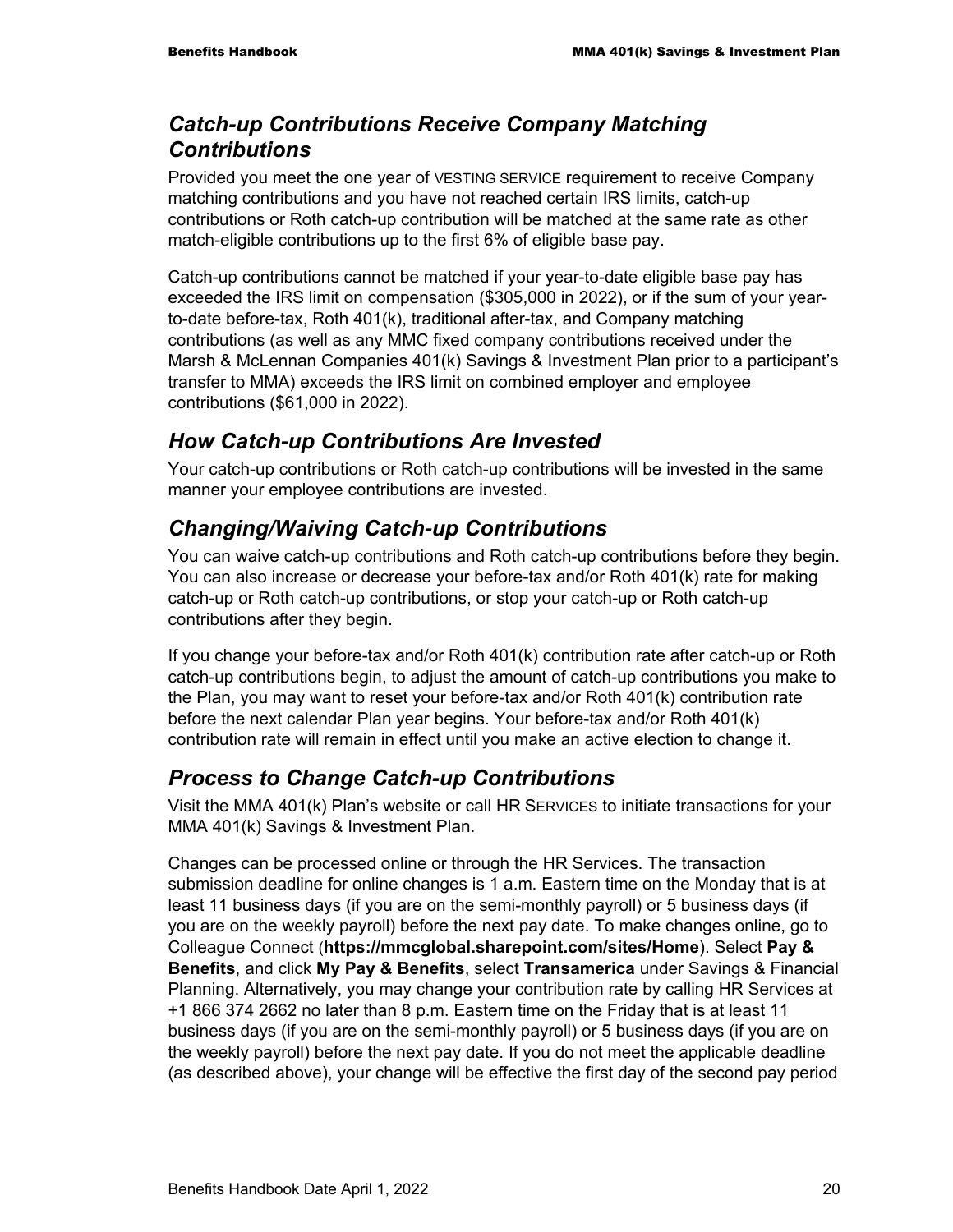following your notice. The deadlines that apply to you may be different if you are on a payroll system that is not managed by Marsh McLennan. Contact HR Services to determine if you are subject to different deadlines and if a holiday falls within the processing cycle to confirm the transaction submission deadline.

A confirmation number for the transaction will only be provided online or over the phone.

### Roth 401(k) Contributions

In addition to making before-tax and traditional after-tax contributions, you can also make Roth 401(k) contributions. Roth 401(k) contributions are contributions made with after-tax dollars. If you save on a Roth basis for at least five taxable years (the five-year period begins upon the earliest of the following: (i) your first Roth 401(k) contribution to the Plan, (ii) your first in-plan Roth conversion under the Plan, or (iii) your first Roth contribution to another employer's plan if you made a direct rollover of Roth contributions from the other plan to this Plan) and you're at least age 59--1/2 at the time you withdraw the money (or the withdrawal is on the account of death or total disability), you can withdraw your money and earnings without paying taxes.

Roth 401(k) contributions are held in a separate account from your before-tax and aftertax contributions. Since the account is separate, Roth 401(k) contributions may not be converted to before-tax contributions and vice versa. In addition, Roth 401(k) contributions may not be converted to after-tax contributions, although you can convert traditional after-tax contribution account balances to Roth status through an in-plan Roth conversion. See "In-Plan Roth Conversions" on page 29 for more information.

| <b>Contribution Options</b>                |                                                                                                                                                                                                            |
|--------------------------------------------|------------------------------------------------------------------------------------------------------------------------------------------------------------------------------------------------------------|
| <b>Before-Tax Contributions</b>            | Contribute money before taxes are withheld.<br>You will pay taxes on contributions and any<br>earnings upon withdrawal.                                                                                    |
| <b>Traditional After-Tax Contributions</b> | Contribute money after taxes have been<br>withheld. You will be taxed on the distribution of<br>any earnings, although your contributions are<br>tax-free upon withdrawal.                                 |
| <b>Roth 401(k) Contributions</b>           | Contribute money after taxes have been<br>withheld. Your contributions and any earnings<br>on these contributions may be withdrawn<br>without being subject to taxes (subject to certain<br>requirements). |

You can alternate between making Roth 401(k) and before-tax contributions. Each change would apply only to future contributions since you cannot convert before-tax contributions to Roth 401(k) balances or vice versa.

### *Eligibility*

You are immediately eligible to make Roth 401(k) contributions.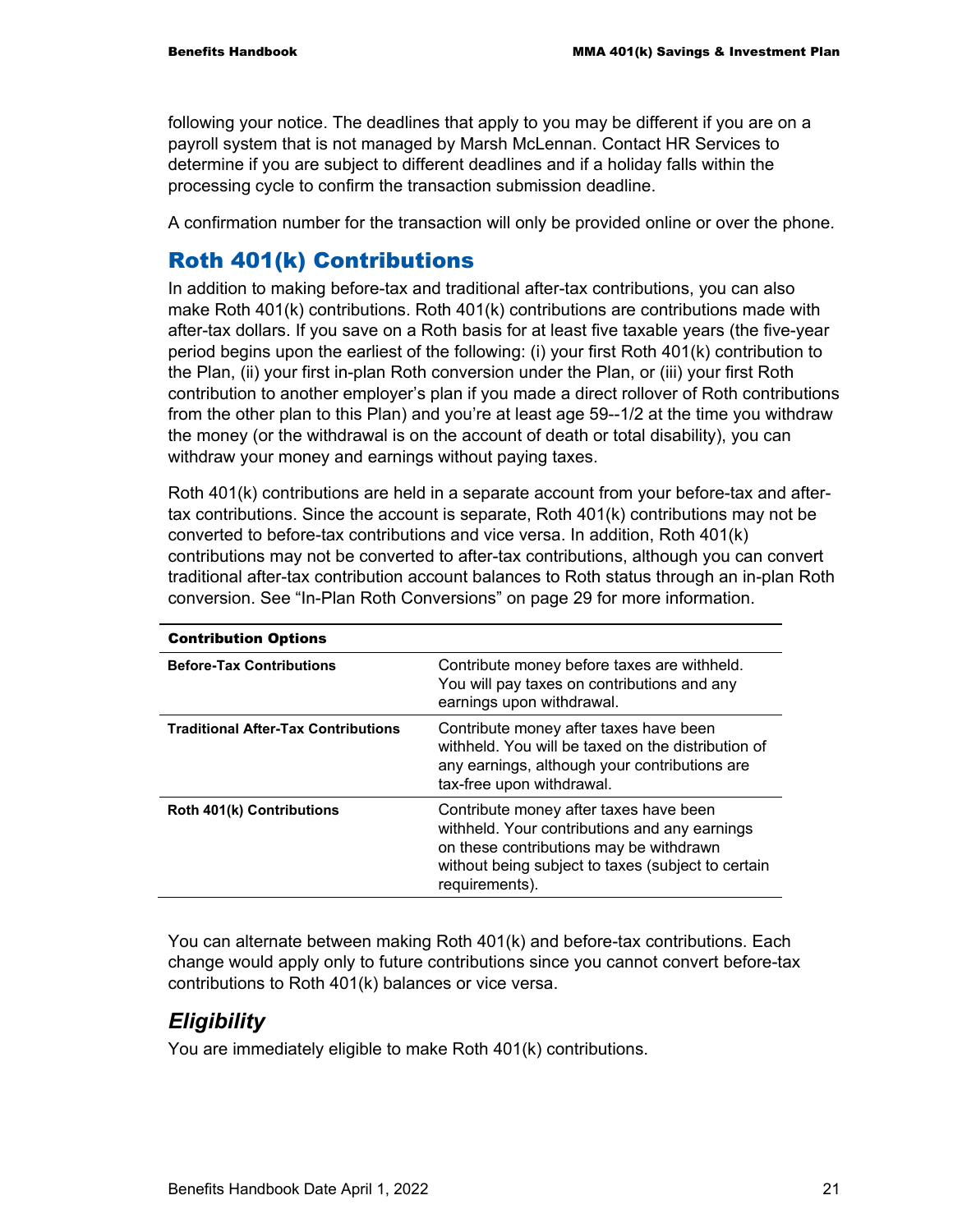# *Roth Catch-up Contributions*

You may make Roth catch-up contributions if you will be age 50 or older by the end of the calendar year (subject to the IRS annual catch-up contribution limit of \$6,500 for 2022).

# *Automatic Payroll Deductions*

Your Roth 401(k) contributions will be conveniently deducted from your paycheck.

# *Impact on Take-Home Pay*

When you make Roth 401(k) contributions, you pay your taxes immediately. This will leave you with less take-home pay but you'll have a source of non-taxable income in RETIREMENT.

# *IRS Contribution Limits*

The total of your before-tax and/or Roth 401(k) contributions will be subject to the same IRS contribution limit. After you reach the IRS annual limit on before-tax and/or Roth 401(k) contributions, your before-tax and/or Roth 401(k) contributions automatically will be made as traditional after-tax contributions for the remainder of the calendar year, subject to the plan maximum of 15% of eligible pay for after-tax contributions, unless you opt out. See "Changing Contributions When You Reach the IRS Maximum Limits" on page 14 for more information.

# *Employer Contributions*

MMA matches your Roth 401(k) contributions according to the Plan's provisions:

Company matching contribution  $-$  up to 50% of the first 6% of ELIGIBLE BASE PAY that you contribute per pay period.

# *Considering Roth 401(k) Contributions*

The decision to make Roth 401(k) contributions should be based on your personal situation. We encourage you to review your savings goals, financial priorities and all resources available to you before you decide if Roth 401(k) contributions are appropriate for you.

- To get a better idea of whether Roth 401(k) contributions are appropriate for your unique situation, use the online, interactive Roth 401(k) comparison tool. Go to Colleague Connect (**https://mmcglobal.sharepoint.com/sites/Home**)**.** Select **Pay & Benefits**, and click **My Pay & Benefits**, select **Transamerica** under Savings & Financial Planning.
- Contact HR SERVICES at +1 866 374 2662, any business day, from 8 a.m. to 8 p.m.
- Consult your personal financial and/or tax advisor for guidance on whether to contribute on a Roth 401(k) basis.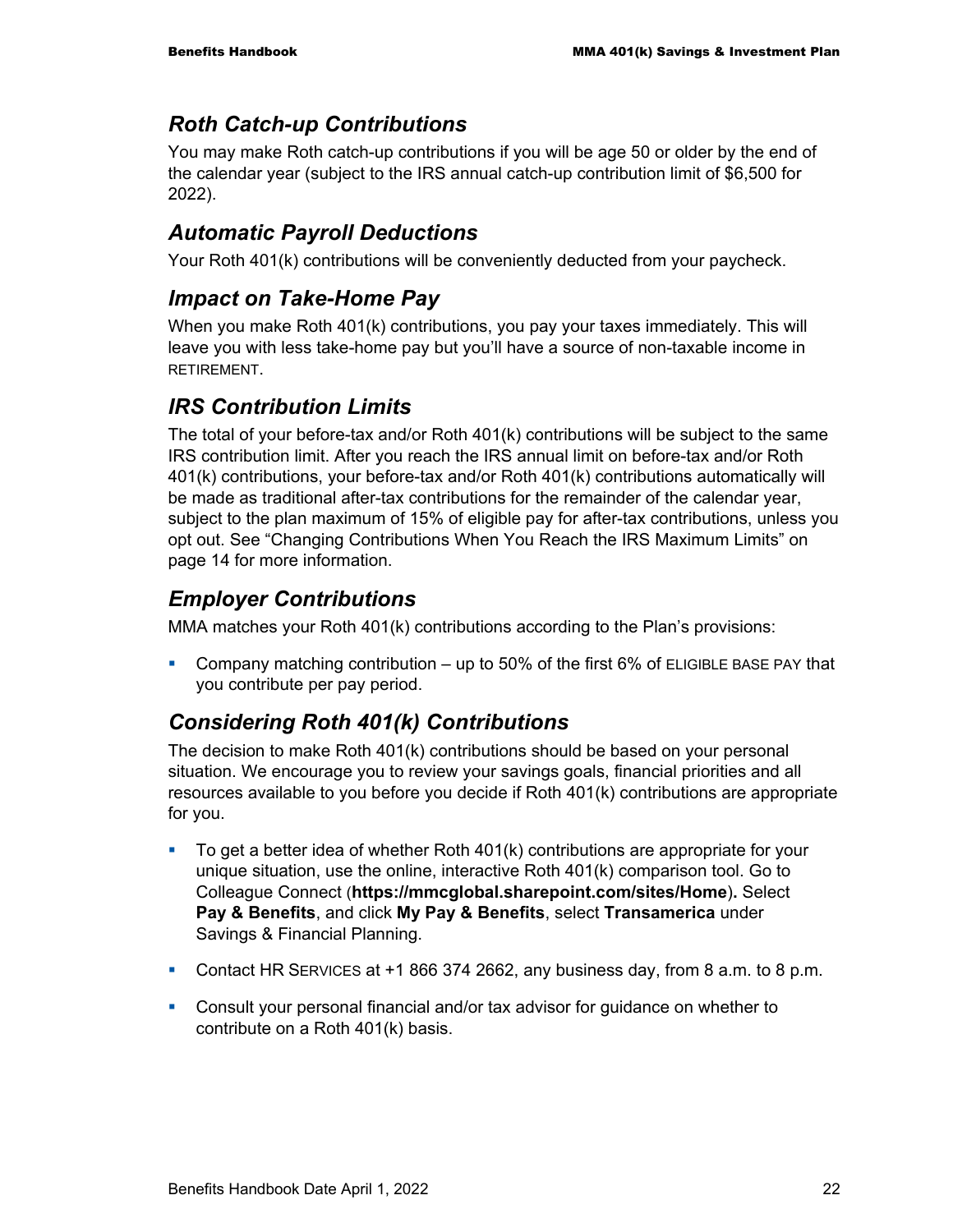# *Difference Between Roth 401(k) and Traditional After-Tax Contributions*

Both Roth 401(k) contributions and traditional after-tax contributions allow you to invest money in the Plan after you've paid the taxes on your contributions. However, you can withdraw any earnings on Roth 401(k) contributions without taxes if you've saved for at least five taxable years (the five-year period begins upon the earliest of the following: (i) your first Roth 401(k) contribution to the Plan, (ii) your first in-plan Roth conversion under the Plan, or (iii) your first Roth contribution to another employer's plan if you made a direct rollover of Roth contributions from the other plan to this Plan) and you're at least  $59\frac{1}{2}$  when you withdraw the money (or the withdrawal is on the account of death or total disability). When you withdraw traditional after-tax contributions, you must pay taxes on any earnings. Roth 401(k) and traditional after-tax contributions are subject to different limits.

# *Maximum Roth 401(k) Contributions*

Your Roth 401(k) account is separate from your before-tax and/or traditional after-tax account. (Roth 401(k) contributions may not be converted to before-tax contributions and vice versa.) In addition, Roth 401(k) contributions may not be converted to after-tax contributions, although you can convert traditional after-tax contribution account balances to Roth status through an in-plan Roth conversion.) However, the combined total of all your Roth 401(k), before-tax and traditional after-tax contributions cannot exceed 75% of your eligible base pay. Roth 401(k) and before-tax contributions are subject to the IRS contribution limit, which is \$20,500 for 2022 or \$27,000 if you're age 50 or older. Also, your traditional after-tax contributions cannot exceed 15% of your eligible base pay.

# *Investment Options*

You may invest your Roth 401(k) contributions in any of the investments available in the Plan. If you contribute on a before-tax, traditional after-tax and/or Roth 401(k) basis, your contributions will be invested in the same investment options and in the same allocation percentages. Although all employee contributions you make to the Plan will be invested the same way, you may choose different investment allocations for any Company matching contributions made to your account.

# *Withdrawals from the Roth 401(k) Portion of My Account*

The Plan does not allow in-service withdrawals prior to age  $59\%$  or hardship withdrawals from the Roth 401(k) portion of your account. The Age  $59\%$  In-service Withdrawal and Disability Withdrawal include Roth 401(k) sources. Those sources will be the last sources distributed when processing an Age  $59\frac{1}{2}$  In-service Withdrawal.

As a limited exception to the paragraph above, if your account includes in-plan Roth conversion amounts that were converted from traditional after-tax funds, such in-plan Roth conversion amounts may be withdrawn at any time through an In-Plan Roth Conversion Account Withdrawal. See "In-Plan Roth Conversions" for more information.

Note that Roth ROLLOVER CONTRIBUTIONS are also eligible to be withdrawn at any time under the Rollover Withdrawal.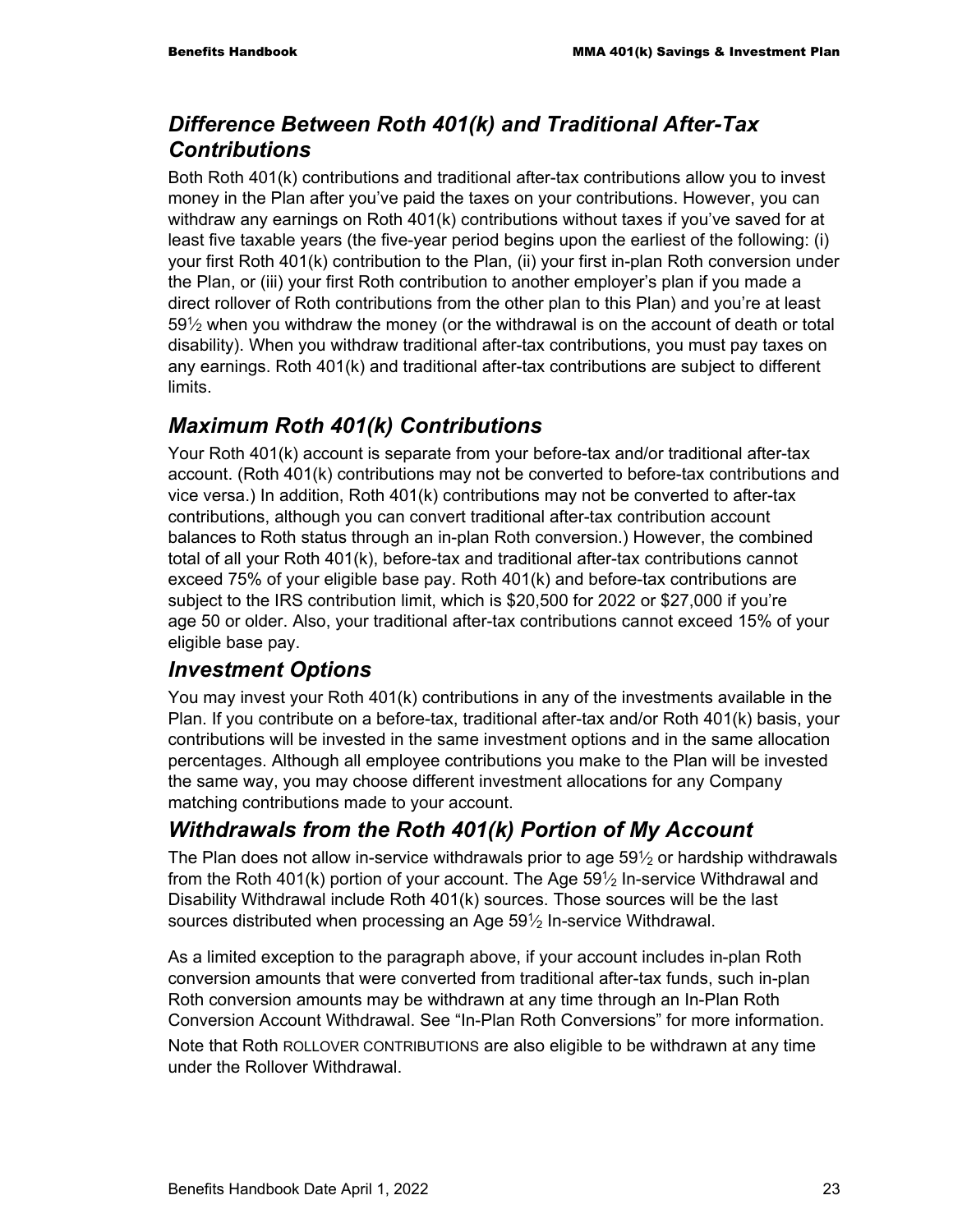# *Loans*

Loans are not permitted from any Roth 401(k) portion of your account. However, your entire VESTED account balance (including any Roth 401(k) contributions) will be used to determine the total amount you can borrow from your account. In other words, you can take up to 50% (up to a maximum of \$50,000) of your entire vested account balance as a loan.

# *Required Minimum Distributions*

Generally, once you reach age 72 (if you were born after June 30, 1949) or age  $70\frac{1}{2}$  (if you were born before July 1, 1949), you will be required to take minimum distributions from the Roth 401(k) portion of your account.

However, if you're still employed by the Company when you reach age 72 (if you were born after June 30, 1949) or age  $70\frac{1}{2}$  (if you were born before July 1, 1949), you can defer taking distributions until you leave the Company.

# *Tax Credits*

Your eligibility to receive tax credits is based on your annual taxable income. Saving on a before-tax basis reduces your taxable income, which could help you remain or become eligible for an Earned Income Tax Credit and an Additional Child Tax Credit. However, contributing on a Roth 401(k) basis may not reduce your taxable income, which could potentially reduce or eliminate your tax credits. Please consult a tax and/or financial planning advisor for assistance with making the best decision based on your financial situation.

# *Distribution to an Alternate Payee or Beneficiary*

In the case of a distribution under the Plan to an alternate payee or BENEFICIARY, the age, death or disability of the participant are used to determine whether the distribution is qualified. The five taxable year period required for a "qualified distribution" under the Plan is based on the earliest of the following: (i) the participant's first Roth 401(k) contribution to the Plan, (ii) the participant's first in-plan Roth conversion under the Plan, or (iii) the participant's first Roth contribution to another employer's 401(k), section 403(b) or governmental section 457(b) plan if the participant made a direct rollover of Roth contributions from the other plan to this Plan. This five taxable year period is not recalculated if the participant dies or if a domestic relations order divides the participant's account.

If an alternate payee or beneficiary directly rolls over a distribution from a participant's account to a tax-qualified retirement plan maintained by the alternate payee or beneficiary's own employer (the "recipient plan"), the five year period for a qualified distribution from the alternate payee or beneficiary's account under the recipient plan begins on the earlier of (i) the date of the participant's first Roth contribution or conversion (as described above) or (ii) the date otherwise applicable to the beneficiary or alternate payee's Roth account under the recipient plan.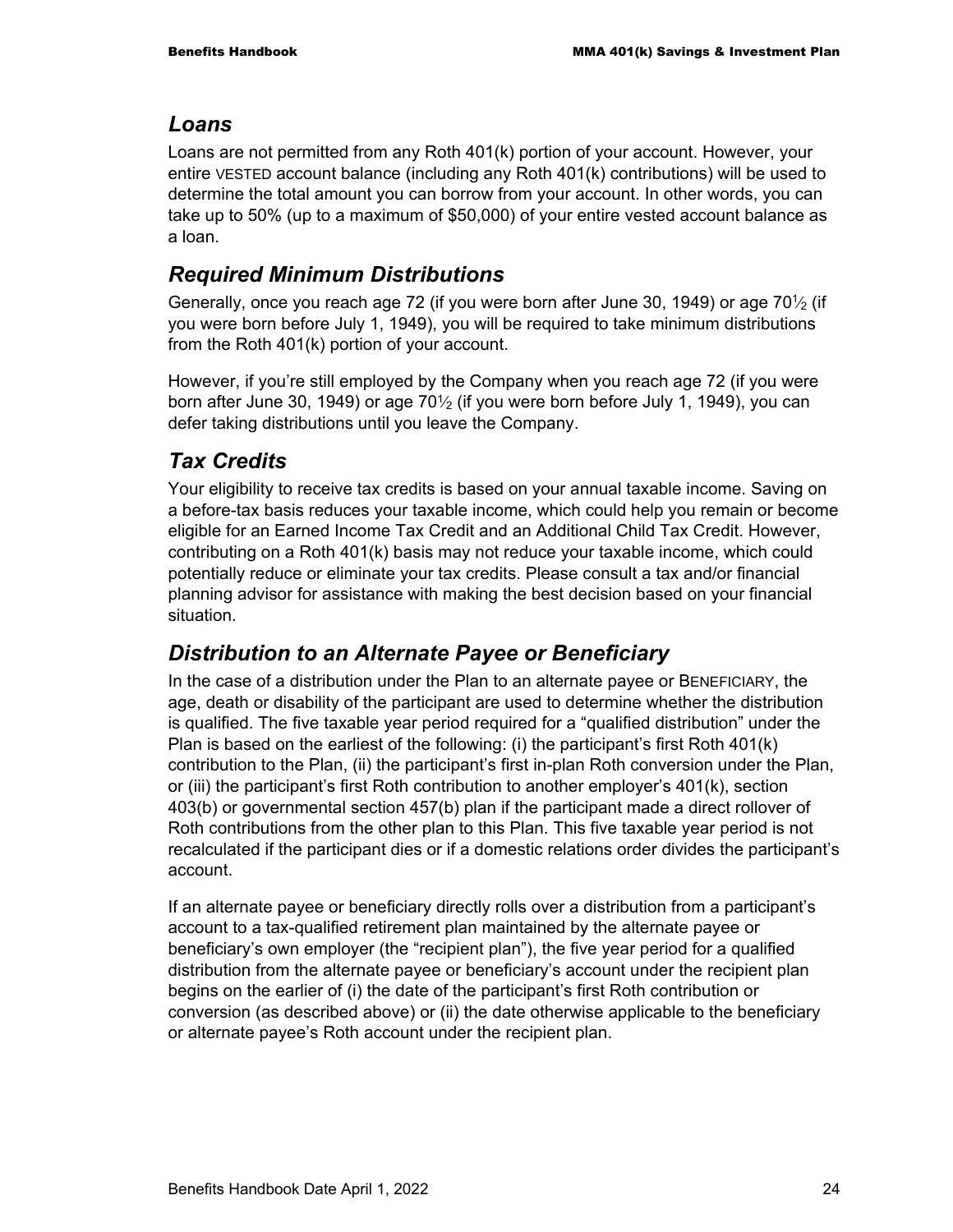# *Roth 401(k) Account Options If I Leave the Company*

A qualified distribution from your Roth account is fully excludable from gross income. To be a qualified distribution, the distribution must be made after you reach age 59-1⁄2 or on account of disability or death and you must have satisfied the required five taxable year period for a qualified distribution. The five-year period begins upon the earliest of the following: (i) your first Roth 401(k) contribution to the Plan, (ii) your first in-plan Roth conversion under the Plan, or (iii) your first Roth contribution to another employer's 401(k), section 403(b) or governmental section 457(b) plan if you made a direct rollover of Roth contributions from the other plan to this Plan.

If you leave the Company,

- **v** you can leave your Roth  $401(k)$  contributions in the Plan until you reach the tax-free distribution qualifications described above (assuming your total balance is at least \$1,000), or
- you can roll your Roth 401(k) contributions into another employer's TAX-QUALIFIED PLAN that allows Roth 401(k) rollovers or into your own Roth IRA.

If the distribution of your Roth  $401(k)$  contributions is not a "qualified distribution" and is not directly rolled over into another employer's tax-qualified plan or into your own Roth IRA, earnings attributed to your Roth 401(k) contributions are subject to mandatory 20% Federal income tax withholding. Furthermore, distributions made before age  $59\frac{1}{2}$  may trigger an additional 10% Federal early withdrawal tax on those earnings. Please consult your tax advisor for further details.

# *Taxes on Roth 401(k) Earnings*

To avoid taxation of your Roth 401(k) earnings and possible early withdrawal taxes upon distribution:

- you must have been saving on a Roth basis for at least five taxable years. The five taxable year period begins on the earliest of the following:
	- January 1 of the first year in which you established a designated Roth account under the Plan, whether through your initial Roth 401(k) contributions or, if earlier, through an in-plan Roth conversion (regardless of when your Roth account was established during such first year and whether you made additional Roth 401(k) contributions or conversions in subsequent years); or
	- − January 1 of the first year in which you made Roth contributions under another employer's 401(k), section 403(b) or governmental section 457(b) plan if you made a direct rollover of Roth contributions from the other plan to this Plan, and

you must be at least age  $59\frac{1}{2}$  or the distribution must be on the account of death or total disability.

All Company matching contributions are subject to the same tax treatment as before-tax contributions. So, whether you are contributing on a Roth 401(k) or a before-tax or traditional after-tax basis, the Company matching contributions and all associated earnings are taxed as ordinary income upon withdrawal.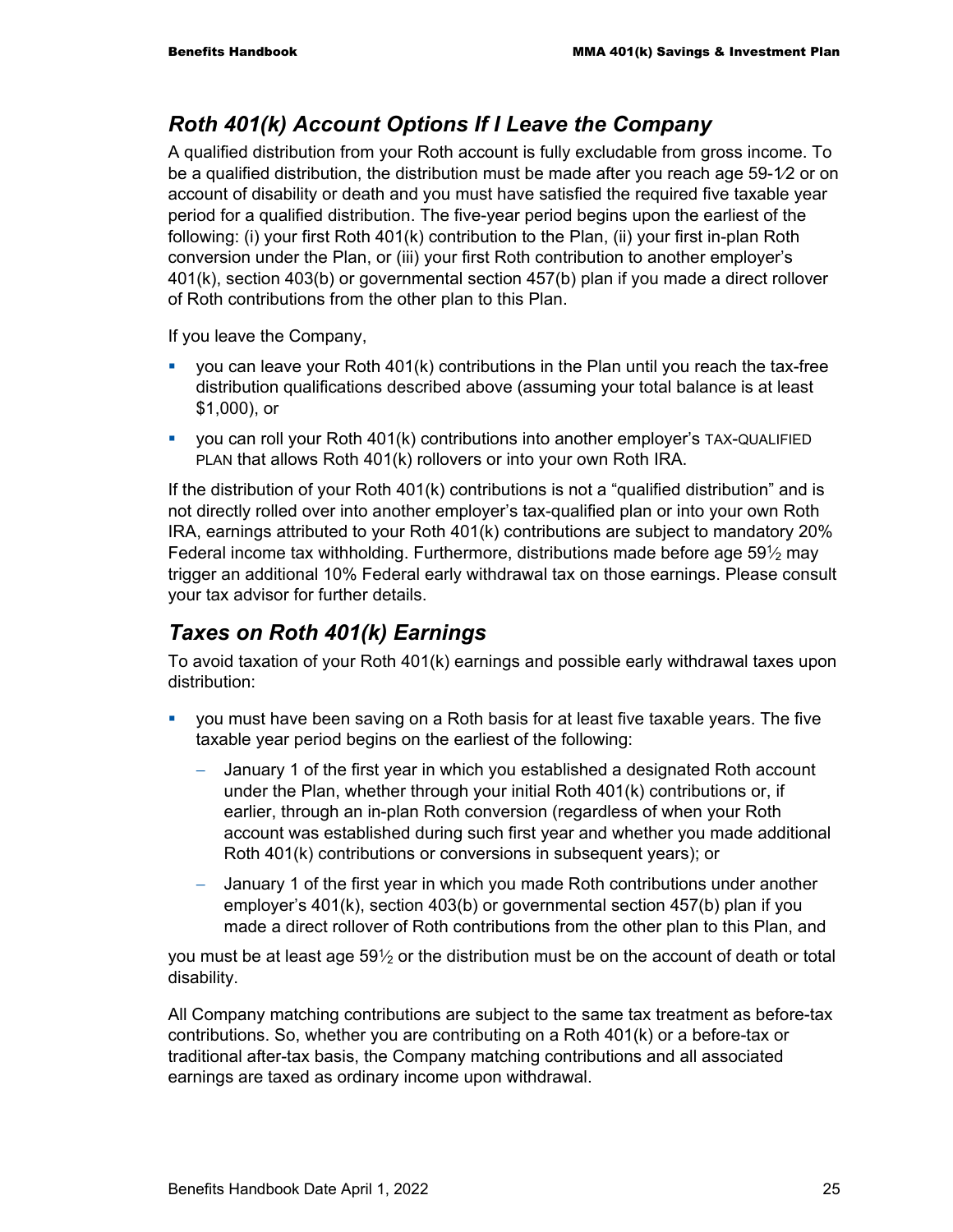# *Measuring the Five Year Period Required for Qualified Distributions*

The five year period required for qualified distributions begins upon the earliest of the following: (i) your first Roth 401(k) contribution to the Plan, (ii) your first in-plan Roth conversion under the Plan, or (iii) your first Roth contribution to another employer's 401(k), section 403(b) or governmental section 457(b) plan if you made a direct rollover of Roth contributions from the other plan to this Plan.

# *For Those on Military Leave*

If you were on a military or other uniformed leave of absence and such leave is covered by the Uniformed Services Employment and Reemployment Rights Act (USERRA), your Roth 401(k) contributions are generally treated as made in the year of qualified military service in which the contributions relate regardless of whether the contribution was made upon your return to full-time employment with the Company or Marsh McLennan. The period for which you are choosing for making contributions for the purposes of the Company match will also be designated as determining the first year of your five year period for a qualified distribution (unless the five year period had previously commenced on account of earlier Roth 401(k) contributions, an in-plan Roth conversion, or the direct rollover of Roth contributions from another employer's 401(k), section 403(b) or governmental section 457(b) plan).

If you do not designate a year, by DEFAULT the Roth 401(k) contribution is treated as though it was made in the first year of military service for which you could have made the contribution, or, if later, the first taxable year in which Roth 401(k) contributions could have been made under the Plan.

# *Roth 401(k) Distributions that Include Marsh & McLennan Companies Stock*

If you have made Roth 401(k), Roth rollover and/or Roth catch-up contributions to the Plan, your tax basis for qualified Roth 401(k), Roth rollover and/or Roth catch-up distributions that include Marsh & McLennan Companies Stock is the fair market value of the distributed shares at the time of the distribution. In the case of a non-qualified Roth 401(k), Roth rollover and/or Roth catch-up distribution that includes Marsh & McLennan Companies Stock, the net unrealized appreciation (NUA) is not included in the tax basis of the distributed shares and is treated as a capital gain to the extent realized in a later sale of the stock. The NUA is excludable from your income at the time of the distribution.

# *Roth 401(k) Rollovers*

A distribution from a designated Roth account may only be rolled over to another Roth 401(k) or 403(b) account or to a Roth IRA. Amounts held in a Roth IRA cannot be rolled over to a Roth account in a 401(k) plan or 403(b) plan. This Plan accepts **direct** rollovers of Roth contributions and earnings from other 401(k) plans, section 403(b) plans and governmental section 457(b) plans.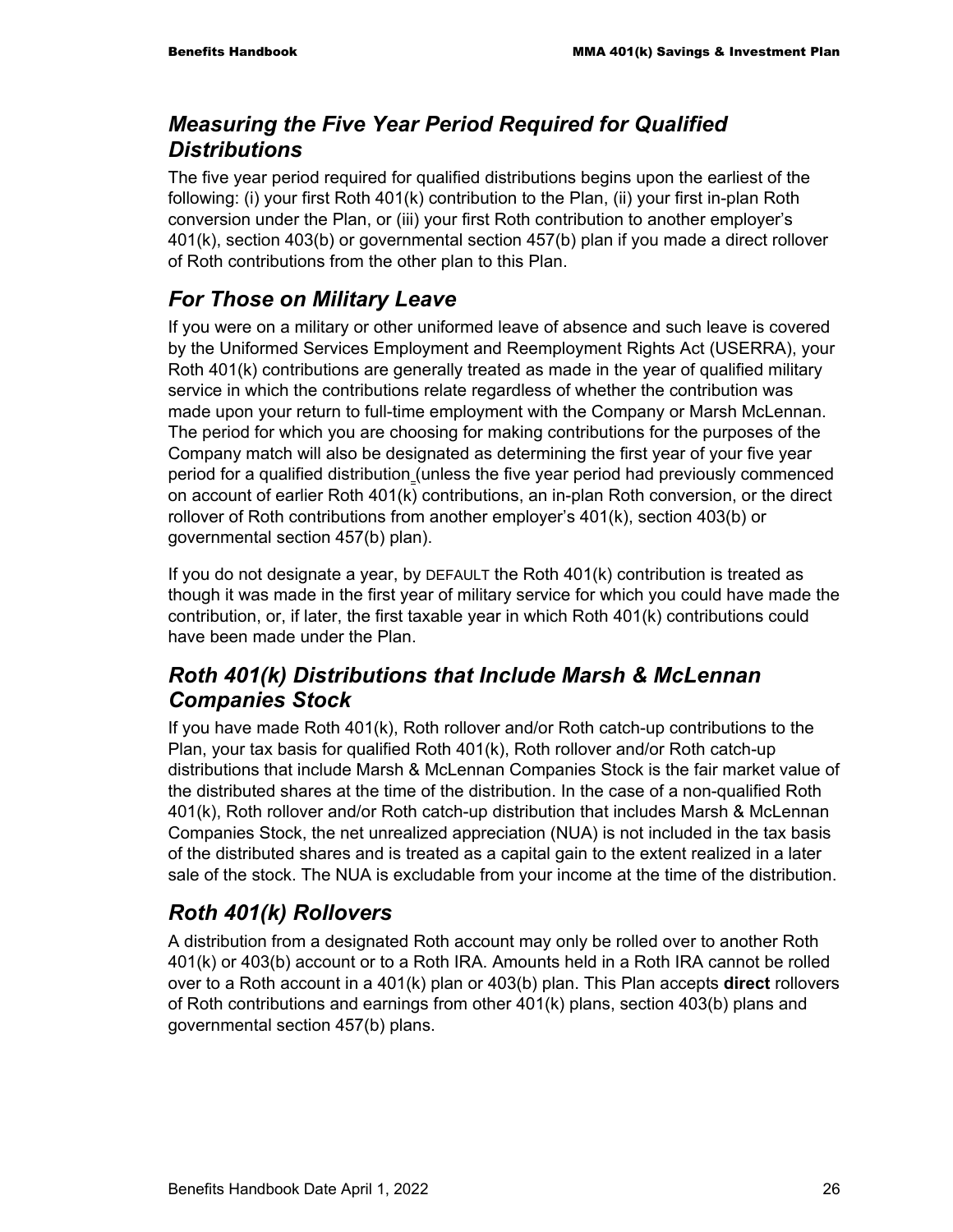# *For Direct Rollovers*

If you rollover your Roth 401(k) account from this Plan to another employer's taxqualified section 401(k) plan or section 403(b) plan (the recipient plan) by a trustee-totrustee transfer, you will receive credit from the other tax-qualified plan for your period of participation (five taxable year period) in this Plan.

# *For 60-Day Rollovers*

If you do not authorize a direct rollover of your Roth 401(k) account balance to another tax-qualified plan but decide to rollover your distribution within 60-days to another taxqualified plan, you do not receive credit for the period you participated in this Plan. Instead you will be given a new start date for the five taxable year period.

# *How to Make Your Elections*

If you would like to make Roth 401(k) contributions, you can do so at any time. Go to Colleague Connect (**https://mmcglobal.sharepoint.com/sites/Home**). Select **Pay & Benefits**, and click **My Pay & Benefits**, select **Transamerica** under Savings & Financial Planning or call HR Services at +1 866 374 2662. Your election will take effect with the next available payroll.

# Rollovers into the Plan

You may roll over money from a TAX-QUALIFIED PLAN, like a previous employer's 401(k) savings plan or defined benefit pension plan. The Plan also accepts rollovers from section 403(b) or governmental section 457(b) plans. You may also roll over money from a CONDUIT IRA holding a distribution from a tax-qualified plan, section 403(b) plan or governmental section 475(b) plan. ROLLOVER CONTRIBUTIONS are not matched by the Company but may be used for a withdrawal from the Plan or as security for a Plan loan.

To qualify for rollover, the distribution must be payable to you as an employee or surviving spouse (and not a non-spouse BENEFICIARY) and must not be part of a series of periodic payments for 10 or more years. Direct rollovers of Roth contributions and earnings from other 401(k) plans, section 403(b) plans and governmental section 457(b) plans are accepted under this Plan. You can't roll over an outstanding loan from your prior employer's plan into this Plan.

In the case of a Conduit IRA established with a rollover contribution from another plan, you must certify that the rollover to the IRA was made within 60 days of receiving the distribution from your former employer's plan and that no other amount was ever contributed to the Conduit IRA.

The Plan accepts incoming rollovers via check or wire transfer, as further described below.

**Note:** The Plan only accepts rollovers from Conduit IRAs. It does not accept rollovers from any other types of IRAs.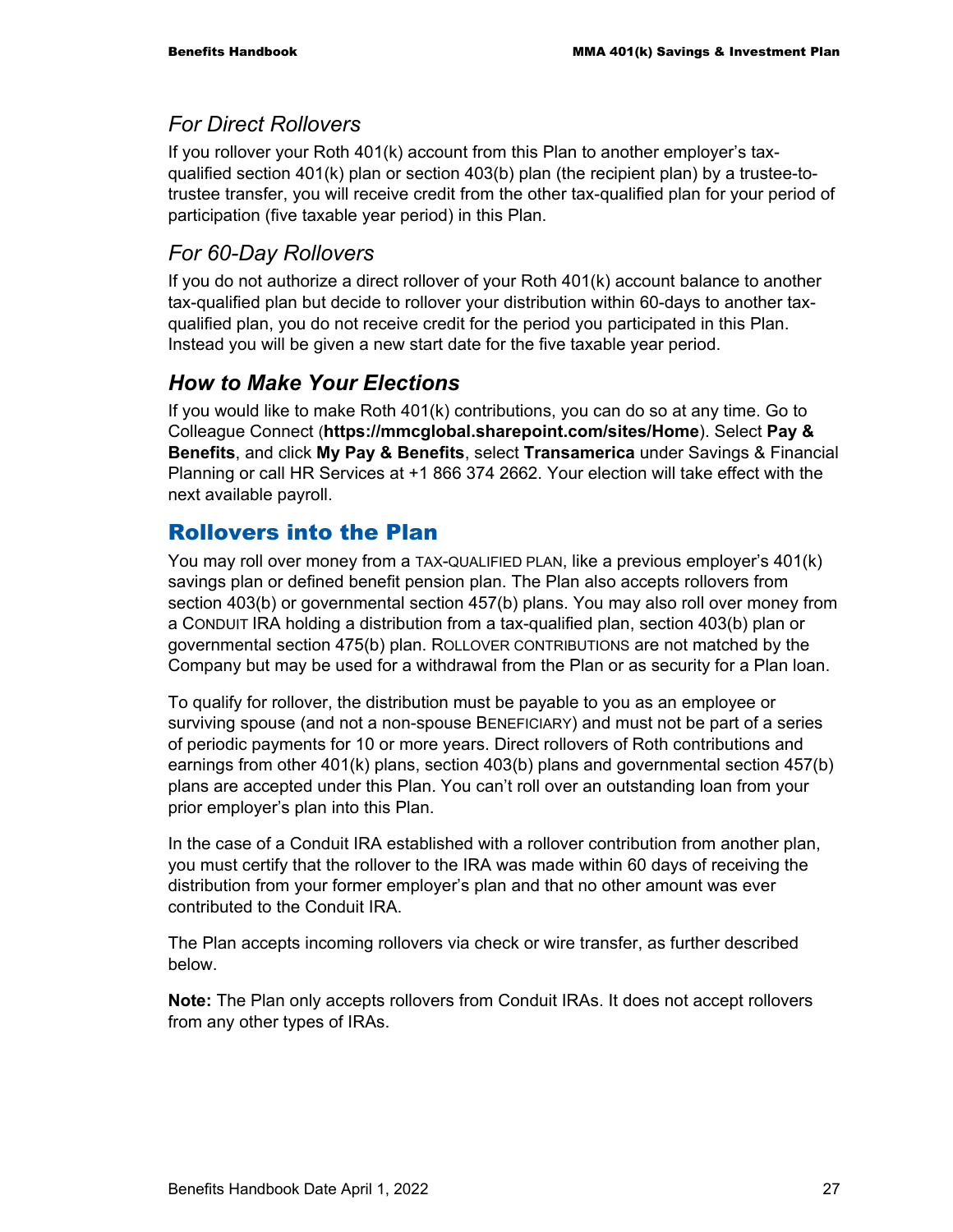# *After-tax and Roth Contributions*

The Plan accepts traditional after-tax contributions from another employer's plan, but only if (i) the other plan is qualified under section 401(a) of the Internal Revenue Code or is a section 403(b) or governmental section 457(b) plan and (ii) the rollover is a direct trustee-to-trustee rollover from the other plan. If you want to roll over traditional after-tax contributions that you made to another employer's plan, you cannot have the traditional after-tax contributions paid to you first. Rollovers from Conduit IRAs may not include any after-tax contributions or Roth contributions and earnings.

In addition, this Plan accepts **direct** rollovers of Roth contributions and earnings from other 401(k) plans, section 403(b) plans or governmental section 457(b) plans.

# *How to Roll Over Money*

You can roll over contributions to this Plan as soon as you are eligible to participate, or at any time thereafter. To roll over your contributions, you should complete the Rollover Contribution Form. To obtain a form, go to Colleague Connect

(**https://mmcglobal.sharepoint.com/sites/Home**). Select **Pay & Benefits**, and click **My Pay & Benefits**, select **Transamerica** under Savings & Financial Planning. Under Home**,** select **Forms** and click **Contribution** or call HR SERVICES at +1 866 374 2662. Your Rollover Contribution Form will be reviewed for approval by the Plan Administrator's designee, and you will be required to provide the supporting documentation specified on the form (see the "Required Documentation" section below).

The Plan accepts incoming rollovers via check or wire transfer, as follows:

**Rollovers by Check**: The distributing plan or Conduit IRA may issue a check payable to Transamerica Retirement Solutions f/b/o [your name], which is known as a direct trustee-to-trustee rollover. While it benefits you to deliver that check to the Plan as soon as possible so those assets are invested, there is no strict time limit. However, if the distributing plan or Conduit IRA issues a check payable to you, you must provide a check made payable to Transamerica Retirement Solutions f/b/o [your name], within 60 days from the date of the check issued by the distributing Plan or Conduit IRA.

 **Rollovers by Wire Transfer:** The distributing plan or Conduit IRA custodian may wire transfer the funds to Transamerica by following the instructions on the Rollover Contribution Form.

The Plan only accepts checks or wire transfers as rollover contributions. The Plan does not accept shares of stock or mutual funds.

The form and check or wire transfer can be submitted on a daily basis. Approved rollovers are processed on a daily basis. A written confirmation generally will be mailed within two business days of processing.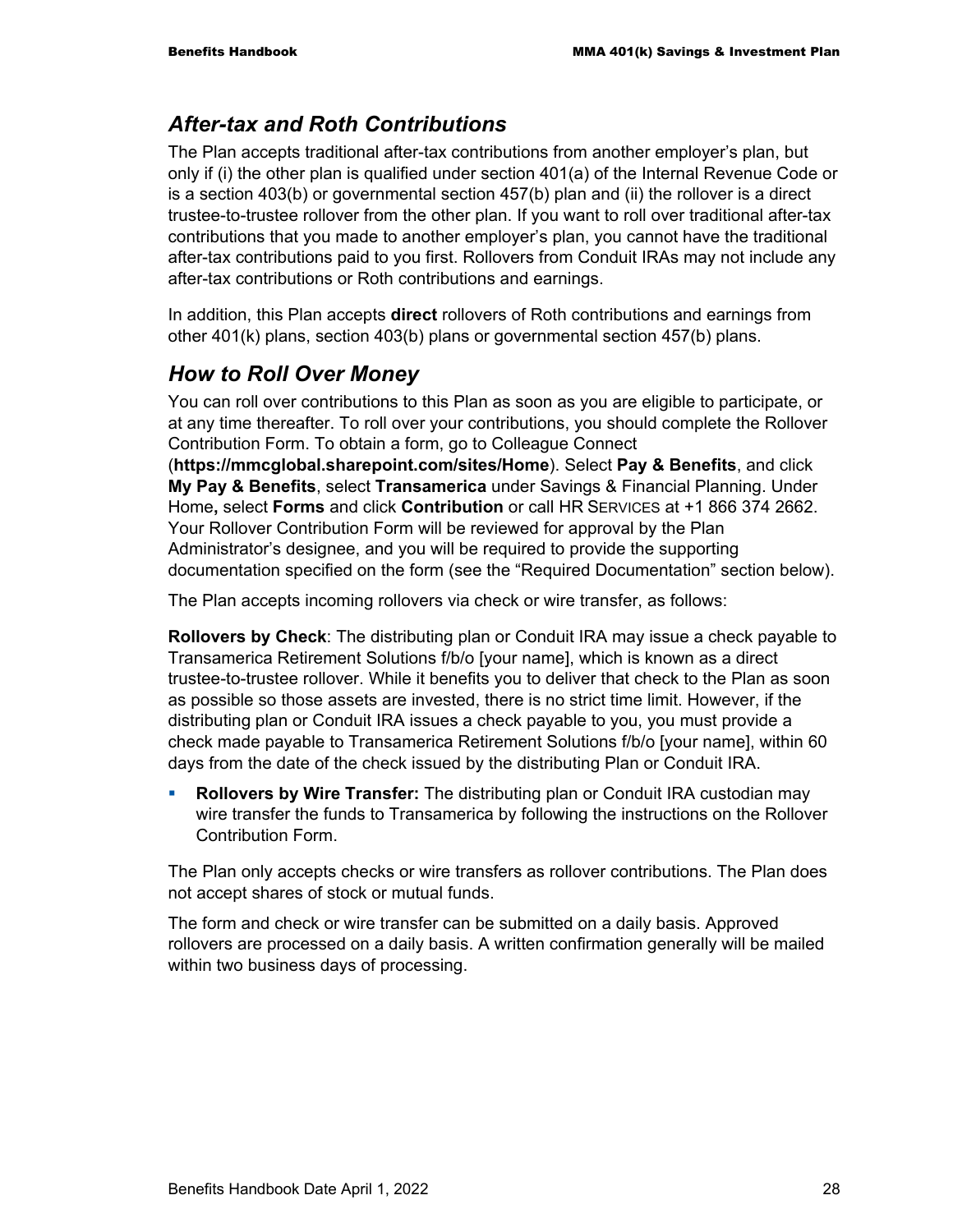### *Investing a Rollover*

You will be asked to select your investments when you roll over your contributions on the Rollover Contribution Form. You may invest your rollover in one or more of the funds currently offered under the Plan. See "Investing Your Account Balance" on page 37. If you do not provide any investment direction elections, your rollover contribution will be invested 100% in one of the BlackRock LifePath Index Funds (the BlackRock LifePath Index Fund that most closely matches your retirement year – based on the Plan's normal retirement age of 65) automatically. You may transfer or reallocate your account balance to new funds at any time. Remember, under the Plan, you are responsible for the gains and losses resulting from your selection of these funds.

# *Required Documentation*

As part of any incoming rollover request, you must include one of the following documents as outlined on the Rollover Contribution Form:

- **•** Distribution Statement from your former employer's plan or your conduit Individual Retirement Account (IRA)
- Advise stub accompanying the rollover check from your former employer's plan
- **Participant Statement for the prior quarter from your former employer's plan**

In addition, when rolling over Roth contributions and earnings from another 401(k), section 403(b) or governmental section 457(b) plan, be sure to include a statement or letter from your prior employer or trustee that includes all the necessary information relating to your Roth contributions and earnings, as outlined on the Rollover Contribution Form.

If any information is missing from any required statement or letter, or if any required document is not provided, the funds will be returned to your prior employer or trustee after ten (10) business days from the date Transamerica received the form.

# *Borrowing from a Rollover*

As an active employee, you may be eligible for a loan from your rollover account. You may also be eligible for a withdrawal from your rollover account.

# In-Plan Roth Conversions

An in-plan Roth conversion allows you to convert after-tax account balances into in-plan Roth conversion accounts. When you make an in-plan Roth conversion, you will immediately pay taxes on the investment earnings on the contributions converted. However, you will pay no taxes when you take a qualified distribution from your in-plan Roth conversion accounts (as described in "Taxes on Distributions from In-Plan Roth Conversion Accounts" on page 33).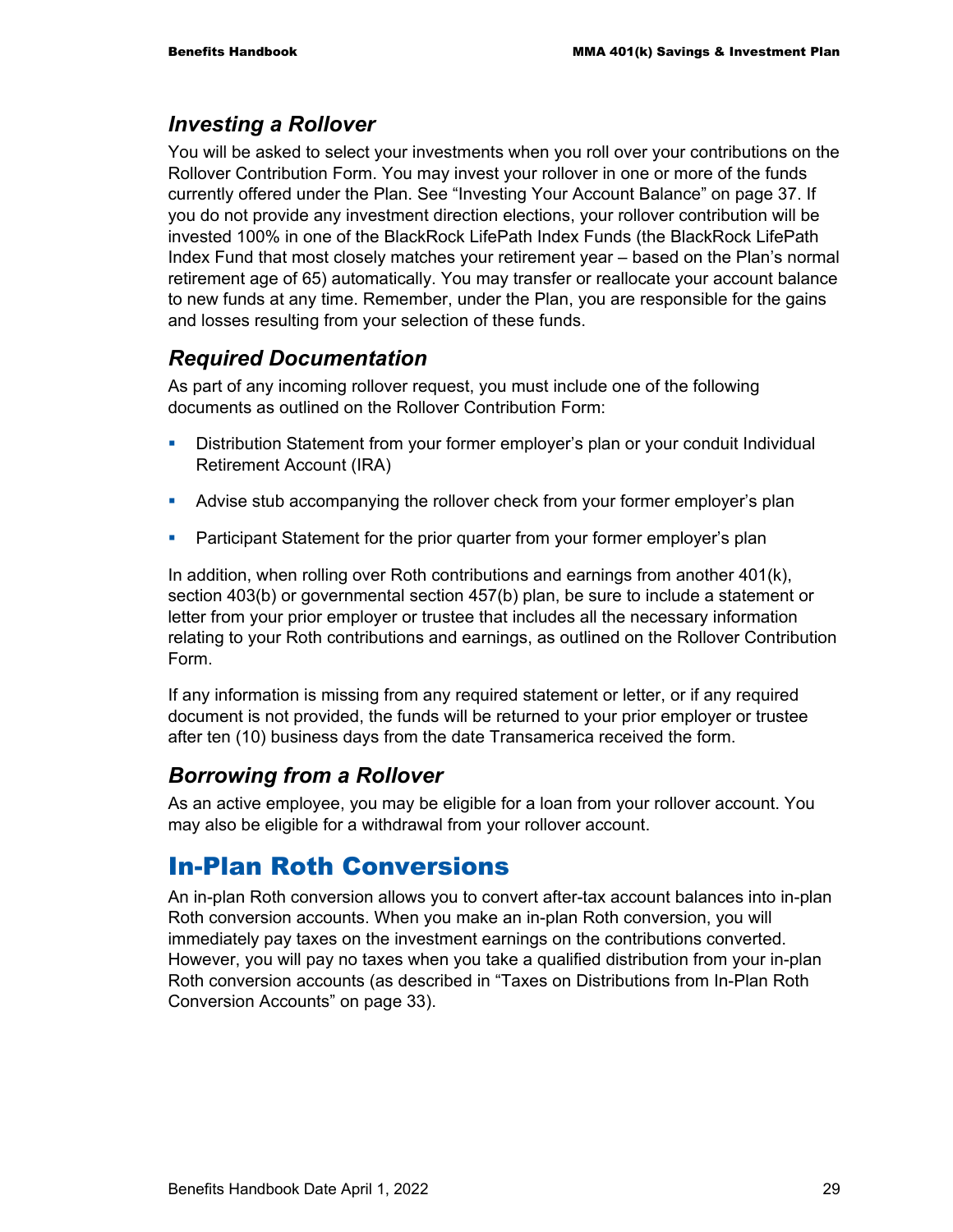The in-plan Roth conversion would consist of your after-tax accounts plus investment earnings on those contributions. For this purpose, your "after-tax accounts" include aftertax contributions, any after-tax rollover account and any Pre-1987 after-tax account, (if you previously participated in the Marsh & McLennan Companies 401(k) Savings & Investment Plan) but exclude all other contribution types, including those that may have an after-tax character, such as Roth 401(k), Roth catch-up and Roth ROLLOVER CONTRIBUTIONS.

After the conversion, the converted amounts will be included in up to two in-plan Roth conversion accounts – one account will include any converted after-tax rollover amounts, and the second account will include any other converted after-tax amounts. These accounts will have the same distribution rights but will be displayed separately for recordkeeping purposes.

### *Eligibility*

You can make an in-plan Roth conversion if you are an active or terminated employee (including if you are on leave of absence or long term disability) with after-tax accounts. Surviving spouses and current and former spouses who are alternate payees under a QUALIFIED DOMESTIC RELATIONS ORDER (QDRO) are also eligible to make an in-plan Roth conversion. However, non-spousal beneficiaries and non-spousal alternate payees are not eligible for an in-plan Roth conversion.

### *Considering In-Plan Roth Conversion*

An in-plan Roth conversion is a personal financial decision that only you can make. Some things to consider include whether you expect to:

- Keep your after-tax savings invested for the long-term. Once converted, your aftertax contributions may only be distributed without adverse tax consequences upon a qualified distribution.
- Be in a higher tax bracket when you retire.

Converting funds held in an after-tax account to in-plan Roth conversion accounts is not appropriate in all situations or all circumstances. You should consult with your tax advisor or financial professional to help you determine if this feature is appropriate for you.

### *Difference Between Roth 401(k) Contributions and In-Plan Roth Conversion*

The difference between an in-plan Roth conversion and Roth 401(k) contributions is Roth 401(k) contributions are contributions you can elect to make with after-tax dollars which are kept in a Roth 401(k) account. An in-plan Roth conversion is an opportunity to convert your other after-tax accounts to Roth contribution status to take advantage of the tax-saving features of in-plan Roth conversion accounts. It's not an initial contribution type like Roth 401(k); it's an election you may make on money that has already been contributed on an after-tax basis.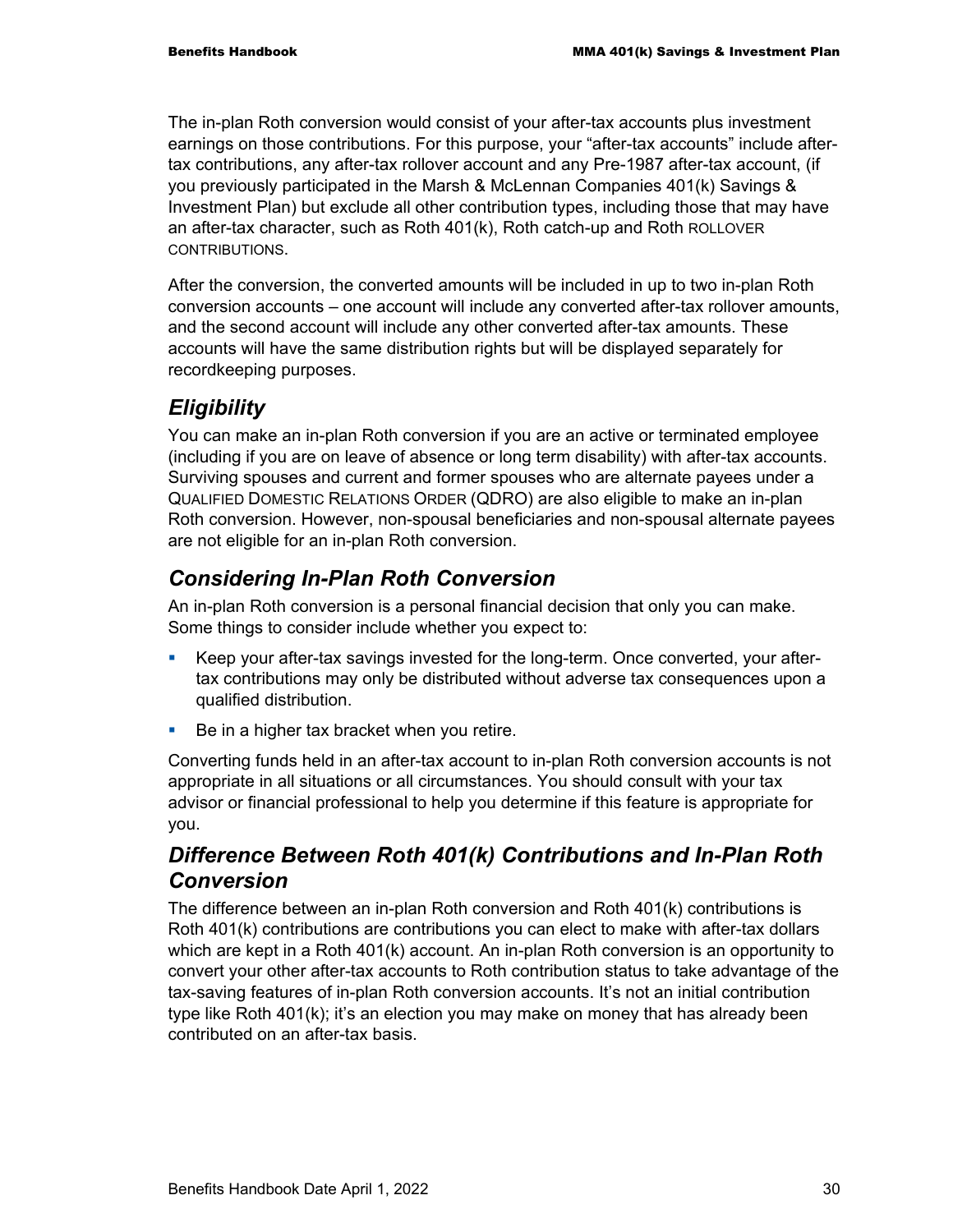#### *Investment Options*

Each in-plan Roth conversion will be processed pro-rata from the various investment funds in the after-tax accounts. You can elect to include or exclude the portion of your after-tax accounts invested in the Marsh & McLennan Companies Stock Fund from the in-plan Roth conversion. For more information regarding the potential tax consequences of including Marsh & McLennan Companies Stock as part of an in-plan Roth conversion, see "In-Plan Roth Conversions" on page 29 that Include Marsh & McLennan Companies Stock."

When you make an in-plan Roth conversion, the converted funds will remain invested in the same funds they were in before the conversion. A request to convert your after-tax accounts to in-plan Roth conversion accounts will not change those funds' underlying investments.

#### Maximum Number of In-Plan Roth Conversions

There is no limit on the number of in-plan Roth conversions you may request in a calendar year.

#### *Request an In-Plan Roth Conversion*

You may request an In-Plan Roth Conversion Request Form and Special Tax Notice by calling HR SERVICES at +1 866 374 2662 or go online. If you are an active participant, go to Colleague Connect (**https://mmcglobal.sharepoint.com/sites/Home**). Select **Pay & Benefits**, and click **My Pay & Benefits**, select **Transamerica** under Savings & Financial Planning. Under Home**,** select **Forms** and click **Distribution**.

If you are a terminated employee, go to **https://careers.mmc.com/global/en/usbenefits** and select **Transamerica.** Under Home**,** select **Forms** and click **Distribution**.

You will receive your in-plan Roth conversion in accordance with your elections on your In-Plan Roth Conversion Request Form.

Forms received in good order by 4 p.m. Eastern time will be processed on a daily basis during any business day. However, if you submit a request on the last two business days of the calendar year, the conversion will be treated as a tax event for the following year.

If you have a valid email address on file, you will receive a confirmation statement via email; otherwise, it will be mailed to your address on file generally within two business days of processing.

### *Available In-Plan Roth Conversion Amount*

You must convert a minimum of \$1,000 or 100% of your after-tax account balances, if the collective balance is less than \$1,000. You may convert all of your after-tax account balances or any portion that is equal to or greater than the minimum amount.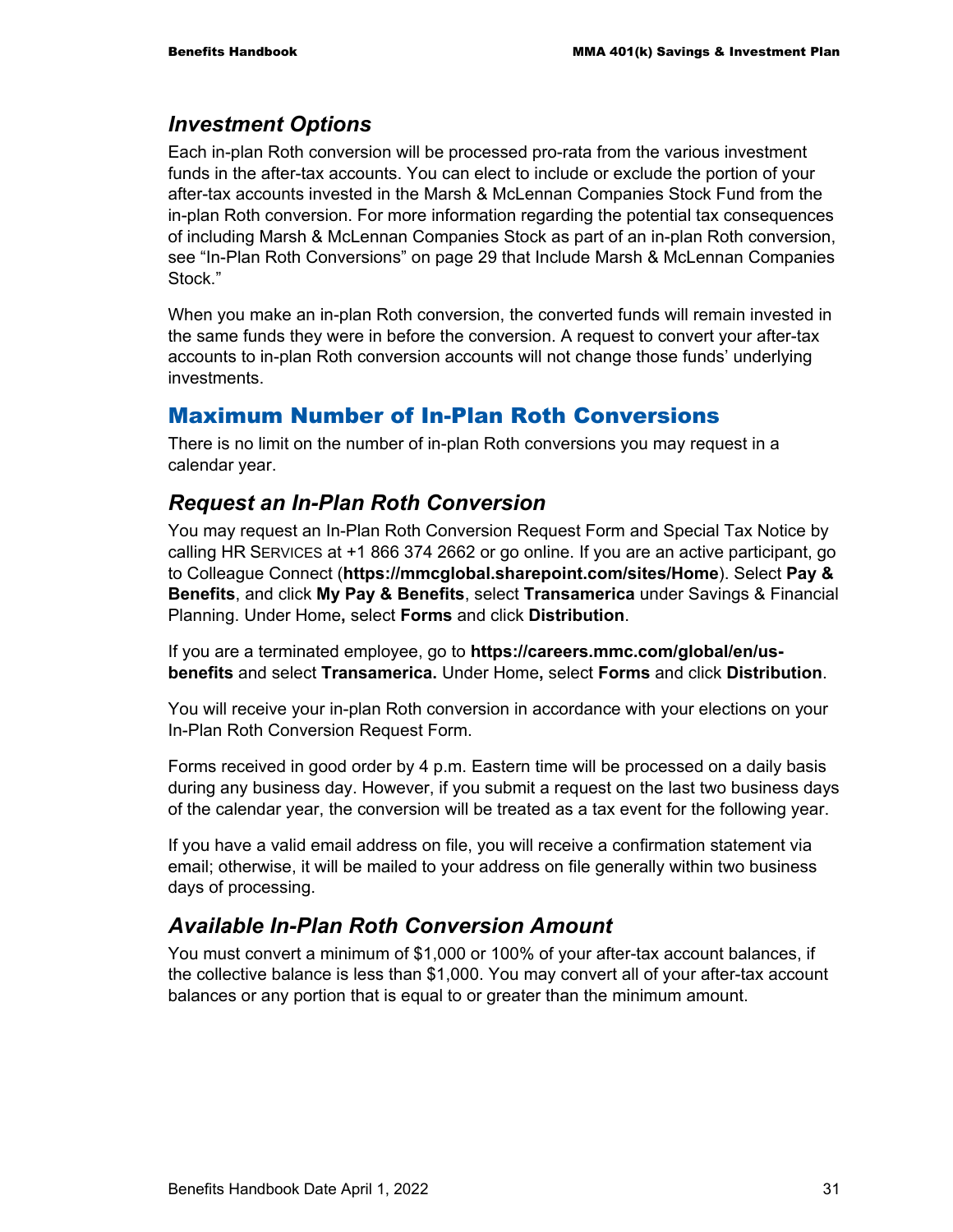#### *In-Plan Roth Conversion is Irreversible*

An in-plan Roth conversion is irreversible once it has been processed, and the conversion cannot be recharacterized in any way.

### *In-Plan Roth Conversions that Include Marsh & McLennan Companies Stock*

When you make an in-plan Roth conversion, you can elect whether to include any aftertax account balances invested in the Marsh & McLennan Companies Stock Fund as part of the conversion. If you include your after-tax account balances in the Marsh & McLennan Companies Stock Fund, while your stock will be transferred to the in-plan Roth conversion accounts, you must pay taxes based on the fair market value of the shares at the time of the conversion. Please be aware that if you convert after-tax account balances invested in the Marsh & McLennan Companies Stock Fund, the potentially available special tax treatment for any "net unrealized appreciation" (NUA) on employer stock will be lost.

Please refer to the "Tax Treatment of an In-Kind Distribution of Marsh & McLennan Companies Stock" on page 83 for additional details about the special tax treatment for NUA on employer stock.

### *Withdrawals from the In Plan Roth Conversion Accounts*

The Plan does allow a separate in-service withdrawal from the in-plan Roth conversion accounts.

### *Request a Withdrawal*

You can request an in-service withdrawal from the in-plan Roth conversion accounts at any time. The same withdrawal rights that applied to your after-tax contributions prior to the conversion will apply to your in-plan Roth conversion accounts after the conversion. Keep in mind, however, that you may be required to pay income taxes and an additional 10% Federal early withdrawal tax on the investment earnings attributable to your in-plan Roth conversion accounts if certain eligibility requirements are not met. Please review this section for more information on your withdrawal rights as an active or a terminated participant.

### *Loans*

Loans are not permitted from in-plan Roth conversion accounts. However, your entire inplan Roth conversion account will be used to determine the total amount you can borrow from your account. In other words, you can take up to 50% (up to a maximum of \$50,000) of your entire VESTED account balance as a loan.

### *Required Minimum Distributions*

The amounts converted to in-plan Roth conversion accounts are subject to the Internal Revenue Service required minimum distribution rules while held in the Plan. These rules generally require that when you turn age 72 (if you were born after June 30, 1949) or age  $70\%$  (if you were born before July 1, 1949) (or retire, if later), you must receive minimum amounts from the in-plan Roth conversion accounts each year. Please refer to the "Required Minimum Distribution" on page 78 for more information about required minimum distributions.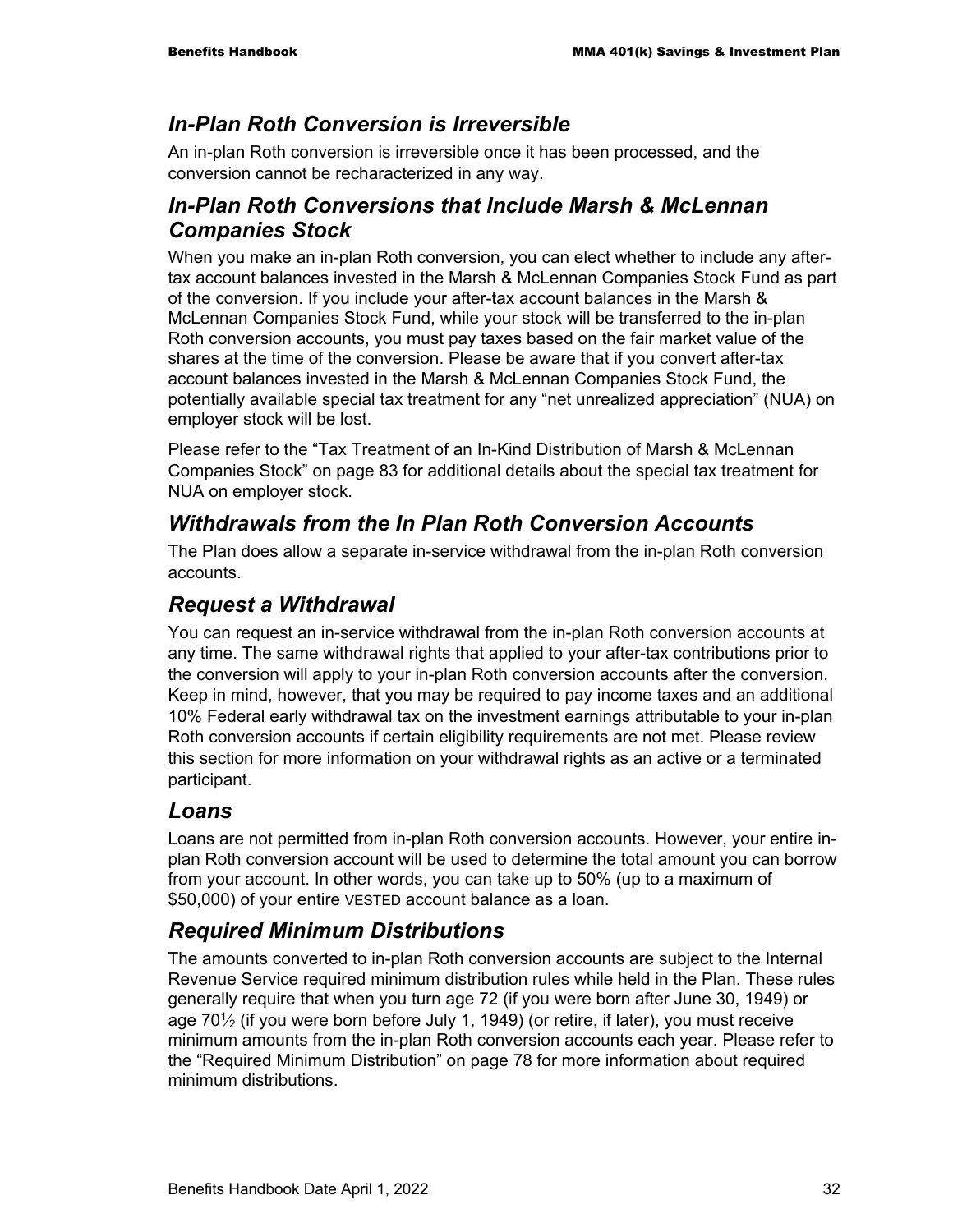However, if you're still employed by the Company when you reach age 72 (if you were born after June 30, 1949) or age  $70\frac{1}{2}$  (if you were born before July 1, 1949), you can defer taking distributions until you leave the Company.

#### *Taxes and Tax Reporting*

You will pay taxes on the money you convert to in-plan Roth conversion accounts. The taxable portion of an in-plan Roth conversion will be treated as taxable income in the calendar year of the conversion. Because the conversion can be made only from aftertax accounts, the taxable portion of the conversion is generally only the investment earnings on the contributions converted.

You will not have to pay the 10% Federal early withdrawal tax at the time after-tax amounts are converted to in-plan Roth conversion accounts.

There will be no income taxes withheld at the time after-tax amounts are converted to inplan Roth conversion accounts. You will receive a Form 1099-R in January of the year following your in-plan Roth conversion that will show the taxable amount of the conversion as part of your taxable income. Before making an in-plan Roth conversion, you should think about the higher tax liability in the year of the conversion and how you will pay any resulting increased income taxes. For example, you may want to consider making estimated tax payments in advance of the filing deadline or increasing your tax withholding. **Before making your decision, we strongly recommend that you consult with your tax advisor or financial professional to help you determine your potential tax implications.** 

#### Taxes on Distributions from In-Plan Roth Conversion **Accounts**

A distribution from in-plan Roth conversion accounts is taxed in the same manner as a distribution from a Roth 401(k) account. You will not pay Federal or state taxes on investment earnings from the time of conversion if you take a "qualified" distribution. A qualified distribution must meet **both** of these conditions:

 You must satisfy the required five taxable year period for a qualified distribution. The five-year period begins upon the earliest of the following: (i) your first Roth 401(k) contribution to the Plan, (ii) your first in-plan Roth conversion under the Plan, or (iii) your first Roth contribution to another employer's 401(k), section 403(b) or governmental section 457(b) plan if you made a direct rollover of Roth contributions from the other plan to this Plan, and

The distribution is made after you reach age  $59\frac{1}{2}$ , become disabled or die.

If these conditions are not met, taxes on the investment earnings may be due because the distribution is not qualified.

You pay no taxes on your contributions because they were made on an after-tax basis.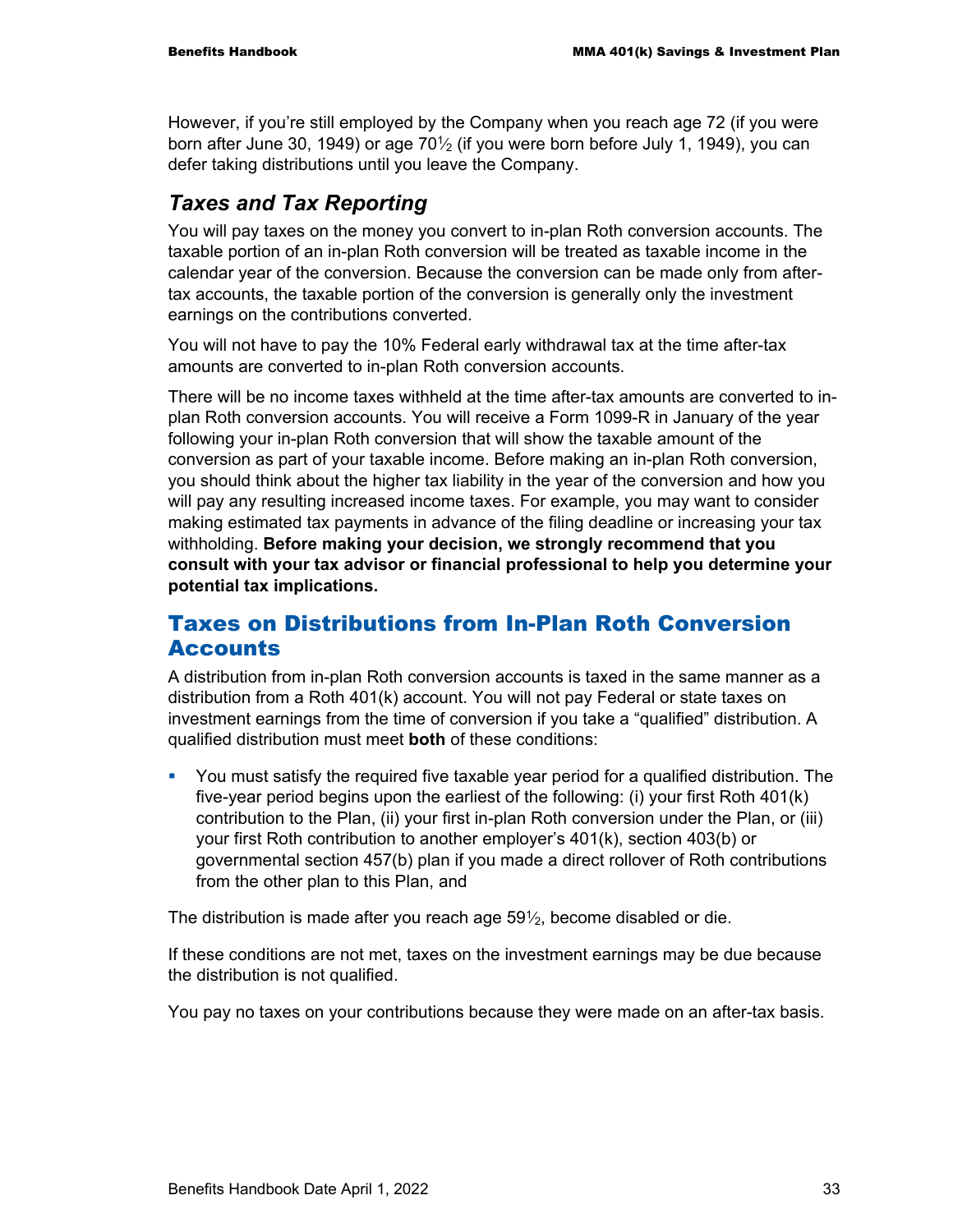If your distribution is not qualified, you will not receive the Roth tax treatment on investment earnings as described above. You will need to pay income taxes on all investment earnings accrued after you made the in-plan Roth conversion. You must also pay the 10% Federal early withdrawal tax on all investment earnings if you are not at least age 591⁄<sub>2</sub>, disabled or deceased. In addition, if you take the distribution less than five years from the date you made the in-plan Roth conversion, you must pay the 10% Federal early withdrawal tax on the investment earnings converted which was waived at the time you made the in-plan Roth conversion.

## *Measuring the Five Year Period Required for Qualified Distributions*

The five-year period begins upon the earliest of the following: (i) your first Roth 401(k) contribution to the Plan, (ii) your first in-plan Roth conversion under the Plan, or (iii) your first Roth contribution to another employer's 401(k), section 403(b) or governmental section 457(b) plan if you made a direct rollover of Roth contributions from the other plan to this Plan.

So if you started making Roth 401(k) contributions in 2015 and you make an in-plan Roth conversion in 2017, the five-year period ends in 2022 (five years from 2017). If you had not been making Roth 401(k) contributions (or Roth ROLLOVER CONTRIBUTIONS) and you make your first in-plan Roth conversion in 2022, the five-year period would end in 2027 (five years from 2022).

## *Distribution to an Alternate Payee or Beneficiary*

In the case of a distribution under the Plan to an alternate payee or BENEFICIARY, the age, death or disability of the participant are used to determine whether the distribution is qualified. The five taxable year period required for a qualified distribution under the Plan is based on the date of the participant's first Roth contribution or conversion (as described above) and is not recalculated if the participant dies or if a domestic relations order divides the participant's account.

If an alternate payee or beneficiary directly rolls over a distribution from a participant's account to a tax-qualified RETIREMENT plan maintained by the alternate payee or beneficiary's own employer (the "recipient plan"), the five year period for a qualified distribution from the alternate payee or beneficiary's account under the recipient plan begins on the earlier of (i) the date of the participant's first Roth contribution or conversion (as described above) or (ii) the date otherwise applicable to the beneficiary or alternate payee's Roth account under the recipient plan.

## *In Plan Roth Conversion Account Options If I Leave the Company*

A qualified distribution from your in-plan Roth conversion accounts is fully excludable from gross income. To be a qualified distribution, (i) the distribution must be made after you reach age  $59\frac{1}{2}$  or on account of disability or death and (ii) you must satisfy the required five taxable year period for a qualified distribution. The five-year period begins upon the earliest of the following: (i) your first Roth 401(k) contribution to the Plan, (ii) your first in-plan Roth conversion under the Plan, or (iii) your first Roth contribution to another employer's 401(k), section 403(b) or governmental section 457(b) plan if you made a direct rollover of Roth contributions from the other plan to this Plan.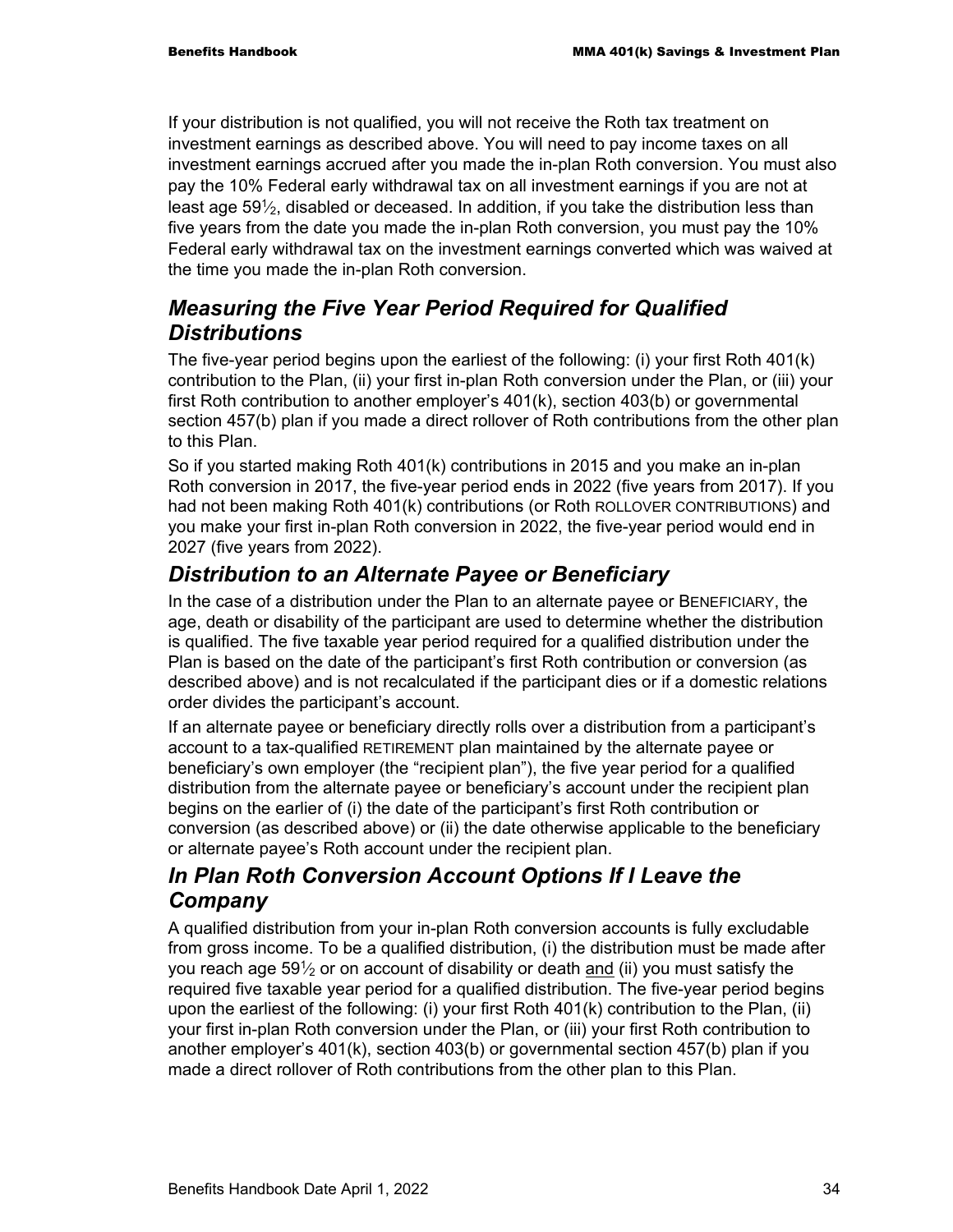If you leave the Company,

- you can leave your in-plan Roth conversion accounts in the Plan until you reach the tax-free distribution qualifications described above (assuming your total balance is at least \$1,000), or
- you can roll your in-plan Roth conversion accounts into another employer's TAX-QUALIFIED PLAN that allows Roth 401(k) rollovers or into your own Roth IRA.

If the distribution of your in-plan Roth conversion accounts is not a "qualified distribution" and is not directly rolled over into another employer's tax-qualified plan or into your own Roth IRA, earnings attributed to your in-plan Roth conversion accounts are subject to mandatory 20% Federal income tax withholding. Furthermore, distributions made before age  $59\%$  may trigger an additional 10% Federal early withdrawal tax on those earnings. In addition, if you take the distribution less than five years from the date you made the inplan Roth conversion, you must pay the 10% Federal early withdrawal tax on the investment earnings converted which was waived at the time you made the in-plan Roth conversion. Please consult your tax advisor for further details.

# Company Matching Contributions

The Company makes matching contributions on before-tax, Roth 401(k), traditional aftertax, and catch-up contributions if you have at least one year of VESTING SERVICE. For this purpose, a "year of vesting service" is a 12-month period of service beginning on the first of the month in which you began working at MMA and the 12-month period beginning on each anniversary of that date. This 12-month period is called your employment year. Generally, two or more periods of service together may add up to 12 months. Also, if you leave employment and are rehired as an employee within 12 months, you may receive credit for your period of absence.

Vesting service generally includes your time of employment with the Company. Vesting service may also include:

- service with non-participating companies in the Marsh McLennan's or MMA's controlled group of companies (e.g., a foreign subsidiary).
- credit for service if you were initially hired by MMA as a LEASED EMPLOYEE and you subsequently become an employee.
- service with a predecessor employer if that employer's plan is merged into this Plan and you participated in that plan.
- service performed for your employer before acquisition by MMA as determined by Marsh McLennan in accordance with the Plan document.

After you complete one year of vesting service:

• the Company will contribute a Company matching contribution each pay period of 50% on the first 6% of ELIGIBLE BASE PAY that you contribute to the Plan in a pay period.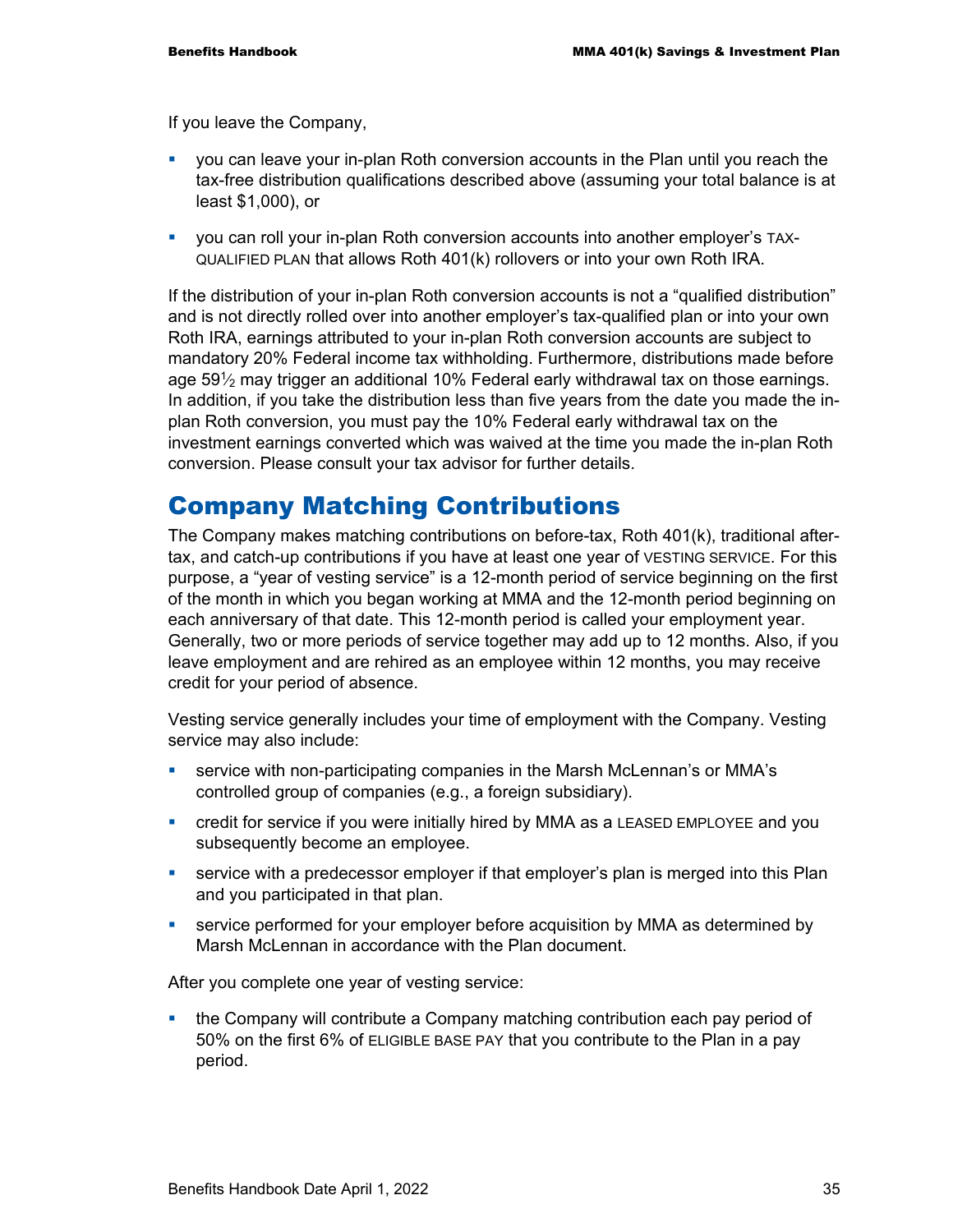You can maximize the amount of Company matching contributions received by contributing at least 6% of your eligible base pay to your account.

The Company in its sole discretion may authorize additional contributions in any year if necessary to pass IRS tests. These contributions are sometimes called qualified nonelective contributions ("QNECs") and qualified matching contributions ("QMACs"), but they are also referred to in this description as "Special Company Contributions". You will be fully VESTED in any Special Company Contributions that are allocated to your account and you may invest them in any of the available investment options. However, withdrawal of Special Company Contributions is restricted, as required by law.

#### Breaks in Service

If you terminate employment and are rehired, your prior VESTING SERVICE will be restored to you.

As noted above, if you terminate from MMA employment and are rehired as an MMA employee within 12 months, you will receive vesting service credit for your period of absence.

If you are absent for military service or other uniformed service covered by the Uniformed Services Employment and Reemployment Rights Act (USERRA), and you return to work within the period required by USERRA, then your period of absence for such military service will be counted as vesting service for all purposes under the Plan. If you are on an approved leave of absence (other than for military service or disability) that is more than 12 months in duration, you will not be credited with vesting service after the first 12 months of the leave.

### Rehires

If you had at least one year of VESTING SERVICE before you terminated employment, Company matching contributions will resume immediately after you re-enroll.

#### Transfers from Non-Participating MMA and Marsh McLennan

If you transfer from a company that does not participate in the Plan (for example, a Mercer company) to one that does, you are eligible to join the Plan as of the first available pay period after you enroll, provided you otherwise meet the Plan's eligibility requirements. If you have at least one year of service with a Marsh McLennan or MMA company at the time of the transfer, you will be eligible to receive Company matching contributions as soon as you start making contributions to the Plan.

### Leave of Absence

Because Company matching contributions are conditioned on your contributions and are made only when you are contributing to the Plan, they will be suspended when you take an unpaid leave of absence (including long term disability).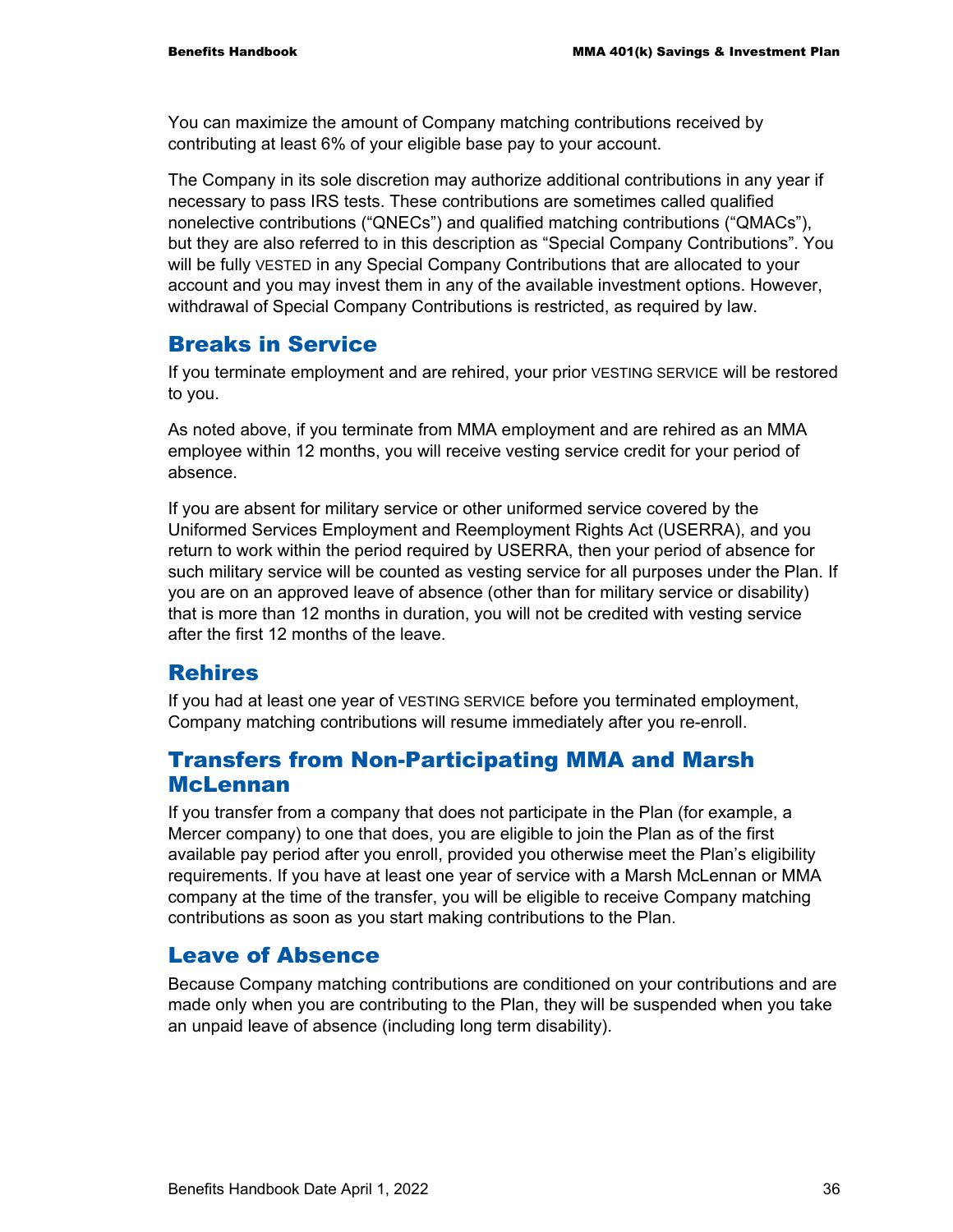Company matching contributions will resume automatically upon your return from a leave of absence when you contribute to the Plan, and there will be no retroactive Company matching contributions for the period of your leave.

If you take a military or other uniformed leave of absence and such leave is covered by the Uniformed Services Employment and Reemployment Rights Act (USERRA), retroactive contributions for all or a period of your leave can be made after you return to active employment with the Company or Marsh McLennan, provided you return within the period required by USERRA. Upon such return, the Company will contribute the Company matching contributions as you make up missed before-tax, Roth 401(k) or traditional after-tax contributions. The amount of the Company matching contributions will be based on the amount of your made up contributions. Retroactive contributions will be made subject to the terms of the Plan in effect during your leave of absence. You may choose the period for which you are making the contributions.

## Investing Your Account Balance

You can direct future contributions (before-tax, Roth 401(k) and traditional after-tax employee contributions, catch-up and Roth catch-up contributions, and Company matching contributions) into one or more of the investment funds offered under the Plan. Your investment directions for Company matching contributions can be different from your investment directions for your employee contributions.

If you make a rollover contribution from a previous employer's TAX-QUALIFIED PLAN, you also may invest that portion in one or more of the investment funds offered under the Plan.

To obtain a prospectus, offering statement, if applicable for the fund, fund fact sheet or Investment Return Fact Sheet, as an active employee, go to Colleague Connect (**https://mmcglobal.sharepoint.com/sites/Home**)**.** Select **Pay & Benefits**, and click **My Pay & Benefits**, select **Transamerica** under Savings & Financial Planning; then click **Review** and select **Fund and Fee Information.** You can also call HR SERVICES at +1 866 374 2662. If you make no election, your contributions will be invested in one of the BlackRock LifePath Index Funds (the BlackRock LifePath Index Fund that most closely matches your RETIREMENT year – based on the Plan's normal retirement age of 65). Generally, you may transfer or reallocate your account balance to new funds at any time.

### How Company Matching Contributions Are Invested

You can direct Company matching contributions into one or more of the investment funds offered under the Plan.

Your investment directions for Company matching contributions can be different from your investment directions for your employee contributions. If you make no election, Company matching contributions will be invested in one of the BlackRock LifePath Index Funds (the BlackRock LifePath Index Fund that most closely matches your RETIREMENT year – based on the Plan's normal retirement age of 65). You may transfer or reallocate your account balance to new funds at any time.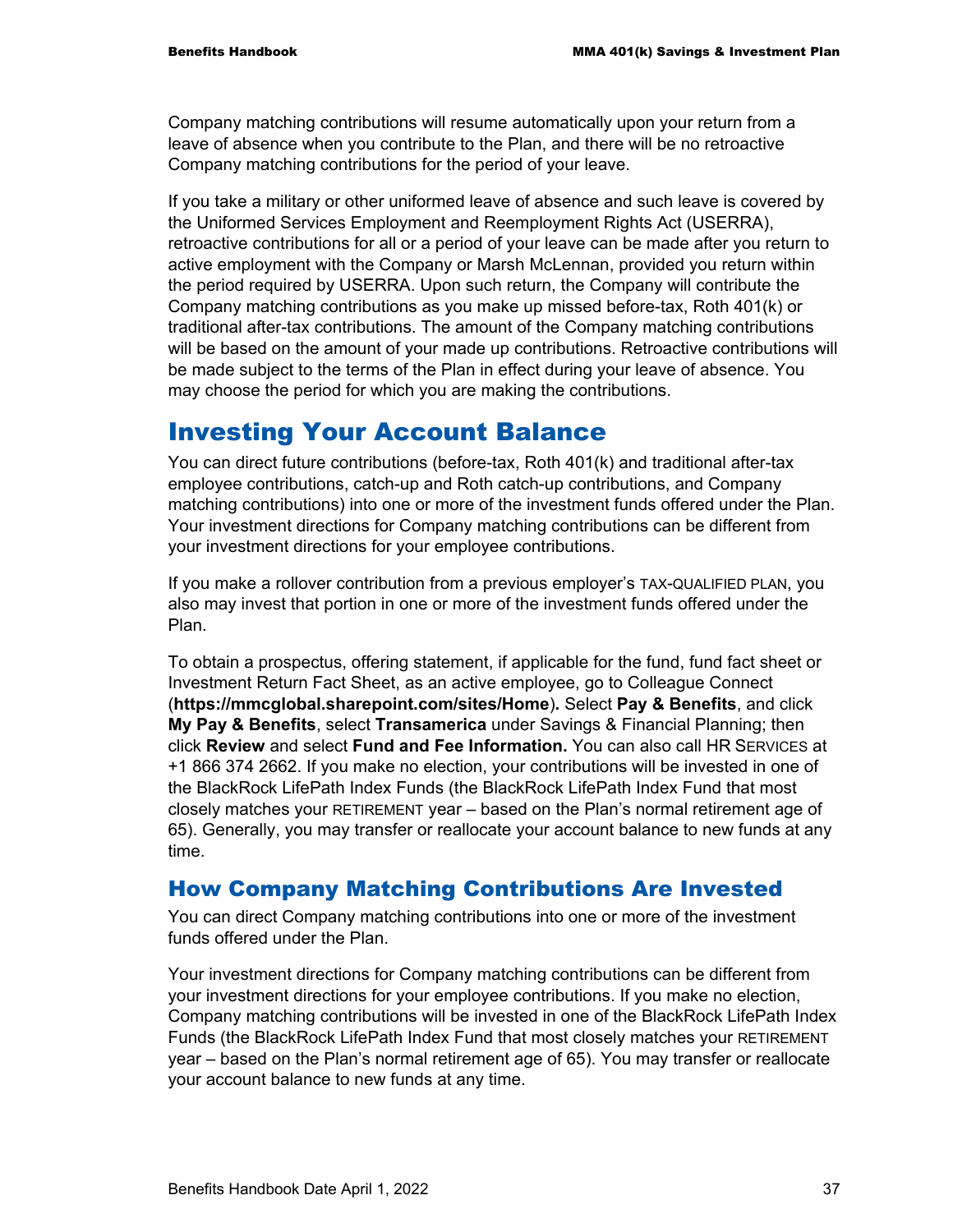### Special Company Contributions

The Company may authorize additional contributions if necessary to satisfy IRS qualification requirements in any year. If these Special Company Contributions (also known as "QNECs" and "QMACs") are allocated to your account, they will be invested in one of the BlackRock LifePath Index Funds (the BlackRock LifePath Index Fund that most closely matches your RETIREMENT year – based on the Plan's normal retirement age of 65). You can transfer or reallocate them to any of the funds in the Plan's investment lineup at any time.

### Changing Investment Direction of Future Contributions

To change the investment directions of future contributions (employee and Company matching contributions) go to Colleague Connect (**https://mmcglobal.sharepoint .com/sites/Home**). Select **Pay & Benefits**, and click **My Pay & Benefits**, select **Transamerica** under Savings & Financial Planning or call HR SERVICES at +1 866 374 2662. Transactions must be entered by 4 p.m. Eastern time on the pay date; otherwise, they will be effective with the next available paycheck. (The timing of particular transactions may vary based on your employer's payroll system or in the event of extraordinary circumstances.) If you have a valid email address on file, you will receive a confirmation statement via email; otherwise, it will be mailed to your address on file generally within two business days of processing.

### Moving Money Among Funds

You may move all or portions of your existing account balance in shares, percentages or dollars to any of the funds offered by the Plan.

There are two ways in which you can move your account balance:

- fund reallocation: A fund reallocation is a rebalancing of your account. You may request a reallocation of your entire account balance, or you can limit the reallocation to the value of your employer or employee contributions.
- fund-to-fund transfer: A fund-to-fund transfer is a transfer from a specific fund into one or more specific replacement fund(s).

Transactions entered by 4 p.m. Eastern time will be effective the same business day. (The timing of particular transactions may vary in the event of extraordinary circumstances.)

A confirmation statement will be mailed to you generally within two business days from the date of your request. However, if you have an email address on file, it will be emailed to you.

Please be aware that excessive exchange activity (inclusive of transactions within personal brokerage accounts and retirement accounts), including any transactions you initiated based on the recommendations you receive from the Edelman Financial Engines Online Advice service or any other advice service, may result in a limitation being placed on your account for exchanges in and exchanges out activity (no new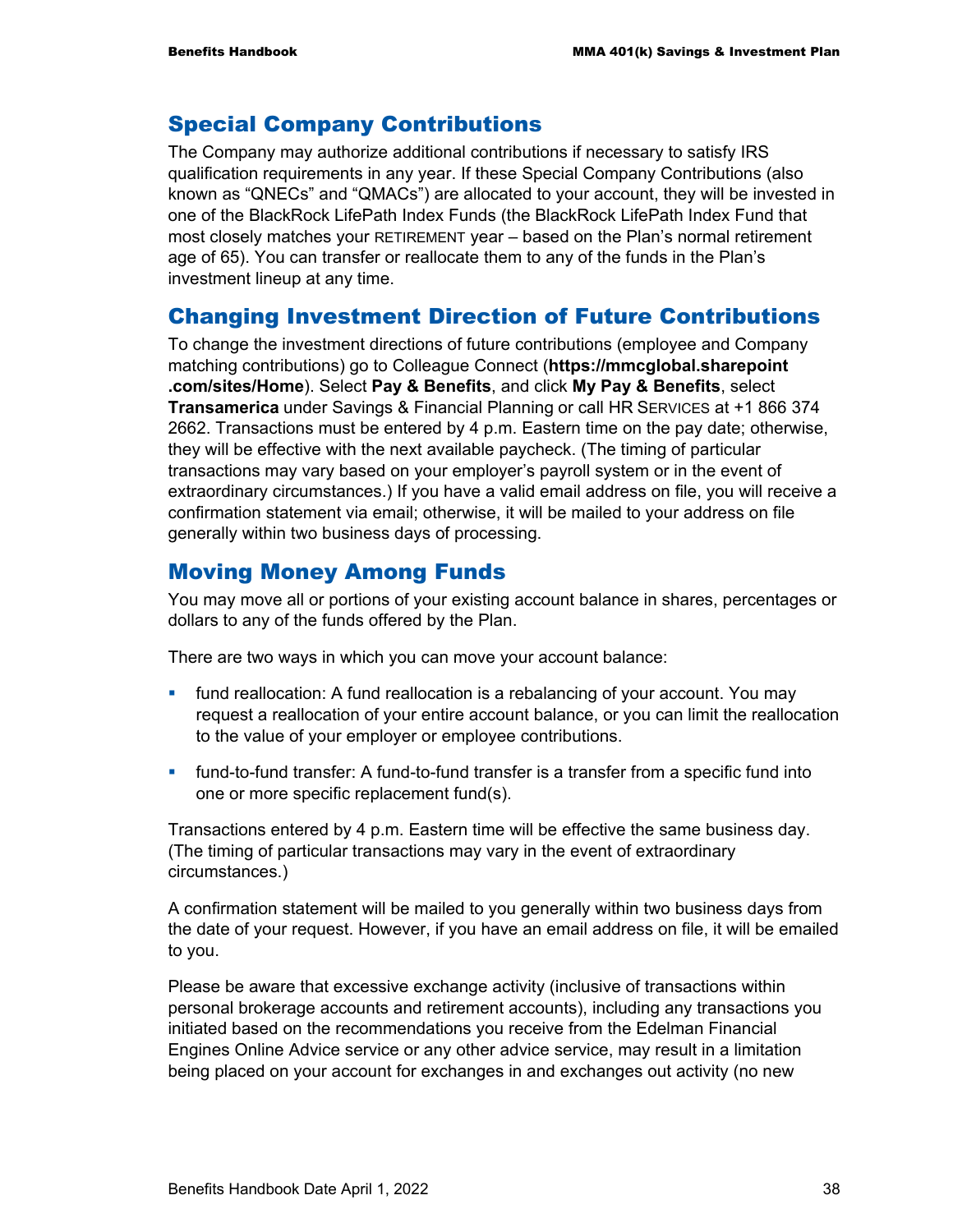contributions or exchanges allowed for the fund). If it is deemed that any of your transactions within the Marsh & McLennan Companies 401(k) Savings & Investment Plan, Marsh & McLennan Agency 401(k) Savings & Investment Plan, Supplemental Savings & Investment Plan and Cash Bonus Award Voluntary Deferral Plan involve market timing you will receive a communication notifying you of this determination. The recordkeeper is responsible for providing fund managers with aggregate participant trading information (sent via secure transmission and used only for the purpose of monitoring excessive trading) and for enforcing any trading restrictions/suspensions imposed. Please read the fund prospectuses for more information.

#### Your Investment Options

You can invest your account in any fund offered under the Plan (funds are selected by the Marsh McLennan Benefits Investment Committee) or the MMC Stock Fund.

The funds available as of November 23, 2020 are listed below by category of investment. Generally, stable value funds are considered to have the lowest risk and lowest potential returns. The remaining three categories of investment options are generally believed to have increasing risk and potential returns in the following order: bond funds, balanced funds (bonds and stocks) and stock funds. The list below is not meant to suggest any ranking within a particular category of investment. One important element of investment risk is diversification of investments. Concentrated investments, like the MMC Stock Fund, which are invested solely or primarily in one investment, are generally considered to carry greater risk. However, you should remember that investment risk reflects factors in addition to diversification, such as creditworthiness of the issuer and investment term.

#### *Understanding Investment Diversification*

To help achieve long-term RETIREMENT security, you should give careful consideration to the benefits of a well-balanced and diversified investment portfolio. Spreading your assets among different types of investments, can help you achieve a favorable rate of return, while minimizing your overall risk of losing money. This is because market or other economic conditions that cause one category of assets, or one particular security, to perform very well often cause another asset category, or another particular security, to perform poorly. If you invest more than 20% of your retirement savings in any one company or industry, your savings may not be properly diversified. Although diversification is not a guarantee against loss, it is an effective strategy to help you manage investment risk.

In deciding how to invest your retirement savings, you should take into account all of your assets, including any retirement savings outside of the Plan. No single approach is right for everyone because, among other factors, individuals have different financial goals, different time horizons for meeting their goals, and different tolerances for risk.

It is also important to periodically review your investment portfolio, your investment objectives, and the investment options under the Plan to help ensure that your retirement savings will meet your retirement goals.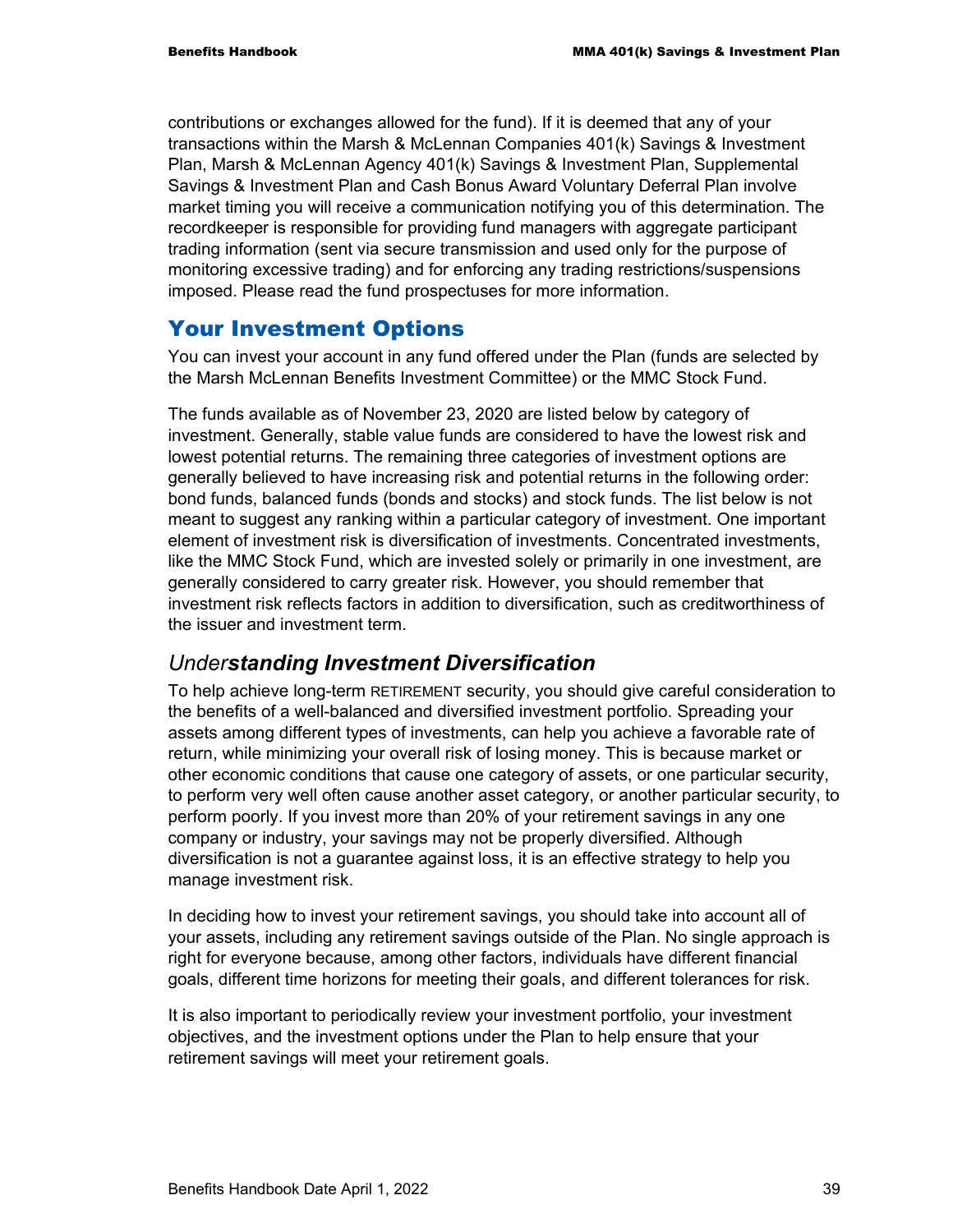For more information on individual investing and diversification, please see the Department of Labor website at https://www.dol.gov/agencies/ebsa/laws-andregulations/laws/pension-protection-act/investing-and-diversification.

| <b>Investment Options</b> |                                                             |  |
|---------------------------|-------------------------------------------------------------|--|
| <b>Stocks</b>             | <b>Employer Stock</b>                                       |  |
|                           | <b>MMC Stock Fund</b>                                       |  |
|                           | <b>US Large-Cap Stocks</b>                                  |  |
|                           | T. Rowe Price Blue Chip Growth Trust                        |  |
|                           | Dodge & Cox Stock Fund<br>×                                 |  |
|                           | Putnam Large Cap Value Trust<br>u,                          |  |
|                           | S&P 500 Index Fund                                          |  |
|                           | <b>US Small/Mid-Cap Stocks</b>                              |  |
|                           | T. Rowe Price Institutional Mid-Cap Equity Growth Fund<br>п |  |
|                           | US Extended Equity Market Index Fund<br>ш                   |  |
|                           | <b>International Stocks</b>                                 |  |
|                           | Capital Group EuroPacific Growth Trust                      |  |
|                           | Non-US Equity Index Fund<br>ш                               |  |
| <b>Bonds</b>              | <b>US Intermediate-Term Bonds</b>                           |  |
|                           | <b>PIMCO Total Return Fund</b><br>u,                        |  |
|                           | <b>US Bond Index Fund</b><br>×                              |  |
| <b>Stable Value</b>       | <b>Stable Value</b>                                         |  |
|                           | <b>Invesco Fixed Income Fund</b><br>u,                      |  |
| <b>Multi Asset</b>        | <b>Balanced</b>                                             |  |
|                           | Vanguard Wellington Fund<br>u,                              |  |
| <b>Target Date</b>        | <b>Target Date</b>                                          |  |
|                           | <b>BlackRock LifePath Index Retirement Fund</b><br>×        |  |
|                           | BlackRock LifePath Index 2025 Fund<br>×                     |  |
|                           | BlackRock LifePath Index 2030 Fund<br>п                     |  |
|                           | BlackRock LifePath Index 2035 Fund<br>п                     |  |
|                           | BlackRock LifePath Index 2040 Fund<br>п                     |  |
|                           | BlackRock LifePath Index 2045 Fund<br>п                     |  |
|                           | BlackRock LifePath Index 2050 Fund<br>п                     |  |
|                           | BlackRock LifePath Index 2055 Fund<br>п                     |  |
|                           | BlackRock LifePath Index 2060 Fund<br>п                     |  |
|                           | BlackRock LifePath Index 2065 Fund<br>п                     |  |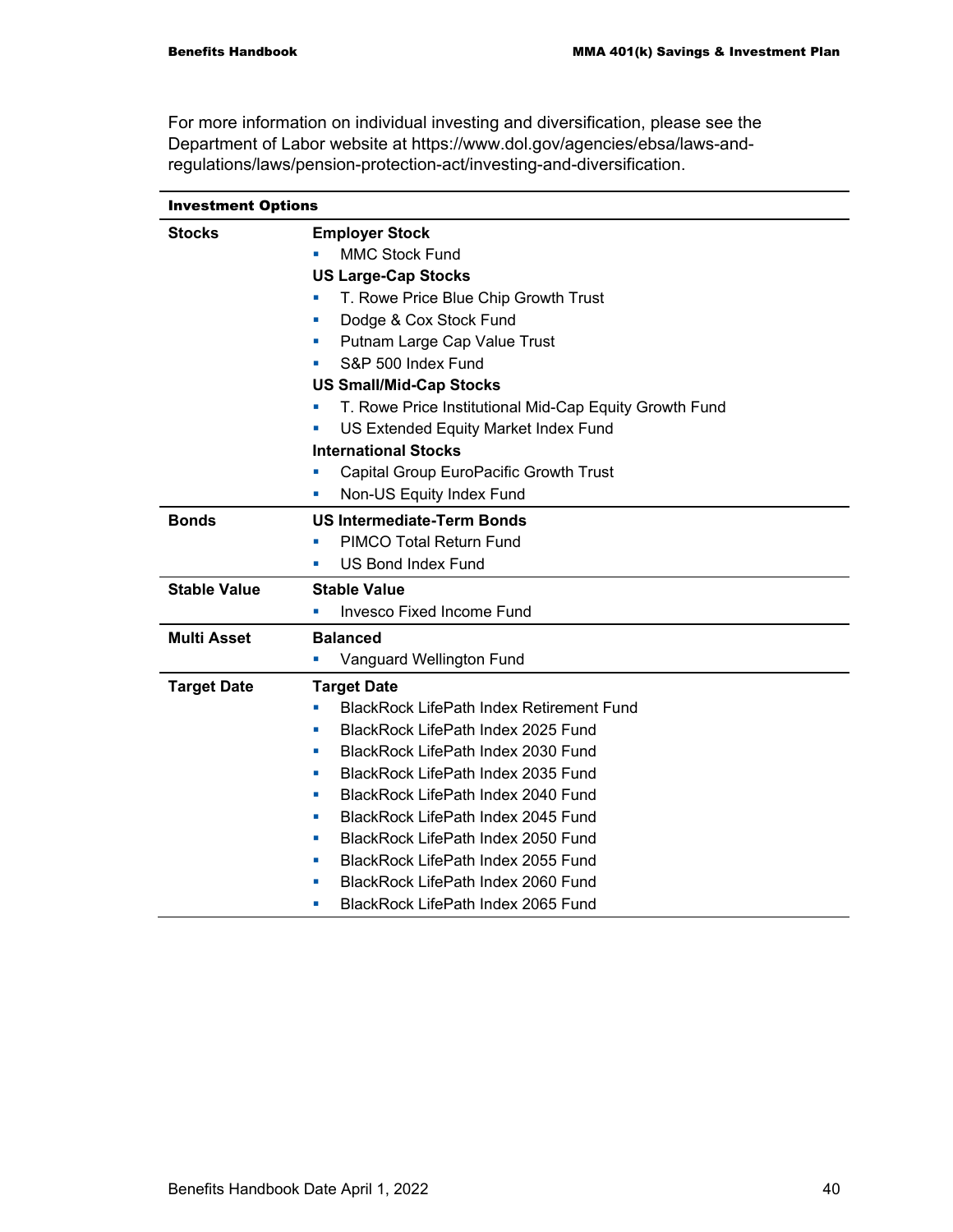**Investors should carefully consider the investment objective, risks, charges, and expenses of an investment option or fund before investing. For a prospectus and, if available a summary prospectus or offering statement, if applicable for the fund or investment option, or for a fund fact sheet containing this and other information about any investment option or fund in the Plan, call the Plan's tollfree number at +1 866 374 2662 or if you are an active employee, go to Colleague Connect (https://mmcglobal.sharepoint.com/sites/Home). Select Pay & Benefits, and click My Pay & Benefits, select Transamerica under Savings & Financial Planning; then click Review and select Fund and Fee Information. If you are a terminated employee, go to https://careers.mmc.com/global/en/us-benefits and select Transamerica; then click Review and select Fund and Fee Information.** 

Be sure to read the fund prospectus and, if available, summary prospectus, or offering statement, if applicable for a fund or investment option and fund fact sheet carefully before making your investment decision because you are responsible, under this type of plan, for gains and losses resulting from your investment direction elections. **Investing involves risk, including the risk of loss.**

The investment funds offered in the Plan can be classified a number of ways; the categories reflect the general composition of the funds. Alternative classification systems, such as by style (e.g., value, growth, blend) or market capitalization (e.g., large-cap, mid-cap, small-cap), can highlight different aspects of the funds. The following are investment categories and funds offered under the Plan. Each category has different risk and return characteristics. It is important that you read the fund prospectus and select the fund(s) that meet your investment goals before making your investment decision.

Keep in mind that Plan participation involves investment risk. If the value of the investment options you have elected for your contributions decreases, the value of your account will decrease.

Your investment direction elections under this Plan are independent from those you make under the Marsh & McLennan Companies 401(k) Savings & Investment Plan. The Plan may change the available choices from time to time.

## *Stocks/Employer Stock*

#### *MMC Stock Fund*

Seeks a return, before the assessment of expenses, that closely approximates the return of Marsh & McLennan Companies common stock. The fund consists of shares of Marsh & McLennan Companies common stock and a small amount of cash-equivalent investments to allow daily transactions. Investing in a single-stock fund involves additional risk due to the fund's lack of diversification.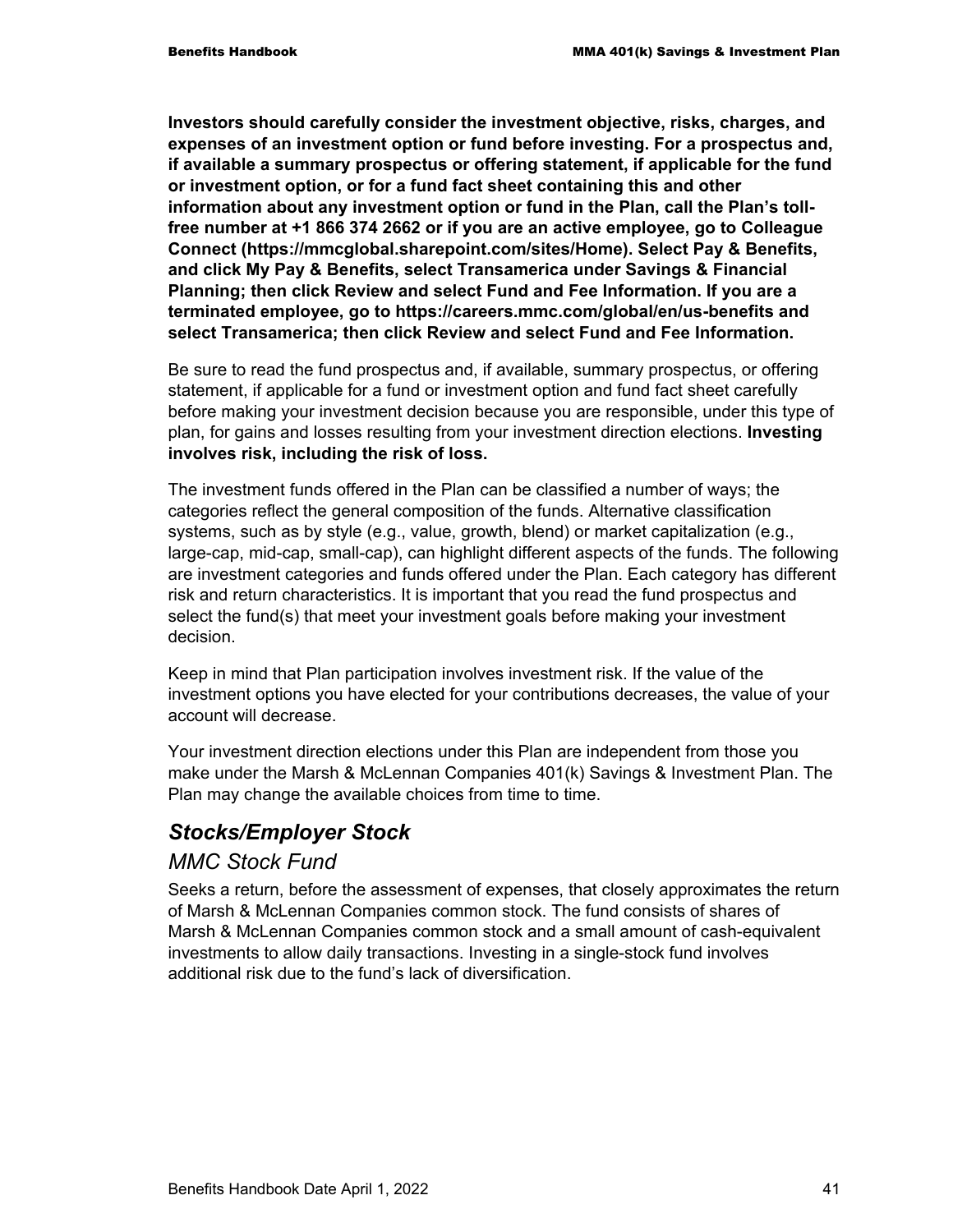## *Stocks/US Large-Cap Stocks*

## *T. Rowe Price Blue Chip Growth Trust*

Seeks to provide long-term capital growth with income as a secondary objective. The fund invests primarily in common stocks of large blue chip companies that have the potential for above-average earnings growth and are well established in their respective industries. The fund may invest a portion of its assets in mid-size companies; such investments increase the risk of greater price fluctuations.

## *Dodge & Cox Stock Fund*

Seeks long-term growth of principal and income and, as a secondary objective, seeks to achieve a reasonable current income. The fund invests primarily in a broadly diversified portfolio of common stocks that appear to be temporarily undervalued by the stock market, but have a favorable outlook for long-term growth.

### *Putnam Large Cap Value Trust*

Seeks capital growth and current income by investing mainly in value stocks that have the potential to consistently pay above-average dividends as well as the potential to grow in value over time. The fund favors dividend-paying companies and is broadly diversified across market sectors. The fund may invest a portion of its assets in midsize companies. Such investments increase the risk of greater price fluctuations.

### *S&P 500 Index Fund*

Seeks a return, before the assessment of fees, that closely approximates the return of the S&P 500® Index. The fund invests primarily in publicly traded common stocks of the S&P 500 Index. The fund invests some of its assets in small and/or midsize companies. Such investments increase the risk of greater price fluctuations.

The S&P 500 Index is an unmanaged index of common stocks frequently used as a general measure of US stock market performance. S&P 500 is a registered trademark of the Dow Jones Trademark Holdings LLC ("Dow Jones").

Mercer Investment Management, Inc., as the Marsh McLennan Benefits Investment Committee's appointed investment manager of index funds for the Plan, has selected the State Street Global Advisors S&P 500 Index Fund to be the investment vehicle for this fund.

## *Stocks/US Small/Mid-Cap Stocks*

### *T. Rowe Price Small & Mid-Cap Core Trust*

Seeks the potential to achieve long-term capital growth through its investments in the underlying commingled T. Rowe Price Trusts, which have exposure to small- and midcap stocks. The Trust seeks to maintain an allocation of 45% mid-cap and 55% smallcap stocks, neutral to its benchmark of Russell 2500 Index. Small- and mid-cap companies may offer greater return potential than those of larger firms because they may be able to more quickly respond to competitive challenges and industry changes. Small- and mid-cap stocks may be more volatile because companies of this size often have less experienced management, narrower product lines, more limited financial resources, and less publicly available information than larger companies.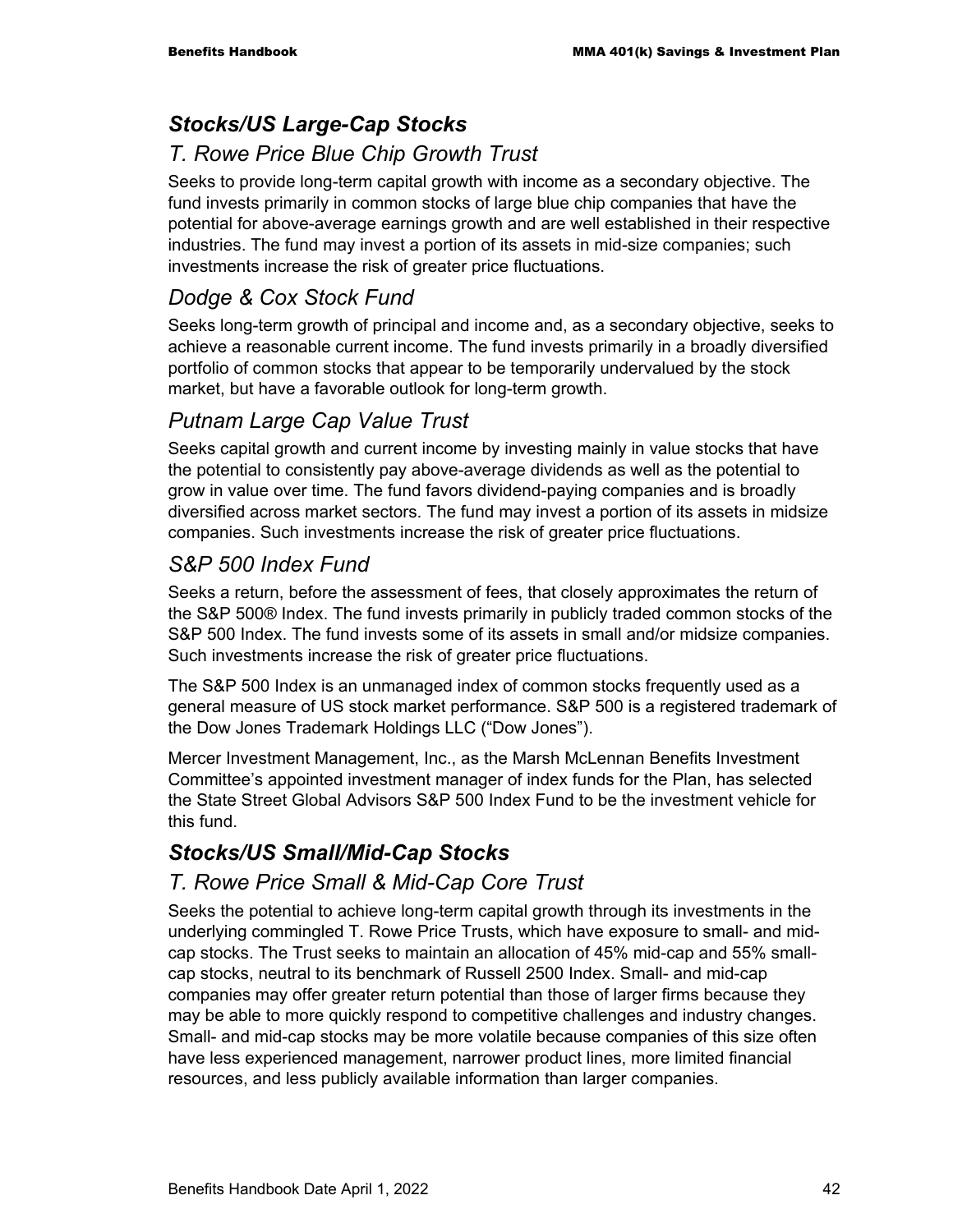### *US Extended Equity Market Index Fund*

Seeks a return, before the assessment of fees, that closely approximates the return of the Russell Small Cap Completeness Index. This index measures the performance of the Russell 3000 Index excluding S&P 500 constituents. The Russell 3000 Index is an index maintained by the Russell Investment Group that seeks to capture the entire US stock market and encompasses the 3,000 largest US-traded stocks of companies incorporated in the US.

Mercer Investment Management, Inc., as the Marsh McLennan Benefits Investment Committee's appointed investment manager of index funds for the Plan, has selected the State Street Global Advisors US Extended Market Equity Index Fund to be the investment vehicle for this fund.

### *Stocks/International*

#### *Capital Group EuroPacific Growth Trust*

Seeks capital appreciation by investing in common stocks of issuers in Europe and the Pacific Basin that are believed to have the potential for growth. The fund may invest a portion of its assets in common stocks and other securities of companies in emerging markets. The fund may also hold cash or cash equivalents. The percentage of the fund invested in such holdings varies and depends on various factors, including market conditions and purchases and redemptions of fund units. For temporary defensive purposes, the fund may invest without limitation in such instruments. A larger percentage of such holdings could moderate the fund's investment results in a period of rising market prices. Alternatively, a larger percentage of such holdings could reduce the magnitude of the fund's loss in a period of falling market prices and provide liquidity to make additional investments or to meet redemptions.

### *Non-US Equity Index Fund*

Seeks a return, before the assessment of fees, that closely approximates the return of the MSCI All Country World (ACWI) ex-US Index. The MSCI ACWI ex-US Index is a free float-adjusted market capitalization index that is designed to measure equity market performance in the global emerging and developed markets, excluding the United States. The index includes large and mid-cap companies in 22 developed markets countries and 23 emerging markets countries. The index covers approximately 85% of the global equity opportunity set outside the US.

Mercer Investment Management, Inc., as the Marsh McLennan Benefits Investment Committee's appointed investment manager of index funds for the Plan, has selected the State Street Global Advisors Non-US Equity Index Fund to be the investment vehicle for this fund.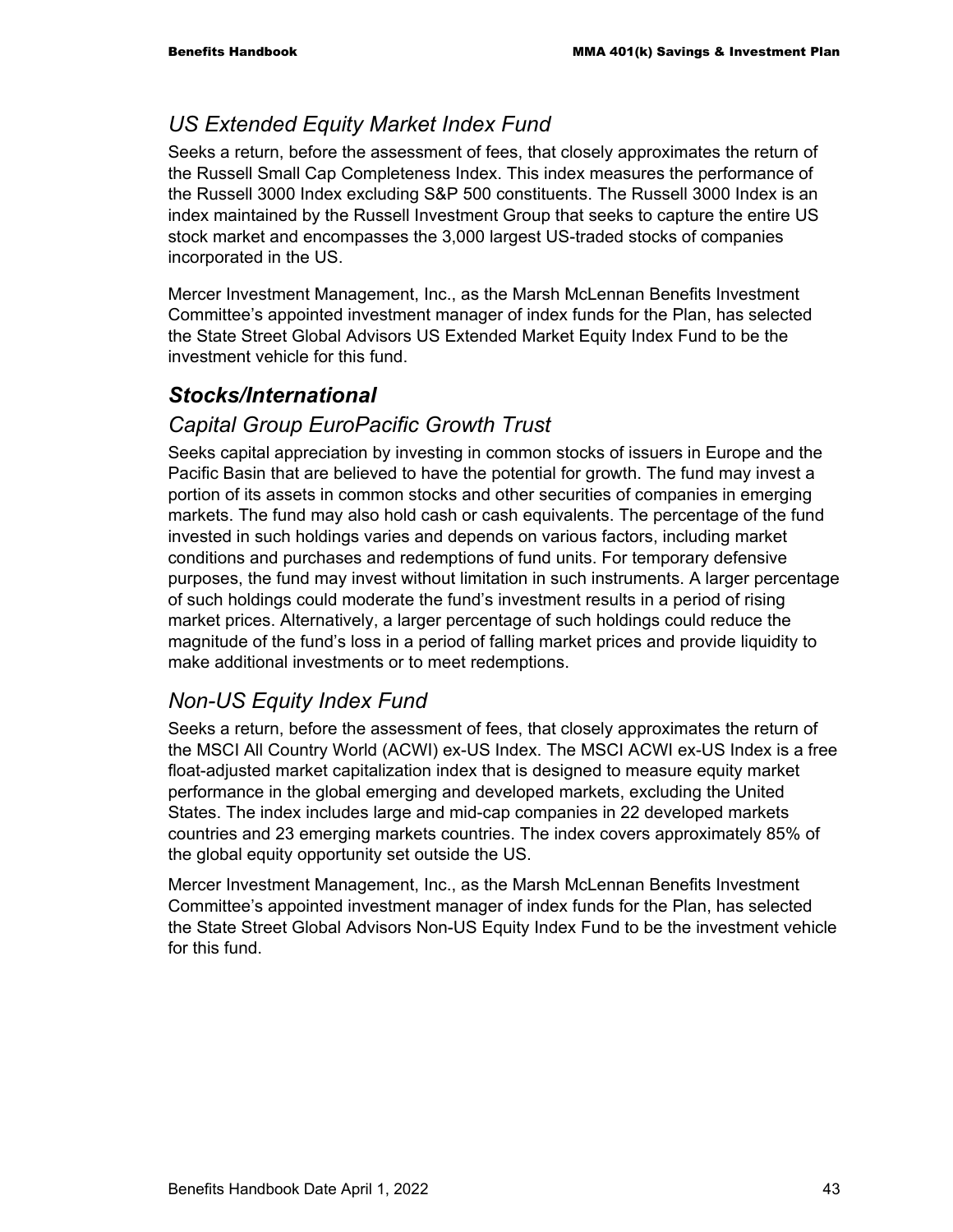## *Bonds/US Intermediate-Term Bonds PIMCO Total Return Fund*

Seeks maximum total return, consistent with preservation of capital and prudent investment management. Investments are made primarily in a diversified portfolio of investment-grade fixed-income securities of varying maturities. The fund may invest in securities denominated in foreign currencies and high-yield securities rated B or higher. Lower-rated bonds may offer higher yields in return for more risk. International investing involves certain risks, such as currency fluctuations, economic instability, and political developments. Additional risks, including illiquidity and greater volatility, may be associated with emerging market securities. Agency securities are not explicitly guaranteed. Mortgage-backed securities are subject to prepayment risk. The fund may invest in derivatives, which can increase performance volatility.

#### *US Bond Index Fund*

Seeks a return, before the assessment of fees, that closely approximates the return of the Bloomberg Barclays Capital US Aggregate Bond Index. Investments typically include US Government and agency securities, investment-grade corporate and Yankee bonds, and mortgage-backed and asset-backed securities.

The Bloomberg Barclays Capital US Aggregate Bond Index is an indicator of US investment-grade bond market performance. Bloomberg is a trademark and service mark of Bloomberg Finance L.P. BARCLAYS is a trademark and service mark of Barclays Bank Plc, used under license by Bloomberg. Bloomberg Finance L.P. and its affiliates (collectively, "Bloomberg") or Bloomberg's licensors own all proprietary rights in the Bloomberg Barclays Capital US Aggregate Bond Index.

Mercer Investment Management, Inc., as the Marsh McLennan Benefits Investment Committee's appointed investment manager of index funds for the Plan, has selected the State Street Global Advisors US Bond Index Fund to be the investment vehicle for this fund.

### *Stable Value*

#### *Invesco Fixed Income Fund*

Seeks stability of principal (capital preservation) and interest income by investing in a diversified portfolio of marketable fixed income securities that are insulated from interest rate volatility by contracts (wraps) from banks and insurance companies. Also holds contracts issued by insurance companies, banks, or other financial institutions. The contract issuers agree to repay the amount invested plus interest at a specified rate. To provide liquidity, a small portion of the fund's assets is invested in high-quality money market instruments.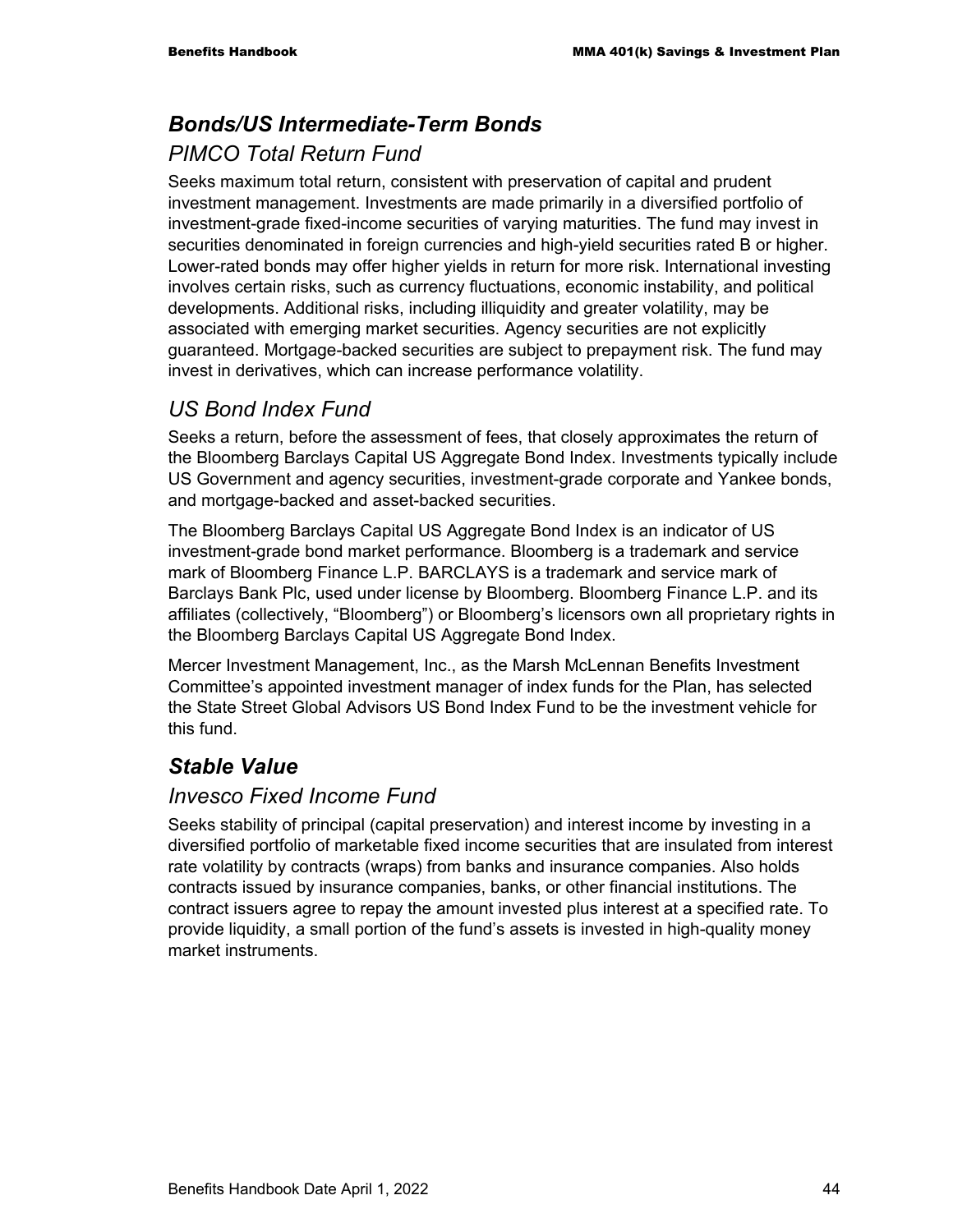### *Multi Asset/Balanced*

### *Vanguard Wellington Fund*

Seeks capital growth and current income by investing in a well-diversified portfolio composed mostly of stocks and bonds. The fund invests 60-70% of its assets in dividend-paying common stocks of established large companies. The manager seeks stocks that appear to be undervalued but have prospects for improvement, commonly referred to as value stocks. The remaining 30-40% of the fund's assets are invested mainly in fixed-income securities, including investment-grade corporate bonds, with some exposure to US Treasury and government agency bonds, and mortgage-backed securities. Agency securities are not explicitly guaranteed. Mortgage-backed securities are subject to prepayment risk. Bond investing is subject to risks such as interest rate, credit, and inflation risk.

## *Target Date*

#### *BlackRock LifePath Index Funds*

Invest in various investment strategies (stocks, bonds, money market instruments, and other asset classes), and link the strategy mix to a target retirement year. Each BlackRock LifePath Index Fund's objective is to maximize total return with a risk level considered appropriate for the particular BlackRock LifePath Index Fund's time horizon. The fund's investment manager changes the strategy mix, making it more conservative, as the target retirement year approaches. Each BlackRock LifePath Index Fund has a different level of risk.

### Learning More About the Funds

You should read the prospectus or offering statement, if applicable for the fund, Investment Return Fact Sheet and the fund fact sheet for each fund. If you are an active employee, go to Colleague Connect (**https://mmcglobal.sharepoint.com/sites/Home**). Select **Pay & Benefits**, and click **My Pay & Benefits**, select **Transamerica** under Savings & Financial Planning; then click **Review** and select **Fund and Fee Information**. If you are a terminated employee, go to **https://careers.mmc.com/global/en/usbenefits** and select **Transamerica;** then click **Review** and select **Fund and Fee Information**.

You may also speak directly with a representative of the fund company. The phone number and service hours can be found in the fund's prospectus or offering statement.

### Limit on Number of Funds

Your employee contributions and Company matching contributions can be invested in as many of the Plan's investment options as you wish. Your investment direction election must be in 1% increments.

### Outside Investments

You cannot invest in funds that are not offered by the Plan or in outside investments. You must invest in funds offered by the Plan.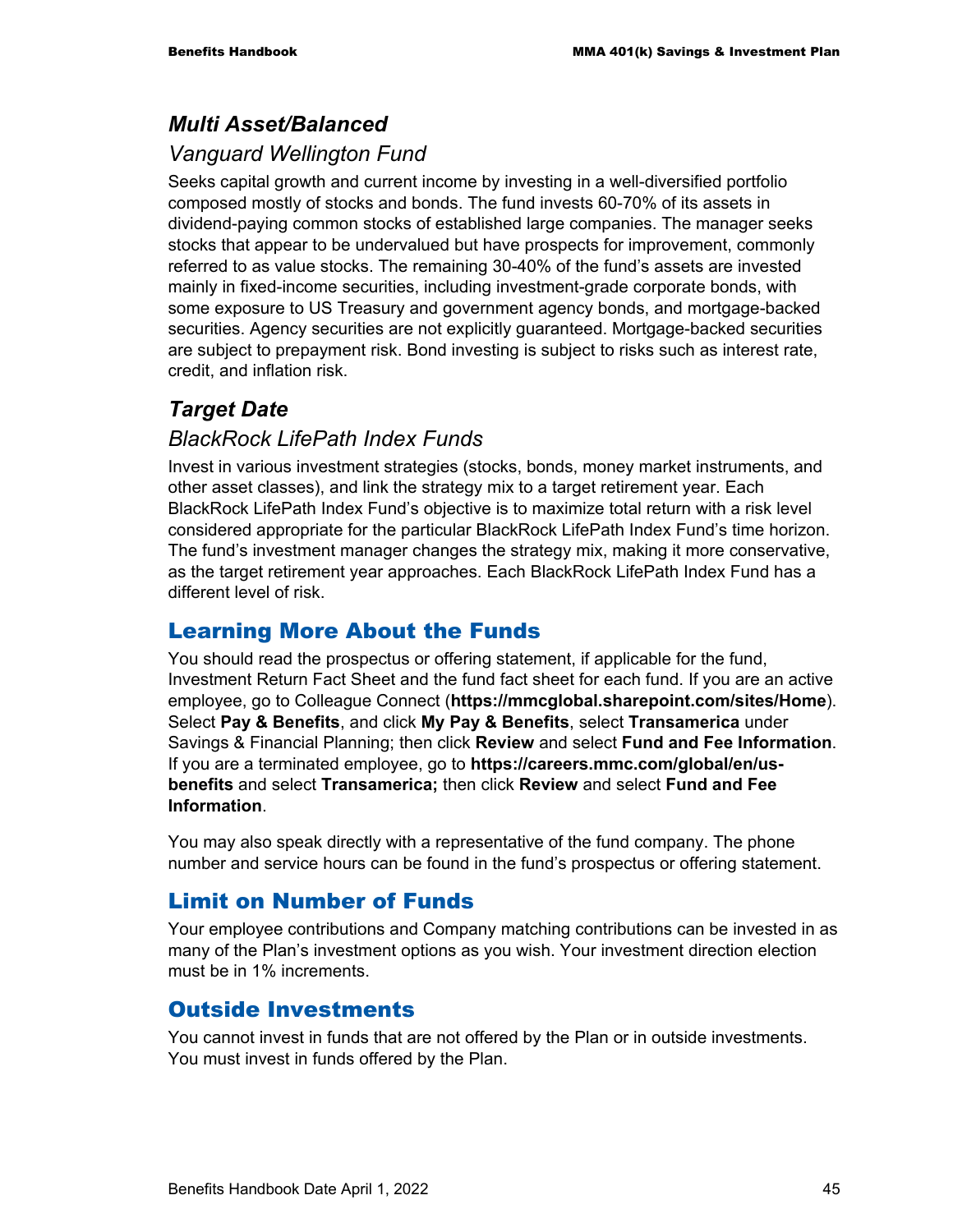#### Making Investment Elections

To select your investment direction elections for future contributions, go to Colleague Connect (**https://mmcglobal.sharepoint.com/sites/Home**). Select **Pay & Benefits**, and click **My Pay & Benefits**, select **Transamerica** under Savings & Financial Planning or call HR SERVICES at +1 866 374 2662.

Transactions involving selecting or changing investment directions for future employee contributions and future Company matching contributions must be entered by 4 p.m. Eastern time on the pay date.

Transactions involving the fund reallocation/transfer of your existing account balances must be submitted by 4 p.m. Eastern time to take effect the same day.

If you are an active employee, go to Colleague Connect (**https://mmcglobal.sharepoint .com/sites/Home**). Select **Pay & Benefits**, and click **My Pay & Benefits**, select **Transamerica** under Savings & Financial Planning.

If you are a terminated employee, go to **https://careers.mmc.com/global/en/usbenefits** and select **Transamerica**.

In each case, a written confirmation generally will be mailed within two business days of your request.

While you are a Plan participant:

- you may select the investment directions of your future employee contributions;
- you may select the investment directions of future Company matching contributions which need not be the same as your directions for future employee contributions; and
- you may select new investments for your existing account (by electing a fund reallocation or a fund-to-fund transfer of your existing balance).

Be sure to read the fund prospectus and, if available, summary prospectus, offering statement, if applicable to the fund or investment option, and fund fact sheet carefully before making your investment decision because you are responsible, under this type of plan, for gains and losses resulting from your investment direction elections.

#### No Investment Election

If you enroll for the first time and make no investment direction election (whether through active enrollment or automatic enrollment), your future employee and Company matching contributions (if you have completed a year of VESTING SERVICE) will be invested automatically in one of the BlackRock LifePath Index Funds (the BlackRock LifePath Index Fund that most closely matches your RETIREMENT year – based on the Plan's normal retirement age of 65). A new investment direction election is required if you would like to direct your future contributions to other funds.

You can change the investment directions for future employee contributions and Company matching contributions at any time.

You may also transfer or reallocate your account balance at any time.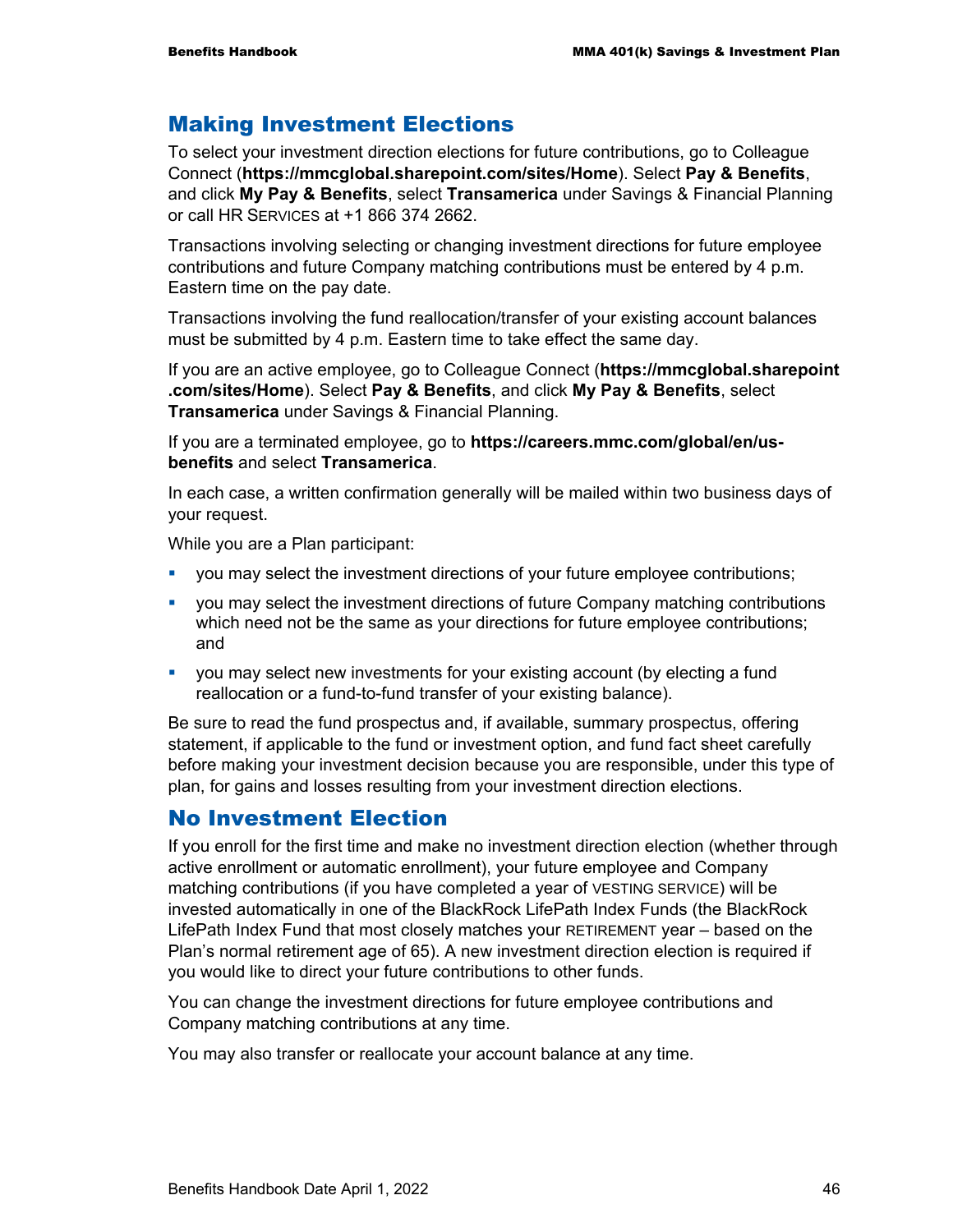#### *No Investment Direction Upon Rehire*

If you enroll to make contributions to the Plan after you are rehired by the Company and make no investment direction election (whether through active enrollment or automatic enrollment), your future employee and Company matching contributions (if you have completed a year of vesting service) will be invested automatically in the Plan's DEFAULT fund, the BlackRock LifePath Index Funds (the BlackRock LifePath Index Fund that most closely matches your retirement year – based on the Plan's normal retirement age of 65). A new investment direction election is required if you would like to direct your future contributions to other funds.

You can change the investment direction for future employee contributions and Company matching contributions at any time.

You may transfer or reallocate the investments in your account on a daily basis, according to the Plan's rules.

#### Responsibility for Investment Decisions and Performance

You are responsible for your investment choices and the investment results of those choices.

The MMA 401(k) Savings & Investment Plan follows Section 404(c) of ERISA and related regulations, which establish guidelines for participants to exercise control over the investment of their accounts. Section 404(c) of ERISA provides that the Plan's fiduciaries (including the Benefits Investment Committee, the Administrative Committee and the Plan Administrator) are not responsible for any losses resulting from your decisions to invest (or not invest) in particular investment funds (including any investments in the MMC Stock Fund), provided that the Plan's fiduciaries have complied with Section 404(c). This means that the Benefits Investment Committee must have selected a broad range of investment funds and that these fiduciaries must provide or make available certain information about the available investment choices. The investment fund fact sheets and the current prospectus (or offering statement) referenced on the fund fact sheet for each fund for which it is available, contain much of that information, including: the investment fund's investment strategy, any annual operating expenses or fees associated with an investment in the fund, unit or share values and past investment performance. Copies of these materials may be obtained from the investment fund's manager as noted on the fund fact sheet. In addition, copies of these materials are maintained online. If you are an active employee, go to Colleague Connect (**https://mmcglobal.sharepoint.com/sites/Home**). Select **Pay & Benefits**, and click **My Pay & Benefits**, select **Transamerica** under Savings & Financial Planning; then click **Review** and select **Fund and Fee Information**. If you are a terminated employee, go to **https://careers.mmc.com/global/en/us-benefits** and select **Transamerica;** then click **Review** and select **Fund and Fee Information**. If you are unable to access the information you need in the preceding manner, you may contact the Plan Administrator for hard copies. Certain additional information is also available on request.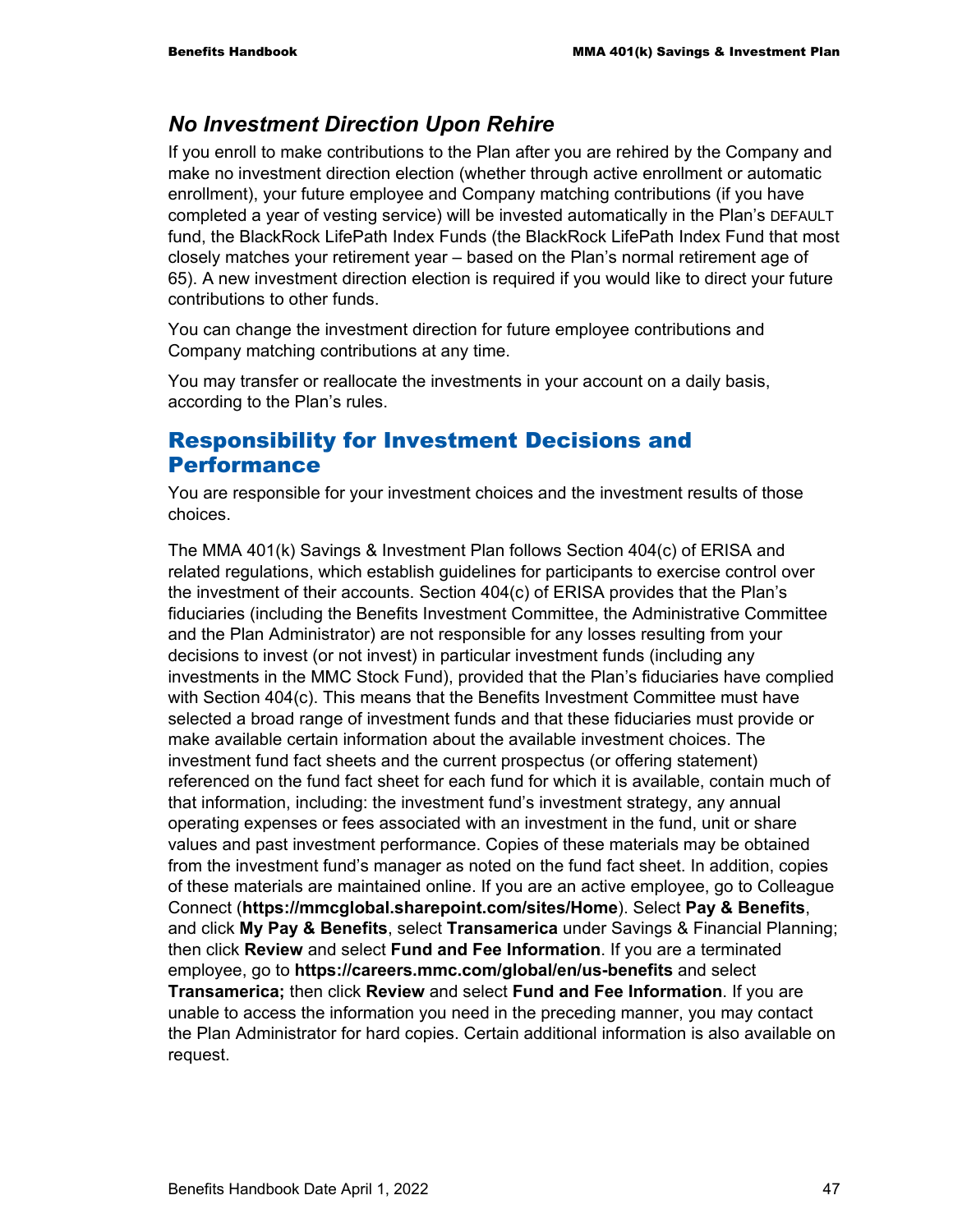You are not required to participate in the Plan and it is your decision whether or not to save money for long-term goals (such as RETIREMENT) through the Plan or in some other way.

No one investment or mix of investments is appropriate for everyone. Your investment choices may depend on many personal factors such as:

- vour risk tolerance.
- the number of years until you plan to retire.
- **vour life expectancy.**
- whether you need to provide for a spouse or other dependents while you are alive and after you die.
- other assets owned by you and/or your spouse and how they are invested.

You may wish to consult a personal investment or financial adviser to help you make your investment decisions. In addition, there are independent services and publications that provide ratings and other asset and return information about stocks and mutual funds that may be helpful to you in making your decisions under the Plan. For example, some periodicals, such as Forbes and Consumer Reports, also rate mutual funds. (Of course, you should never make an investment decision solely in reliance upon these ratings.) You should also remember, in making your investment decisions, that past investment return is no guarantee of future performance. No Plan fiduciary is authorized to provide you with investment advice or recommend the most appropriate investment choice(s) for you. In addition, any investment information furnished to you by the Plan, and any references in this summary to periodicals or other publications, are solely for your convenience and are not intended to constitute investment advice from the Plan or any Plan fiduciary.

#### Investing In Marsh & McLennan Companies Stock

By investing in the MMC Stock Fund, you are participating in Company ownership. Marsh & McLennan Companies stock is traded on the New York Stock Exchange under the symbol "MMC" and is subject to market price fluctuation.

Should you decide to invest in the Marsh & McLennan Companies stock fund, you should keep in mind that because the MMC Stock Fund holds cash as well as Marsh & McLennan Companies stock and uses unit accounting, the value of a unit in the MMC Stock Fund will never exactly match the share price of a share of Marsh & McLennan Companies stock.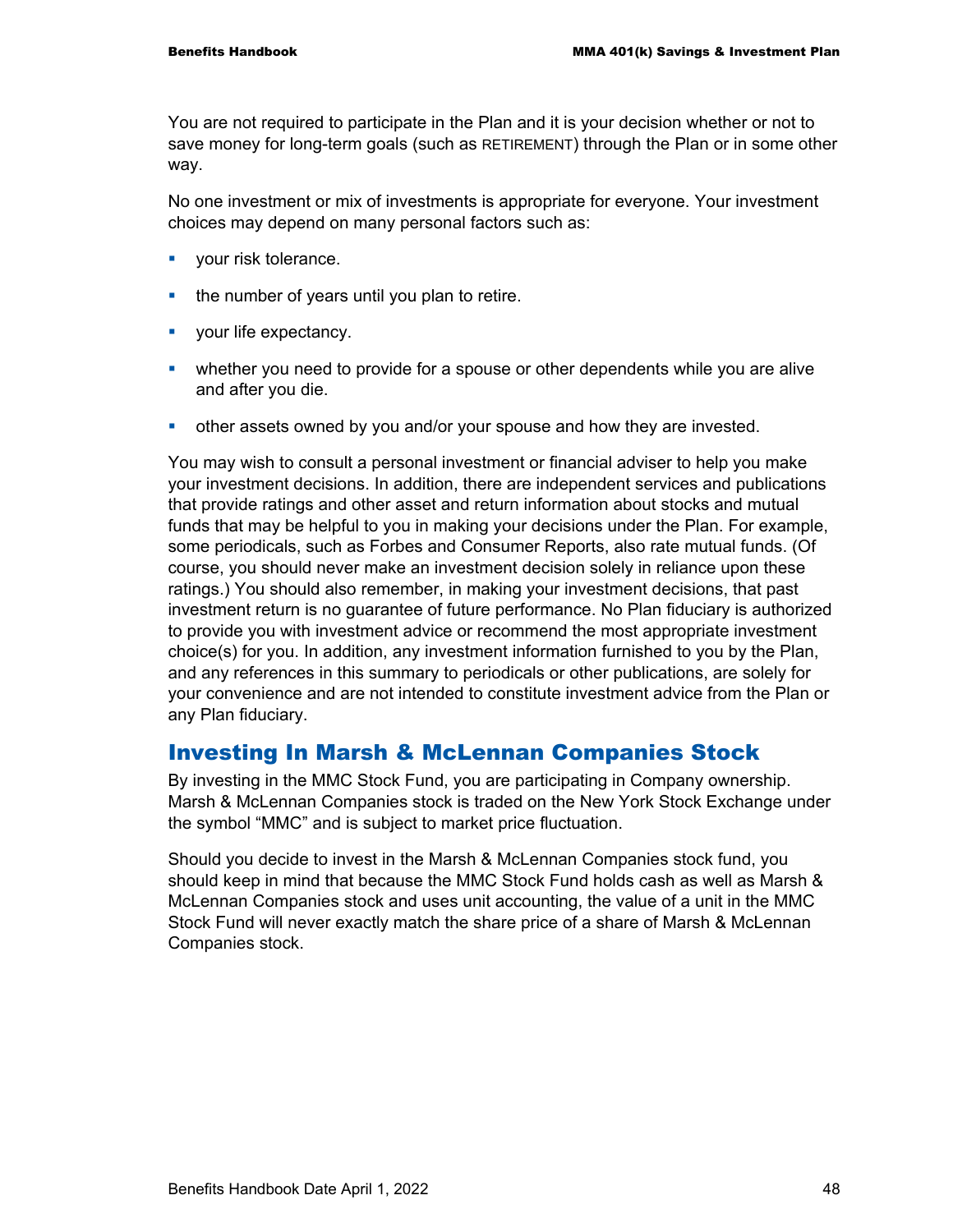#### How Your Account Is Valued

The Plan uses share accounting to value the mutual fund investments and collective investment trusts it offers.

With share accounting, the mutual fund is priced using the daily market price of a mutual fund. This means that you will be able to track the daily price of the mutual funds through newspapers and financial websites.

The BlackRock LifePath Index Funds, Putnam Large Cap Value Trust, T. Rowe Price Blue Chip Growth Trust, Capital Group EuroPacific Growth Trust and T. Rowe Price Small & Mid-Cap Core Trust are collective investment trusts. With share accounting, the collective trust is priced using the daily market price of the collective investment trust. Collective trusts are accessible only to qualified RETIREMENT plans, not retail investors. You will not be able to track the daily prices of the collective investment trusts through newspapers and online financial websites.

Investments in the MMC Stock Fund, Invesco Fixed Income Fund, S&P 500 Index Fund, US Bond Index Fund, US Extended Equity Market Index Fund and Non-US Equity Index Fund are valued using a unit accounting method. Under unit accounting, participants are credited with "units" which represents a proportionate interest in any shares and other assets that are held in the Plan. Because the MMC Stock Fund holds cash as well as Company stock and uses unit accounting, the value of a unit in the MMC Stock Fund will never exactly match the share price of a share of Company stock.

The Plan Trustee retains the right to determine the Plan's cash needs to fund withdrawals and distributions, and, to meet these needs, can sell assets of the MMC Stock Fund. The Plan Trustee is also responsible for buying and selling Marsh & McLennan Companies stock in accordance with Plan requirements and investment direction elections.

Because the number of Marsh & McLennan Companies shares sold on any given day can affect the unit price under certain conditions, Marsh & McLennan Companies and the Trustee have established procedures that are to be followed by the Trustee if the amount of stock liquidated in the Plan on any given day is unusually large.

An element of these procedures is to base transactions on a weighted-blended average of the unit price over two or more days. The Trustee will take steps to reduce the likelihood of relying on this measure, including increasing the cash held by the MMC Stock Fund. However, you should be aware that this measure may be implemented but only if the Trustee determines that it serves the best interests of the Plan participants as a whole.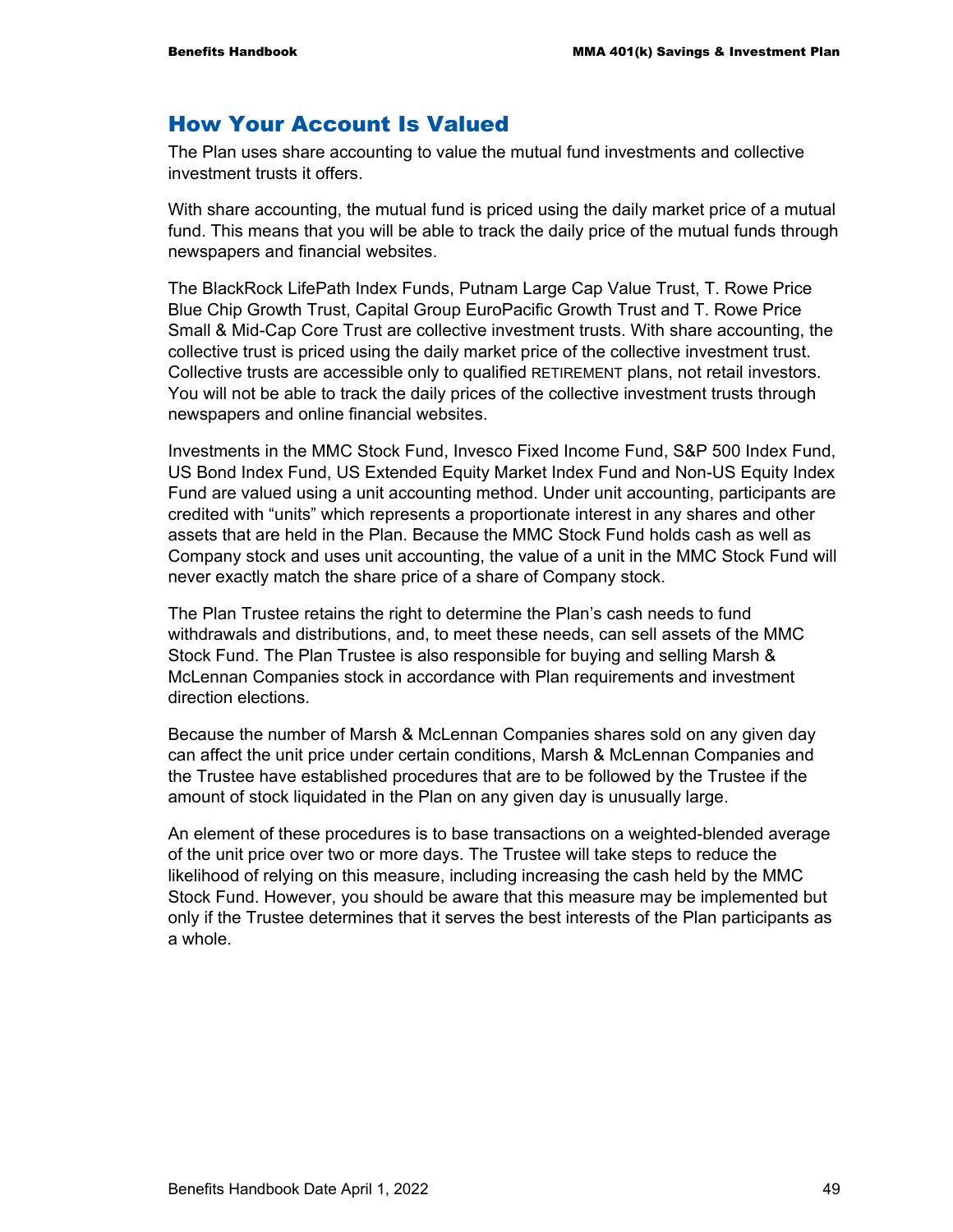Further, in the unlikely event that it becomes necessary for the Trustee to implement this measure, all investment transactions requested under the Plan for the duration of the event will be affected — not just transactions involving the MMC Stock Fund. (For example, if the event lasts for two days, fund-to-fund transfers between any of the investment funds requested on days one and two will be settled as of the end of day two. Ordinarily, such a fund transfer would be settled as of the end of the day in which it was requested.) If this happens, your Plan account balance shown on the MMA 401(k) Plan's website, Colleague Connect (**https://mmcglobal.sharepoint.com/sites/Home**) for active employees and **https://careers.mmc.com/global/en/us-benefits** for terminated employees, will not reflect final settlement of the transaction until after the event.

In order to meet the Plan's cash needs to fund withdrawals and distributions certain Plan procedures may require selling assets of the MMC Stock Fund. These Plan procedures also require that Marsh & McLennan Companies stock be purchased and sold in accordance with Plan requirements and investment direction elections. Because the number of Marsh & McLennan Companies shares sold on any given day can affect the unit price under certain conditions, Plan procedures must be followed by the Trustee if the amount of stock liquidated in the Plan on any given day is unusually large.

#### Prices Used To Value Stock

For valuation of Marsh & McLennan Companies stock held in the MMC Stock Fund, the closing price on the New York Stock Exchange is used. The Invesco Fixed Income Fund is a unitized fund that is valued daily. The unit is the weighted average of the book value of all the contracts in the fund plus accrued income.

### Fees For Investment Changes

You do not pay any fees if you make an investment direction change. Although Plan rules may permit exchanges on a daily basis, mutual fund companies and investment fund managers reserve the right to limit or prohibit short-term or excessive trading in their funds to protect the long-term interests of all shareholders in the funds. In addition, short-term trading fees and redemption fees may apply to certain exchanges.

# Dividends on Marsh & McLennan Companies Shares and Stock Voting Rights

The shares of stock held in the MMC Stock Fund may pay dividends from time to time, usually on a quarterly basis (although dividends are never guaranteed). The dividends attributable to any portion of your account invested in the MMC Stock Fund will be automatically reinvested in the MMC Stock Fund. You cannot elect to have dividends paid to you in cash.

## *Marsh & McLennan Companies Stock Voting Rights*

You have voting rights with respect to the shares of Marsh & McLennan Companies stock held in any portion of your account that is invested in the MMC Stock Fund. You will be sent voting information, accompanied by a proxy statement, for your share of Marsh & McLennan Companies stock held in the MMC Stock Fund under the Plan, when shareholder votes are solicited. For example, shareholders can vote on the election of members of the Company's Board of Directors.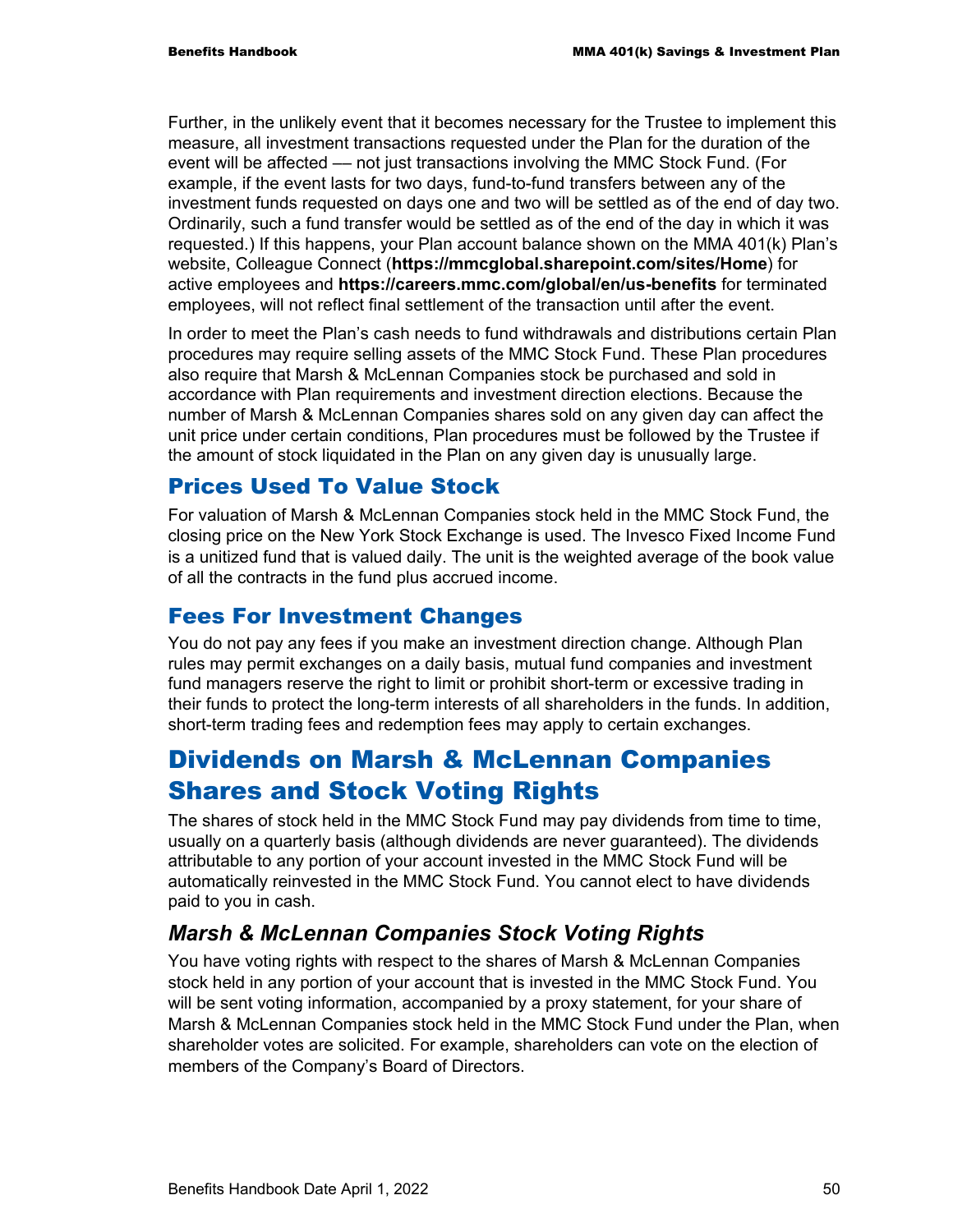You will receive proxy statements and annual reports given by the Company to its shareholders and if there is ever a tender offer to purchase Marsh & McLennan Companies stock, you will also receive material relating to that offer.

You vote by following the instructions included with the proxy statement. Your vote is kept confidential by the Trustee and will not be revealed to any employee, officer, or director of the Company or Marsh & McLennan Companies.

You will be informed of the person at Marsh & McLennan Companies responsible for monitoring confidentiality procedures.

You can also contact the Plan Administrator for this information.

Marsh & McLennan Companies common stock held by the Trustee for which no voting instructions are received will be voted by the Trustee in the same proportions as the Trustee was instructed to vote with respect to shares for which it received instructions.

The Plan Administrator has established similar procedures that it deems appropriate to enable you to timely respond to a tender offer to purchase shares of Marsh & McLennan Companies common stock. These will include "pass through" from the Trustee to you enabling you to instruct the Trustee, on a confidential basis, whether to tender your share of Marsh & McLennan Companies stock held in the MMC Stock Fund.

#### *Voting Rights on Other Investment Options*

These special rules apply only to the MMC Stock Fund. You may be permitted to vote proxies issued by other investment options other than the MMC Stock Fund.

## In-Service Withdrawals

There are seven types of in-service withdrawals as well as a financial hardship withdrawal. You may ask to receive shares of Marsh & McLennan Companies stock or a check for these withdrawals.

| <b>Withdrawal Options</b>                                                                                                            | The Hierarchy for the Withdrawal of Funds<br>is:                                                                        |  |  |
|--------------------------------------------------------------------------------------------------------------------------------------|-------------------------------------------------------------------------------------------------------------------------|--|--|
| <b>After-tax Withdrawal</b><br>All or a portion of after-tax contributions and<br>any associated earnings on those<br>contributions. | Pre-87 after-tax contributions***<br>ш<br>Post-86 after-tax contributions<br>ш<br>After-tax ROLLOVER CONTRIBUTIONS<br>ш |  |  |
| <b>Rollover Withdrawal</b><br>All or a portion of rollover contributions and any<br>associated earnings on those contributions.      | After-tax rollover contributions<br>п<br>Before-tax rollover contributions<br>a.<br>Roth rollover contributions<br>ш    |  |  |
| <b>MHRS Plan Account Withdrawal</b><br>All or a portion of MHRS Plan Account.                                                        | <b>MHRS Plan Account***</b><br>٠                                                                                        |  |  |

The withdrawal options available under the Plan are listed below.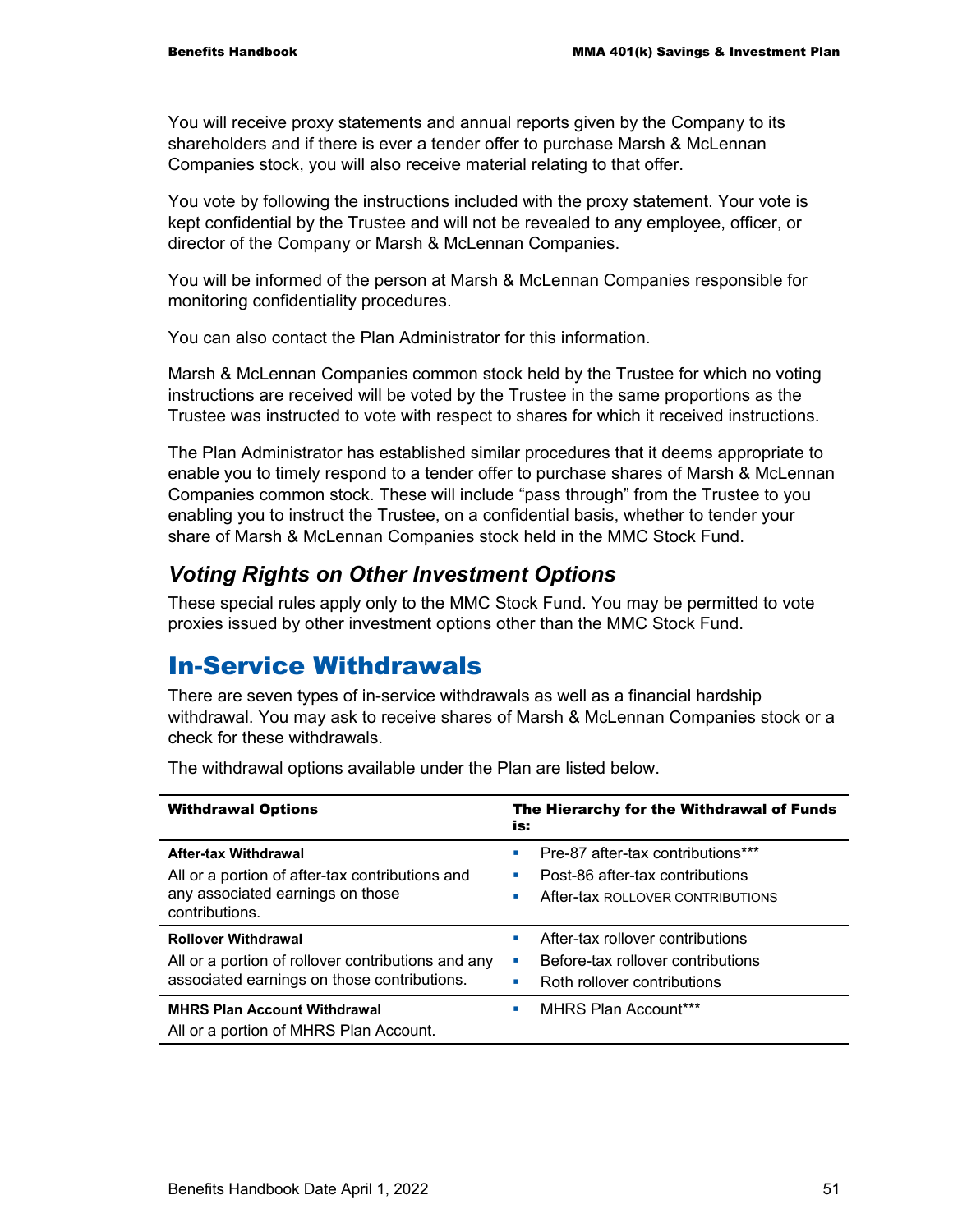| <b>Withdrawal Options</b>                                                                                                                                                   | The Hierarchy for the Withdrawal of Funds<br>is:                                                                                                                                                                                                                                                                                                                                                                                                                                                                                                                                                                                                                                                     |  |
|-----------------------------------------------------------------------------------------------------------------------------------------------------------------------------|------------------------------------------------------------------------------------------------------------------------------------------------------------------------------------------------------------------------------------------------------------------------------------------------------------------------------------------------------------------------------------------------------------------------------------------------------------------------------------------------------------------------------------------------------------------------------------------------------------------------------------------------------------------------------------------------------|--|
| <b>Employer Withdrawal</b><br>All or a portion of VESTED Company matching<br>contributions and any associated earnings on<br>those contributions.<br>Age 591/2 Withdrawal** | Prior plan company matching<br>ш<br>contributions***<br>Profit sharing prior plan contributions***<br>ш<br>Company matching contributions<br>u,<br>Performance-based Company matching<br>×<br>contributions***<br><b>Additional Company Matching</b><br>ш<br>Contributions*, ***<br>CSI ER ESOP Merge***<br>×<br>Pre-87 after-tax contributions***<br>ш                                                                                                                                                                                                                                                                                                                                              |  |
| All or a portion of the vested account balance,<br>provided you are an active employee and at<br>least age $59\frac{1}{2}$ .                                                | Post-86 after-tax contributions<br>ш<br>Rollover contributions (excluding Roth<br>ш<br>rollover contributions and earnings)<br>MHRS Plan Account***<br>٠<br>Prior plan company matching<br>ш<br>contributions***<br>Profit sharing prior plan contributions***<br>u,<br>Company matching contributions<br>u,<br>Performance-based Company matching<br>u,<br>contributions***<br><b>Additional Company Matching</b><br>u,<br>Contributions*, ***<br><b>Special Company Contributions</b><br>×<br>Safe Harbor Match***<br>u,<br>CSI ER ESOP Merge***<br>u,<br>Before-tax contributions including catch-up<br>п<br>Roth rollover contributions<br>Roth 401(k) contributions including catch-<br>×<br>up |  |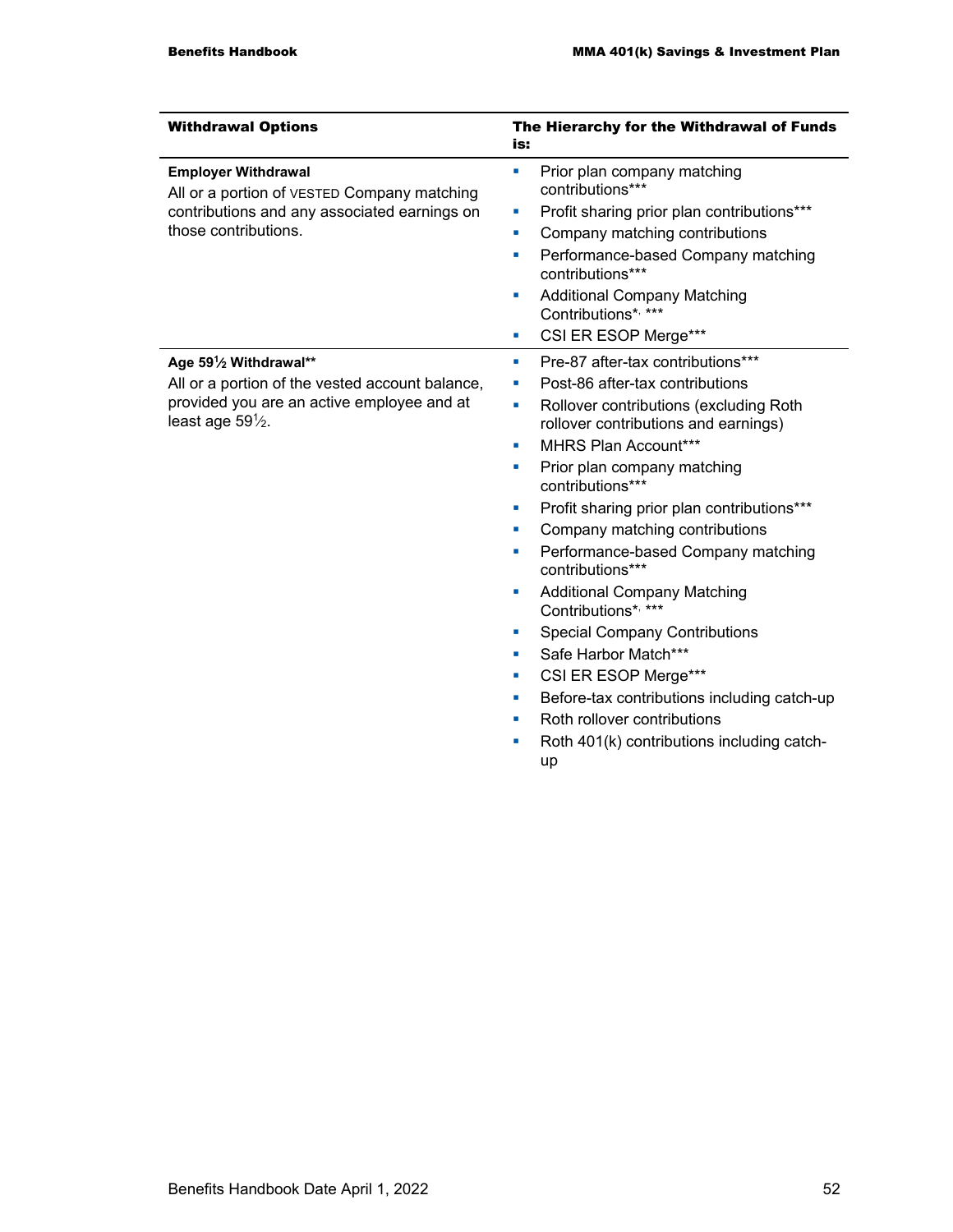| <b>Withdrawal Options</b>                                                                                | The Hierarchy for the Withdrawal of Funds<br>is:                                                                                                                                                                                                                                                                                                                                                                                                                                                                                                           |
|----------------------------------------------------------------------------------------------------------|------------------------------------------------------------------------------------------------------------------------------------------------------------------------------------------------------------------------------------------------------------------------------------------------------------------------------------------------------------------------------------------------------------------------------------------------------------------------------------------------------------------------------------------------------------|
| Disability Withdrawal**<br>All or a portion of the vested account balance,<br>provided you are disabled. | Pre-87 after-tax contributions***<br>ш<br>Post-86 after-tax contributions<br>ш<br>Rollover contributions (excluding Roth<br>×<br>rollover contributions and earnings)<br>MHRS Plan Account***<br>ш<br>Prior plan company matching<br>ш<br>contributions***<br>Profit sharing prior plan contributions***<br>ш<br>Company matching contributions<br>Performance-based Company matching<br>п<br>contributions***<br><b>Additional Company Matching</b><br>ш<br>Contributions*, ***<br><b>Special Company Contributions</b><br>п<br>Safe Harbor Match***<br>п |
|                                                                                                          | CSI ER ESOP Merge***<br>×<br>Before-tax contributions including catch-up<br>ш<br>Roth rollover contributions<br>п<br>Roth 401(k) contributions including catch-<br>×<br>up                                                                                                                                                                                                                                                                                                                                                                                 |
| <b>In-Plan Roth Conversion Withdrawal</b><br>All or a portion of In-Plan Roth Conversion<br>Account.     | In-Plan Roth Conversion Account (if you<br>ш<br>obtained multiple in-plan Roth conversions,<br>amounts attributable to the earlier<br>conversion(s) will be withdrawn first****)                                                                                                                                                                                                                                                                                                                                                                           |

Additional Company Matching Contributions are the 28<sup>1</sup>/<sub>3</sub>% match made prior to January 1, 2006 in the Marsh & McLennan Companies 401(k) Savings & Investment Plan on certain contributions made by participants who met certain age and Plan participation requirements.

- If (i) you elect an Age 591/2 In-Service Withdrawal, Disability Withdrawal or Rollover Withdrawal, (ii) you have made Roth 401(k), Roth rollover or Roth catch-up contributions and (iii) you do not satisfy the applicable requirements for a qualified distribution (including satisfying the five taxable year period and either attaining age  $59\frac{1}{2}$  or incurring disability or death), your withdrawal will be considered a nonqualified distribution (and earnings on those contributions will be taxable). The five taxable year period begins upon the earliest of the following: (1) your first Roth 401(k) contribution to the Plan, (2) your first in-plan Roth conversion under the Plan, or (3) your first Roth contribution to another employer's 401(k), section 403(b) or governmental section 457(b) plan if you made a direct rollover of Roth contributions from the other plan to this Plan. The Roth rollover, Roth 401(k) and Roth catch-up money types will be the last in the hierarchy for the withdrawal of funds under the Age 59<sup>1</sup>/<sub>2</sub> In-Service Withdrawal or Disability Withdrawal. In addition, the Roth rollover money type will be the last in the hierarchy for the withdrawal of funds under the Rollover Withdrawal.
- \*\*\* These accounts may pertain to employees that transferred along with their Marsh & McLennan Companies 401(k) Savings & Investment Plan accounts from Marsh McLennan to MMA.
- \*\*\*\* As noted in the "Taxes on Withdrawals" section, if you take an In-Plan Roth Conversion Withdrawal and you do not satisfy the applicable requirements for a qualified distribution (including satisfying the five taxable year period and either attaining age 591⁄2 or incurring disability or death), your withdrawal will be considered a non-qualified distribution (and earnings on the in-plan Roth conversion amounts will be taxable). In addition, if you take the withdrawal less than five years from the date you made the in-plan Roth conversion, you must pay the 10% Federal early withdrawal tax on the investment earnings converted which was waived at the time you made the in-plan Roth conversion.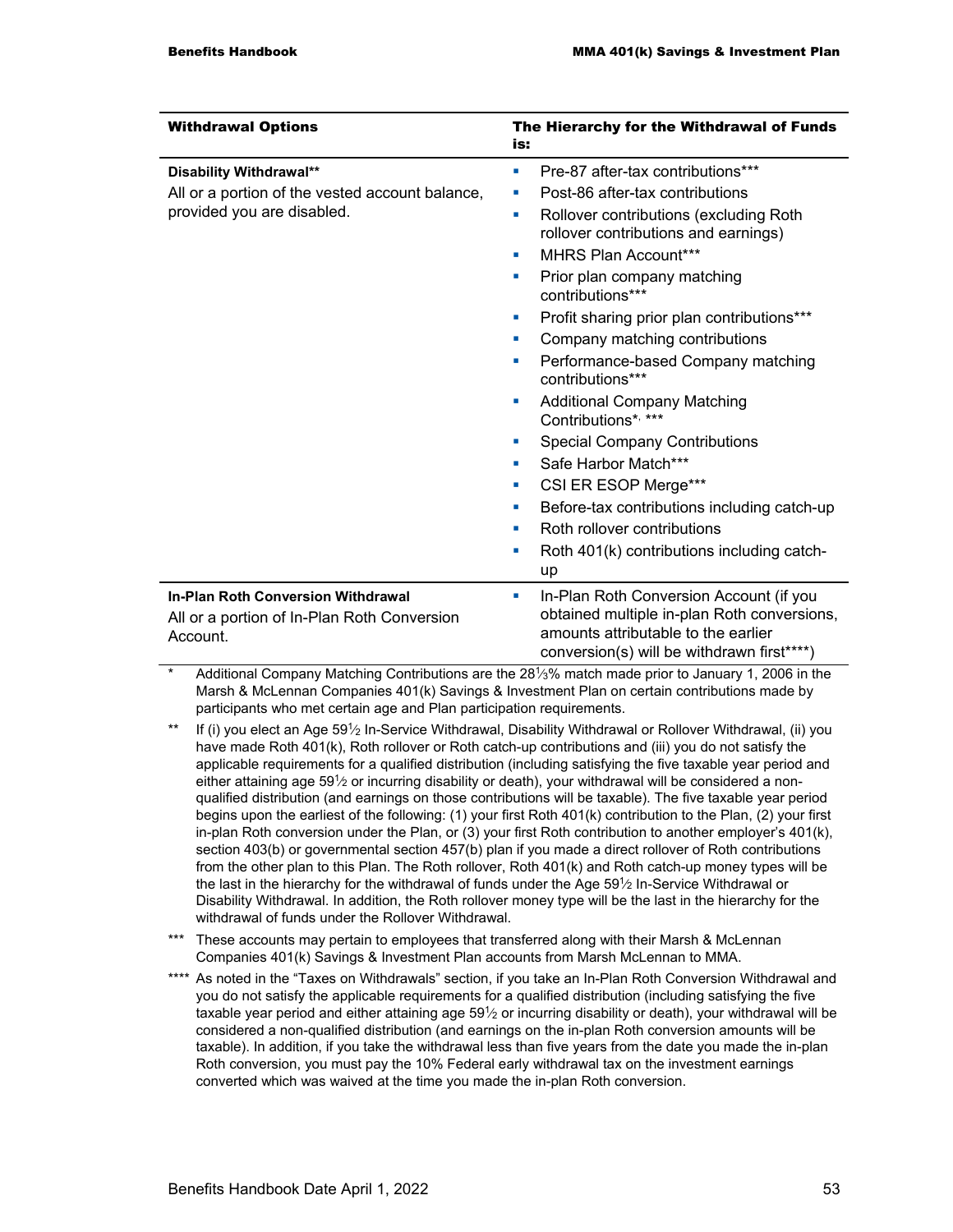Within each in-service withdrawal category, withdrawals will be paid from the various investment funds on a prorata basis.

You may view the amounts available for withdrawal online. Go to Colleague Connect (**https://mmcglobal.sharepoint.com/sites/Home**)**.** Select **Pay & Benefits**, and click **My Pay & Benefits**, select **Transamerica** under Savings & Financial Planning or call HR SERVICES at +1 866 374 2662.

Any MMC fixed company contributions transferred from the Marsh & McLennan Companies 401(k) Savings & Investment Plan are not an eligible source of funds for any in-service withdrawals.

#### Qualifying for an In-Service Withdrawal

An active participant may withdraw all or a portion of his or her after-tax contributions, VESTED Company matching contributions, ROLLOVER CONTRIBUTIONS, and associated earnings on those contributions for any reason. Active participants who are at least age 59 $\frac{1}{2}$  or who qualify for a disability withdrawal may withdraw all or a portion of their vested account balances.

The Plan also allows separate in-service withdrawals from the in-plan Roth conversion accounts and the MHRS Plan Account (if applicable). These two withdrawal types are available at any time.

In-service withdrawals are not subject to a suspension of Company matching contributions.

#### Requesting an In-Service Withdrawal

To request In-service Withdrawals such as: After-tax, Rollover, Employer Match, MHRS Plan Account, In-Plan Roth Conversion Withdrawal and Age 59-1⁄2 Withdrawals, download or request an In-service Withdrawal Form. Go to Colleague Connect (**https://mmcglobal.sharepoint.com/sites/Home**)**.** Select **Pay & Benefits**, and click **My Pay & Benefits**, select **Transamerica** under Savings & Financial Planning. Under Home, select **Forms** click **Distribution** or call HR SERVICES at +1 866 374 2662 and request an In-Service Withdrawal Kit.

To request a Disability Withdrawal, download a Disability Withdrawal Form. Go to Colleague Connect (**https://mmcglobal.sharepoint.com/sites/Home**). Select **Pay & Benefits**, and click **My Pay & Benefits**, select **Transamerica** under Savings & Financial Planning. Under Home, select **Forms** and click **Distribution** or call HR Services at +1 866 374 2662 and request a Disability Withdrawal Kit.

Withdrawals can be paid in cash, in Marsh & McLennan Companies shares or in a combination of cash and Marsh & McLennan Companies shares. You will receive your withdrawal in accordance with your elections on your In-service Withdrawal Form or Disability Withdrawal Form.

Forms received in good order by 4 p.m. Eastern time will be processed on a daily basis.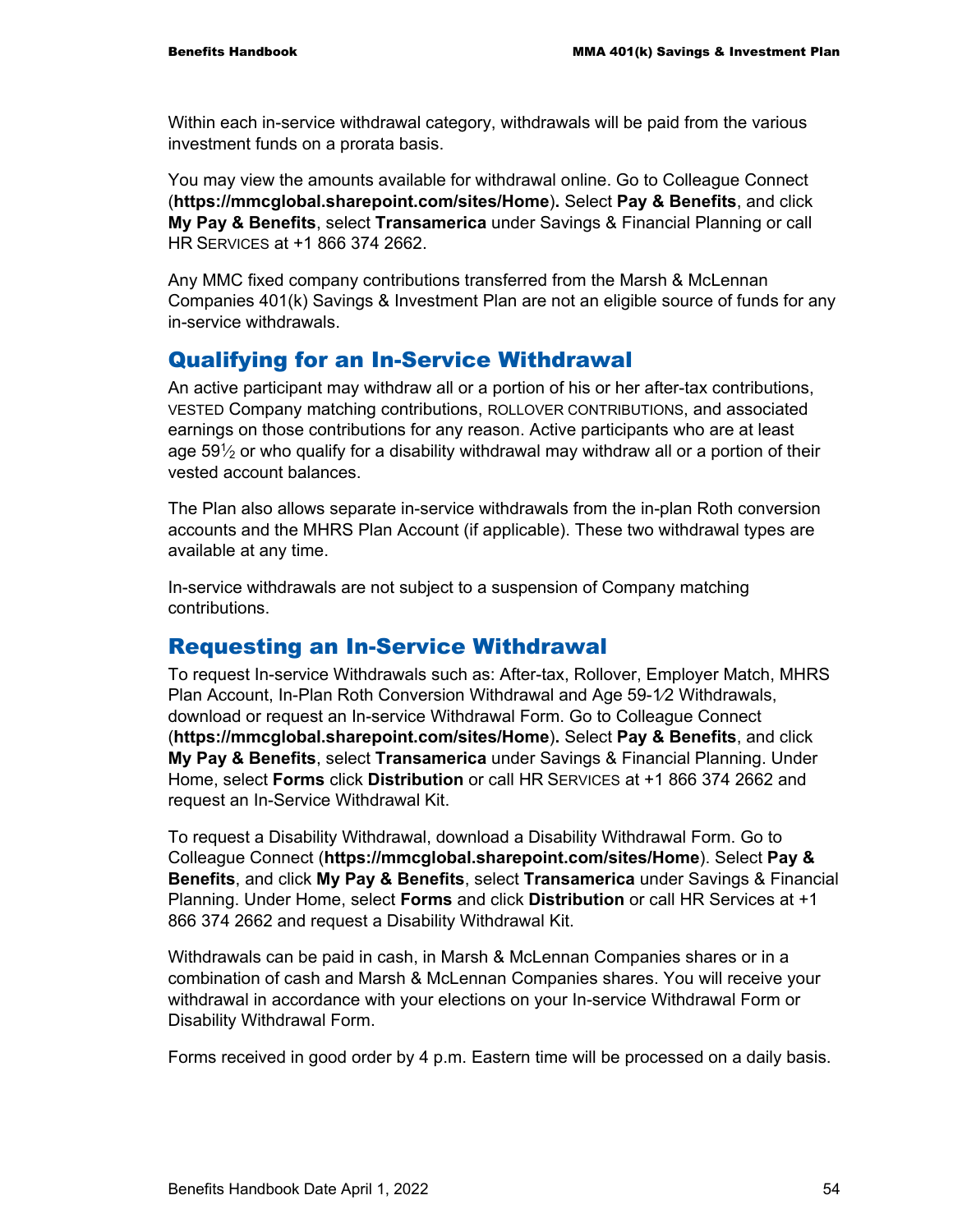If you have a valid email address on file, you will receive a confirmation statement via email; otherwise, it will be mailed to your address on file generally within two business days of processing.

#### Check Delivery

In-service withdrawals are processed on a daily basis. To be included in the daily transaction cycle, your form must be received in good order by 4 p.m. Eastern time.

You will receive your withdrawal in accordance with your elections on your In-service Withdrawal Form or Disability Withdrawal Form, generally within two business days following processing.

### Redepositing My Withdrawals

You may not redeposit withdrawals to the Plan.

#### Taxes on Withdrawals

A portion of your withdrawal may be non-taxable if it consists of traditional after-tax contributions, Roth 401(k) contributions, Roth ROLLOVER CONTRIBUTIONS or in-plan Roth conversion amounts. The remaining portion of your withdrawal is taxable, including:

Any investment earnings on Roth 401(k) contributions, unless you satisfy the required five taxable year period for a qualified distribution, as described below (note that inservice withdrawals of Roth 401(k) contributions are available only upon disability or attainment of age  $59\frac{1}{2}$ ;

Any investment earnings on Roth rollover contributions that were directly rolled over from another 401(k) plan, section 403(b) plan or governmental section 457(b) plan, unless (i) the withdrawal is made after you reach age  $59\frac{1}{2}$  (or after you die or become disabled) and (ii) you satisfy the required five taxable year period for a qualified distribution;

Any investment earnings on in-plan Roth conversion amounts, in the case of an In-Plan Roth Conversion Withdrawal, unless (i) the withdrawal is made after you reach age  $59\frac{1}{2}$ (or after you die or become disabled) and (ii) you satisfy the required five taxable year period for a qualified distribution; and

Any investment earnings on traditional after-tax contributions.

For purposes of the above, the required five taxable year period for a qualified distribution begins upon the earliest of the following: (i) your first Roth 401(k) contribution to the Plan, (ii) your first in-plan Roth conversion under the Plan, or (iii) your first Roth contribution to another employer's 401(k), section 403(b) or governmental section 457(b) plan if you made a direct rollover of Roth contributions from the other plan to this Plan.

If your distribution includes traditional after-tax contributions made before 1987, they are deemed to be returned before any earnings. Otherwise, any distribution of traditional after-tax contributions will be deemed to include a proportionate share of any taxable earnings.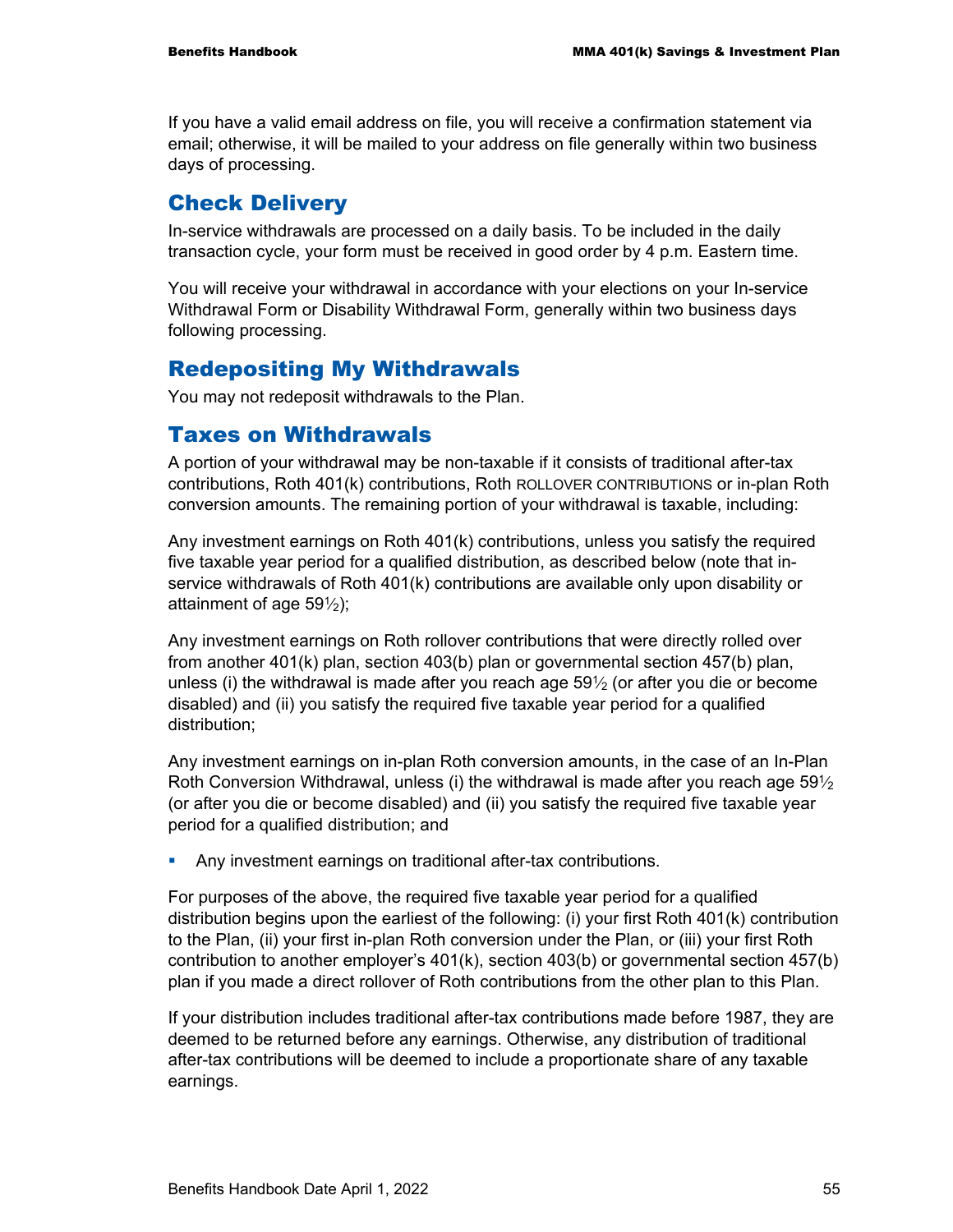You may delay paying taxes by electing to roll over an in-service withdrawal to another employer's plan or IRA (financial hardship withdrawal distributions may not be rolled over). If you do not elect a direct rollover of your eligible amounts, the taxable portion is subject to 20% mandatory Federal income tax withholding. Also, the taxable portion may be subject to an additional 10% Federal early withdrawal tax if you have not reached age 59<sup>1</sup>/<sub>2</sub>. In addition, if you take an In-Plan Roth Conversion Withdrawal less than five years from the date you made the in-plan Roth conversion, you must pay the 10% Federal early withdrawal tax on the investment earnings converted which was waived at the time you made the in-plan Roth conversion. If applicable, state taxes will be withheld for your withdrawal. Consult with a tax professional to find out exactly what taxes you have to pay.

# Financial Hardship Withdrawals

| <b>Type of withdrawal</b>                                                                                                                                                                                                                                                                                                                                                                                                                                                    | <b>Reason for</b><br>withdrawal                                                      | How to<br>request/documentation<br>required                                                                                                                                                                                                                                                                                                                                                                                                                                                                                                                                                                                                         |
|------------------------------------------------------------------------------------------------------------------------------------------------------------------------------------------------------------------------------------------------------------------------------------------------------------------------------------------------------------------------------------------------------------------------------------------------------------------------------|--------------------------------------------------------------------------------------|-----------------------------------------------------------------------------------------------------------------------------------------------------------------------------------------------------------------------------------------------------------------------------------------------------------------------------------------------------------------------------------------------------------------------------------------------------------------------------------------------------------------------------------------------------------------------------------------------------------------------------------------------------|
| <b>Financial Hardship</b><br>If you have already withdrawn all<br>amounts available from all plans<br>within the Marsh McLennan<br>controlled group, you may apply to<br>withdraw your before-tax<br>contributions, transferred elective<br>deferral contributions and<br>associated earnings.<br>The Internal Revenue Code<br>requires that all other available<br>withdrawals from TAX-QUALIFIED<br><b>PLANS of the Marsh McLennan</b><br>controlled group be taken first. | You must meet one of<br>the conditions below:                                        | Complete the Financial Hardship<br>Withdrawal Form and attach one<br>of the items listed below as<br>appropriate. As instructed on the<br>form, you must complete the<br>"Reason for Withdrawal" section<br>of the request form, showing that<br>you cannot obtain the money you<br>are requesting from other<br>sources. The Financial Hardship<br>withdrawal will be limited to the<br>amount you need to alleviate the<br>hardship, plus Federal and state<br>income tax withholding. The<br>Financial Hardship withdrawal<br>may not exceed the portion of<br>your VESTED account balance<br>which is not being used as<br>security for a loan. |
|                                                                                                                                                                                                                                                                                                                                                                                                                                                                              | Unreimbursed<br>٠<br>medical expenses<br>for you or your<br>spouse or<br>dependents. | Copies of the medical bill(s),<br>$\blacksquare$<br>and your explanation of<br>benefits statement(s)                                                                                                                                                                                                                                                                                                                                                                                                                                                                                                                                                |

If you have already made or applied for the maximum in-service withdrawals, you may request a financial hardship withdrawal, subject to the conditions described below: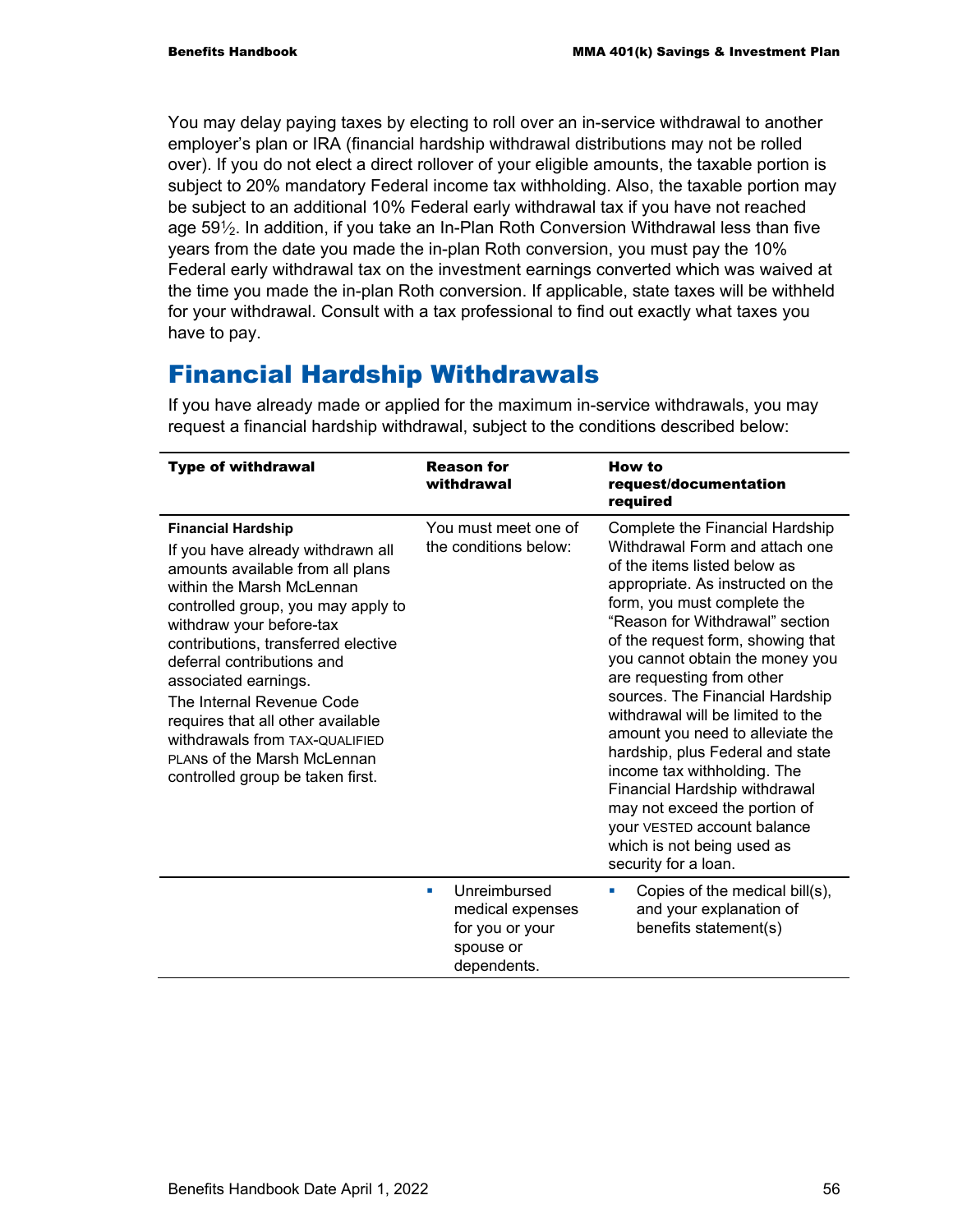| <b>Type of withdrawal</b> | <b>Reason for</b><br>withdrawal                                                                                                     | <b>How to</b><br>request/documentation<br>required                                                                                                                                                                                                                                                                                                   |
|---------------------------|-------------------------------------------------------------------------------------------------------------------------------------|------------------------------------------------------------------------------------------------------------------------------------------------------------------------------------------------------------------------------------------------------------------------------------------------------------------------------------------------------|
|                           | Purchase of your<br>a.<br>primary residence.                                                                                        | A signed copy of a purchase<br>and sale agreement. If you<br>need the withdrawal to cover<br>closing costs, you must also<br>provide a Loan Estimate (an<br>estimate of the charges that<br>you will be required to pay on<br>the closing of your loan) from<br>a lender.                                                                            |
|                           | Payment for Post-<br>u,<br>secondary<br>education for you<br>or your spouse or<br>dependents for the<br>next 12 months.             | A copy of tuition bill(s) from<br>ш<br>the Bursar's office showing<br>all credits (e.g., scholarships,<br>financial aid, student loans,<br>etc.) and other school-related<br>expenses.                                                                                                                                                               |
|                           | Need to prevent<br>ш<br>eviction from or<br>foreclosure on your<br>principal residence.                                             | A copy of the eviction or<br>ш<br>foreclosure notice, or a letter<br>from your landlord. The<br>notice or letter must state the<br>amount that you owe. A<br>notice to collect unpaid taxes<br>will only qualify if you have<br>documentation of the local<br>tax authority threatening to<br>commence a foreclosure<br>proceeding on your property. |
|                           | Payment for burial<br>ш<br>or funeral<br>expenses for<br>deceased parent,<br>spouse, child, or<br>dependent.                        | A copy of the death<br>ш<br>certificate and mortuary bill.                                                                                                                                                                                                                                                                                           |
|                           | Payment of<br>expenses for the<br>repair of damage to<br>your principal<br>residence caused<br>by fire, storm or<br>other casualty. | A copy of the repair bill,<br>estimate or signed work<br>order for the repair, or a copy<br>of IRS Form 4684.                                                                                                                                                                                                                                        |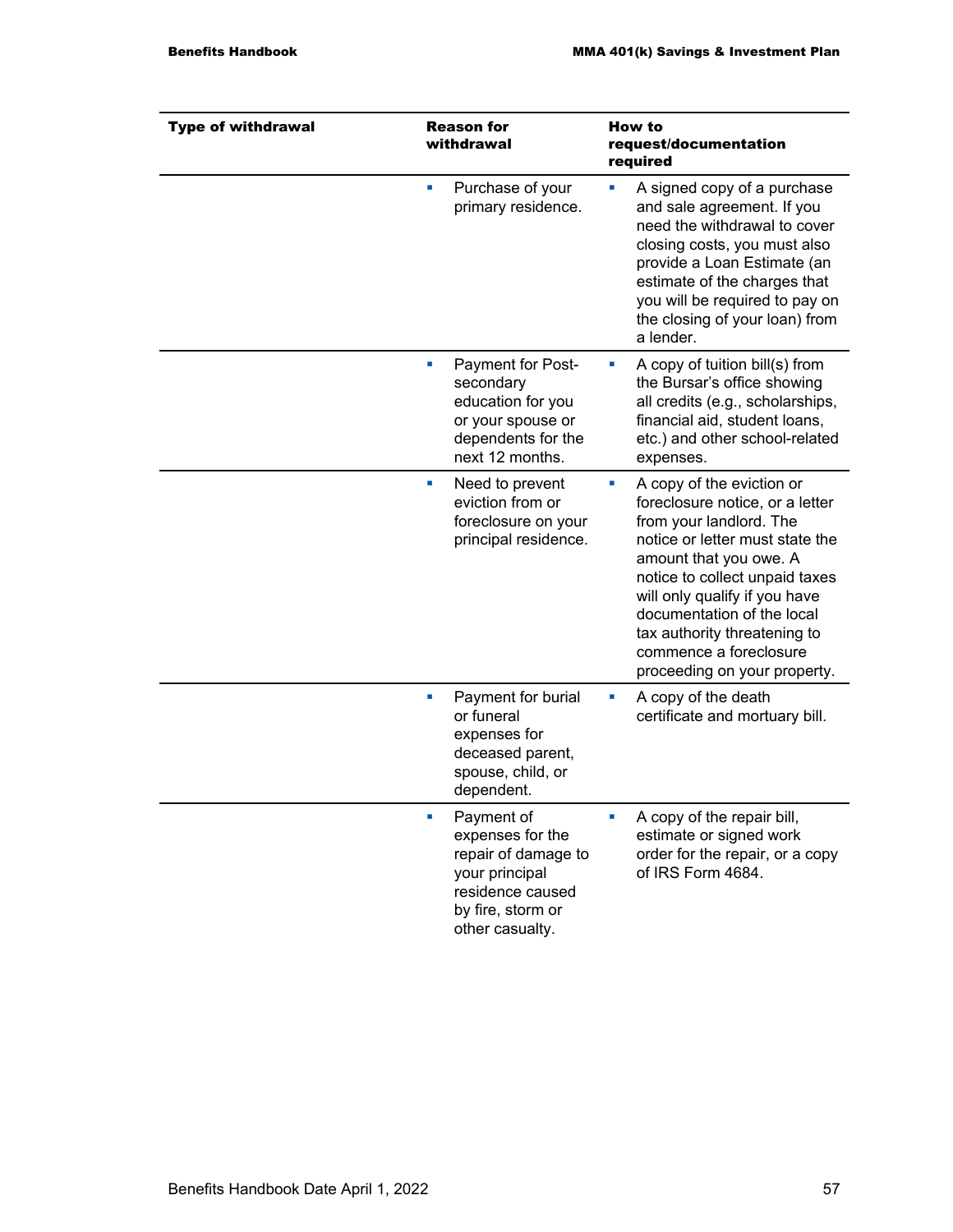| <b>Type of withdrawal</b> | <b>Reason for</b><br>withdrawal                                                                                                                                                                                                                                                                                                                                                                                | How to<br>request/documentation<br>required                                                                                          |
|---------------------------|----------------------------------------------------------------------------------------------------------------------------------------------------------------------------------------------------------------------------------------------------------------------------------------------------------------------------------------------------------------------------------------------------------------|--------------------------------------------------------------------------------------------------------------------------------------|
|                           | Payment of<br>п<br>expenses or other<br>losses (including<br>loss of income)<br>incurred by you on<br>account of a<br>disaster declared<br>by the Federal<br>Emergency<br>Management<br>Agency (FEMA),<br>provided that your<br>principal residence<br>or principal place of<br>employment was<br>located in an area<br>designated by<br>FEMA for individual<br>assistance with<br>respect to the<br>disaster. | You will be required to<br><b>College</b><br>complete a FEMA Disaster<br>Certification in the Financial<br>Hardship Withdrawal Form. |

You cannot use a Financial Hardship Withdrawal to repay a loan or purchase luxury items.

The hierarchy of money types for Financial Hardship Withdrawals is as follows:

- post-86 after-tax contributions<sup>\*</sup>
- Company matching contributions\*
- **Special Company Contributions\*\***
- **before-tax contributions including catch-up.**
- \* Note that you must obtain all available in-service withdrawals (including, but not limited to, the Employer Withdrawal and After-tax Withdrawal) prior to requesting a Financial Hardship Withdrawal. If, as a result of the timing of payroll processing, new Company matching contributions and/or after-tax contributions are remitted to your Plan account immediately prior to the payment of your Financial Hardship Withdrawal, such contributions will be included in Financial Hardship Withdrawal based on the hierarchy above.
- \*\* This account may pertain to employees that transferred along with their Marsh & McLennan Companies 401(k) Savings & Investment Plan accounts from Marsh McLennan to MMA.

Effective January 1, 2019, the amounts available for your Financial Hardship Withdrawal will include any earnings on your pre-tax contributions, including post-1988 earnings. In contrast, for any Financial Hardship Withdrawals obtained prior to January 1, 2019, the amounts available for the withdrawal did not include any post-1988 earnings on your pre-tax contributions.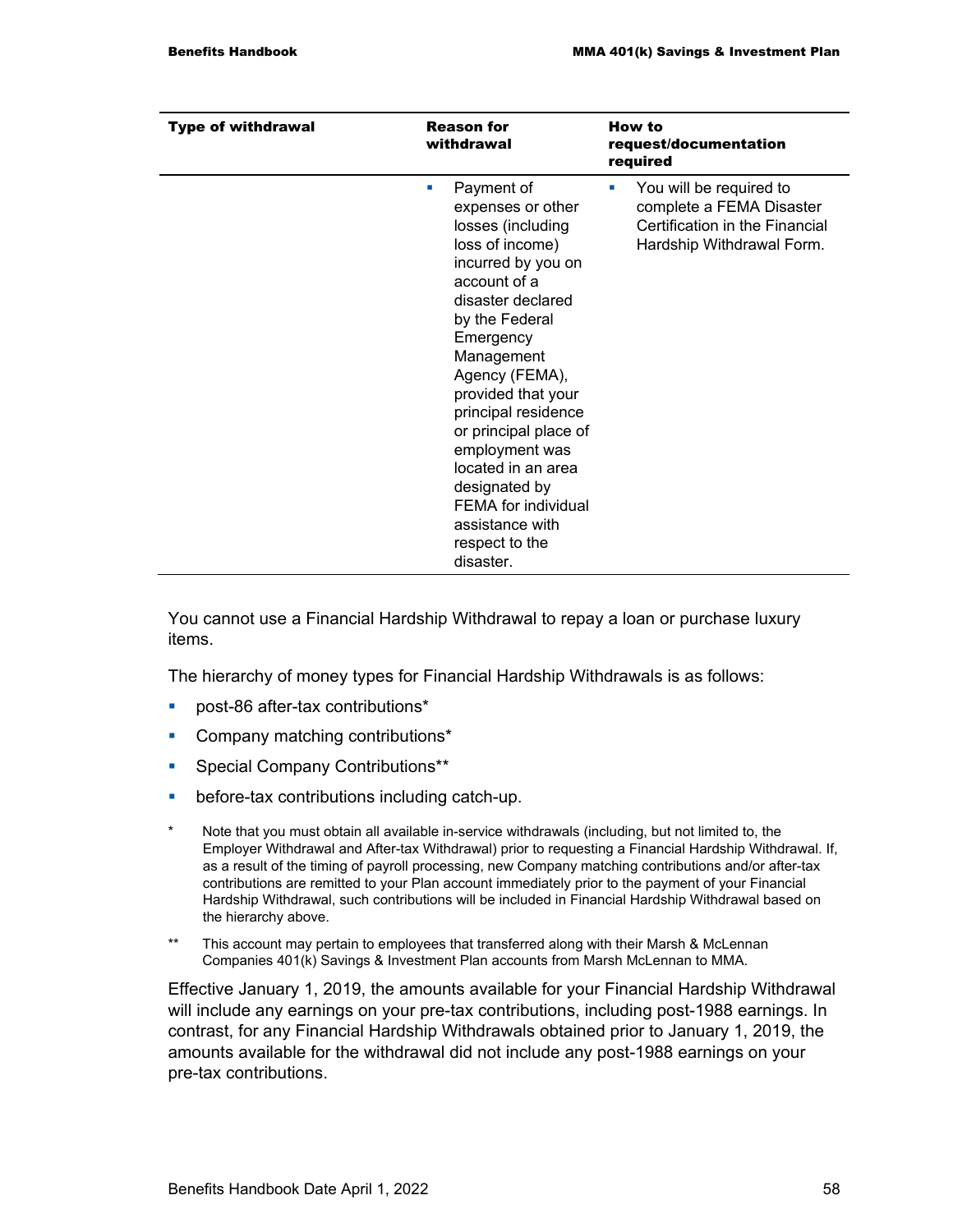To obtain the vested amounts available for Financial Hardship Withdrawals, go to Colleague Connect (**https://mmcglobal.sharepoint.com/sites/Home**). Select **Pay & Benefits**, and click **My Pay & Benefits**, select **Transamerica** under Savings & Financial Planning or call HR SERVICES at +1 866 374 2662 to hear the amount available for withdrawal.

Within each in-service withdrawal category, withdrawals will be paid from the various investment funds on a pro-rata basis.

#### Approval

Your financial hardship withdrawal request is reviewed for approval by the Plan Administrator's designee. You will need to submit the Financial Hardship Withdrawal Form as well as the supporting documentation specified on the form.

#### Taxes on Financial Hardship Withdrawals

The taxable portion of your financial hardship withdrawal is subject to tax withholding at a rate of 10% unless you elect another amount or no withholding. Financial hardship withdrawals cannot be rolled over to another employer's TAX-QUALIFIED PLAN or IRA.

Also, taxable distributions may be subject to an additional 10% Federal early withdrawal tax unless you:

receive the distribution on or after you reach age  $59\frac{1}{2}$  or

- use the distribution for a tax deductible medical expense or
- **are disabled (as defined by the Internal Revenue Code).**

You should consult with a tax professional to find out exactly what taxes you will have to pay.

#### How to Apply

You may request a Financial Hardship Withdrawal Kit by calling HR SERVICES at +1 866 374 2662 or you can obtain a Financial Hardship Withdrawal Form and Special Tax Notice online. Go to Colleague Connect (**https://mmcglobal.sharepoint .com/sites/Home**). Select **Pay & Benefits**, and click **My Pay & Benefits**, select **Transamerica** under Savings & Financial Planning. Under Home, select **Forms** and click **Distribution**. You will be asked to provide documentation to support the hardship when you apply for your financial hardship withdrawal. Return the completed form and supporting documentation in accordance with the form's instructions.

Before you take a financial hardship withdrawal, you must have exhausted all other forms of withdrawals available under all TAX-QUALIFIED PLANs of companies in the Marsh McLennan controlled group such as other types of withdrawals.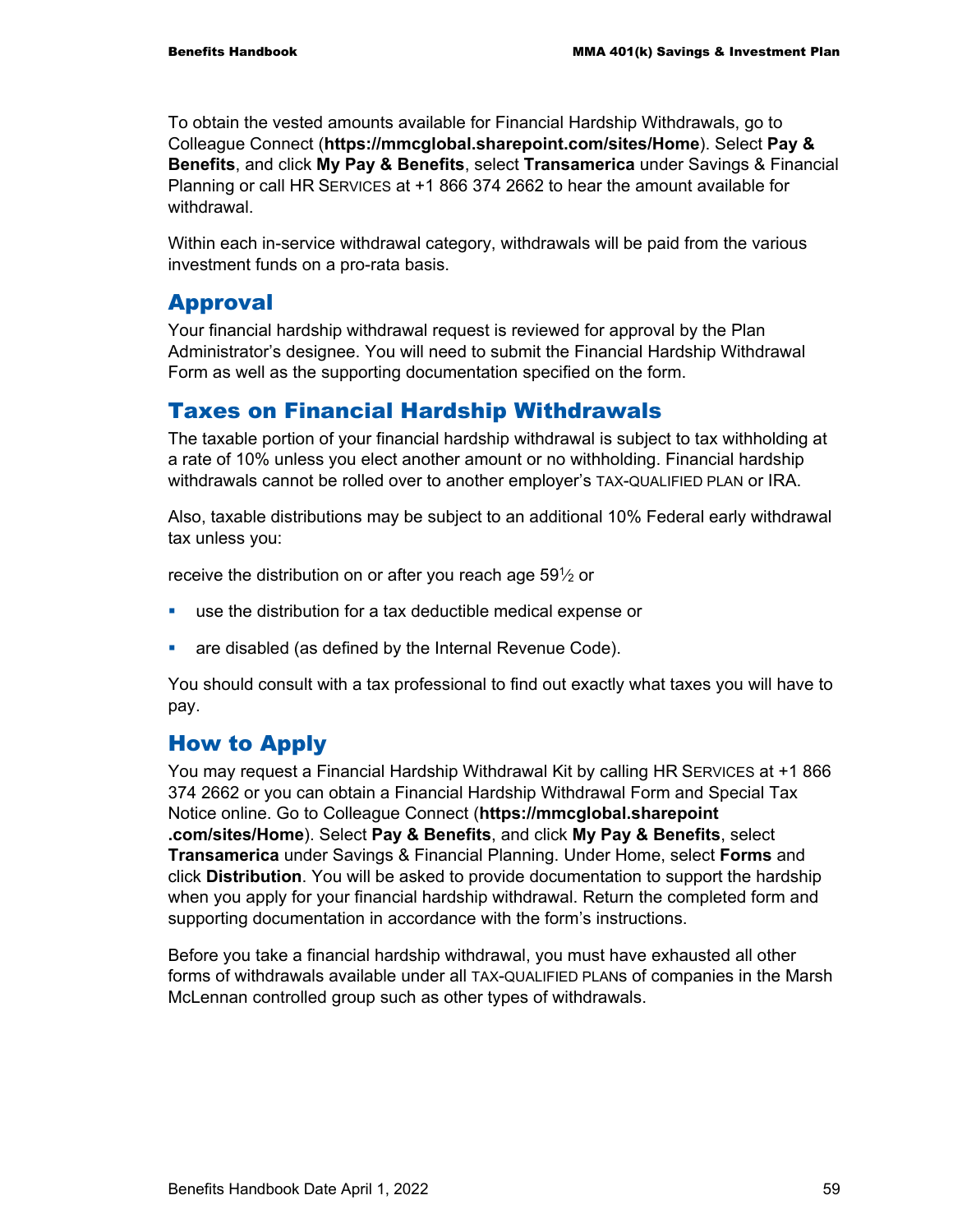#### Check Delivery

A Financial Hardship Withdrawal Form (and supporting documentation) must be received in good order by 4 p.m. Eastern time for daily processing.

You will receive your withdrawal in accordance with your elections on your Financial Hardship Withdrawal Form, generally within two business days following processing.

#### Loans

This section explains how you can borrow money from your Plan account.

#### Comparison with Withdrawals

The consequences of borrowing from your MMA 401(k) Savings & Investment Plan account differ from withdrawals in the ways listed below.

You pay no income taxes on the amount you receive as a loan.

You pay no additional taxes on the loan, regardless of your age if you continue your repayments on time. In contrast, if you make a withdrawal from the Plan when you are under age  $59\%$ , you usually must pay a 10% Federal early withdrawal tax on the taxable amount withdrawn in addition to ordinary income taxes.

- **When you repay the loan, both the principal and interest are returned to your Plan** account.
- A loan deemed distributed will be treated as an outstanding loan when determining the number of loans you have outstanding and amount available for a loan.
- Taking a loan may affect your tax treatment when you leave the Company if you are planning to take an in-kind distribution of Marsh & McLennan Companies stock.
- **Plan loan interest that you pay is not tax deductible.**
- **Loan proceeds are not eligible for rollover.**
- Loans may not exceed \$50,000 (loans outstanding over the prior 12 months will be added back to determine whether this limit has been exceeded) or 50% of the VESTED value of your Plan account, whichever is less.
- You can only repay your loan on an after-tax basis. The amount of the loan and interest that you pay on your loan (and that is credited to your account) may not be tax-deductible and will be taxable to you when it is later distributed from the Plan; except to the extent the distribution includes your after-tax contributions. (You may want to consult with a tax professional.)
- You must continue to make loan repayments during a leave of absence, although special rules apply if you are on military leave.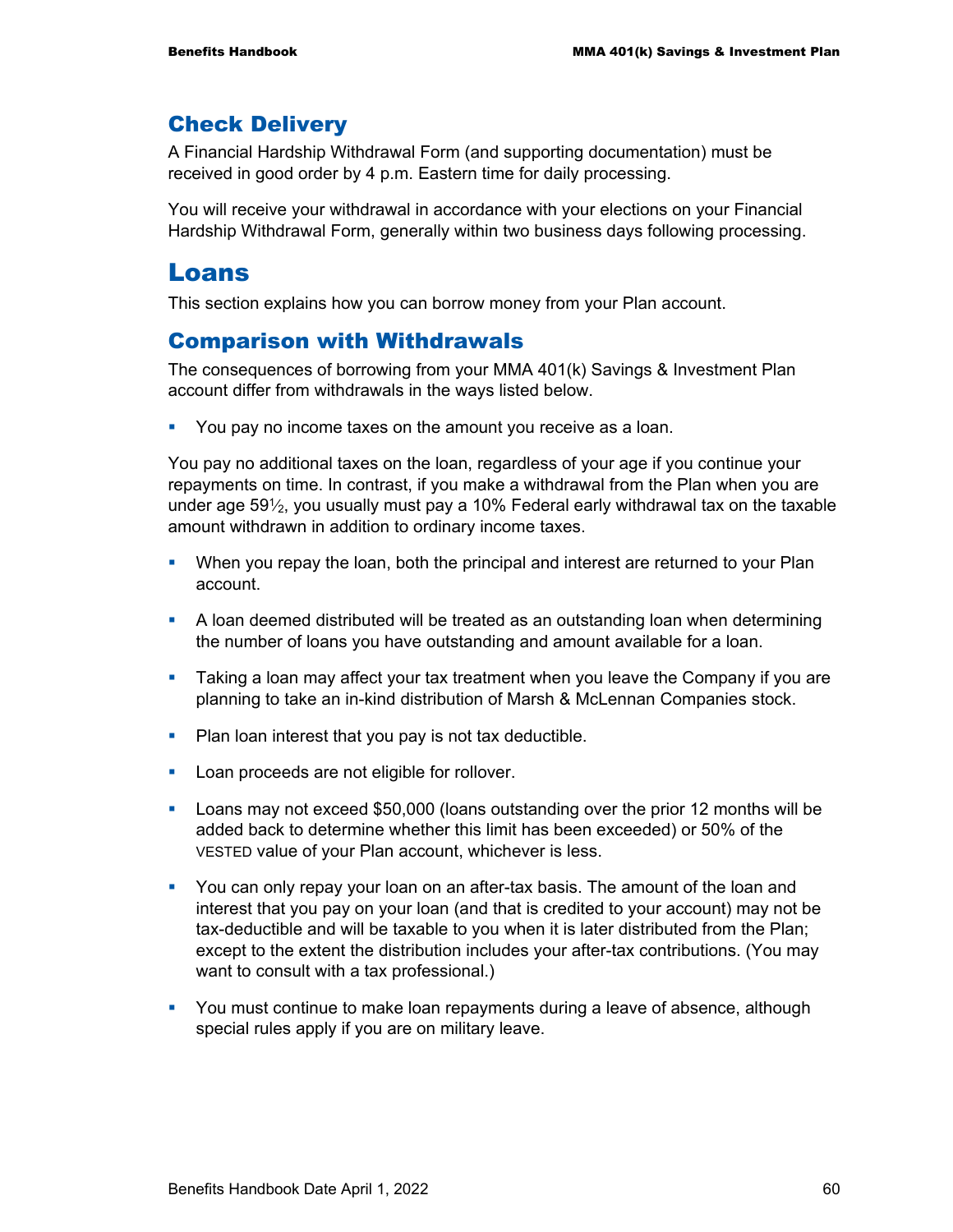The loan must be repaid within 90 days if you terminate employment and if it is not, your outstanding loan balance will be treated as a distribution, your vested account balance will be reduced by the amount of the outstanding loan, and you will owe Federal income taxes on the unpaid balance of your loan (including interest) plus an additional 10% Federal early withdrawal tax if you are under age  $59\%$  and one of the IRS exceptions does not apply to you.

**If your loan is deemed distributed due to non-payment, you will be liable for all taxes** when you file your tax return. (You may want to consult with a tax professional.)

#### Loan Terms

The Loan Administrator establishes rules for the loan program. Subject to those rules:

- **v** you can take a loan for any reason.
- generally, the maximum length of your loan is 5 years; if the loan is for the purchase of a primary residence, the maximum length of the loan is 15 years.
- **-** loan repayments are made by payroll deduction.
- **EXED** interest rate is prime rate plus 1% based on the prime rate in effect at the time your loan is processed.
- $\blacksquare$  there are no fees for taking a loan.

Your VESTED account balance is security (serves as collateral) for the loan. If you have any Roth 401(k) contributions and earnings, Roth ROLLOVER CONTRIBUTIONS and earnings, Roth catch-up contributions and earnings, in-plan Roth conversion amounts in the Plan, or MMC fixed company contributions transferred from the Marsh & McLennan Companies 401(k) Savings & Investment Plan, these amounts will be applied as collateral for a loan but will not be a source of funds for the loan.

When you authorize the loan request online, it binds you to the terms and conditions of the loan, the Loan Program and the loan disclosure statement.

#### Maximum Number of Loans

The number of loans that may be outstanding from the Plan at any one time is 2 loans.

A loan deemed distributed (for example, a loan that is in DEFAULT beyond the 90 day cure period) will be treated as an outstanding loan when determining the number of loans you have outstanding and the amount available for a new loan.

#### **Transfers**

If you transfer from Marsh McLennan, the number of loans outstanding under the Marsh & McLennan Companies 401(k) Savings & Investment Plan will be considered outstanding under this Plan.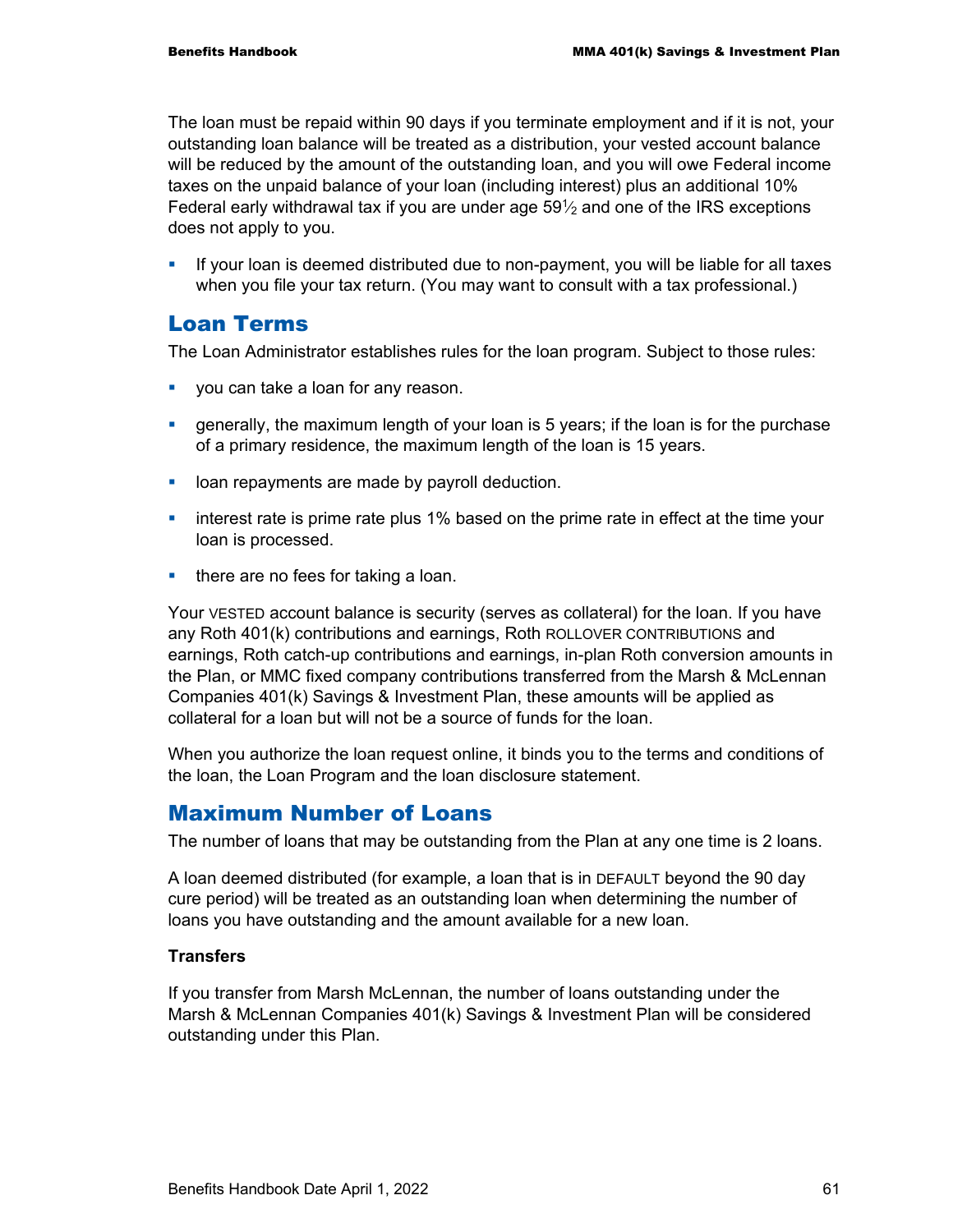#### **Participants from Acquired Companies**

You are not eligible to apply for a loan from the Plan if you have an outstanding loan under the acquired company's defined contribution plan that has not been terminated and such loan has not been transferred to the Plan.

#### Available Loan Amount

The minimum amount you may borrow is \$1,000; the most you may borrow, by law, is the lesser of:

- \$50,000; or
- 50% of the VESTED value of your Plan account (including, for this purpose, the value of Roth 401(k) contributions, Roth catch-up contributions, rollovers of Roth contributions and earnings, in-plan Roth conversion accounts, and any MMC fixed company contributions transferred from the Marsh & McLennan Companies 401(k) Savings & Investment Plan).

If you have an outstanding Plan loan, the 50% maximum will be reduced by your current outstanding loan balance and the \$50,000 maximum will be reduced by the amount of your highest outstanding loan balance in the prior 12-month period.

You may have up to two loans outstanding that, in combination, do not exceed the maximum loan amount. If you request a loan amount that exceeds the amount available, your requested amount will be reduced to the maximum amount available as of the processing date.

#### Loan Repayment Summary

The repayment terms for paying a loan from your MMA 401(k) Savings & Investment Plan account are listed below.

- Loan repayments, including principal and interest, begin on the next available payroll period depending upon when you applied for the loan.
- You repay your loan through payroll deductions. Your loan repayments, including principal and interest, are credited directly to your Plan account.
- If you are on an unpaid leave of absence, on long term disability, or transfer to a nonparticipating company, you must repay the loan during the period of your absence or with a non-participating company with a certified check or money order or via direct debit from a checking or savings account. (Special rules may apply if you go on military leave). Once you are on an unpaid leave of absence on Long Term Disability or transfer to a non-participating Company, you will receive a loan coupon book for the life of the loan. You will need to submit a repayment each month along with the loan coupon. However, you can sign up on Transamerica's website for repayments to be made via Automated Clearing House (ACH).
- You can repay your entire outstanding loan balance in full without penalty at any time via Automated Clearing House (ACH) or with a single certified check or money order.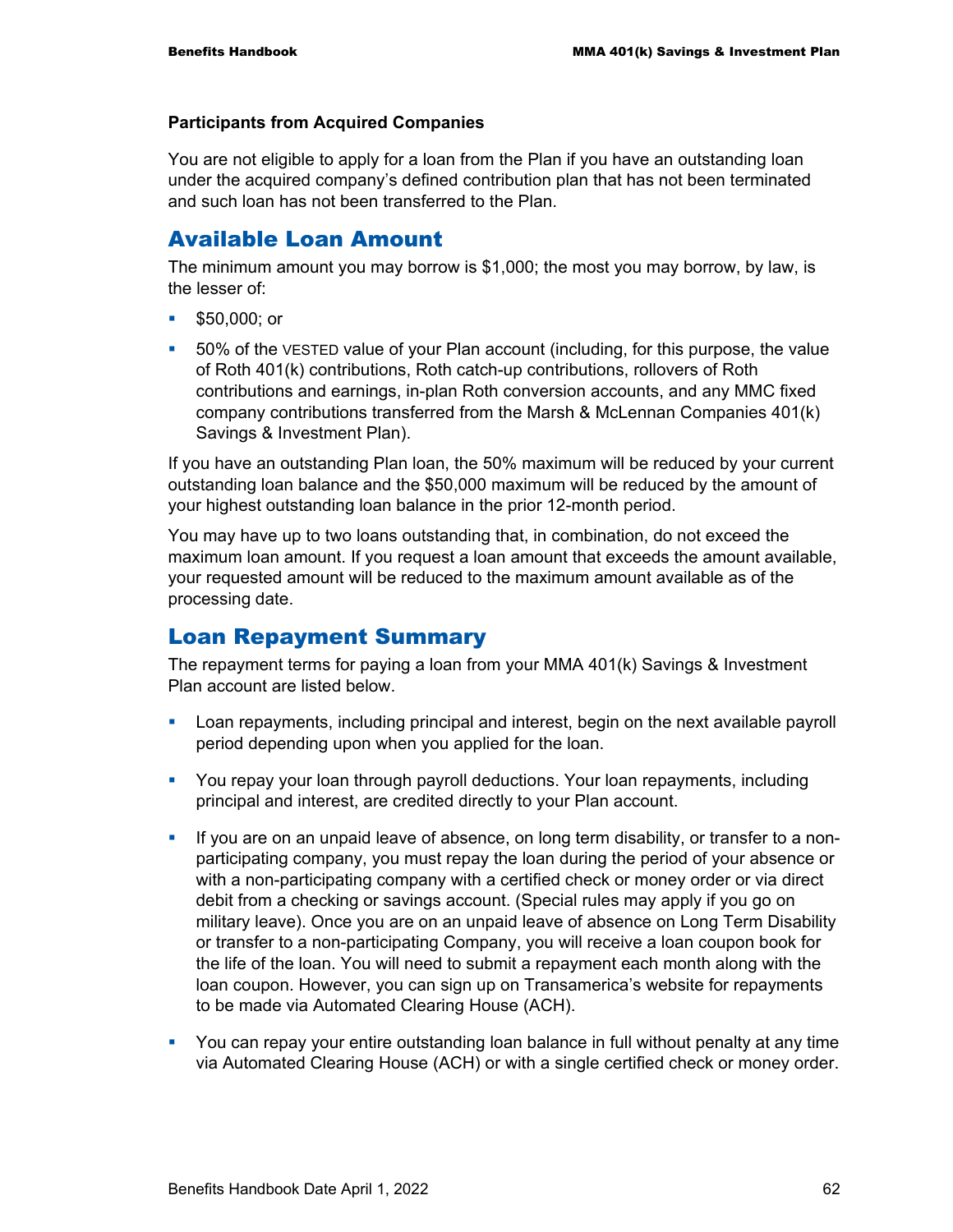- You cannot make partial payments toward paying off your loan.
- If you terminate employment with the Company and all affiliated employers, you must repay the outstanding loan balance by single certified check or money order within 90 days of your termination date to avoid a loan DEFAULT.

To view your loan payments, go to Colleague Connect (**https://mmcglobal.sharepoint .com/sites/Home**). Select **Pay & Benefits**, and click **My Pay & Benefits**, select **Transamerica** under Savings & Financial Planning.

#### Applying for a Loan

You should review the Loan Program document in conjunction with requesting a loan. The Loan Program document can be found at Colleague Connect (**https://mmcglobal.sharepoint.com/sites/Home**). Select **Pay & Benefits**, and click **My Pay & Benefits**, select **Transamerica** under Savings & Financial Planning. Under Home, select **e-documents** and click **Plan Documents**.

To apply for a loan any time, go to Colleague Connect (**https://mmcglobal.sharepoint .com/sites/Home**). Select **Pay & Benefits**, and click **My Pay & Benefits**, select **Transamerica** under Savings & Financial Planning or call HR SERVICES at +1 866 374 2662.

Loan requests submitted by 4 p.m. Eastern time will be processed the same day.

The loan check and loan disclosure statement generally will be mailed within two business days after processing.

#### Loan Defaults

Your outstanding loan balance will be considered to be in DEFAULT if:

- you breach a representation in the Loan Note and Security Agreement or make any false or misleading statement when you apply for the loan or
- you fail to timely make the loan repayments or
- **v** you file for bankruptcy or
- **•** it is determined by the Loan Administrator that your ability to repay the loan is substantially impaired.

#### Consequences of Loan Default

If you DEFAULT on your loan and do not make up the missed payments within 90 days, your outstanding loan balance will be a deemed distribution, your VESTED account balance will be reduced by the amount of the outstanding loan as soon as permitted under the tax laws, and you will owe Federal income taxes on the unpaid balance of your loan (including interest) plus an additional 10% Federal early withdrawal tax if you are under age  $59\frac{1}{2}$  and no IRS exception applies to you.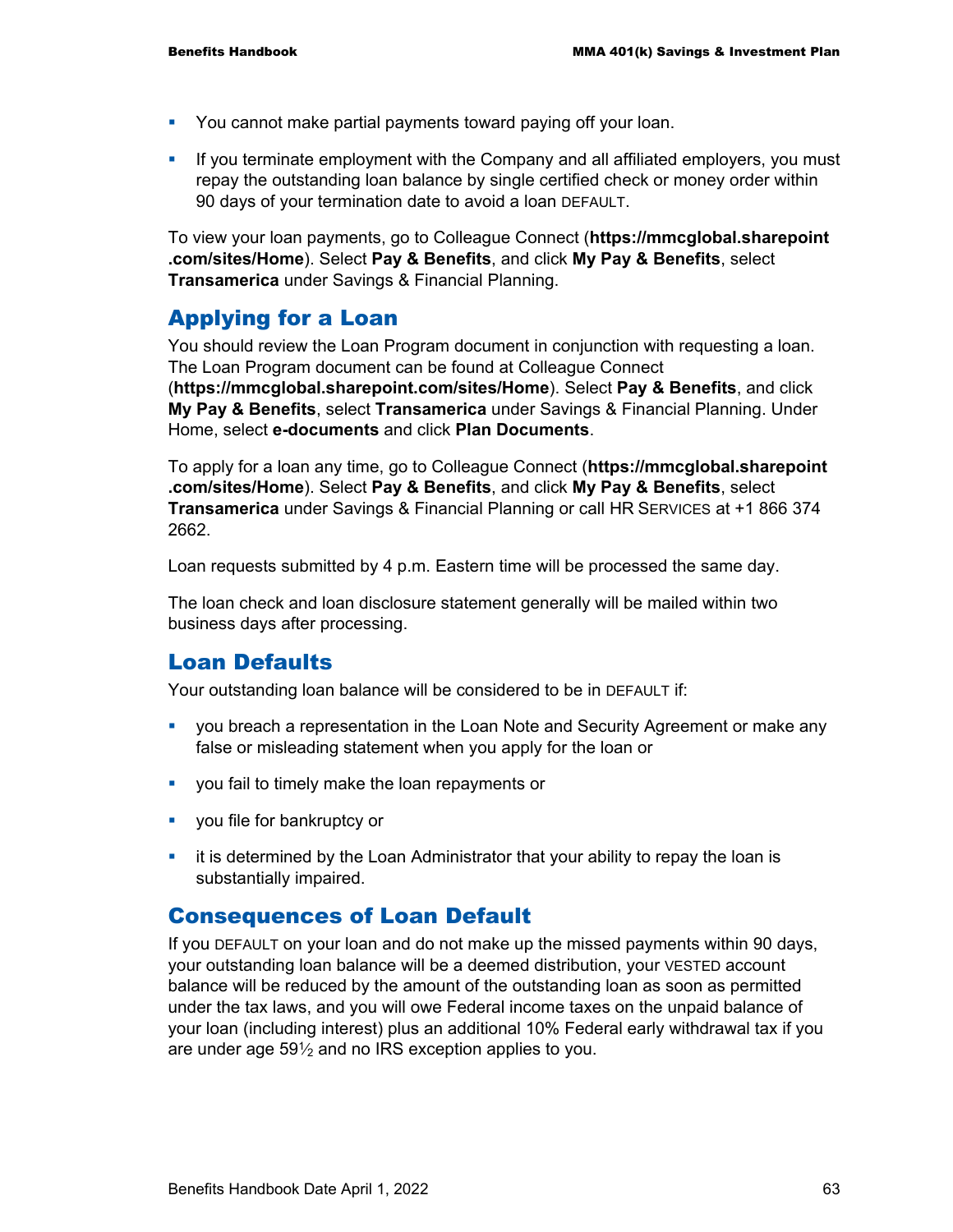In addition, the outstanding loan balance will be treated as a distribution and continue to be taken into account when determining the number of loans you have outstanding and the amount available for a new loan. This can restrict your ability to take another loan in the future.

### Requesting a Loan

#### *Modeling a Loan*

To model a loan, go to Colleague Connect (**https://mmcglobal.sharepoint .com/sites/Home**). Select **Pay & Benefits**, and click **My Pay & Benefits**, select **Transamerica** under Savings & Financial Planning or call HR SERVICES at +1 866 374 2662.

When you model a loan, you provide certain information and get back the complete details on the modeled loans. For example, by entering the amount you want to borrow and the term of the loan, you find out what the resulting repayment amount will be per pay period for that particular loan.

#### *How to Apply*

To request a loan, go to Colleague Connect (**https://mmcglobal.sharepoint .com/sites/Home**). Select **Pay & Benefits**, and click **My Pay & Benefits**, select **Transamerica** under Savings & Financial Planning. You can also request a loan by calling HR Services at +1 866 374 2662.

You will not have to complete a form to request your general purpose loan. In other words, this is a paperless loan application. If you are requesting a primary residence loan, you request the loan online; however a loan application will be mailed to your address on file. You will need to submit the completed loan application along with the requested documentation for review and approval. You must read the Loan Program document prior to receiving a loan and by requesting the loan you are affirming that you have done so. The Loan Program document can be found at Colleague Connect (**https://mmcglobal.sharepoint.com/sites/Home**). Select **Pay & Benefits**, and click **My Pay & Benefits**, select **Transamerica** under Savings & Financial Planning. Under Home, select **e-documents** and click **Plan Documents**.

You may apply for a loan if you are an active participant who has a VESTED account balance in the Plan and are receiving regular paychecks from the Company or its affiliates or are on an approved unpaid leave of absence from the Company. By applying for a loan, you are certifying that the proposed borrowing is for your own purposes and not for the benefit of any other party-in-interest to the Plan (such as an employer or a Plan fiduciary). The number of loans that may be outstanding from the Plan at any one time is two loans. If you transfer from Marsh McLennan, the number of your loans outstanding from under the Marsh & McLennan Companies 401(k) Savings & Investment Plan will be considered outstanding under this Plan. You are not eligible to apply for a loan from the Plan if you have an outstanding loan(s) from the Marsh & McLennan Companies 401(k) Savings & Investment Plan.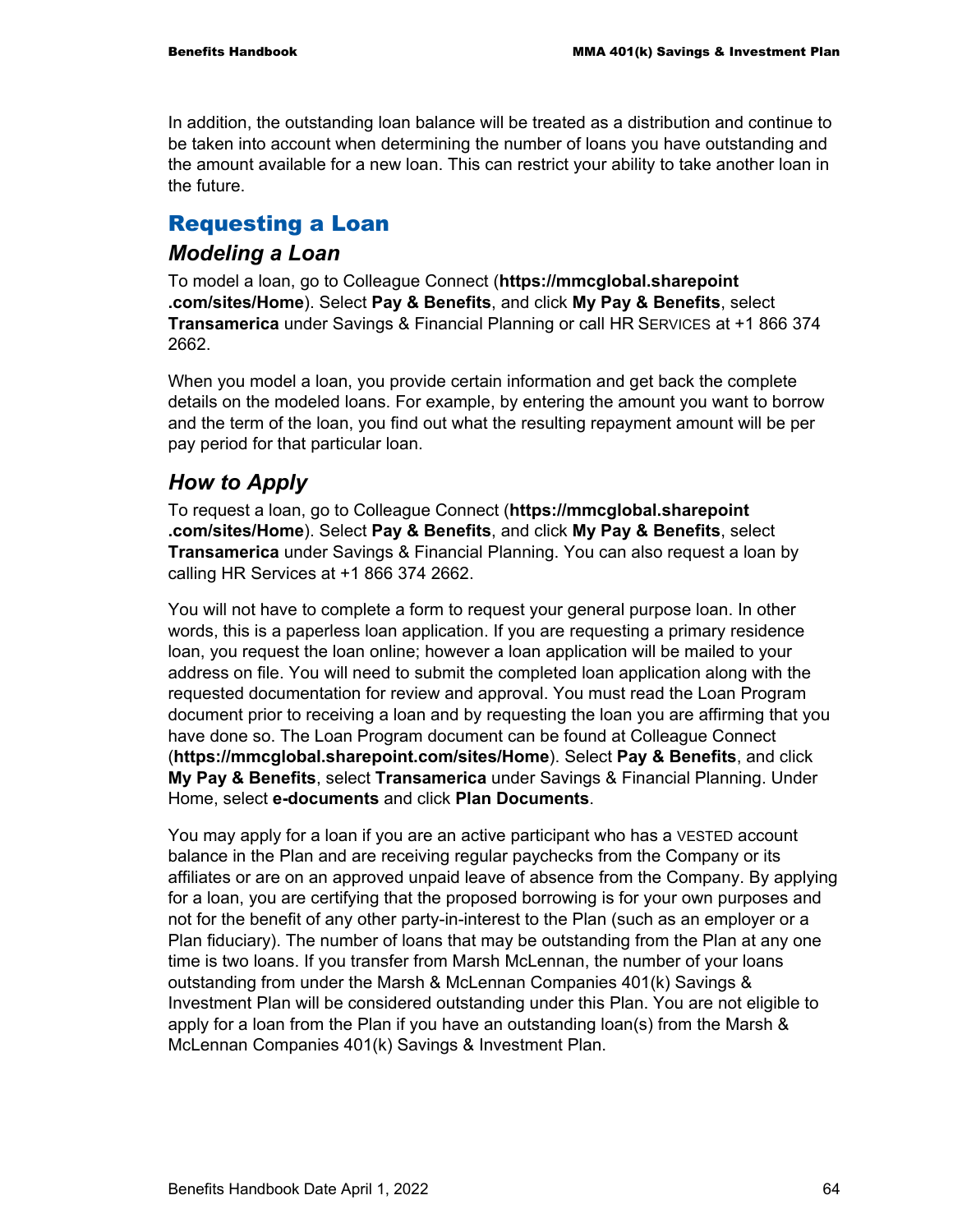Loans are processed daily. Loan requests must be received by 4 p.m. Eastern time to be processed the same day. To request a loan, go to Colleague Connect (**https://mmcglobal.sharepoint.com/sites/Home**)**.** Select **Pay & Benefits**, and click **My Pay & Benefits**, select **Transamerica** under Savings & Financial Planning or call HR Services at +1 866 374 2662.

If you change your mind about a loan requested prior to 4 p.m., you must cancel the loan transaction by 4 p.m. Eastern time the same day you requested the loan. If you submitted the loan request after 4 p.m., you have until 4 p.m. the next business day to cancel the transaction. You may cancel the loan transaction by calling HR Services at +1 866 374 2662. If you do not timely cancel the loan transaction, the loan will be processed and you must begin loan repayments (note that you may repay the loan in full at any time).

The available loan amount is based on your vested account balance as of the day the loan is processed.

The loan check and loan disclosure statement generally will be mailed to your address of record two business days after your loan is processed. Once you have authorized the loan online, you are agreeing to the terms of the loan disclosure statement and the Loan Program.

### *Loan Check Delivery*

The loan check and loan disclosure statement generally will be mailed to your address of record two business days after your loan is processed. Once you have authorized the loan online, you are agreeing to the terms of the loan disclosure statement and the Loan Program.

#### Home Purchase Loan

#### *Home Loan Interest Not Deductible*

The interest portion of repayments on a home loan from the Plan is not tax deductible, since loans from the Plan are not mortgage loans. In fact, you may not have a deduction available for interest payments on other types of Plan loans. (You may want to consult with a tax professional.)

### *Proof of Home Purchase*

A home purchase loan will not be approved unless you submit documentation in accordance with the Home Loan Instructions. Such documentation will be reviewed for approval by the Plan Administrator's designee. To request a home loan, go to Colleague Connect (**https://mmcglobal.sharepoint.com/sites/Home**). Select **Pay & Benefits,** and click **My Pay & Benefits**, select **Transamerica** under Savings & Financial Planning or call HR SERVICES at +1 866 374 2662.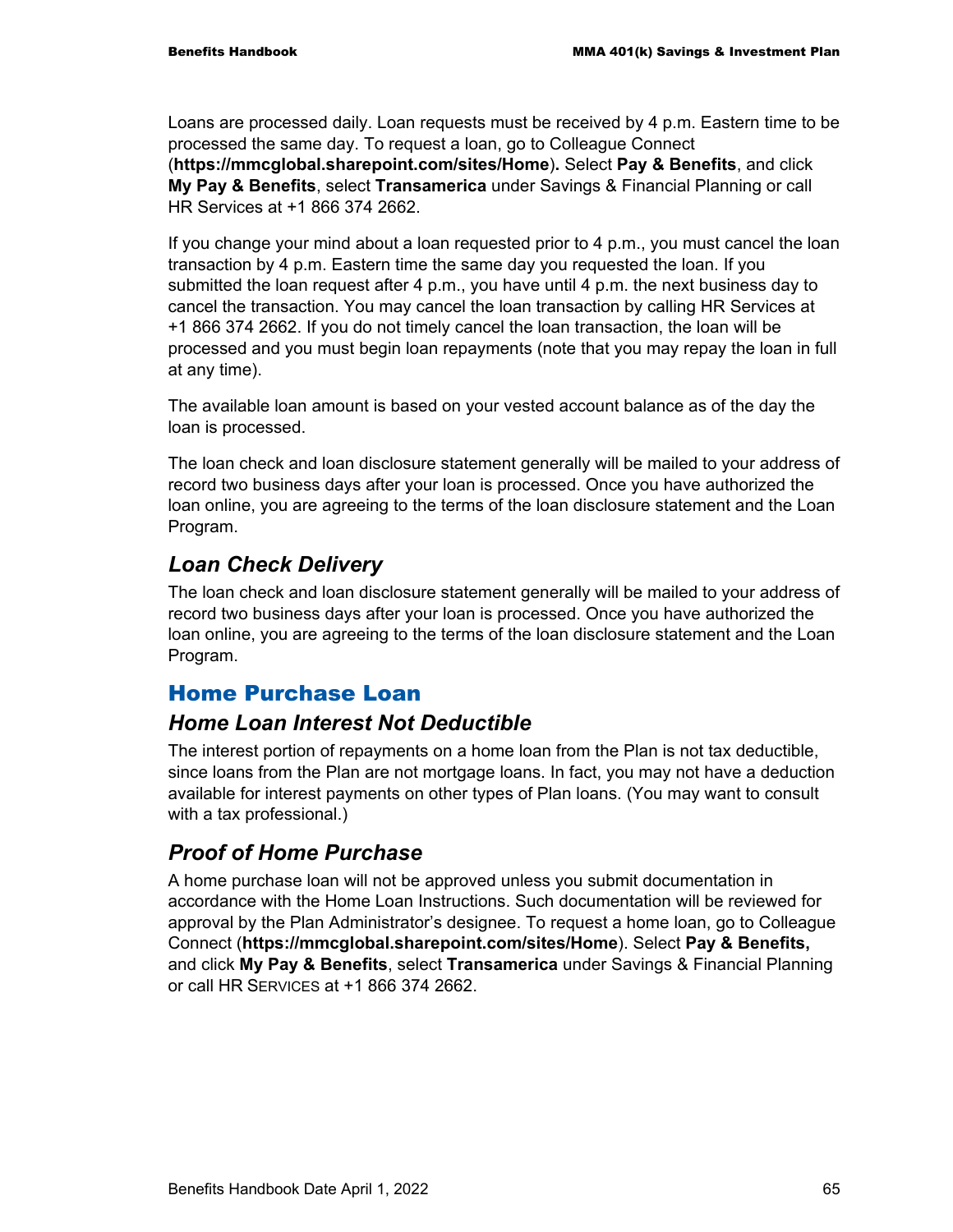## Loan Taxes

When you take a loan from the Plan, it is not taxed. However, if your loan goes into DEFAULT and you do not make up the payments within 90 days your outstanding loan balance will be a deemed distribution, your VESTED account balance will be reduced by the amount of the outstanding loan as soon as permitted under the tax laws, and you owe Federal income taxes on the unpaid balance of your loan (including interest). Plus, you may owe an additional 10% Federal early withdrawal tax if you are under age  $59\frac{1}{2}$ and no IRS exceptions apply to you.

## *Loan Repayment on an After-tax Basis*

You can only repay your loan on a traditional after-tax basis. The amount of the loan and interest that you pay on your loan (and that is credited to your account) may not be taxdeductible and will be taxable to you when it is later distributed from the Plan, except to the extent the distribution includes your after-tax contributions. (You may want to consult with a tax professional.)

## Available Loan Amounts

There are legal limits, plan limits and restrictions that apply to the amount you may borrow from your account and the number of loans you may have as outstanding. **You can borrow only up to 50% of your** VESTED **account balance but no more than \$50,000.** Loans outstanding over the prior 12 months will be added back to determine if the \$50,000 limit is exceeded.

A loan that is deemed distributed due to the failure to meet the loan repayment schedule will be treated as an outstanding loan when determining the number of loans outstanding and the amount available for a loan. This can restrict your ability to take another loan in the future.

### **Transfers**

For purposes of determining your vested account balance, the Plan will also take into account your vested account balance in the Marsh & McLennan Companies 401(k) Savings & Investment Plan.

A participant can have a maximum of 2 loans from all TAX-QUALIFIED PLANs of companies in the Marsh McLennan controlled group (including MMA) outstanding at the same time. If you have an outstanding loan from the Marsh & McLennan Companies 401(k) Savings & Investment Plan, you cannot take out a loan from the Plan until the Marsh & McLennan Companies 401(k) Savings & Investment Plan loan is paid off.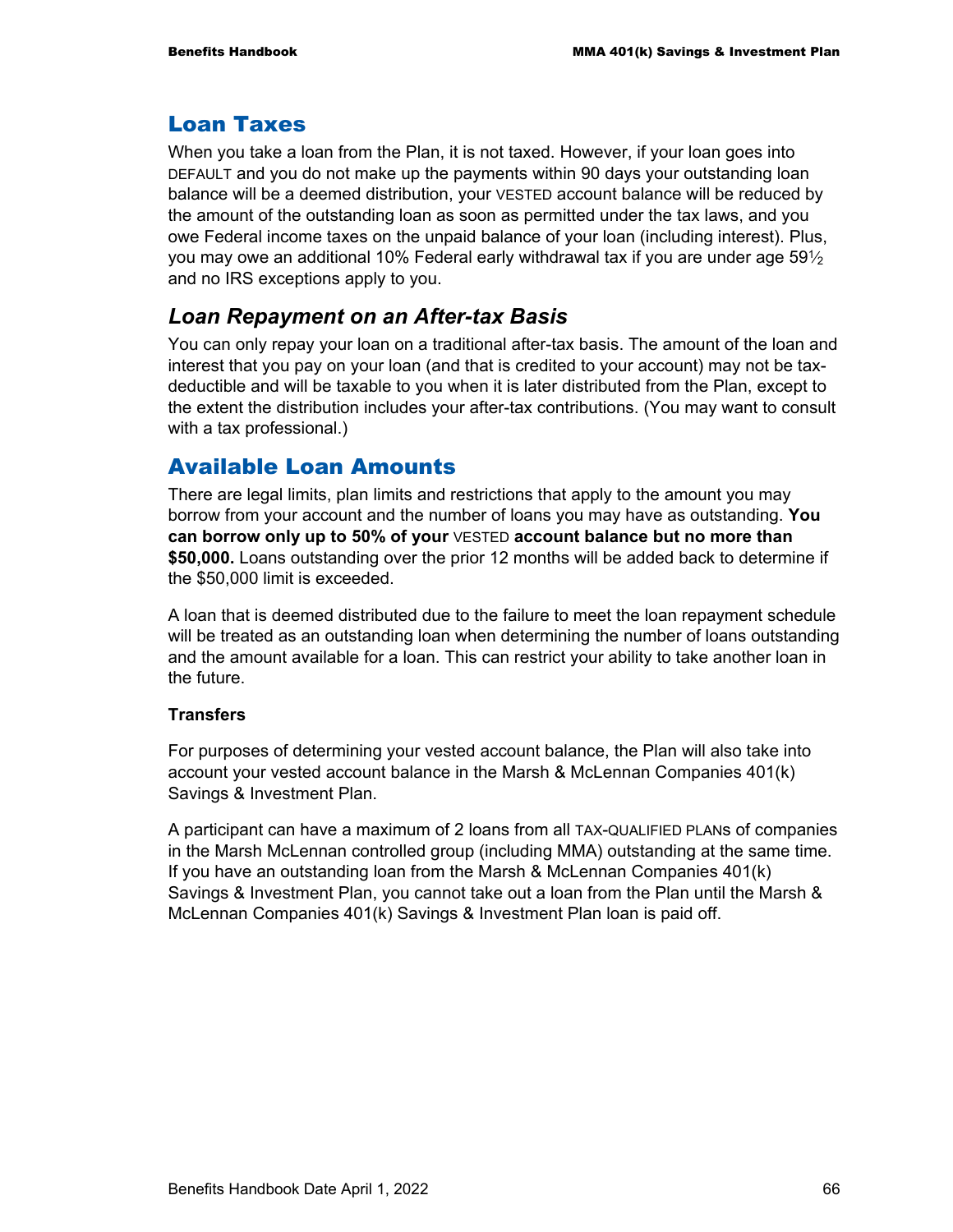## *How Loan Is Taken from Account*

Distribution of proceeds of your loan will be charged pro rata from funds in which your available vested account balance are invested under the Plan. The basic hierarchy for money types used to take a loan is as follows:

- before-tax contributions
- ROLLOVER CONTRIBUTIONS (excluding Roth rollover contributions and earnings)
- **MHRS Plan Account\*\*\***
- **Special Company Contributions**
- **Safe Harbor Match\*\*\***
- **CSI ER ESOP Merge\*\*\***
- **•** profit sharing prior plan contributions\*\*\*
- Company matching contributions
- **•** prior plan company matching contributions\*\*\*
- **•** performance-based Company matching contributions\*\*\*
- **E** after-tax contributions
- Additional Company Matching Contributions (if any)<sup>\*,\*\*\*</sup>
- \* Additional Company Matching Contributions are the 281⁄3% match made prior to January 1, 2006 in the Marsh & McLennan Companies 401(k) Savings & Investment Plan to participants who met certain age and Plan participation requirements.
- \*, \*\*\*These accounts may pertain to employees that transferred along with their Marsh & McLennan Companies 401(k) Savings & Investment Plan accounts from Marsh McLennan to MMA.

If you have any Roth 401(k) contributions and earnings, Roth rollover contributions and earnings, Roth catch-up contributions and earnings, in-plan Roth conversion accounts in the Plan or MMC fixed company contributions transferred from the Marsh & McLennan Companies 401(k) Savings & Investment Plan, these amounts will be applied as collateral for a loan but will not be a source of funds for the loan.

## *Minimum Loan Amount*

The minimum loan amount is \$1,000.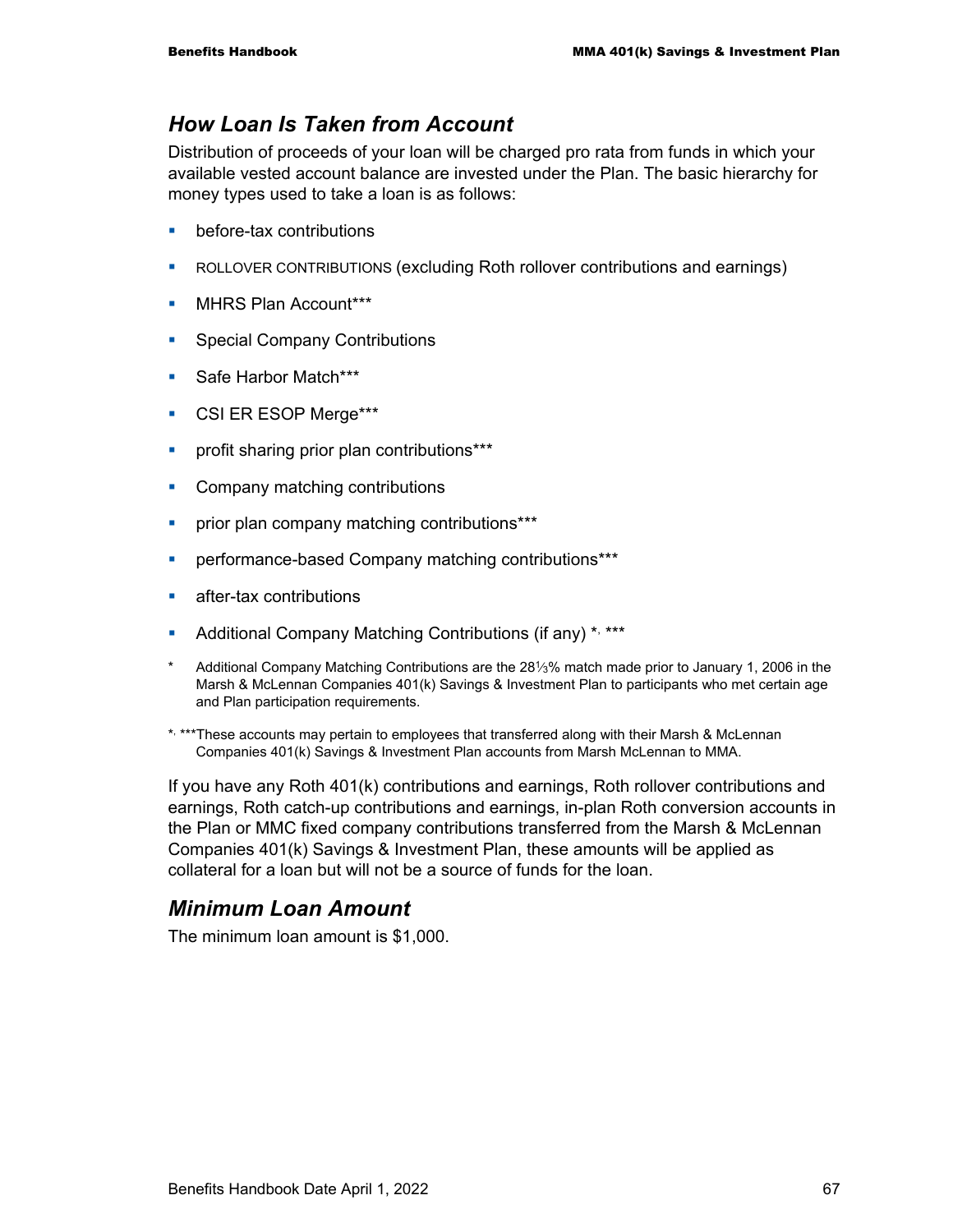## Loan Repayments

You repay your loan through payroll deductions. Your loan repayments, including principal and interest, are credited directly to your Plan account.

## *Start of Loan Repayments*

Your loan repayments will usually begin in the next available pay period, depending upon when you applied for the loan.

## *Investment of Repayments*

Loan repayments are reinvested in the same manner as your current contributions to the Plan. If you are not currently contributing, your loan repayments are reinvested based on your last contribution investment direction elections.

## *Crediting Repayments to Accounts*

Your loan repayments are credited to your account in the same source proration in which the loan was issued.

## *Partial Loan Payments*

Each payment must be for the full amount due for that payroll period. If a full payment can't be taken from your paycheck, you will be notified and will be required to remit a certified check, or money order for the balance.

## *Additional Loan Payments*

You cannot make additional payments toward paying off your loan, but you can repay your loan in full at any time.

## *Paying Off a Loan*

You can repay your entire loan balance at any time via Automated Clearing House (ACH) on Transamerica or with a single certified check, or money order. When you pay off your loan, you have to wait until the loan payoff has been posted to the account before you can apply for another. Payments received by 4 p.m. Eastern time will be processed the same day. There is no penalty if you repay your entire outstanding loan early.

## *Loan Pay-off Amount*

You must contact HR SERVICES at +1 866 374 2662 to learn your loan pay-off amount.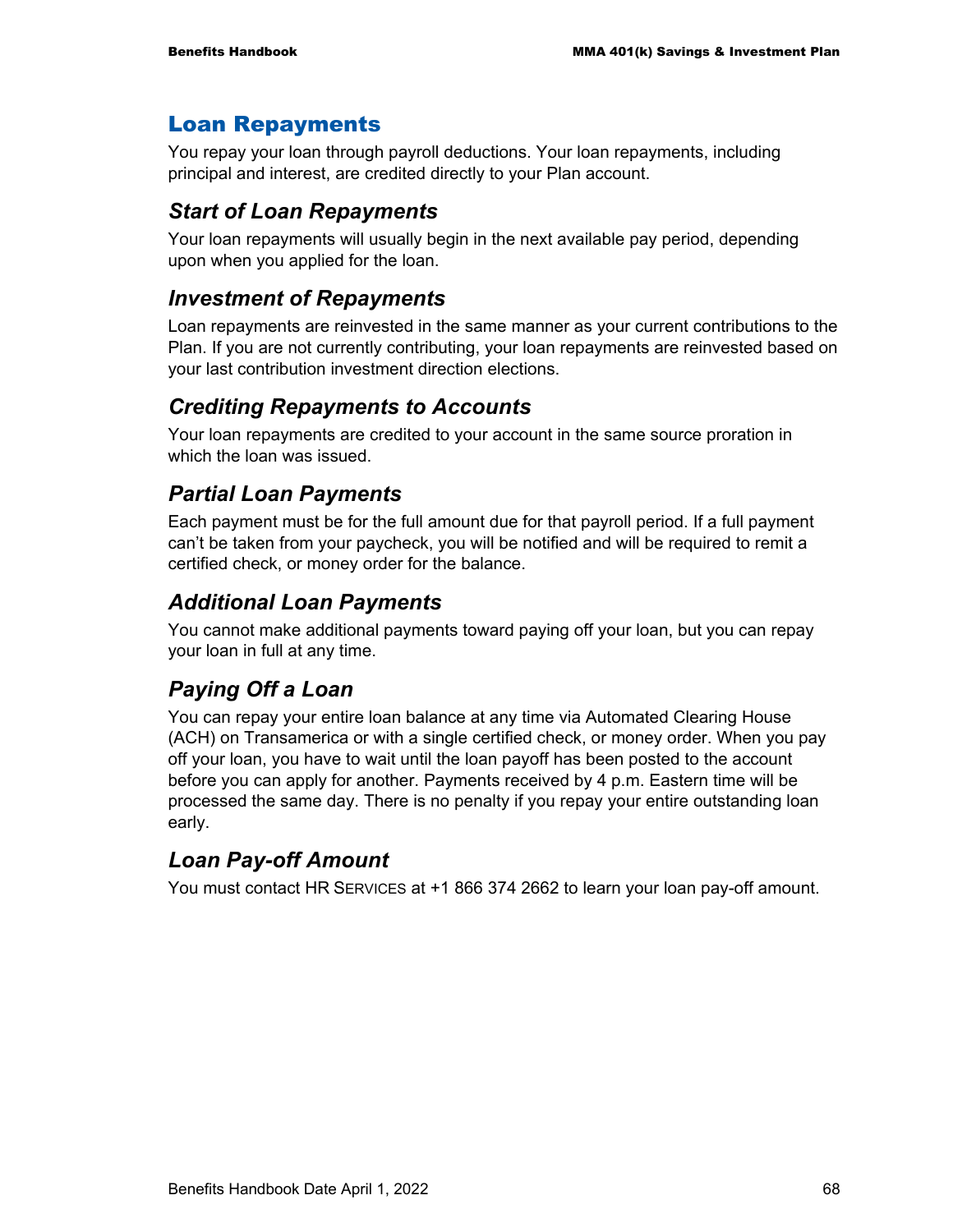## Repaying Loan When Not Working

## *While on Vacation/Paid Leave of Absence*

Loan repayments will continue to be taken from your paycheck while you are on vacation/paid leave of absence.

## *While on Unpaid Leave of Absence*

While you are on an unpaid leave of absence, you have to make loan repayments. You can continue to make loan repayments by:

- **E** certified check.
- **money order.**
- **direct debit from checking or savings account.**

If you do not make loan repayments as scheduled or otherwise are in DEFAULT, your outstanding loan balance will be deemed a distribution, your VESTED account balance will be reduced by the amount of the outstanding loan as soon as permitted under the tax laws, and you will owe Federal income taxes on the unpaid balance of your loan (including interest) plus an additional 10% Federal early withdrawal tax if you are under age  $59\frac{1}{2}$  and no IRS exception applies to you.

## *While on Military Leave of Absence*

While you are on a military leave of absence, you can continue to make loan repayments by:

- certified check.
- **money order.**
- direct debit from checking or savings account.

Alternatively, you can suspend payments for the duration of your leave. If you suspend payments, interest continues to accrue during the leave. A maximum interest rate cap imposed under Federal law could apply if you are on a military leave of absence.

## *While on Long Term Disability*

While you are on long term disability, you have to make loan repayments if you retain a Plan balance. You can make monthly loan repayments by certified check, money order or via direct debit from a checking or savings account. If you don't make loan payments as scheduled or repay the entire loan within 90 days of qualifying for long term disability, your outstanding loan balance will be a deemed distribution, your vested account balance will be reduced by the amount of the outstanding loan as soon as permitted under the tax laws, and you will owe Federal income taxes on the unpaid balance of your loan (including interest) plus an additional 10% Federal early withdrawal tax if you are under age  $59\frac{1}{2}$  and no IRS exception applies to you. There is a disability exception which may apply. You may want to consult with a tax professional.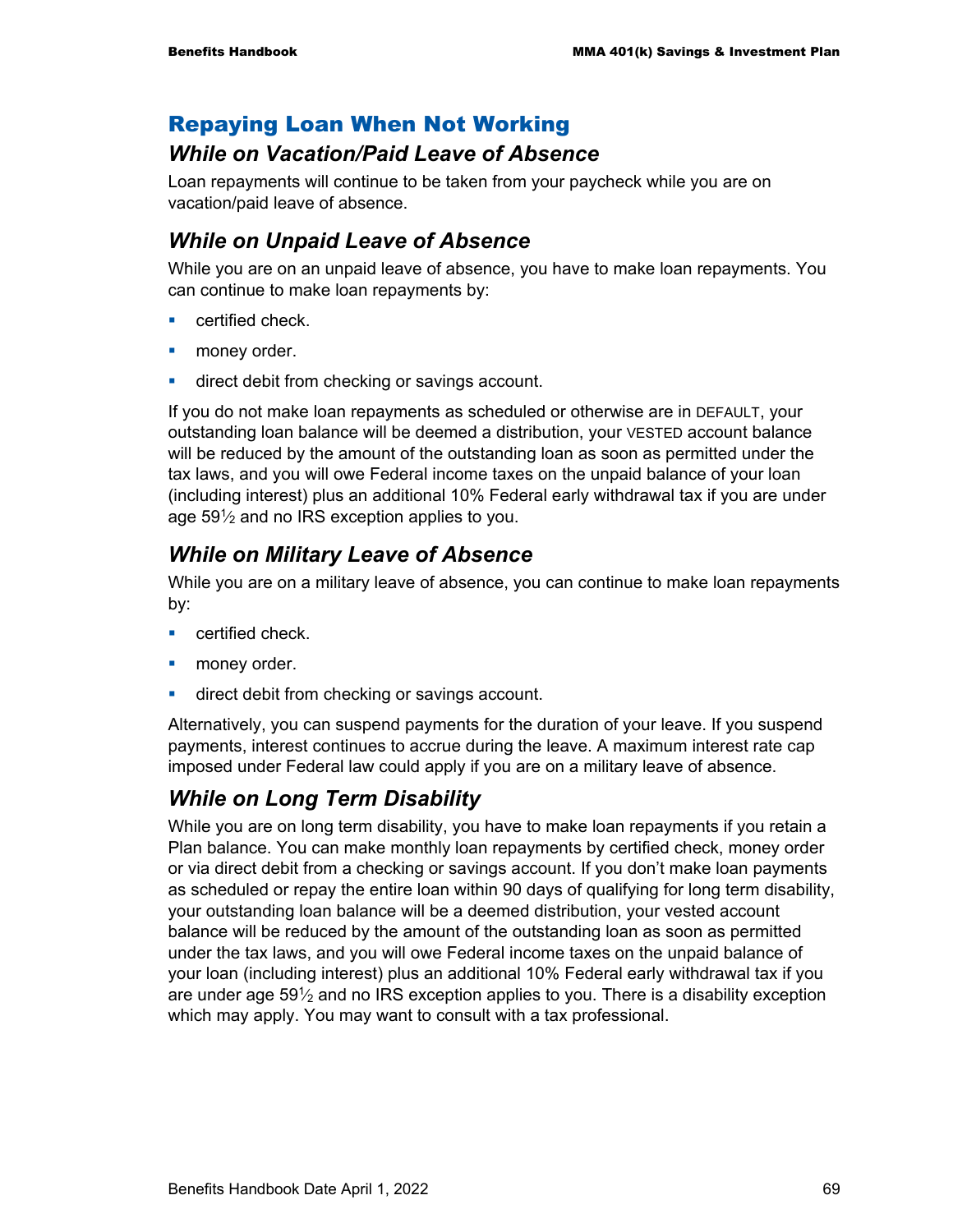## *When You Leave the Company*

If you terminate employment with the Company and all affiliated employers, including by RETIREMENT, you are eligible for a final distribution or you may elect to leave your balance in the Plan. Either way, you must repay the outstanding loan balance via Automated Clearing House (ACH) on Transamerica or by certified check, or money order within 90 days of your termination (including retirement) date.

If you leave your balance in the Plan and do not repay the loan within 90 days of your termination date, your outstanding loan balance will be treated as a distribution, your vested account balance will be reduced by the amount of the outstanding loan, and you will incur Federal taxes on the unpaid balance of your loan (including interest) plus an additional 10% Federal early withdrawal tax if you are under age  $59\frac{1}{2}$  unless an IRS exception applies to you.

If you request a final distribution of your account, Federal tax will be withheld based on the unpaid balance of your loan unless you repay the loan within 90 days of your termination and elect a direct rollover.

If you would like to pay off your outstanding loan, call HR SERVICES at +1 866 374 2662 for the payoff amount.

## *When You Die*

If you die with an outstanding loan, the loan is immediately due and payable. Your BENEFICIARY must repay the outstanding balance in full within 90 days from your date of death. If there are multiple beneficiaries, each beneficiary will be responsible for his or her share of the outstanding loan. If the beneficiary fails to repay the loan, the outstanding loan balance will reduce the distribution otherwise payable from the Plan. Beneficiaries should consult with a tax professional about their individual situations.

# Leaving the Company

## *Distribution Eligibility*

You are entitled to the VESTED value of your Plan account, less any outstanding loan balance when you:

- $\blacksquare$  retire.
- **terminate employment with MMA and its affiliates and Marsh McLennan and its** affiliates.
- **are disabled as determined under MMA's procedures.**
- die (your BENEFICIARY will receive your account).

You are always 100% vested in the value of your employee contributions.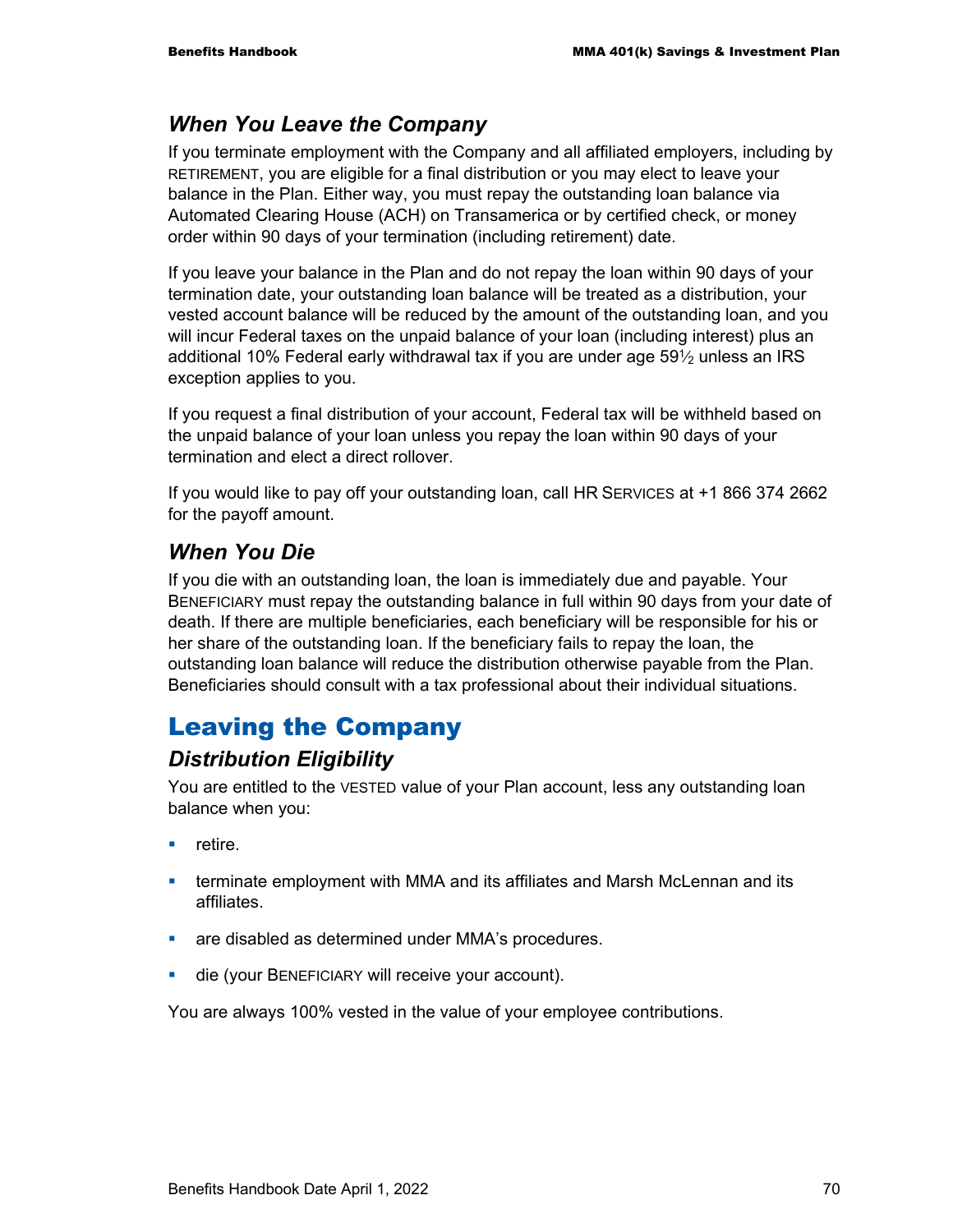Your Company matching contribution, as well as any MMC fixed company contributions transferred from the Marsh & McLennan Companies 401(k) Savings & Investment Plan, are subject to a vesting schedule. However, regardless of your years of VESTING SERVICE, you are 100% vested in the value of Company matching contributions and any MMC fixed company contributions transferred from the Marsh & McLennan Companies 401(k) Savings & Investment Plan when:

- you attain age 65 (reach normal RETIREMENT age) while employed by the Company or Marsh McLennan.
- you are disabled as determined under MMA's procedures.
- **•** you die (while employed by the Company or Marsh McLennan).
- the Plan is terminated in full or there is a partial termination that affects you. (You will be notified if this occurs.)

## Leaving Your Money in the Plan

If you leave the Company and all affiliated employers and your VESTED account balance is greater than \$1,000, you may leave your money in the Plan until April 1<sup>st</sup> of the year following the calendar year in which you attain age 72 (if you were born after June 30, 1949) or age 70 $\frac{1}{2}$  (if you were born before July 1, 1949) or, if later, the April 1<sup>st</sup> of the calendar year following the calendar year in which you terminated employment at which time distributions must begin.

As a terminated employee, go to **https://careers.mmc.com/global/en/us-benefits** and select **Transamerica** to complete Plan transactions and obtain forms.

While your money remains in the Plan, you can:

- **•** reallocate the balance of your account among different investment options.
- substitute one investment option for another (a "fund-to-fund" transfer).
- **F** request a partial distribution.

While your money remains in your account, your account balance will continue to be affected by the investment performance of the investment options you elected for your account.

If your money remains in the Plan, you cannot take a new loan from your account. If you have a loan outstanding when you leave the Company or Marsh McLennan and you choose to leave your money in the Plan, your loan will be considered payable in full and taxable unless you repay it within 90 days from your date of termination.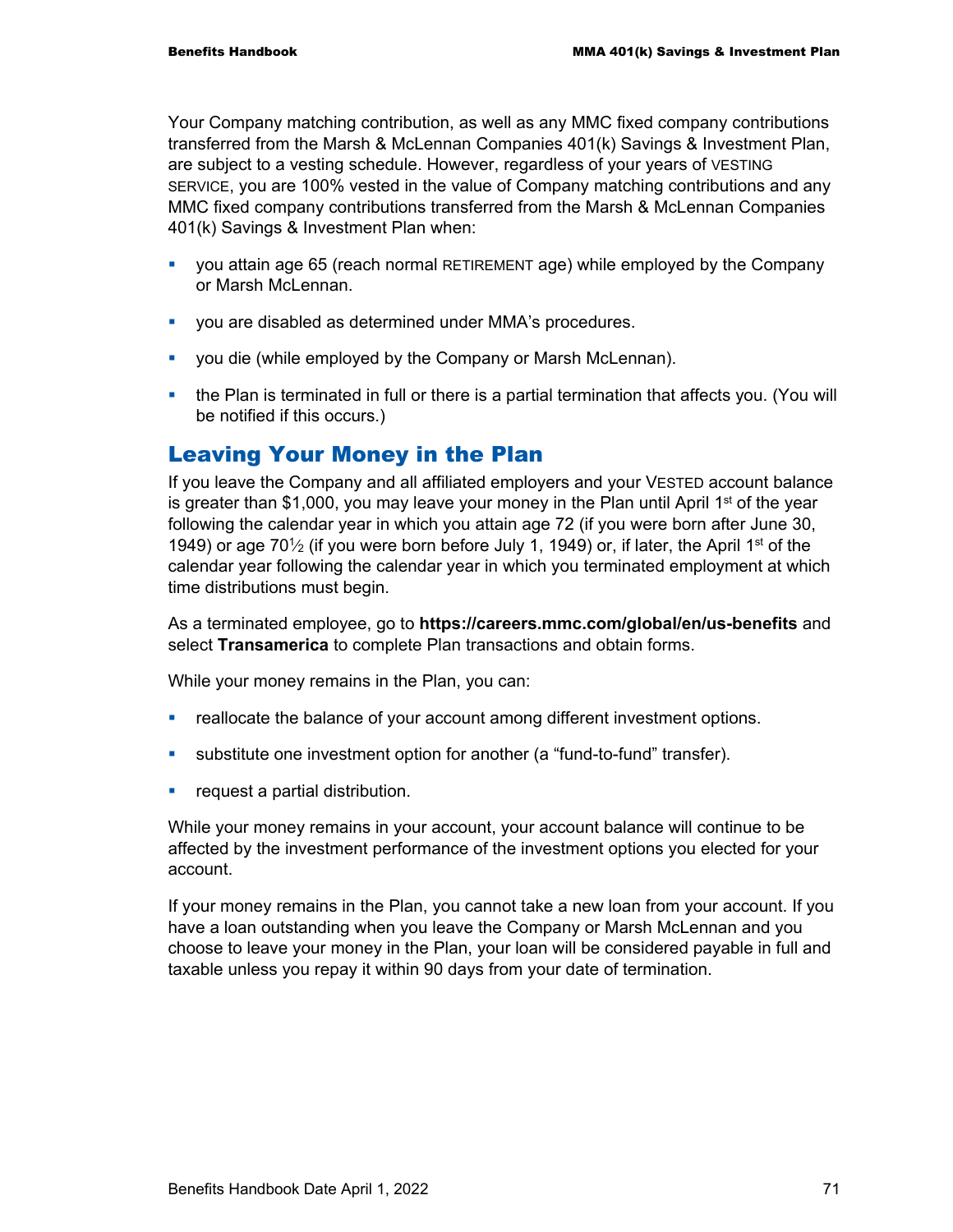## Taxes When Taking a Distribution

In general, the taxable money you receive from the Plan is subject to ordinary income taxes when received. If you made traditional after-tax contributions, that portion of a distribution representing a return of those contributions (exclusive of earnings) is nontaxable. Generally, the remainder of the distribution is taxable, including any investment earnings on traditional after-tax contributions included in the distribution.

However, special tax treatment is available for a lump sum that includes Marsh & McLennan Companies stock.

If you have made Roth 401(k) and/or Roth catch-up contributions to the Plan, a qualified distribution from your Roth account is fully excludable from gross income. The same tax rule applies to Roth ROLLOVER CONTRIBUTIONS and in-plan Roth conversion accounts. To be a qualified distribution, (i) the distribution must be made after you reach age 59 $\frac{1}{2}$  or on account of disability or death AND (ii) you must satisfy the required five taxable year period for a qualified distribution. The five-year period begins upon the earliest of the following: (i) your first Roth 401(k) contribution to the Plan, (ii) your first in-plan Roth conversion under the Plan, or (iii) your first Roth contribution to another employer's 401(k), section 403(b) or governmental section 457(b) plan if you made a direct rollover of Roth contributions from the other plan to this Plan.

You should read the IRS Special Tax Notice Regarding Plan Payments before making your distribution decision. It explains rollover rules, withholding rules and other important tax rules. You will receive this notice at the time you qualify for a distribution.

If your distribution is eligible for rollover to a traditional IRA, Roth IRA or another employer's TAX-QUALIFIED PLAN, you may request a direct trustee-to-trustee rollover to that plan. Otherwise, the taxable portion of your distribution will be subject to mandatory 20% Federal income tax withholding and may be subject to other state and local taxes.

There is a special withholding exception for distributions made entirely in shares of Marsh & McLennan Companies stock: no tax will be withheld even if you choose not to roll the shares over and no shares of Marsh & McLennan Companies stock will be required to be sold to pay withholding. If your distribution is part shares of Marsh & McLennan Companies stock and part cash, and you choose not to roll it over, the 20% withholding will be determined on the taxable portion of the distribution (taking into account deferral of tax on unrealized appreciation) and taken only from the cash portion paid to you.

If your distribution is not eligible for rollover to a traditional IRA, Roth IRA or another employer's tax-qualified plan (e.g., if you take a hardship distribution), the distribution will be subject to voluntary Federal income tax withholding. If you do not make an election, 10% Federal income tax withholding will apply.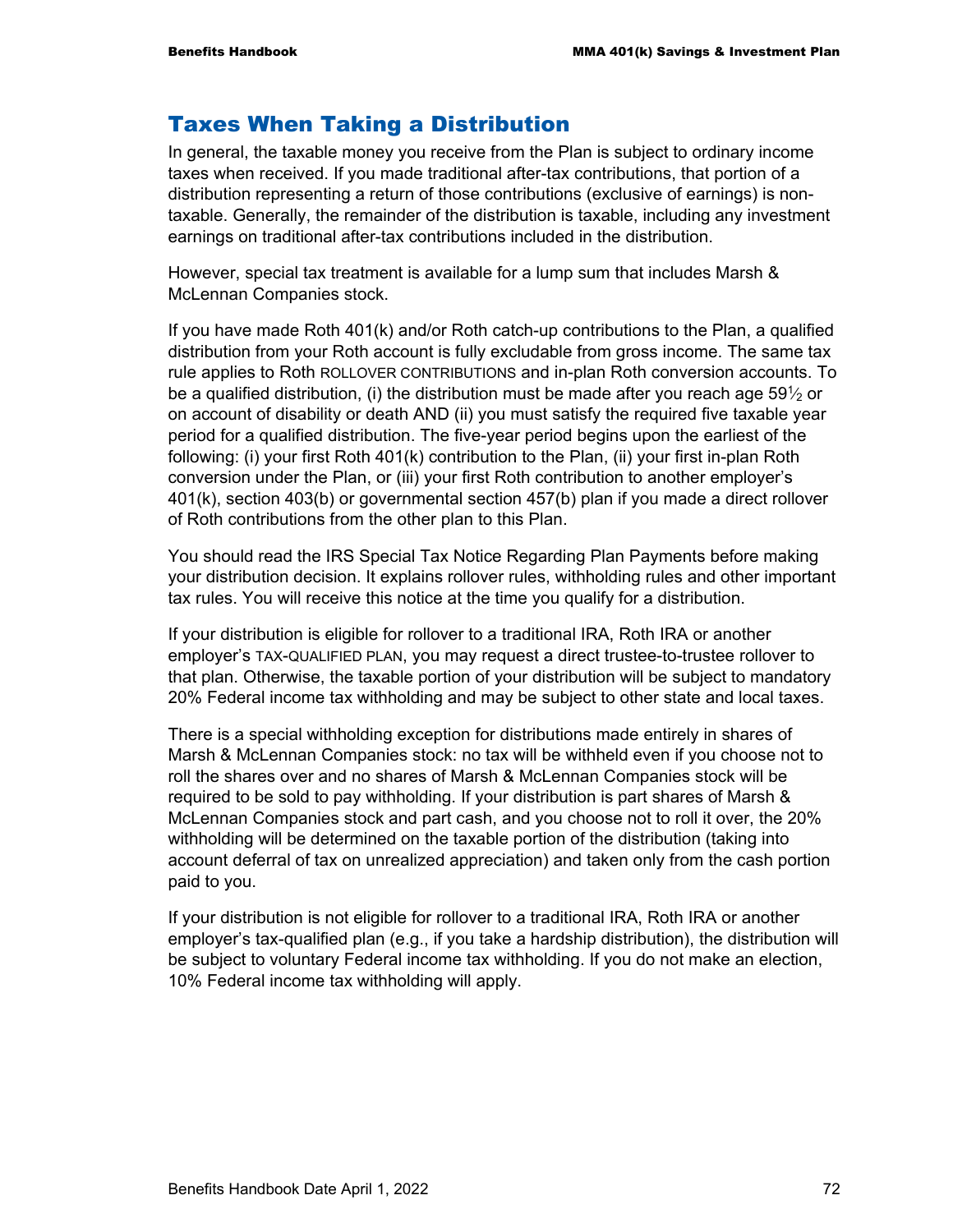Taxable distributions may be subject to an additional 10% Federal early withdrawal tax unless you:

- **•** receive the distribution on or after you reach age  $59\frac{1}{2}$ .
- **EXED** Leave the Company or Marsh McLennan and receive the distribution on or after reaching age 55.
- use the distribution for a tax deductible medical expense.
- **•** are totally and permanently disabled (as defined by the Internal Revenue Code).
- are an alternate payee and receive a distribution pursuant to a QUALIFIED DOMESTIC RELATIONS ORDER (QDRO).
- **F** receive a distribution as a BENEFICIARY.
- are paid in substantially equal installments over your lifetime or over your and your beneficiary's lifetimes.

As long as you maintain a balance in the Plan, you will need to let HR SERVICES at +1 866 374 2662, know of address changes so that account statements are properly directed.

This is only a summary of current law and not personal tax advice. Tax laws change frequently. You should consult with a tax professional to find out exactly what taxes you will have to pay.

## Reporting a Change in Address

If you currently work for the Company, you must report your address change to HR SERVICES at +1 866 374 2662.

If you no longer work for the Company, you must call and report your address change to HR Services at +1 866 374 2662 or update your account on the Transamerica website.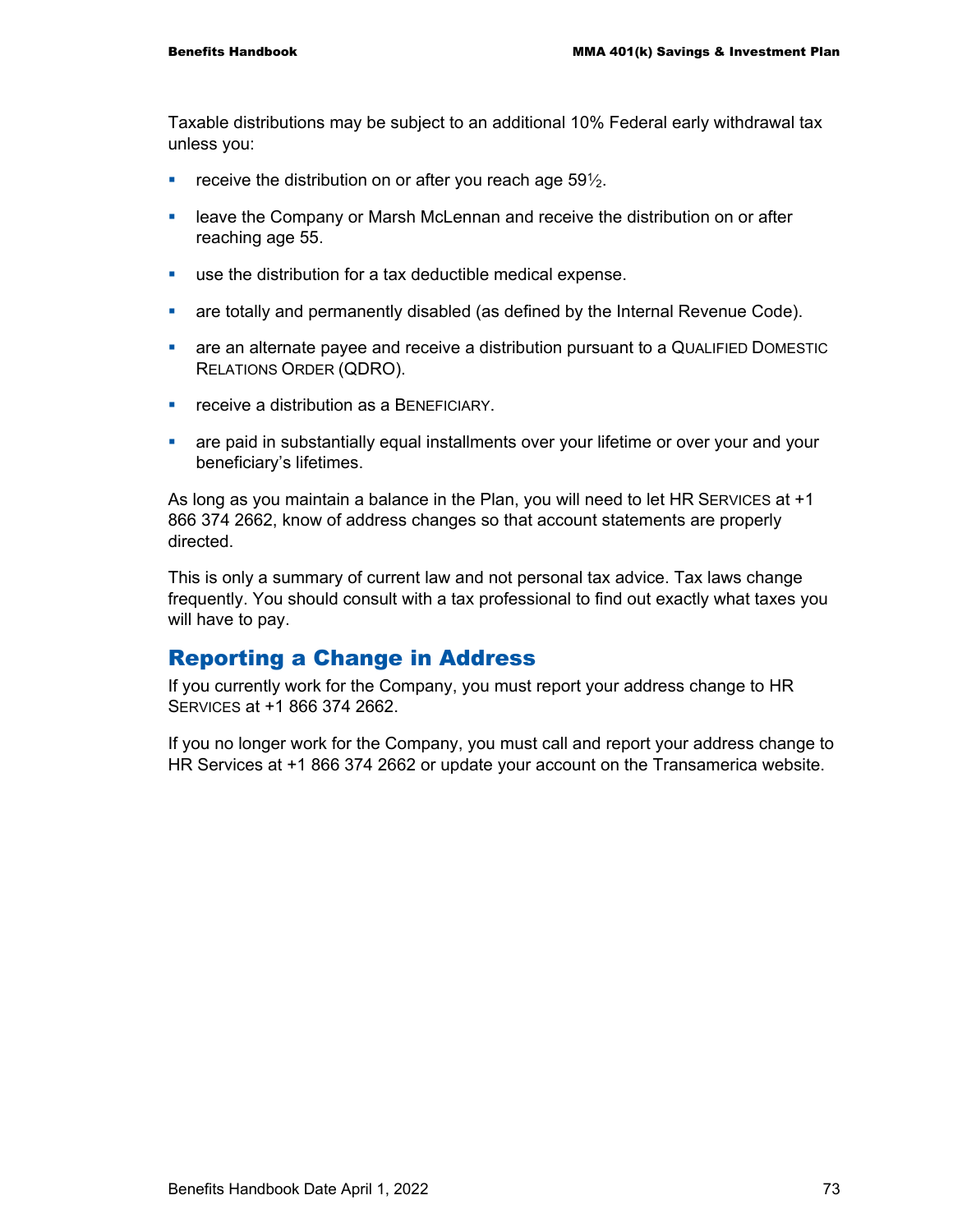# How Benefits Are Paid

## *Distribution Options*

If your VESTED account balance exceeds \$1,000, the following forms are available:

| <b>Reason for leaving</b>                                                                                                      | <b>Payment forms</b>                                                                                                                                                                                                                                                                                                                                                                                                                                                                                                                                                                                                                                                                                                                                                                                                                                                                                                                                                                                                                                                                                                                                                                                                                                                   |
|--------------------------------------------------------------------------------------------------------------------------------|------------------------------------------------------------------------------------------------------------------------------------------------------------------------------------------------------------------------------------------------------------------------------------------------------------------------------------------------------------------------------------------------------------------------------------------------------------------------------------------------------------------------------------------------------------------------------------------------------------------------------------------------------------------------------------------------------------------------------------------------------------------------------------------------------------------------------------------------------------------------------------------------------------------------------------------------------------------------------------------------------------------------------------------------------------------------------------------------------------------------------------------------------------------------------------------------------------------------------------------------------------------------|
| <b>RETIREMENT OF</b><br>termination of<br>employment with the<br>Company and all affiliated<br>employers on or after<br>age 55 | You may elect:<br>distribution of your current balance in Marsh & McLennan<br>Companies stock for investments in the MMC Stock Fund<br>and/or in cash for other investments.<br>distribution of the value of your current balance in a one-time<br>×<br>lump sum cash payment.<br>distribution of the value of a specified whole percentage of any<br>×<br>MMC Stock Fund balance in Marsh & McLennan Companies<br>stock and simultaneous distribution of the remainder of your<br>MMC Stock Fund and current mutual fund balances in cash.<br>distribution of the value of your after-tax contributions in a one-<br>u,<br>time lump sum cash payment and simultaneous distribution of<br>the remainder of your current balance in Marsh & McLennan<br>Companies stock for investments in the MMC Stock Fund and<br>cash for other investments.<br>distribution in periodic cash installments.<br>×<br>a percentage of your current balance as a one-time lump sum<br>×<br>payment and the remainder in installments (cash installments<br>will be suspended if you are rehired).<br>a percentage or specific dollar amount of your current balance.<br>INSTALLMENT payments are monthly, quarterly, semi-annual or<br>annual and cannot exceed your life expectancy. |
| <b>Disability / Termination</b><br>before age 55                                                                               | Lump sum is the only permissible distribution form.<br>Lump sum distributions over \$1,000 are made in Marsh &<br>u,<br>McLennan Companies stock in kind (for investments in the<br>MMC Stock Fund), or cash for other investments (mutual funds).<br>Lump sum distributions up to \$1,000 will be made in cash<br>×<br>unless you elect distribution in Marsh & McLennan Companies<br>stock for investments in the MMC Stock Fund.                                                                                                                                                                                                                                                                                                                                                                                                                                                                                                                                                                                                                                                                                                                                                                                                                                    |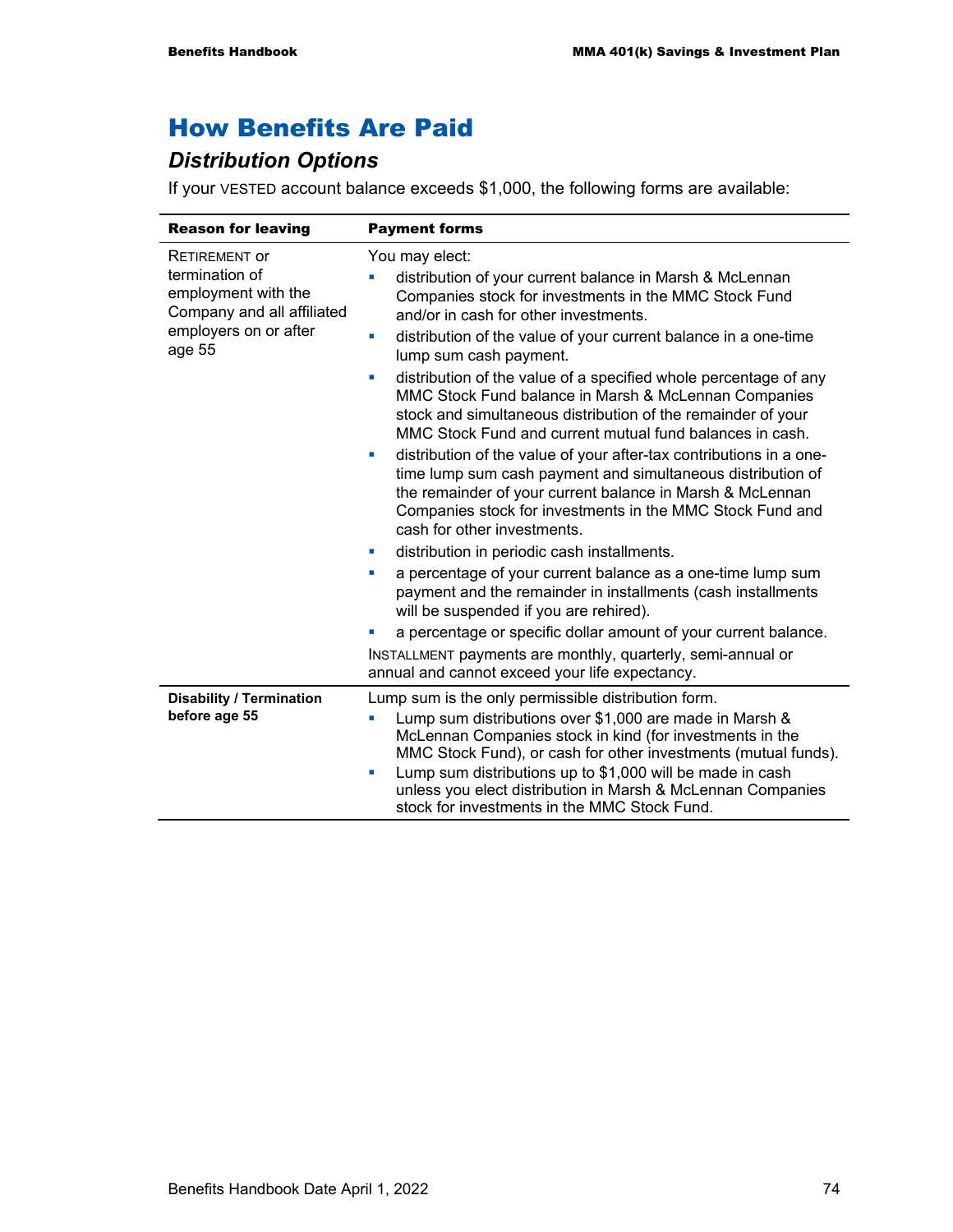| <b>Reason for leaving</b> | <b>Payment forms</b>                                                                                                                                                                                                                                                                                                                                                                                                                                                                                                           |
|---------------------------|--------------------------------------------------------------------------------------------------------------------------------------------------------------------------------------------------------------------------------------------------------------------------------------------------------------------------------------------------------------------------------------------------------------------------------------------------------------------------------------------------------------------------------|
| <b>Death</b>              | If your account balance is more than \$1,000, your BENEFICIARY may<br>take an immediate distribution or leave the account in the Plan. The<br>maximum period your beneficiary may leave the account in the Plan<br>depends on whether or not your beneficiary is your surviving<br>spouse.                                                                                                                                                                                                                                     |
|                           | If your beneficiary is your surviving spouse, he or she may:<br>elect a lump sum distribution, which he or she may direct as a<br>rollover into his or her own traditional IRA, Roth IRA or<br>employer's TAX-QUALIFIED PLAN, at any time up until the<br>April 1 <sup>st</sup> following the calendar year in which you (not your<br>spousal beneficiary) would have attained age 72 (if you were<br>born after June 30, 1949) or age $70\frac{1}{2}$ (if you were born before<br>July 1, 1949).                              |
|                           | elect installment distributions, over a period of years, not to<br>exceed your spouse's life expectancy, beginning no later than<br>the April 1 <sup>st</sup> following the calendar year in which you (not your<br>spousal beneficiary) would have attained age 72 (if you were<br>born after June 30, 1949) or age $70\frac{1}{2}$ (if you were born before<br>July 1, 1949), which are eligible for direct rollover into your<br>spouse's IRA or employer's tax-qualified plan.                                             |
|                           | elect a lump sum distribution on a percentage of the account<br>balance and installment distributions on the remainder over a<br>period of years, not to exceed your spouse's life expectancy,<br>beginning no later than the April 1 <sup>st</sup> following the calendar<br>year in which you (not your spousal beneficiary) would have<br>attained age 72 (if you were born after June 30, 1949) or<br>age $70\frac{1}{2}$ (if you were born before July 1, 1949) (the<br>immediate payment in cash; installments in cash). |
|                           | If your beneficiary is not your surviving spouse, he or she may:<br>elect a lump sum distribution, which is eligible for direct rollover<br>into a traditional IRA or Roth IRA, at any time within (i) five years<br>of your death if the date of death was prior to January 1, 2020 or<br>if the beneficiary is a NON-INDIVIDUAL BENEFICIARY, or (ii) within<br>ten years of your death, if the date of death was after<br>December 31, 2019 (for individual beneficiaries).                                                  |
|                           | elect installment distributions, beginning no later than 11 months<br>ш<br>after the election has been filed, and ending within five years of<br>your death.                                                                                                                                                                                                                                                                                                                                                                   |
|                           | If your account balance is \$1,000 or less, your account balance will<br>be distributed automatically and applicable taxes withheld, unless<br>your beneficiary is eligible for and makes a direct rollover or another<br>distribution election.                                                                                                                                                                                                                                                                               |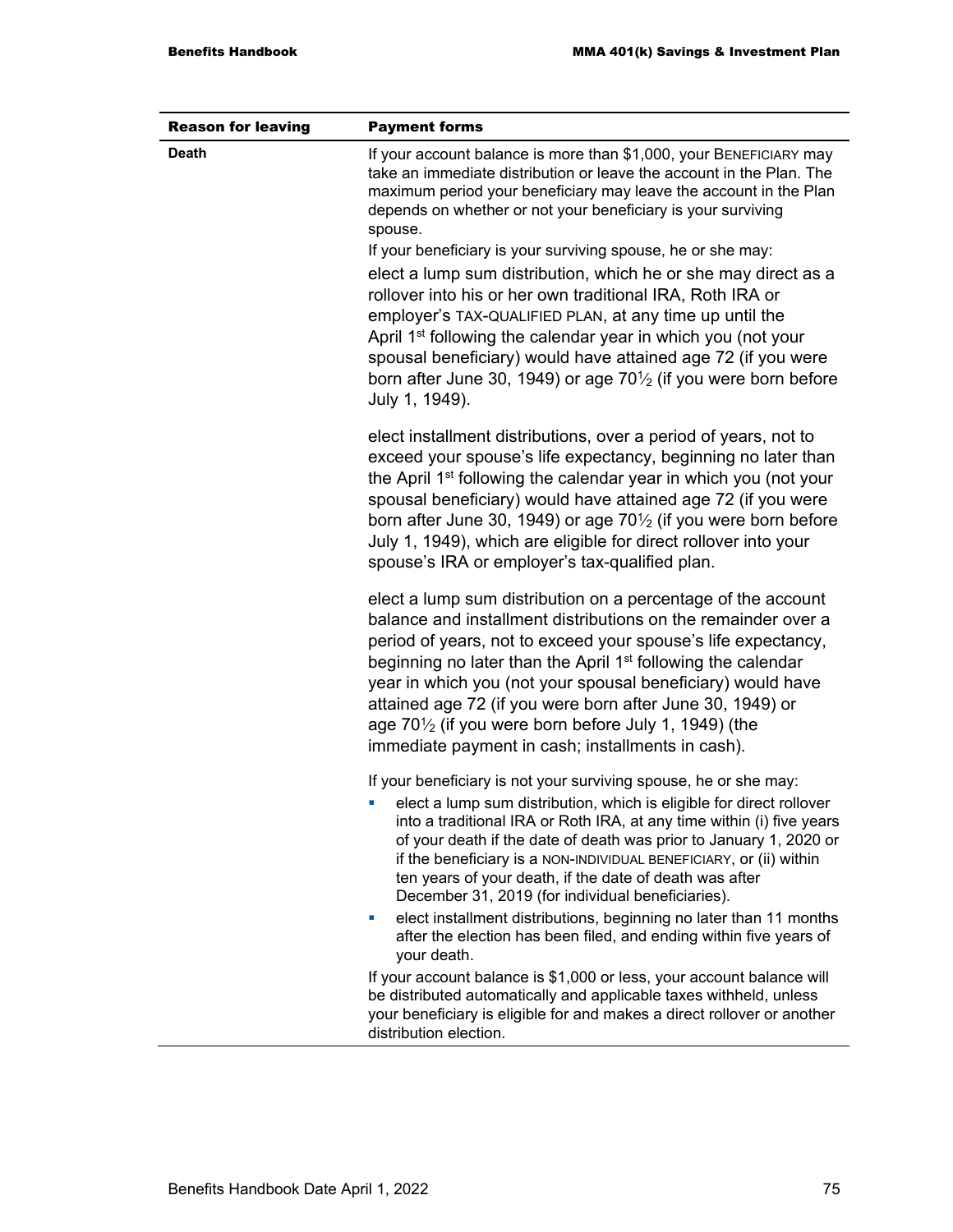If you were already receiving installments before your death, your BENEFICIARY may elect any of the following payment options upon your death:

- **Lump sum payment payable to your beneficiary;**
- Lump sum payment payable to your beneficiary's inherited IRA with a rollover institution; or
- **Installment distributions as follows:** 
	- If your date of death was after December 31, 2019, an individual beneficiary can elect installments at any frequency (monthly, quarterly, semi-annual or annual) ending no later than 10 years following the date of your death. The beneficiary would make a separate installment election rather than continuing your original installments.
	- − If your date of death was before January 1, 2020, an individual beneficiary can continue installments over the period you originally elected. New installment elections would not be permitted.

If you have a non-individual beneficiary, the beneficiary can continue installments over the period that you originally elected. However, if you died before April 1<sup>st</sup> of the calendar year following the calendar year in which you would have attained age 72 (if you were born after June 30, 1949) or age  $70\frac{1}{2}$  (if you were born before July 1, 1949), these installments will end no later than 5 years following the date of your death. New installment elections would not be permitted.

Participants who previously elected installments may elect a lump sum distribution at any time by submitting a Benefit Distribution Form.

## Direct Deposit

Retired participants and beneficiaries can elect to have installments directly deposited into a personal bank account (checking or savings). There is no direct deposit for a lump sum payment. If you have a change to your financial institution to where your installments should be directly deposited, you will need to complete and submit the *Electronic Funds Transfer Authorization Change Form*. You can obtain a form online by going to **https://careers.mmc.com/global/en/us-benefits** and select **Transamerica**.

## Distribution Delivery

A completed form that is received in good order by 4 p.m. Eastern time will be processed the same day. As a terminated employee, you may obtain Benefit Distribution Forms by going to **https://careers.mmc.com/global/en/us-benefits** and select **Transamerica**. You can also call HR SERVICES at +1 866 374 2662 to request a form.

Your distribution will be made in accordance with your elections on your Benefit Distribution Form.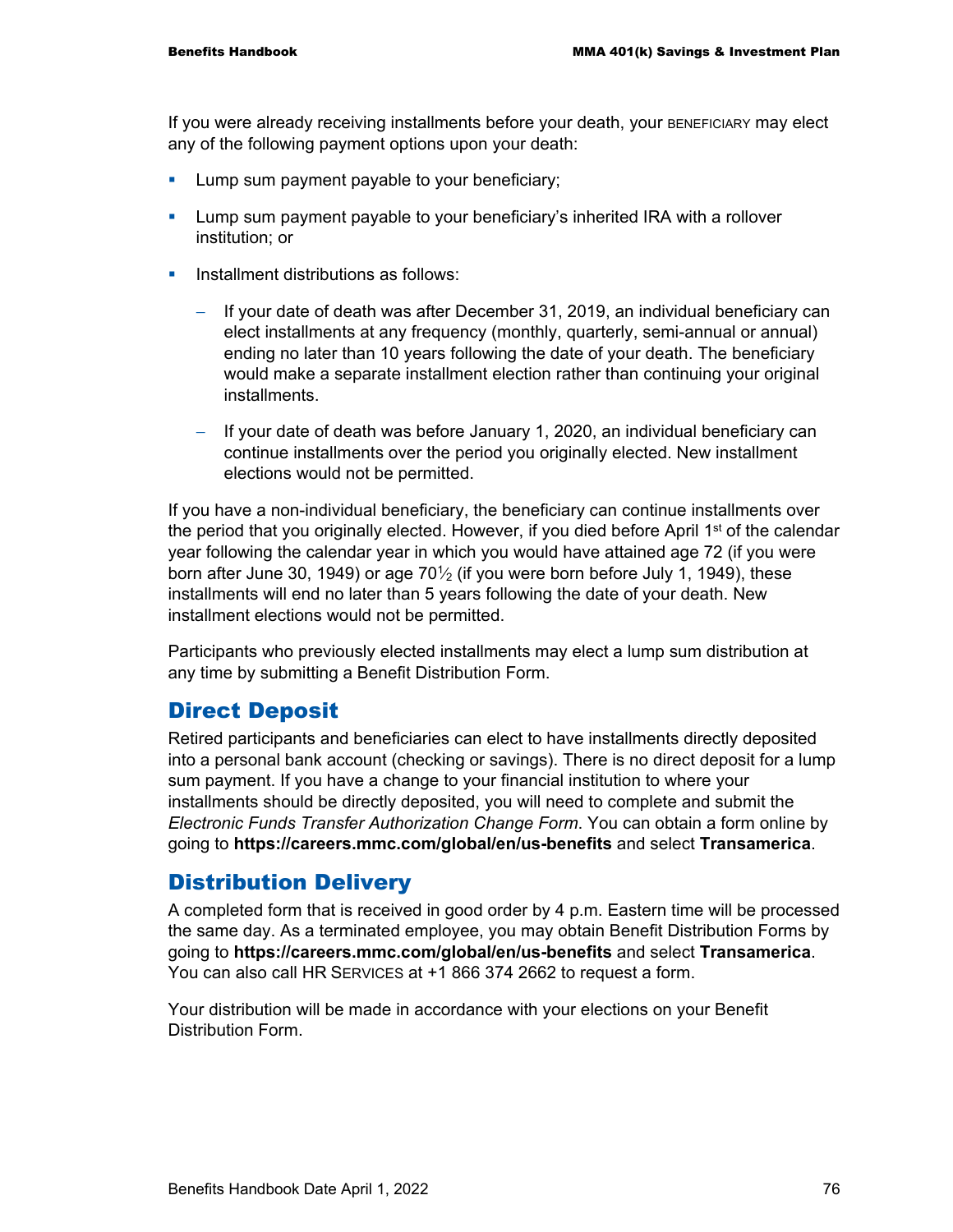## Stock Distributions

The NORMAL FORM of payment under the MMA 401(k) Savings & Investment Plan for VESTED accounts over \$1,000 is:

- **EXEDEE** in-kind distribution of whole shares from the MMC Stock Fund,
- **and cash representing the value of other investments.**

This means that you would receive whole shares of Marsh & McLennan Companies stock from the MMC Stock Fund, and a check for the value of other investments, as well as a check for any fractional shares of Marsh & McLennan Companies stock.

If your vested account does not exceed \$1,000, even if you are invested in the MMC Stock Fund, your distribution will be made by check unless you request a distribution in Marsh & McLennan Companies stock.

## Resale Restrictions

If you are an "affiliate" of Marsh McLennan at the time you receive a distribution under the Plan in the form of shares of Marsh & McLennan Companies stock, your ability to resell those shares may be restricted. In order to resell such shares, you will be required either to observe the resale limitations of Rule 144 of the Securities Act of 1933, as amended (the Securities Act) or offer your shares for resale in compliance with another applicable exemption from the registration requirements of the Securities Act.

An "affiliate" is defined, for purposes of the Securities Act, as a person who directly, or indirectly through one or more intermediaries, controls, or is controlled by, or is under common control with, Marsh McLennan. A "person" is defined to include any relative or spouse of the person and any relative of the person's spouse who has the same home as the person, any trust, estate, corporation or other organization in which the person or any of the foregoing persons has collectively more than a 10 percent beneficial interest, and any trust or estate for which the person or any of the foregoing persons serves as trustee, executor or in any similar capacity.

A person "controls, is controlled by, or is under common control with" Marsh McLennan when that person directly or indirectly possesses the power to direct or cause the direction of the management and policies of Marsh McLennan whether through the ownership of voting securities, by contract or otherwise.

## When Benefits Are Paid

## *Disabled*

If you become disabled as determined under MMA's procedures, you can elect to receive a distribution of your account by completing a Disability Withdrawal Form.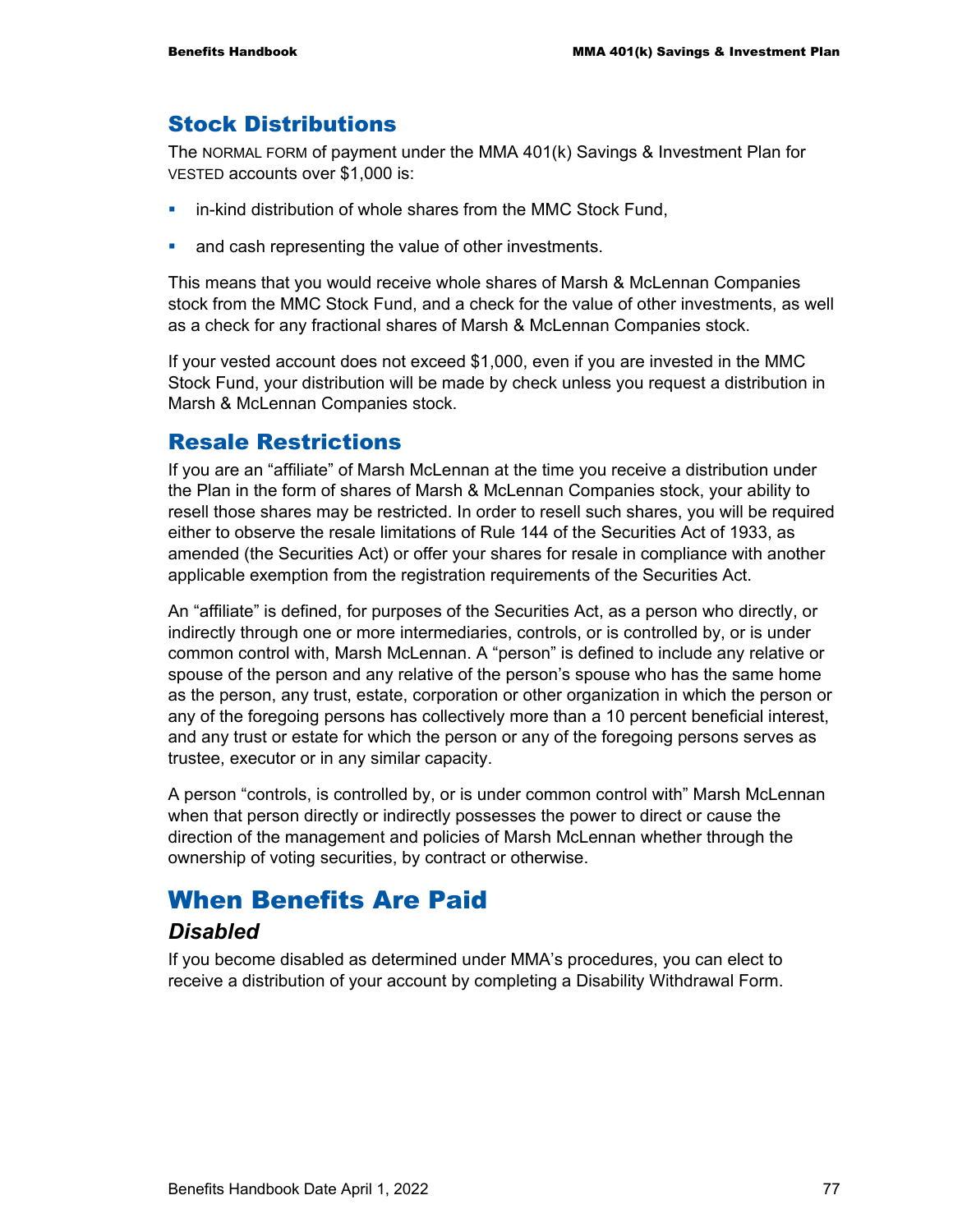Disability Withdrawal Forms may be obtained online at Colleague Connect (**https://mmcglobal.sharepoint.com/sites/Home**). Select **Pay & Benefits**, and click **My Pay & Benefits**, select **Transamerica** under Savings & Financial Planning. Under Home, select **Forms** and click **Distribution**. You can also call HR SERVICES at +1 866 374 2662 to request a form.

You will be 100% VESTED in your Company matching contribution account when you are considered disabled as determined under MMA's procedures.

## Automatic Distributions

If your VESTED account balance is \$1,000 or less when you leave MMA or Marsh McLennan, you will automatically receive a distribution. Lump sum distributions of \$1,000 or less are generally made by check, but you may request an in-kind distribution in Marsh & McLennan Companies stock instead of a check, to the extent your account is invested in the MMC Stock Fund. If no election is made, the distribution will be made by check.

Accounts with vested balances that are \$1,000 or less will be automatically paid out 90 days following the date of your Termination Kit. If you want to roll over the distribution to a traditional IRA, Roth IRA or another employer's TAX-QUALIFIED PLAN, a Benefit Distribution Form must be returned within 90 days from the date of the Termination Kit. Otherwise, if the vested account balance is still \$1,000 or less, it will be paid out by check and taxes will be withheld, 90 days from the date of your Termination Kit. If no form is received within 90 days from the date of the Termination Kit and your account balance exceeds \$1,000, your account will not be paid out automatically. You may request a distribution at any time. If you do not request a distribution and, due to a decline in your account balance at a later date, such balance no longer exceeds the \$1,000 threshold, you will be notified again of your options with respect to your account during the following calendar quarter. If no response is received within 30 days from the date of that notification, your account will be automatically distributed.

If your vested account balance is greater than \$1,000, you may elect to take a distribution or leave your balance in the Plan. However, you may not leave your balance in the Plan beyond the April 1<sup>st</sup> of the calendar year following the calendar year in which you attain age 72 (if you were born after June 30, 1949) or age 70 $\frac{1}{2}$  (if you were born before July 1, 1949) or in which you terminate employment, if later, at which time distributions must begin. If you leave your balance in the Plan, your account balance will continue to be affected by the investment performance of the investment options you select.

## Required Minimum Distribution

A Required Minimum Distribution ("RMD") is a minimum annual distribution from the Plan. The Internal Revenue Code requires that retired or terminated participants that attain age 72 (if you were born after June 30, 1949) or age 701⁄2 (if you were born before July 1, 1949) must receive an RMD from the Plan each year. The first RMD must be received no later than the April 1<sup>st</sup> following the calendar year in which you attain age 72 (if you were born after June 30, 1949) or age  $70\frac{1}{2}$  (if you were born before July 1, 1949) or if later, the calendar year following your RETIREMENT or termination of employment.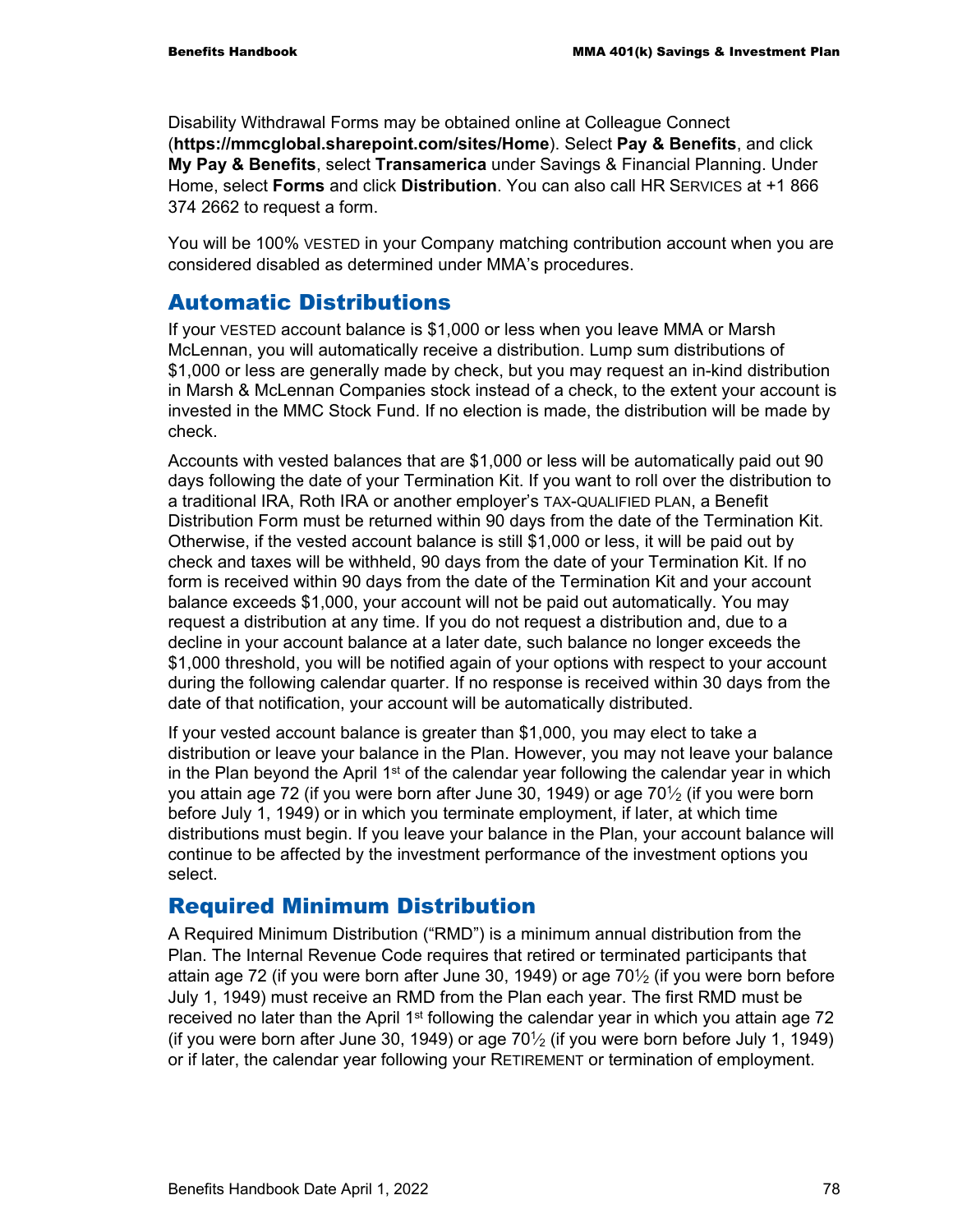If you do not complete and return the Required Minimum Distributions Form and Benefit Distribution Form as instructed, the balance in your account under the Plan, including any amount invested in the MMC Stock Fund, will be distributed to you by check and taxes will be withheld.

## Requesting a Required Minimum Distribution

Following the attainment of age 72 (if you were born after June 30, 1949) or age 70 $\frac{1}{2}$  (if you were born before July 1, 1949) and your termination of employment/RETIREMENT with MMA or Marsh McLennan, you will be sent a letter along with a Required Minimum Distribution Form. Once this letter is received you must complete the Required Minimum Distribution Form and return it as instructed.

To request a full or partial distribution of your account under the Plan, in a lump sum or installments (if applicable), you need to complete a Benefit Distribution Form.

## Taxes on Required Minimum Distributions

An RMD is not an eligible rollover distribution. Federal income tax will be withheld as if the distribution was a payment of wages to you and you were married claiming three withholding allowances unless you make a different withholding election.

If you elect not to have withholdings apply, you are still liable for any Federal income taxes due on the taxable portion of your distribution, and you could incur penalties if your withholding or estimated tax payments for the year are not enough.

# Applying for Benefit

## *How to Apply for Distributions*

Your distribution will be processed after you complete a Benefit Distribution Form. You can obtain a form online. If you are an active employee, go to Colleague Connect (**https://mmcglobal.sharepoint.com/sites/Home**). Select **Pay & Benefits**, and click **My Pay & Benefits**, select **Transamerica** under Savings & Financial Planning. Under Home, select **Forms** and click **Distribution.** If you are a terminated employee, go to **https://careers.mmc.com/global/en/us-benefits** and select **Transamerica.** Under Home, select **Forms** and click **Distribution**.

You may elect to receive a distribution of your account in any of the applicable forms specified in "Distribution options." Forms received in good order by 4 p.m. Eastern time will be processed the same day.

If you are an active employee and you want to reallocate your account balance before requesting a final distribution of your account; go to Colleague Connect (**https://mmcglobal.sharepoint.com/sites/Home**). Select **Pay & Benefits**, and click **My Pay & Benefits**, select **Transamerica** under Savings & Financial Planning or call HR SERVICES at +1 866 374 2662.

If you are a terminated employee and you want to reallocate your account balance before requesting a final distribution of your account; go to **https://careers.mmc .com/global/en/us-benefits** and select **Transamerica**.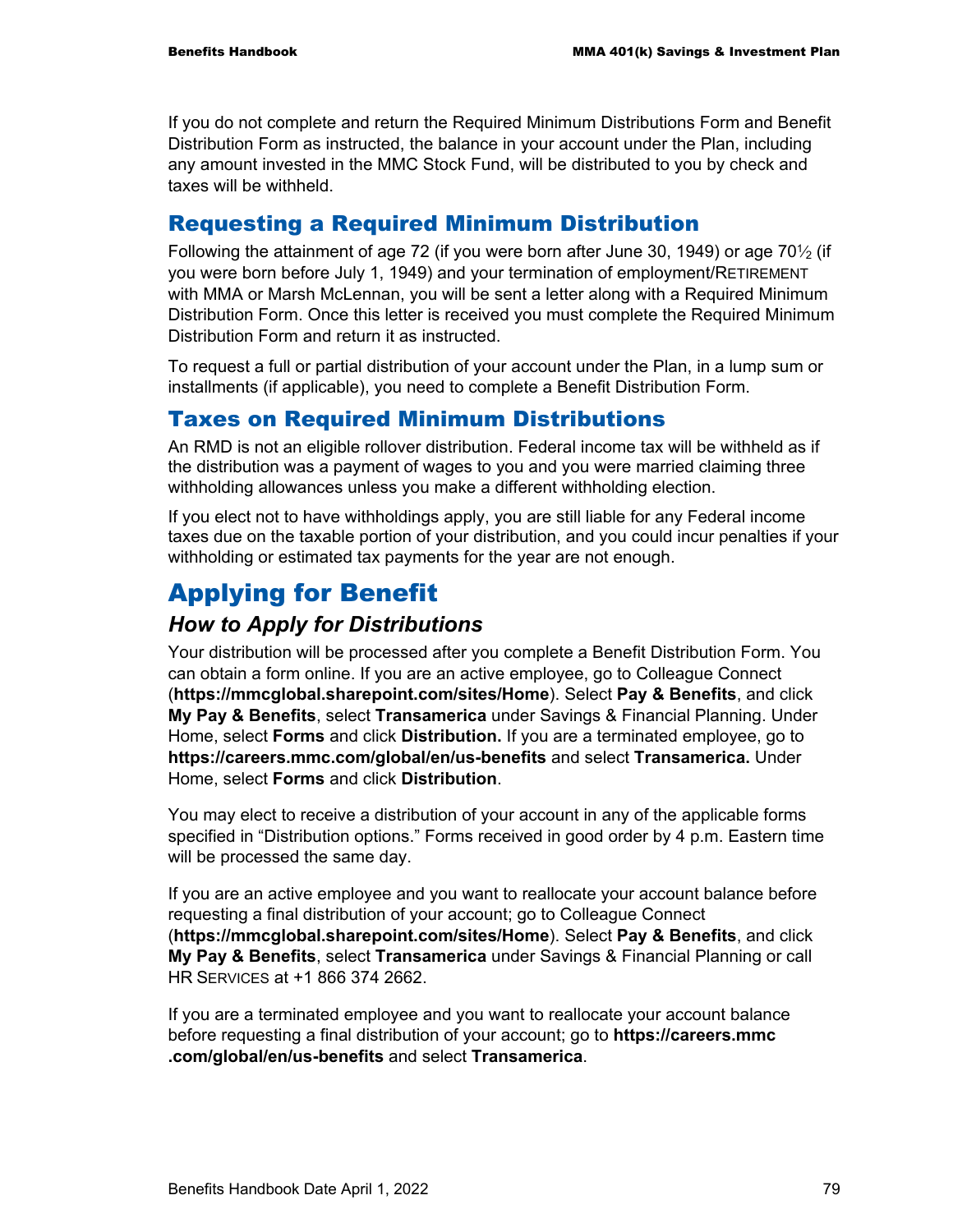## Spouse Consent

You do not need your spouse's consent to get your benefit. However, if you are married, you will need your spouse's written, notarized consent in order to designate someone other than your spouse as your primary BENEFICIARY.

# Rollovers Out of the Plan

In general, you can roll over all or a portion of your withdrawal or distribution except for:

- **•** required minimum distributions (RMDs).
- **installments paid over 10 years or more.**
- **Financial Hardship Withdrawals.**
- corrective distributions of amounts in excess of legal limits.

## How to Apply for a Rollover

When you request a distribution, you can request a "direct rollover" - a trustee-to-trustee transfer from this Plan to a traditional IRA, Roth IRA or another eligible employer TAX-QUALIFIED PLAN.

You can request a rollover by completing a Benefit Distribution Form. The forms can be obtained online. If you are an active employee, go to Colleague Connect (**https://mmcglobal.sharepoint.com/sites/Home**). Select **Pay & Benefits**, and click **My Pay & Benefits**, select **Transamerica** under Savings & Financial Planning. Under Home, select **Forms** and click **Distribution.** If you are a terminated employee, go to **https://careers.mmc.com/global/en/us-benefits** and select **Transamerica.** Under Home, select **Forms** and click **Distribution**. Complete and return the form in accordance with the form's instructions.

Your rollover check will be mailed to your address on file. You are responsible for submitting the check to the rollover institution.

## *Wire Transfers Out*

This Plan does not allow wire transfers. If any portion of your account is invested in the MMC Stock Fund and you chose an in-kind distribution, you can have the shares of stock electronically transferred via the Depository Trust Corporation.

## *Stock Distributions*

You can roll over a Marsh & McLennan Companies stock distribution to a self-directed traditional IRA, Roth IRA or another employer's tax-qualified plan; although you should first confirm that the traditional IRA, Roth IRA or other plan will accept shares of Marsh & McLennan Companies common stock.

Note that, by rolling your stock distribution to a traditional IRA, Roth IRA or another plan, you may lose special tax treatment available for Marsh & McLennan Companies stock.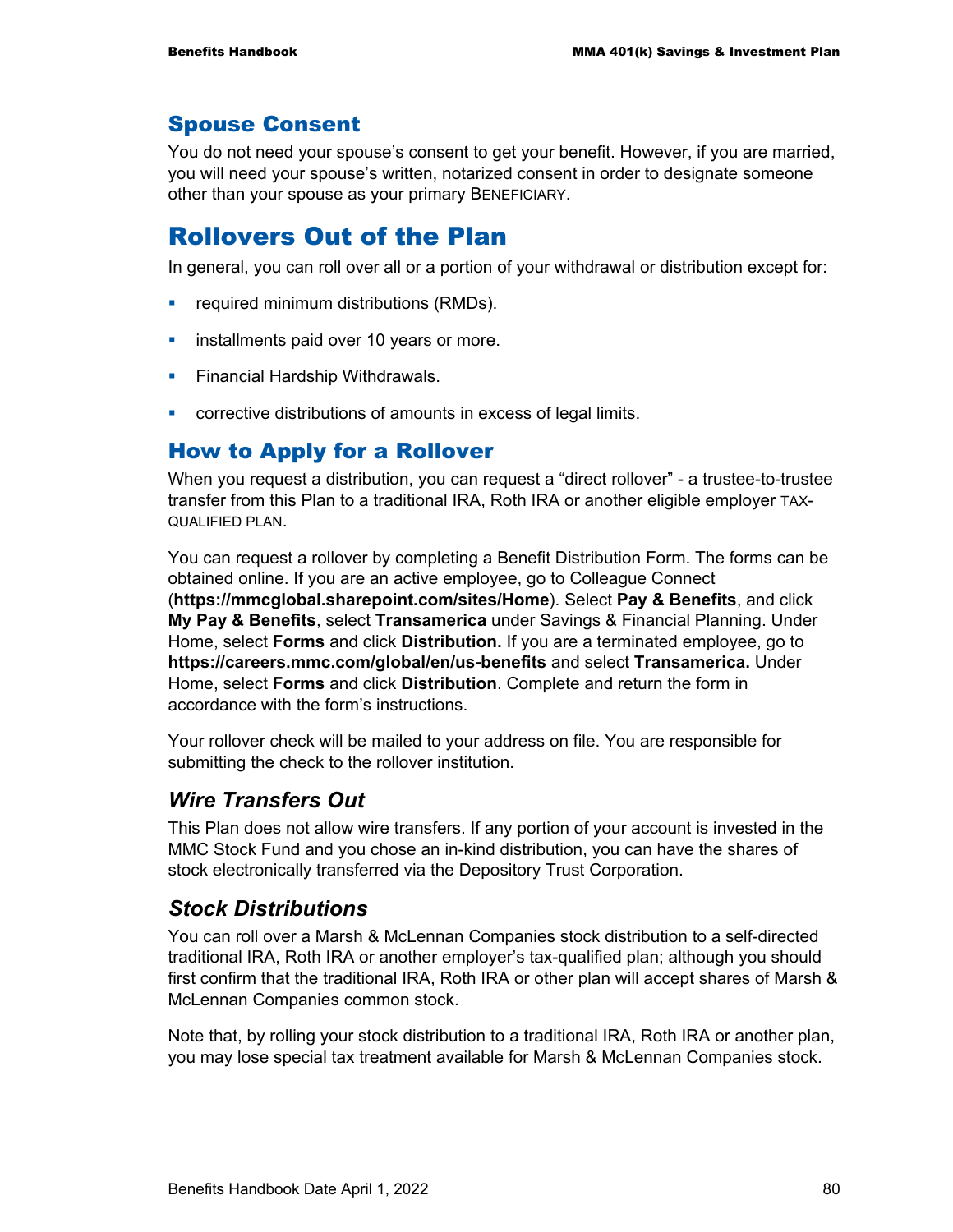### Distributions Including Outstanding Loans

If your distribution includes an outstanding loan balance, your outstanding loan balance will be a deemed distribution, your VESTED account balance will be reduced by the amount of the outstanding loan and you will be subject to applicable taxes and penalties.

You can avoid owing taxes on the taxable portion of your distributed loan balance if you repay it and then roll over the entire amount.

## How Benefits Are Taxed

### *Taxes on Contributions*

You can contribute to this Plan on a before-tax, Roth 401(k) and/or a traditional after-tax basis. Both before-tax and after-tax contributions are subject to Social Security and Medicare taxes.

### Effect on Your Paycheck

The amount you contribute to the Plan on a before-tax basis comes out of your paycheck before withholding for Federal income taxes, so your Federal income tax withholding is calculated based on a lower amount. For that reason, your take-home pay is higher when you save on a before-tax basis than it would be if you saved on a traditional after-tax basis.

### Taxes When Taking a Distribution

In general, the taxable money you receive from the Plan is subject to ordinary income taxes when received. If you made traditional after-tax contributions, that portion of a distribution representing a return of those contributions (exclusive of earnings) is nontaxable. Generally, the remainder of the distribution is taxable, including any investment earnings on after-tax contributions included in the distribution.

However, special tax treatment is available for a lump sum that includes Marsh & McLennan Companies stock.

If you have made Roth 401(k) and/or Roth catch-up contributions to the Plan, a qualified distribution from your Roth account is fully excludable from gross income. The same tax rule applies to Roth ROLLOVER CONTRIBUTIONS and in-plan Roth conversion accounts. To be a qualified distribution, (i) the distribution must be made after you reach age 59 $\frac{1}{2}$  or on account of disability or death AND (ii) you must satisfy the required five taxable year period for a qualified distribution. The five-year period begins upon the earliest of the following: (i) your first Roth 401(k) contribution to the Plan, (ii) your first in-plan Roth conversion under the Plan, or (iii) your first Roth contribution to another employer's 401(k), section 403(b) or governmental section 457(b) plan if you made a direct rollover of Roth contributions from the other plan to this Plan.

You should read the IRS Special Tax Notice Regarding Plan Payments before making your distribution decision. It explains rollover rules, withholding rules and other important tax rules. You will receive this notice at the time you qualify for a distribution.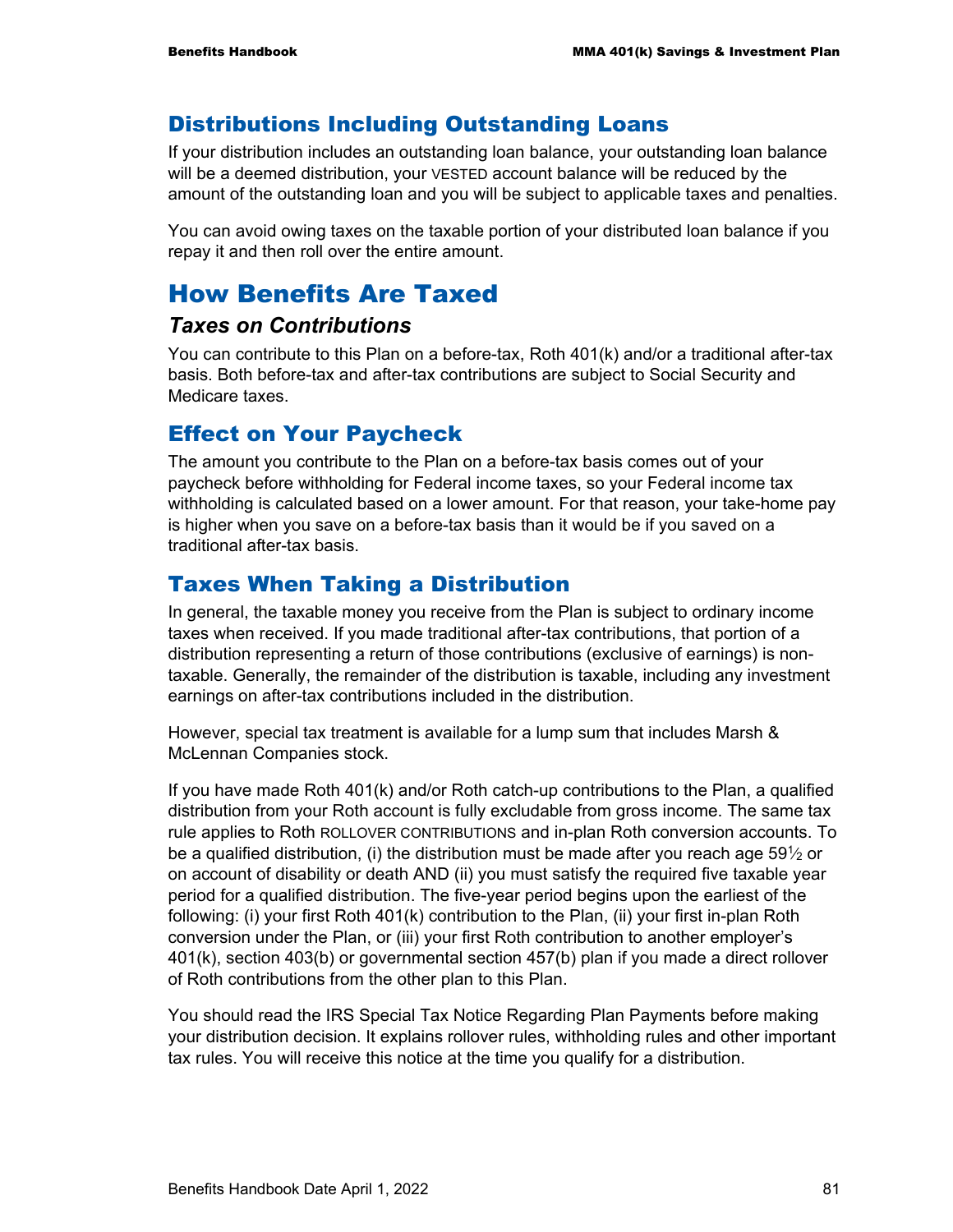If your distribution is eligible for rollover to a traditional IRA, Roth IRA or another employer's TAX-QUALIFIED PLAN, you may request a direct trustee-to-trustee rollover to that plan. Otherwise, the taxable portion of your distribution will be subject to mandatory 20% Federal income tax withholding and may be subject to other state and local taxes.

There is a special withholding exception for distributions made entirely in shares of Marsh & McLennan Companies stock: no tax will be withheld even if you choose not to roll the shares over and no shares of Marsh & McLennan Companies stock will be required to be sold to pay withholding. If your distribution is part shares of Marsh & McLennan Companies stock and part cash, and you choose not to roll it over, the 20% withholding will be determined on the taxable portion of the distribution (taking into account deferral of tax on unrealized appreciation) and taken only from the cash portion paid to you.

If you have made Roth 401(k), Roth rollover and/or Roth catch-up contributions to the Plan, your tax basis for qualified Roth 401(k), Roth rollover and/or Roth catch-up distributions that include Marsh & McLennan Companies stock is the fair market value of the distributed shares at the time of the distribution. In the case of a non-qualified Roth 401(k), Roth rollover and/or Roth catch-up distribution that includes Marsh & McLennan Companies stock, the net unrealized appreciation (NUA) is not included in the tax basis of the distributed shares and is treated as a capital gain to the extent realized in a later sale of the stock. The NUA is excludable from your income at the time of the distribution.

If your distribution is not eligible for rollover to a traditional IRA, Roth IRA or another employer's tax-qualified plan (e.g., if you take a hardship distribution), the distribution will be subject to voluntary Federal income tax withholding. If you do not make an election, 10% Federal income tax withholding will apply.

Taxable distributions may be subject to an additional 10% Federal early withdrawal tax unless you:

receive the distribution after you reach age  $59\frac{1}{2}$ .

- leave the Company and all affiliated companies and receive the distribution on or after reaching age 55.
- use the distribution for a tax deductible medical expense.
- **•** are totally and permanently disabled (as defined by the Internal Revenue Code).
- are an alternate payee and receive a distribution pursuant to a QUALIFIED DOMESTIC RELATIONS ORDER (QDRO).
- are paid in substantially equal installments over your lifetime or over your and your BENEFICIARY's lifetimes.
- **are a surviving spouse or other beneficiary.**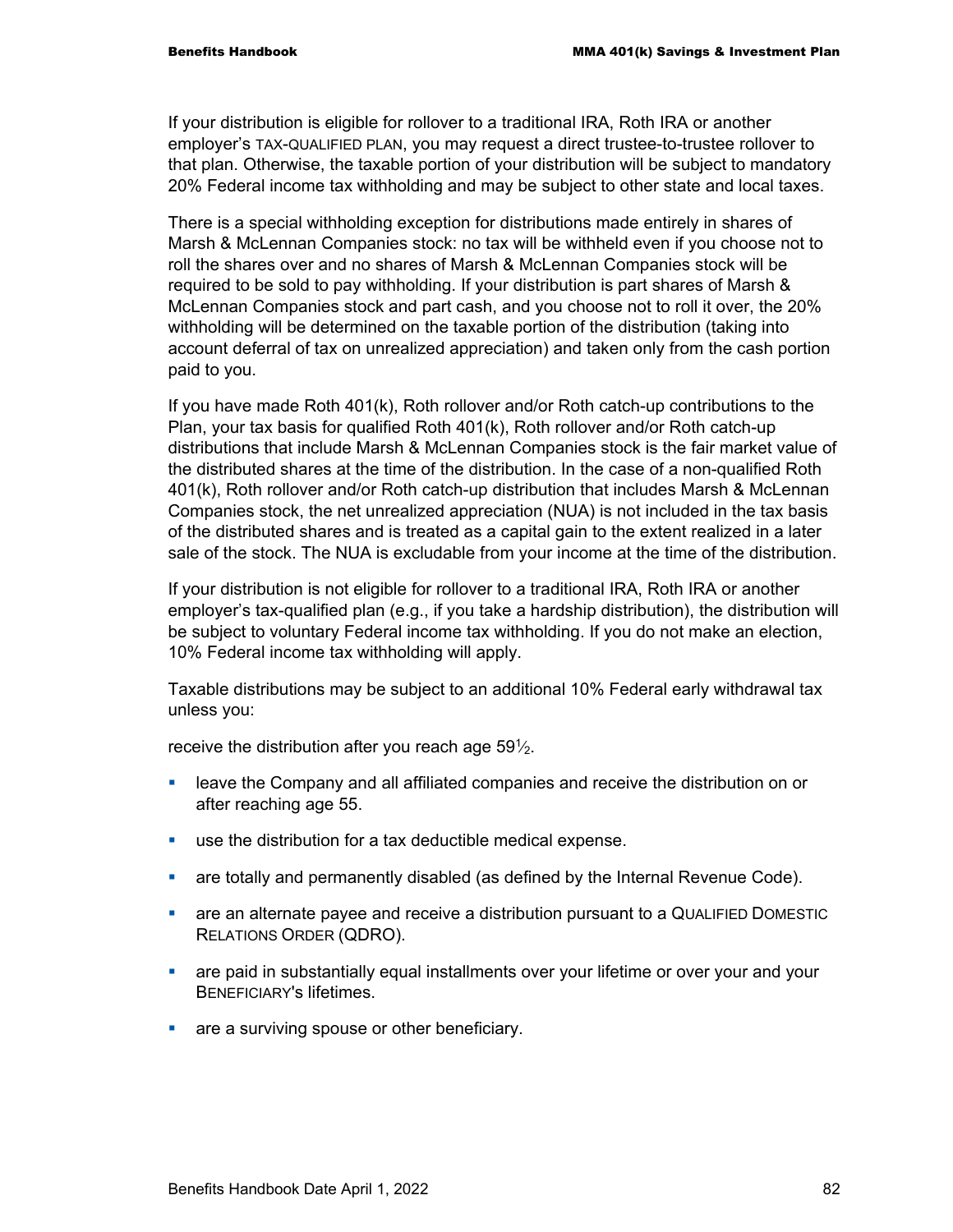As long as you maintain a balance in the Plan, you will need to let HR SERVICES at +1 866 374 2662 know of address changes so account statements are properly directed.

This is only a summary of current law and not personal tax advice. Tax laws change frequently. You should consult with a tax professional to find out exactly what taxes you will have to pay.

## Tax Treatment of an In-Kind Distribution of Marsh & McLennan Companies Stock

## *Special Tax Treatment of In-Kind Distributions*

You can choose to receive all or part of the value of your MMC Stock Fund investment in the form of shares of Marsh & McLennan Companies stock or in cash. A distribution in shares, called an in-kind distribution, offers Federal tax treatment that could be more favorable, in certain circumstances, than the tax treatment generally available for other distributions.

To qualify for this special tax treatment, you must receive a lump sum distribution of your entire account balance, either entirely in Marsh & McLennan Companies stock or in a combination of Marsh & McLennan Companies stock and cash (partial distributions and INSTALLMENT payments do not qualify for this special tax treatment). Also, the distribution must be made because you have terminated employment with the Company and its affiliates, attained the age  $59\%$  or died. The special tax treatment for in-kind distributions applies only to Marsh & McLennan Companies stock portion of the distribution and only if you don't roll over that portion to a traditional IRA, Roth IRA or another employer's TAX-QUALIFIED PLAN.

In the year you receive an in-kind distribution, you pay tax only on the portion of the distribution representing the cost of Marsh & McLennan Companies shares, which is known as your "cost basis". You can obtain your aggregate cost basis in Marsh & McLennan Companies shares by calling HR SERVICES.

You may postpone paying tax on any increase in the value of Marsh & McLennan Companies shares above your cost basis, called "net unrealized appreciation". When you sell Marsh & McLennan Companies shares - either immediately after distribution or sometime later - you pay tax on the net unrealized appreciation at long-term capital gains rates which are lower than ordinary income tax rates.

For example, if Marsh & McLennan Companies common stock was allocated to your MMA 401(k) Savings & Investment Plan account when the stock was worth \$50,000 (your cost basis), and the stock is worth \$80,000 (market value) when you take your distribution, you would not be liable for tax on the \$30,000 increase in value (the net unrealized appreciation) until you sell the stock at which time it would be taxed at longterm capital gains rates. Any post-distribution gains (e.g., if the stock value increases above \$80,000 after the distribution date) may or may not qualify as long-term capital gains, depending on how long you hold the stock after the distribution date.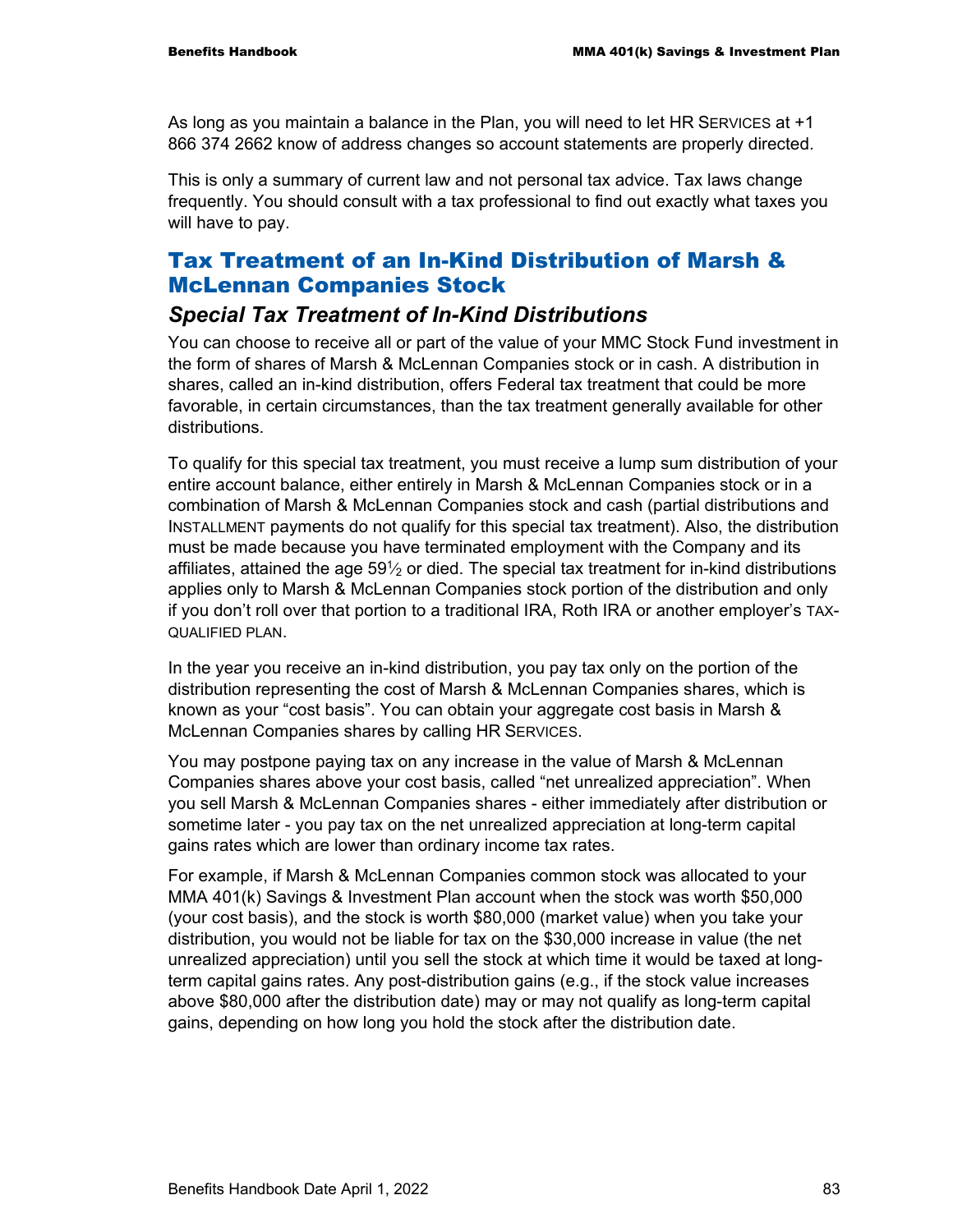If you have made Roth 401(k), Roth rollover and/or Roth catch-up contributions to the Plan, your tax basis for qualified Roth 401(k), Roth rollover and/or Roth catch-up distributions that include Marsh & McLennan Companies stock is the fair market value of the distributed shares at the time of the distribution. In the case of a non-qualified Roth 401(k), Roth rollover and/or Roth catch-up distribution that includes Marsh & McLennan Companies stock, the net unrealized appreciation (NUA) is not included in the tax basis of the distributed shares and is treated as a capital gain to the extent realized in a later sale of the stock. The NUA is excludable from your income at the time of the distribution.

If Marsh & McLennan Companies shares decline in value between the date you receive them and the date you sell them, the loss reduces the amount of net unrealized appreciation that is taxed at long-term capital gains rates. If the shares decline below your cost basis, you will have a capital loss when you sell them (either long-term or short-term, depending on whether you have held the shares for at least 12 months).

Note that the special rules apply to withdrawals or distributions of Marsh & McLennan Companies stock purchased with after-tax contributions; these amounts may qualify for the special treatment described above, even if you do not receive a lump sum distribution of your entire balance. However, please be aware that if you converted aftertax account balances invested in the Marsh & McLennan Companies Stock Fund as part of an in-plan Roth conversion, the potentially available special tax treatment for NUA will be lost.

## *Take Time to Consider*

Taking an in-kind distribution is a personal decision and many variables can affect your tax liability. For more information about Plan distributions generally, you may want to read the IRS Special Tax Notice Regarding Plan Payments. In any event, since this tax information is not, nor is it intended to be, tax advice tailored for any individual employee, you may want to consult a tax professional.

# CARES Act Distribution and Loan Provisions

To provide Plan participants with increased flexibility following the coronavirus pandemic, certain temporary changes were made to the distribution and loan provisions under the Plan, as permitted by the 2020 Coronavirus Aid, Relief and Economic Security Act (CARES Act). These changes included the following:

- **Availability of Coronavirus-Related Distributions**
- **Suspension of Loan Repayments**
- **Waiver of Required Minimum Distributions**

See the sections below for specific information regarding each of these changes.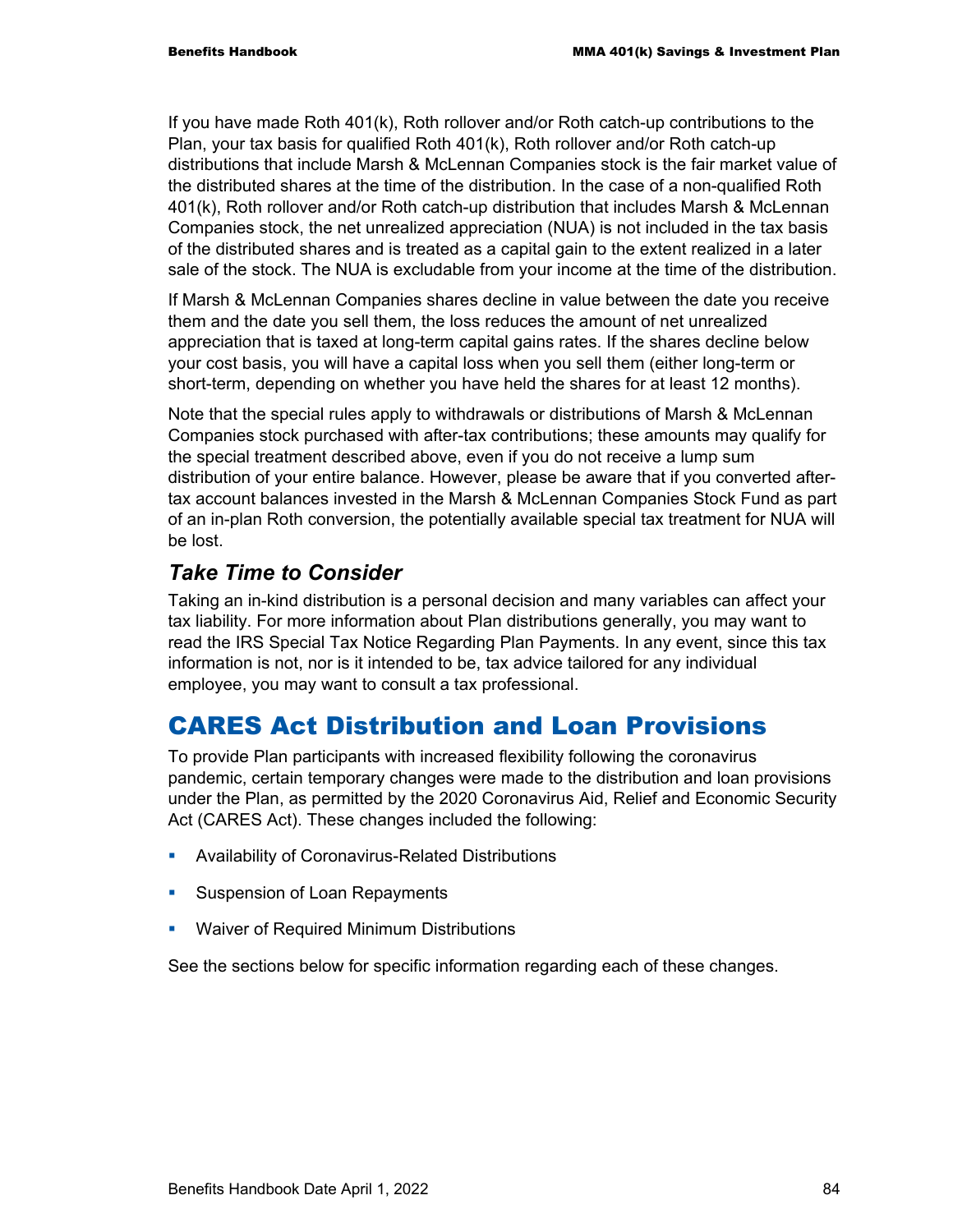## *Coronavirus-Related Distributions*

Under the CARES Act, if you were a "qualified individual" under IRS rules (as defined below), you were permitted to request a Coronavirus-Related Distribution (CRD) to be paid prior to December 30, 2020 from your VESTED account balance under the Plan. CRDs were not subject to the same tax consequences as other distributions. Below is further information on CRDs.

The CRDs were available to both active and terminated colleagues. The CRDs were

- Limited to \$100,000 for the 2020 calendar year. You were responsible for limiting your aggregated withdrawals across all 401(k) plans (with current and former employers) and personal IRAs to \$100,000.
- Not subject to the 20% mandatory federal tax withholding upon distribution.
- Not subject to the 10% early withdrawal penalty.

Note that if you requested a CRD, the hierarchy for the withdrawal of funds under the CRD was pro rata across all funds and money types.

In addition:

- Subject to the repayment option below, you must include the CRD in gross taxable income, ratably, over three tax years (beginning with the tax year of the distribution), unless you elect to include all amounts in the tax year of the distribution. You may want to consult a tax advisor.
- If you obtain a CRD from the Plan, you can repay the CRD to an IRA or eligible employer plan (including this Plan) within three years of the distribution. If timely repaid, the CRD amount would not be included in gross income for federal income tax purposes, and you may file amended tax returns if applicable.
	- Similarly, if you obtained a CRD from another eligible employer plan (such as a tax-qualified 401(k) or defined benefit plan, a section 403(b) plan or a governmental section 457(b) plan) or a CONDUIT IRA, you may repay that CRD to this Plan as a CRD rollover contribution. This rollover contribution would also need to be made within three years of the distribution, and you must satisfy the applicable documentation requirements listed on the Plan's Incoming Coronavirus Related Distribution Repayment Form. Even if you did not request a CRD from the Plan, if you (i) otherwise took a withdrawal from the Plan on or after January 1, 2020 and before December 31, 2020 and (ii) satisfied the relevant eligibility criteria for a CRD, you may be able to treat your Plan withdrawal as though it was a CRD. However, you should carefully consult with your personal tax adviser to determine if this type of withdrawal may be treated as a CRD for tax purposes.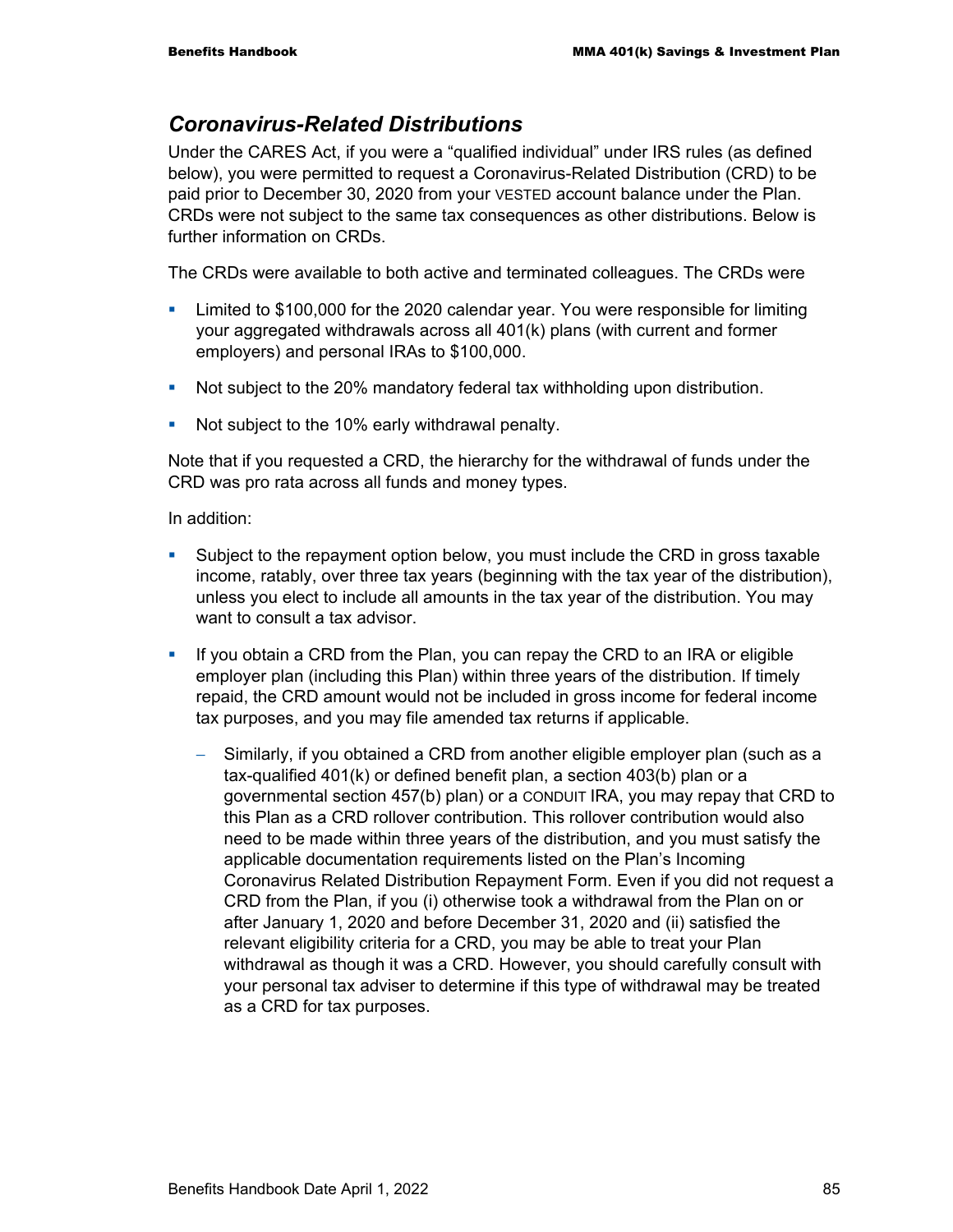## *Suspension of Loan Repayments*

If you were a "qualified individual" under IRS rules (as defined below) and you had an outstanding loan under the Plan, you were permitted to temporarily suspend all of your Plan loan repayments due between June 9, 2020 and December 31, 2020.

If you requested a suspension of your loan repayments, your loan payments were reamortized and restarted as of January 1, 2021. Interest accrued between the date of the last loan repayment and December 31, 2020 was added to the outstanding loan balance.

Regardless of the date when your loan was first suspended, the loan's term was generally extended by approximately 9 months from the original expiration date of the term. For example, if your loan term was originally scheduled to expire in March 2021 but you elected to suspend repayments from June 9, 2020 through December 31, 2020, your loan repayments restarted on or around your first payroll in 2021 in the reamortized amount, and the loan term will now expire in December 2021. However, please note that the length of the extension could be shorter for loans taken out after March 27, 2020, where the length of the extension is based on the number of days between the date the loan was issued and December 31, 2020.

If you elected to suspend your loan repayments, you may still repay your loan in full at any time.

### *Waiver of Required Minimum Distributions*

The CARES Act also provided for the waiver of required minimum distributions (RMDs) that were otherwise due to be paid from the Plan in 2020. (For general information about RMDs, please refer to the "Required Minimum Distribution" section on page 78.) Unlike the other CARES Act provisions described above, the 2020 RMD waiver applied regardless of whether the participant satisfied the IRS definition of a "qualified individual."

In connection with this RMD relief, effective June 9, 2020, the Plan did not automatically process RMDs that were otherwise due to be paid in 2020. However, participants (including participants who are currently receiving INSTALLMENT payments) had the opportunity to voluntarily elect to receive these RMDs.

If you already received an RMD in 2020 (including ongoing 2020 RMDs that were originally due on December 31, 2020 or first-year RMDs that were originally due on April 1, 2020), you were permitted to roll over the amount of the RMD to an IRA or back into the Plan, thereby retaining the tax deferred status of the distribution, as long as the rollover was completed by August 31, 2020. This rollover option did not apply to any first-year RMDs that were distributed in 2019. Note that if you elected to roll over your RMD back into the Plan by the August 31, 2020 deadline, the amounts rolled over will remain subject to the distribution rules otherwise applicable to amounts held under the Plan.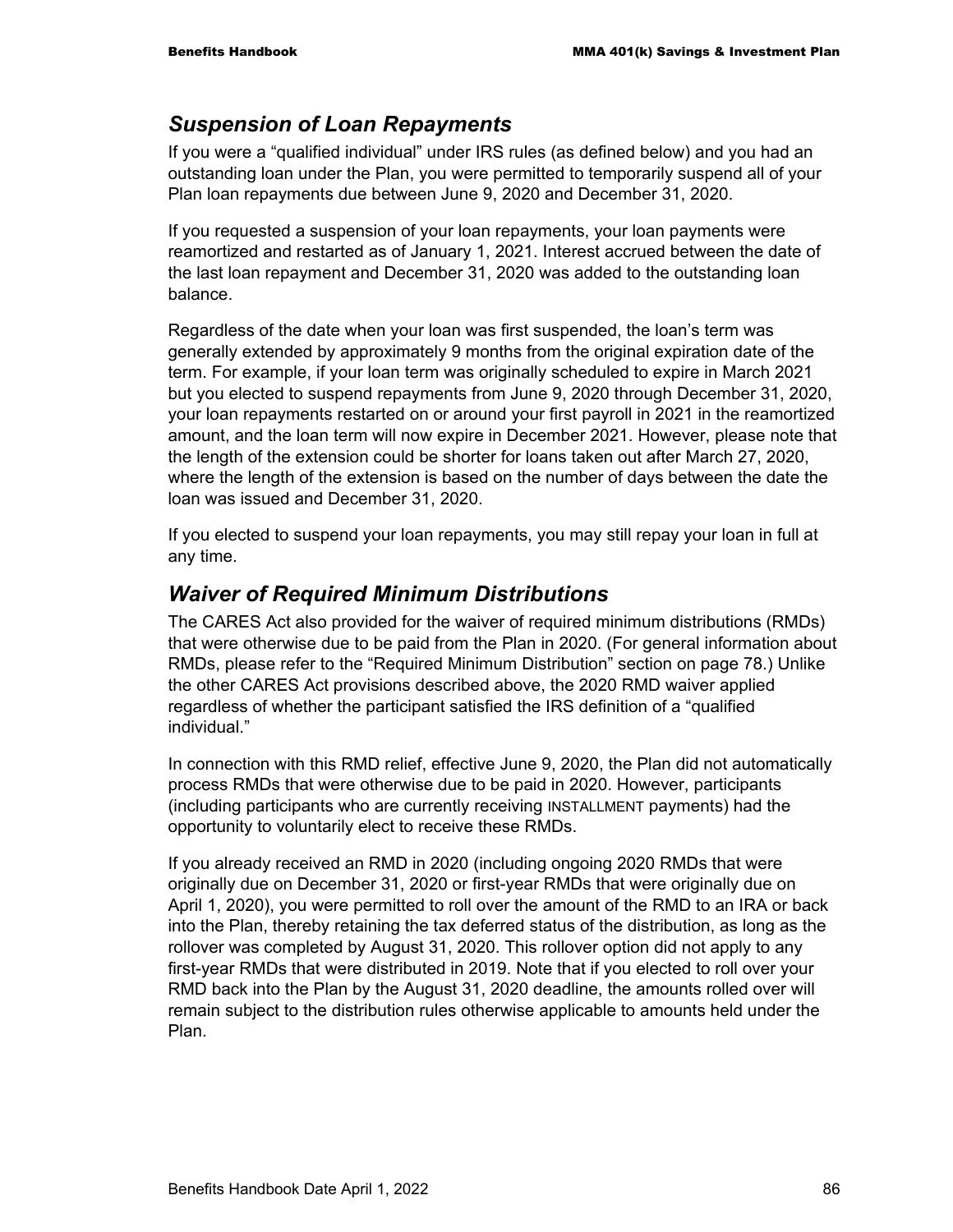In addition, pursuant to the CARES Act, for participants who died before January 1, 2020, the 2020 calendar year is disregarded in calculating the 5-year deadline for a nonspouse BENEFICIARY to receive payment of a participant's account balance following the participant's death.

## *Eligibility for CARES Act Provisions*

You were eligible to receive a CRD or have your loan repayments suspended if you satisfied the definition of a "qualified individual" under IRS rules. This means you must have met any of the following conditions:

- You were diagnosed with the virus SARS-CoV-2 or with coronavirus disease 2019 (referred to collectively as COVID-19) by a test approved by the Centers for Disease Control and Prevention (CDC);
- your spouse or your dependent was diagnosed with COVID-19 by a test approved by the CDC; or
- you have experienced adverse financial consequences because:
	- − you, your spouse, or a member of your household was quarantined, furloughed or laid off, or had work hours reduced due to COVID-19;
	- − you, your spouse, or a member of your household was unable to work due to lack of childcare due to COVID-19;
	- − a business owned or operated by you, your spouse, or a member of your household closed or reduced hours due to COVID-19; or
	- − you, your spouse, or a member of your household had a reduction in pay (or selfemployment income) due to COVID-19 or had a job offer rescinded or start date for a job delayed due to COVID-19.

You were required to certify that you satisfied at least one of these conditions when you applied for a CRD or a suspension of your loan repayments.

As noted above, the waiver of 2020 RMDs was available regardless of whether you, your spouse, your dependents or the members of your household were impacted by COVID-19.

## In Case of Divorce

## *Qualified Domestic Relations Order*

A "qualified domestic relation order" (QDRO) is a "domestic relations order" (DRO) that creates, or recognizes the existence of, the right of an "alternate payee" (former spouse, child(ren) or other dependent(s)) to receive all or a part of your VESTED account balance under the Plan.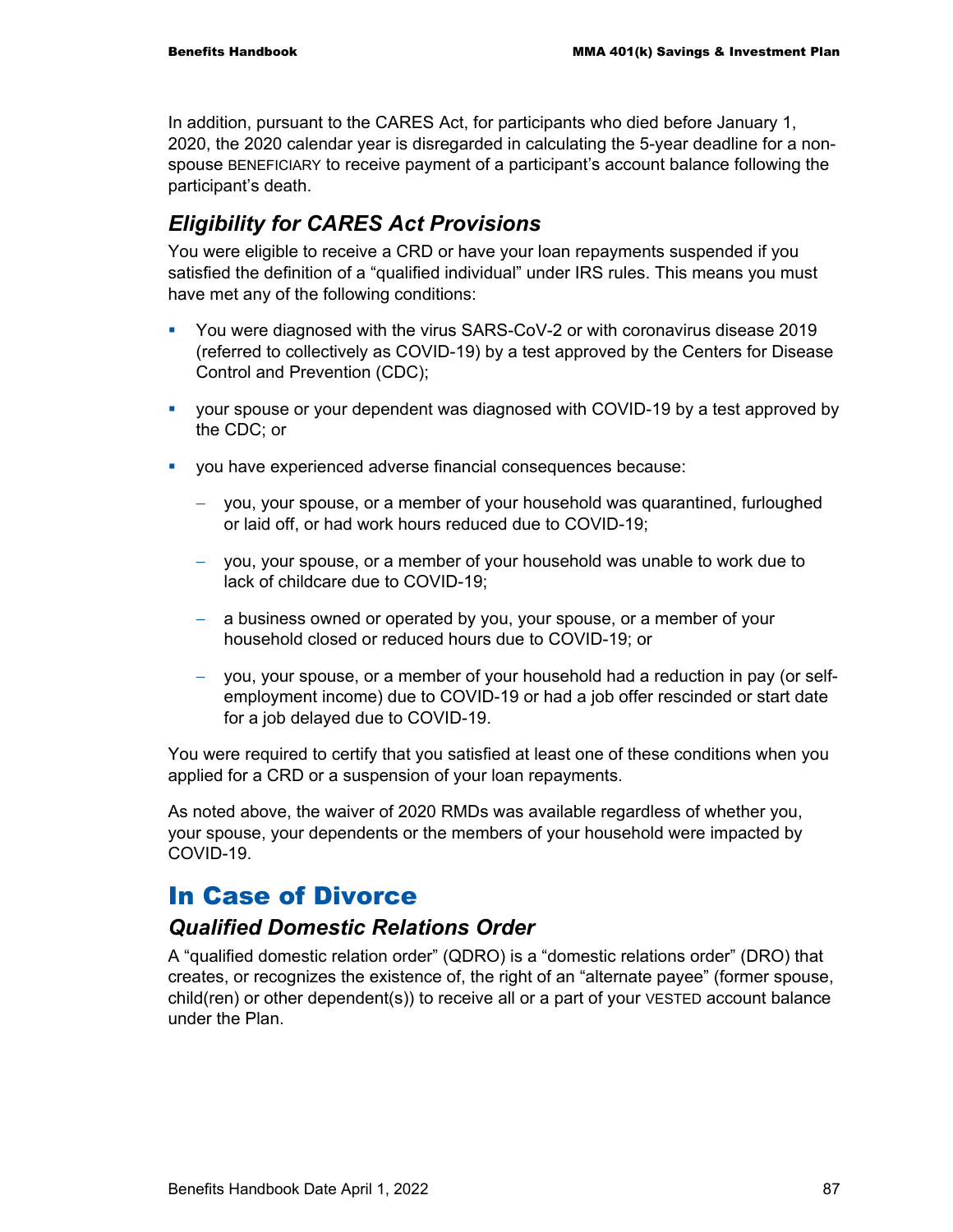A DRO is a judgment (generally issued by the court to be recognized as a DRO under ERISA), decree, or order that relates to the provision of child support, alimony payments, or marital property rights for the benefit of a spouse, former spouse, child, or other dependent.

The Plan has to honor any DRO relating to your Plan benefit as long as it complies with the QDRO Guidelines of the Plan and applicable legal requirements. A DRO must contain the following information to qualify as a QDRO acceptable under the Plan and ERISA.

- the name, Social Security Number, and last known mailing address of the participant and each alternate payee.
- the full name of the Plan (Marsh & McLennan Agency 401(k) Savings & Investment Plan).
- the full name and address of the Plan Administrator (Plan Administrator MMA 401(k) Savings & Investment Plan, c/o Global Benefits Department, Marsh McLennan, Waterfront Corporate Center, 121 River Street, 3<sup>rd</sup> Floor, Hoboken, NJ 07030).
- the dollar amount or percentage of the participant's account to be awarded to the alternate payee.
- the date upon which the participant's account is to be divided. The alternate payee's separate account will be adjusted for its allocable share of income, gains, losses and expenses from the date until the date the alternate payee's account is distributed.

A draft DRO should be sent to QDRO Consultants Co. for approval prior to being sent to the court for signature. Generally, this order should provide for a prompt lump sum payout to the alternate payee. (If you submit a DRO to the court without prior approval by QDRO Consultants Co. and the DRO does not comply with the Plan's guidelines, you will be required to resubmit it to the court). All expenses in connection with obtaining a QDRO are your or your alternate payee's responsibility.

After your divorce, your former spouse will no longer be your automatic BENEFICIARY unless required by a QDRO.

## *What Happens to Your Account*

If you get divorced, your former spouse will immediately cease to be your automatic beneficiary unless required by a QUALIFIED DOMESTIC RELATIONS ORDER (QDRO).

Depending on the terms of QDRO, a portion of your account may be payable to another person known as an alternate payee. An alternate payee can be your spouse, exspouse, child or other qualified dependent.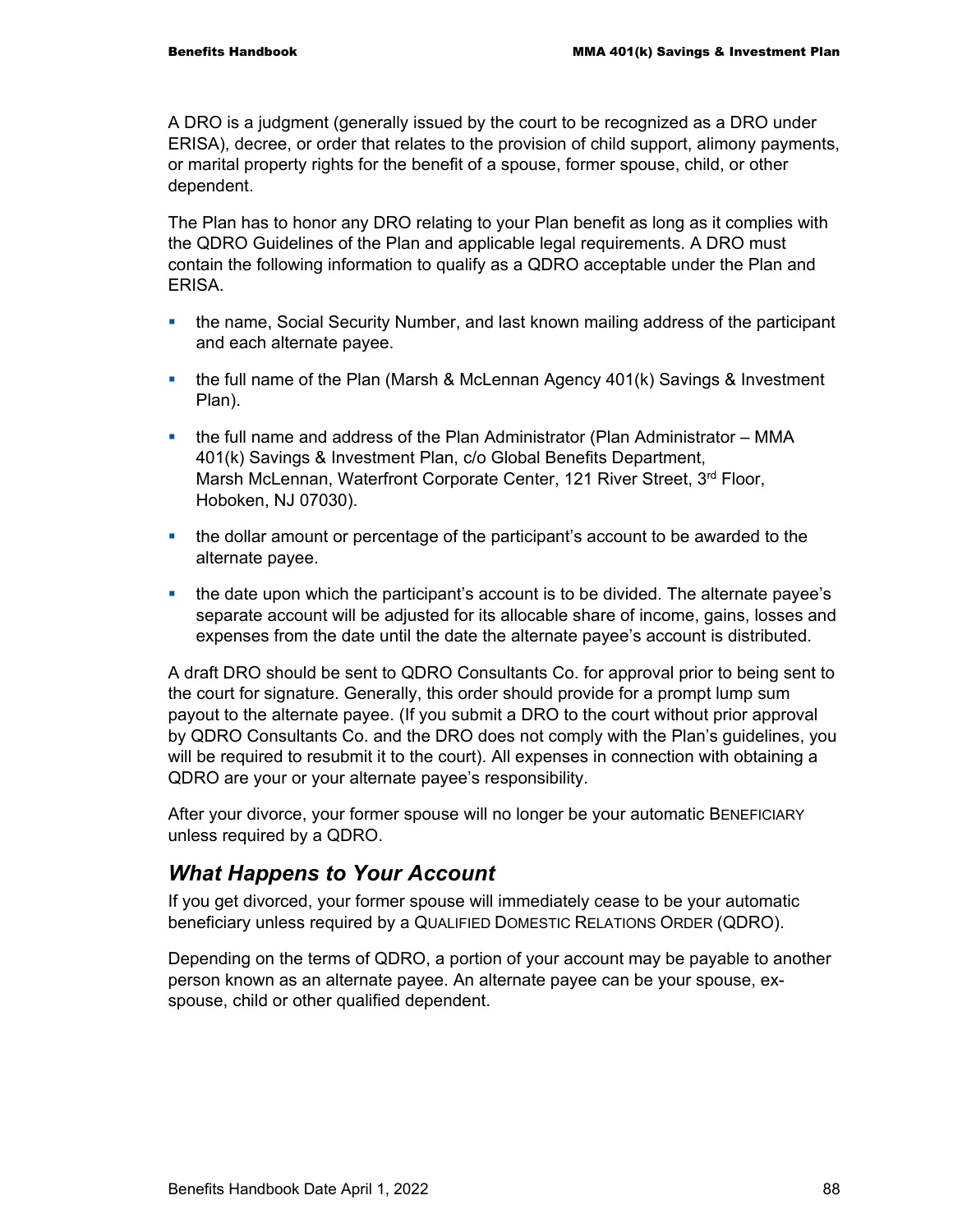If a portion of your account is determined to be payable to an alternate payee under the terms of your QDRO, then your account will be divided into two accounts:

- a new account that will contain the amount payable to the alternate payee, and
- your original account, which is reduced by the amount payable to the alternate payee.

Different rules may apply if you are receiving INSTALLMENT payments.

Until the alternate payee's account balance is distributed, it will continue to be affected by the investment performance of the investment options elected for the account.

Your account under the Plan may be split only if you have a Qualified Domestic Relations Order.

**Note:** All reasonable costs and expenses incurred by the Plan in connection with determination as to whether a domestic relations order is a Qualified Domestic Relations Order may be charged to your account.

When the Plan receives a Domestic Relations Order, distributions, loans, hardship and in-service withdrawals are not allowed until the rights under the order are finally determined. QDRO Consultants Co. will notify you that a hold has been placed on your account.

## *Distributions to Alternate Payees*

If a portion of your account balance has been awarded to an alternate payee, it will be distributed promptly to the alternate payee when an approved Qualified Domestic Relations Order becomes effective. The alternate payee has 45 days from the date of the segregation of the account letter to request a distribution via an Alternate Payee Distribution Form. If no form is received, it will be distributed. If the alternate payee is your former spouse or spouse, he or she may direct the rollover of the amount distributable under the QDRO to his or her own traditional IRA, Roth IRA or to his or her employer's TAX-QUALIFIED PLAN.

To obtain a form, go to **https://careers.mmc.com/global/en/us-benefits** and select **Transamerica**. Once the form is completed, return as instructed.

### *Contact*

In order to give your spouse an interest in your account, a Domestic Relations Order must be submitted to QDRO Consultants Co. at the following address:

QDRO Consultants Co. Attention: Marsh McLennan QDRO Compliance Team 3071 Pearl Road Medina, Ohio 44256

You can also call QDRO Consultants Co. at +1 800 527 8481 with any questions or fax inquiries to them at +1 330 722 2735.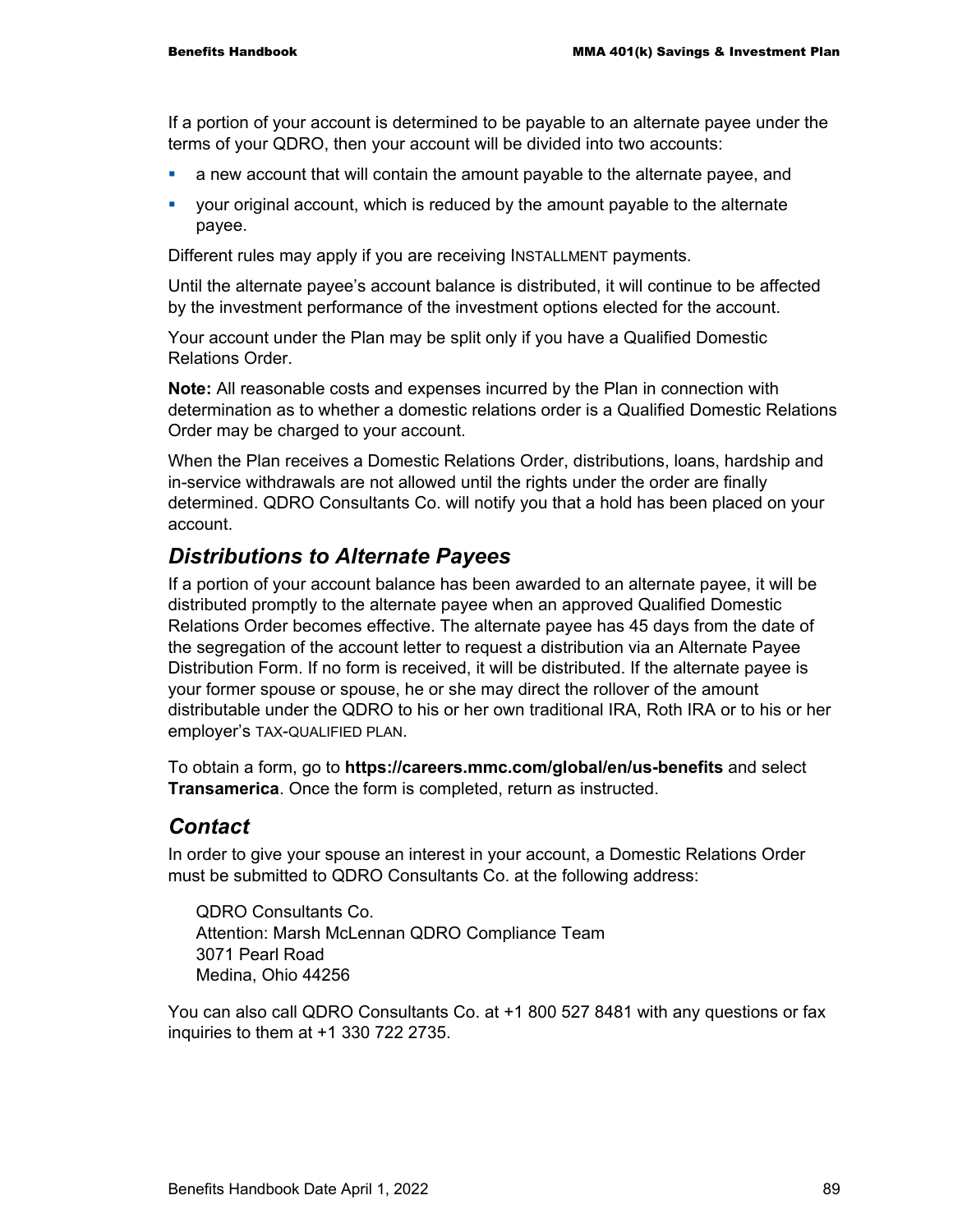### *Beneficiary Designation*

Your beneficiary designation will remain in effect for the portion of your account that is not awarded to your former spouse or dependent child under the Qualified Domestic Relations Order (QDRO) until you change it or remarry.

**Note:** Unless specified in the QDRO, your former spouse is no longer automatically eligible for any death benefits. If you remarry, your new spouse is automatically your beneficiary. You must submit a new beneficiary form if you remarry with your new spouse's written, notarized consent if your new spouse is not designated as your primary beneficiary.

## In Case of Your Death

You should choose a BENEFICIARY under the Plan. If you are unmarried, you may designate anyone you wish (and under certain circumstances, a trust or charitable organization may be a beneficiary). If you are not married and do not name a beneficiary, your estate is your beneficiary. If you are married, your spouse is automatically your beneficiary. You must obtain your spouse's written, notarized consent to designate someone other than your spouse as a beneficiary.

## Choosing a Beneficiary

You may designate a BENEFICIARY online. If you are an active employee, go to Colleague Connect (**https://mmcglobal.sharepoint.com/sites/Home**). Select **Pay & Benefits**, and click **My Pay & Benefits**, select **Transamerica** under Savings & Financial Planning. If you are a terminated employee, go to **https://careers.mmc .com/global/en/us-benefits** and select **Transamerica**.

You may also designate a beneficiary by completing a Beneficiary Designation Form and returning it in accordance with the form's instructions. Forms may be obtained online.

If you are married, your spouse is automatically your beneficiary. You must obtain your spouse's written, notarized consent to designate someone other than your spouse as a beneficiary.

You were not required to renew your beneficiary designation due to the transition to Transamerica as the Plan's recordkeeper on September 1, 2017. If you had a completed Beneficiary Designation Form on file prior to September 1, 2017, it will continue to be in effect until you make a change to your beneficiary designation (or you become married).

## Changing a Beneficiary

You can change your BENEFICIARY at any time online. If you are an active employee, go to Colleague Connect (**https://mmcglobal.sharepoint.com/sites/Home**). Select **Pay & Benefits**, and click **My Pay & Benefits**, select **Transamerica** under Savings & Financial Planning. If you are a terminated employee, go to **https://careers.mmc**

**.com/global/en/us-benefits** and select **Transamerica**. If you prefer, you may complete a Beneficiary Designation Form and return it in accordance with the form's instructions. Forms may be obtained online.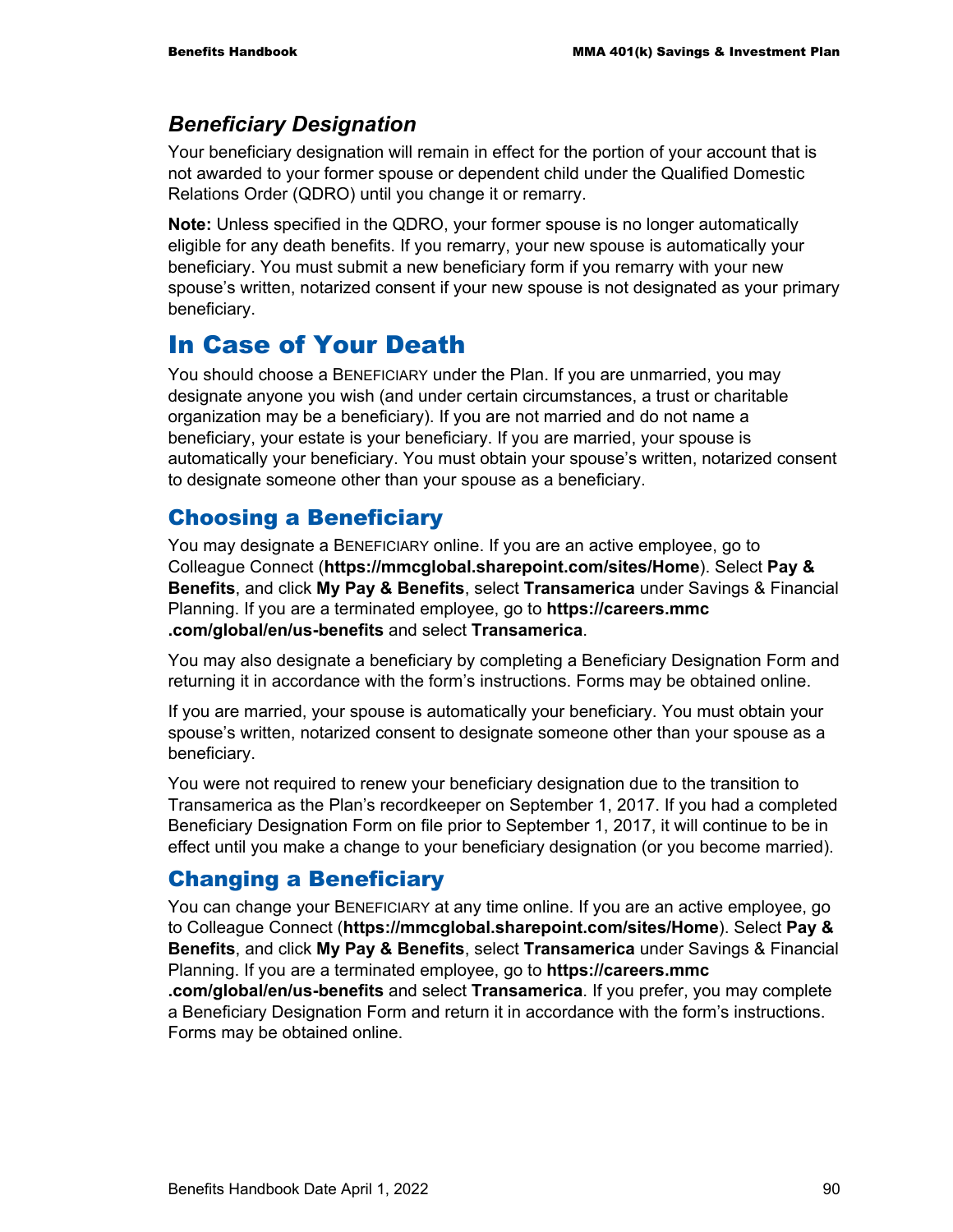If you are married, you must obtain your spouse's written, notarized consent to designate someone other than your spouse as a beneficiary.

Be sure to keep your beneficiary designation up to date. The last completed beneficiary designation election on file with the Plan is the exclusive basis upon which the Plan will make a distribution to a beneficiary.

### *No Beneficiary Named*

If you are married and die before you receive your account, your surviving spouse is automatically your sole beneficiary. If you have no spouse at the time of your death, and no other beneficiary has been designated, then the Plan payments will be made to your estate and will be distributed according to the settlement of your estate.

## Who Gets Your Benefit

If you die before you begin receiving your account balance, your BENEFICIARY will automatically receive your account balance. If you did not choose a beneficiary and you are not married or your beneficiary dies before you, your estate is automatically your sole beneficiary and will be distributed according to the settlement of your estate. If you are married, your spouse will receive your account balance unless you designated another beneficiary with your spouse's written, notarized consent on the Plan's Beneficiary Designation Form.

## How the Benefit Is Paid

If your account balance is \$1,000 (includes your Roth 401(k) balance) or less, your account balance will be distributed to your BENEFICIARY automatically, and applicable taxes will be withheld.

If your account balance is more than \$1,000 (includes your Roth 401(k) balance), your beneficiary may request a distribution or leave the account in the Plan. The maximum period over which your beneficiary may defer depends on whether or not your beneficiary is your surviving spouse.

If your beneficiary is your surviving spouse, he or she may:

- elect a lump sum distribution, which he or she may direct as a rollover into his or her own traditional IRA, Roth IRA or employer's TAX-QUALIFIED PLAN, at any time up until April 1<sup>st</sup> following the calendar year in which you (not your spousal beneficiary) would have attained age 72 (if you were born after June 30, 1949) or age 70 $\frac{1}{2}$  (if you were born before July 1, 1949).
- **EXECT INSTALLMENT distributions over a period of years not to exceed your spouse's** life expectancy, beginning no later than April  $1<sup>st</sup>$  following the calendar year in which *you* (not your spousal beneficiary) would have attained age 72 (if you were born after June 30, 1949) or age  $70\frac{1}{2}$  (if you were born before July 1, 1949).
- elect a lump sum distribution, which he or she may direct as a rollover into his or her own traditional IRA, Roth IRA or employer's tax-qualified plan, on a percentage of the account balance and installment distributions on the remainder, subject to the time frames above.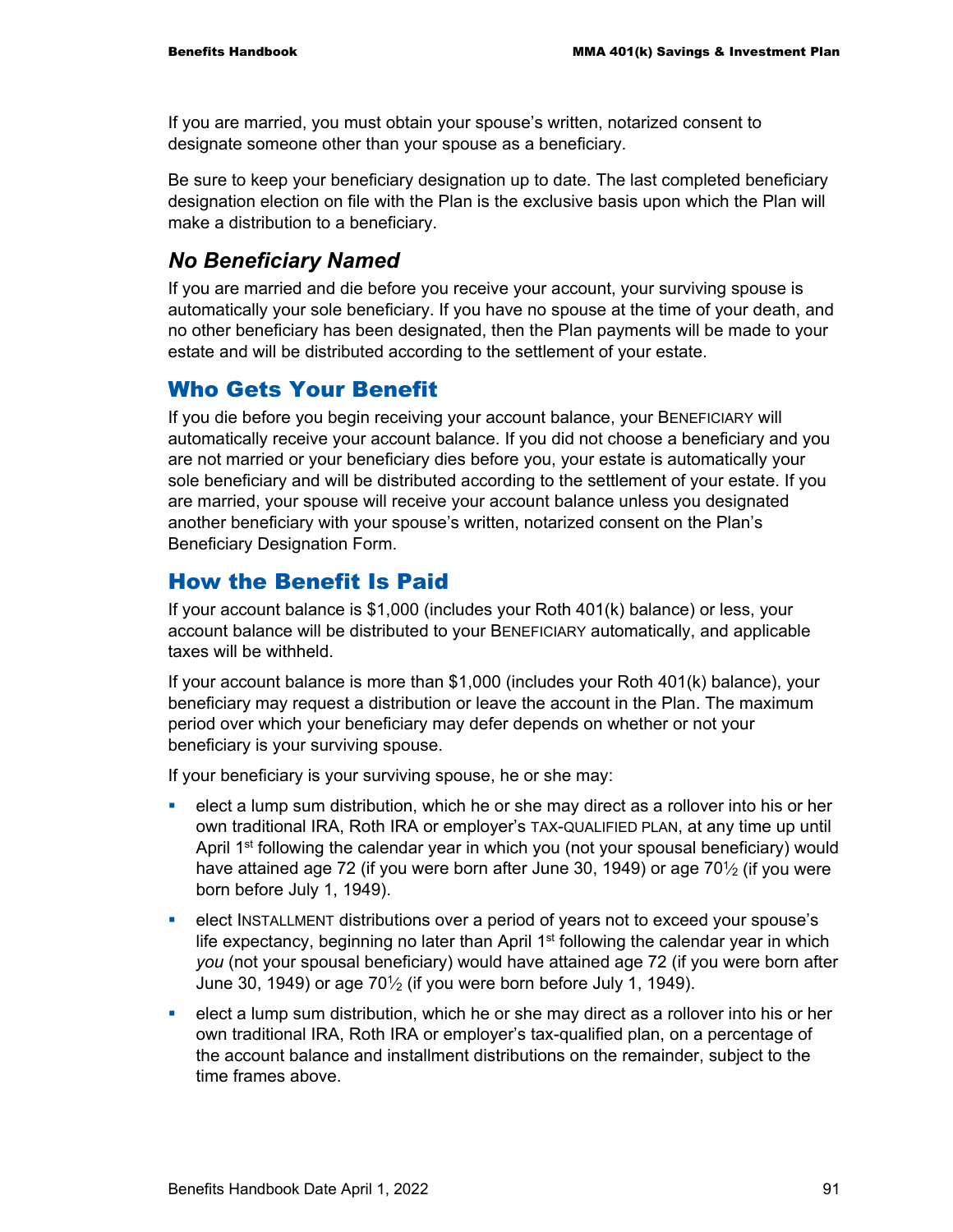If your beneficiary is not your surviving spouse, he or she may:

- elect a lump sum distribution, which he or she may direct as a rollover into a traditional IRA or Roth IRA at any time (i) within five years of your death, if the date of death was prior to January 1, 2020 or if the beneficiary is a NON-INDIVIDUAL BENEFICIARY, or (ii) within ten years of your death, if the date of death was after December 31, 2019 (for individual beneficiaries), or
- elect installment distributions, beginning no later than 11 months after the election has been filed, and ending within (i) five years of your death if the date of death was prior to January 1, 2020 or if the beneficiary is a non-individual beneficiary or (ii) within ten years following your death, if the date of death was after December 31, 2019 (for individual beneficiaries).

If you were already receiving installments before your death, your beneficiary may elect any of the following payment options upon your death:

- **Lump sum payment payable to your beneficiary;**
- Lump sum payment payable to your beneficiary's inherited IRA with a rollover institution; or
- **Installment distributions as follows:** 
	- If your date of death was after December 31, 2019, an individual beneficiary can elect installments at any frequency (monthly, quarterly, semi-annual or annual) ending no later than 10 years following the date of your death. The beneficiary would make a separate installment election rather than continuing your original installments.
	- − If your date of death was before January 1, 2020, an individual beneficiary can continue installments over the period you originally elected. New installment elections would not be permitted.

If you have a non-individual beneficiary, the beneficiary can continue installments over the period that you originally elected. However, if you died before April 1<sup>st</sup> of the calendar year following the calendar year in which you would have attained age 72 (if you were born after June 30, 1949) or age  $70\frac{1}{2}$  (if you were born before July 1, 1949), these installments will end no later than 5 years following the date of your death. New installment elections would not be permitted.

If your beneficiary does not request an immediate distribution of your account, the account balance will continue to be affected by the investment performance of the investment options elected for the account.

While your account remains in the Plan, your beneficiary can:

- reallocate the balance of your account among different investment options.
- substitute one investment option for another (a "fund-to-fund" transfer).
- **Figure 1** request a distribution.

As long as your beneficiary maintains a balance in the Plan, your beneficiary will need to call HR SERVICES at +1 866 374 2662 to report any address changes so the account statements are properly directed.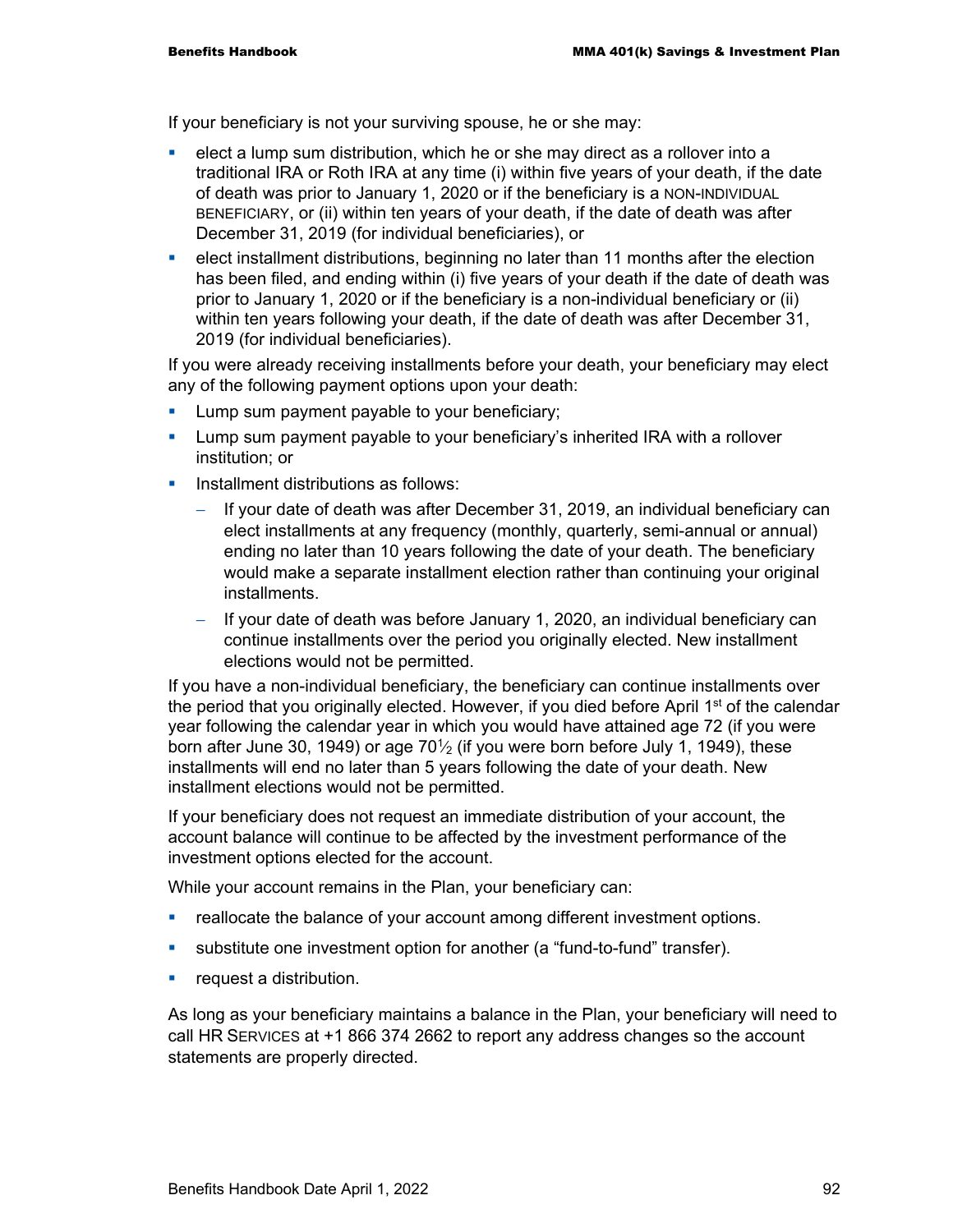## How to Apply for a Benefit

Your BENEFICIARY should contact HR SERVICES at +1 866 374 2662. Before a benefit can be paid, your beneficiary has to provide:

- **a** certified death certificate and
- a copy of your marriage certificate, if the beneficiary is your surviving spouse and
- a copy of his or her birth certificate if the beneficiary is a minor and
- **•** proof of his or her own identity.

### When a Benefit Is Paid

Once a distribution has been requested, your BENEFICIARY will usually be paid within 30 days of being confirmed as the beneficiary.

### Taxes

If your BENEFICIARY is your surviving spouse, your spouse may choose to have a direct rollover of your account to a traditional IRA, Roth IRA to an eligible tax-qualified employer plan, or paid to him or her. If the distribution is paid to a traditional IRA, Roth IRA or to an eligible employer's TAX-QUALIFIED PLAN, taxes will not be withheld. If the distribution is paid to your surviving spouse directly, 20% of the taxable amount will be withheld for mandatory Federal income tax withholding.

If your beneficiary is someone other than a surviving spouse, your non-spousal beneficiary can request a direct rollover to a traditional IRA or Roth IRA. The traditional IRA that receives a direct rollover is considered an "inherited" IRA. The required minimum distributions from an "inherited" IRA are not based on the age of the beneficiary. Instead, complex rules apply that take into account the participant's age at death. Any distribution of amounts that are eligible for rollover but are paid directly to your non-spousal beneficiary will be subject to 20% mandatory Federal income tax withholding on the taxable amount.

The distribution made on account of your death is generally not subject to the additional 10% Federal early withdrawal tax.

A tax professional should be consulted to find out exactly what taxes your beneficiary will have to pay.

## Merged Plans

You will cease to be eligible to make contributions or receive Company matching contributions if you no longer work for a participating employer. If your account is transferred to the plan of a new employer in a spin-off or trust-to-trust transfer, you will not be entitled to receive a distribution solely as a result of the sale. You will be entitled to receive a distribution under the terms of the new plan to which your account has been transferred. If your account is not directly transferred in a spin-off or a trust-to-trust transfer to the new employer's plan, you generally will be entitled to receive a distribution from this Plan if you cease to work for the Company and any affiliated employers and satisfy any additional tax law requirements.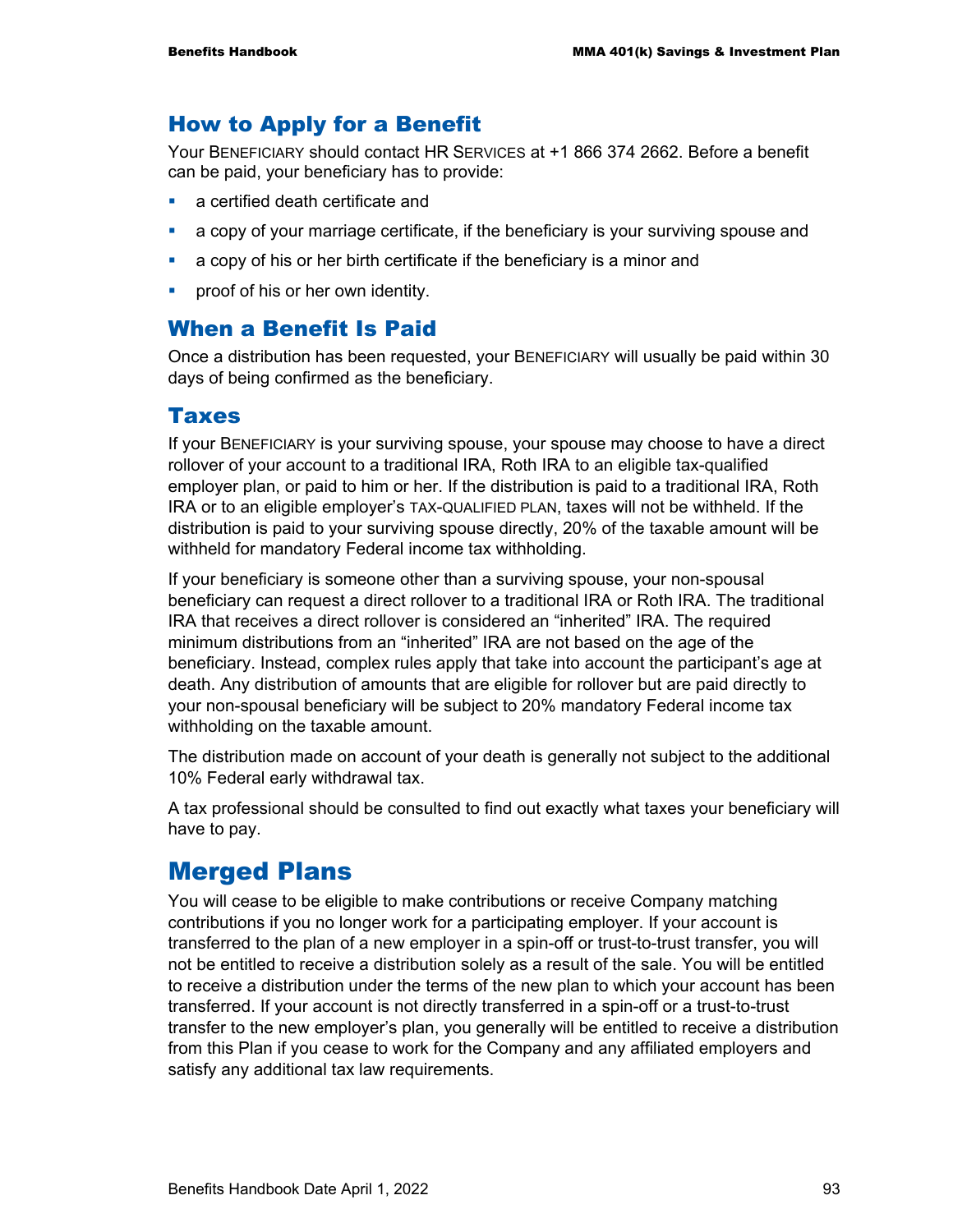## Plan Spin-off or Merger

In the event of any Plan merger or spin-off, the value of your account immediately following its transfer to the new plan (calculated as if the Plan had terminated) may not be less than the value immediately prior to the transfer (calculated as if the Plan had terminated). In addition, any portion of your account representing before-tax contributions will remain subject to distribution restrictions and generally will not be eligible for withdrawal while you are employed unless you attain age  $59\frac{1}{2}$  or have a financial hardship, as defined under the tax law.

The transfers described above are not eligible rollover distributions or treated as taxable distributions. You will have no income tax or withholding liability as a result of such transfer.

## Account Information

The Plan Administrator provides information through the MMA 401(k) Plan's website and the HR SERVICES. You can access information and conduct Plan transactions by going online to the MMA 401(k) Plan's website, Colleague Connect (**https://mmcglobal.sharepoint.com/sites/Home)** for active employees and **https://careers.mmc.com/global/en/us-benefits** for terminated employees, or by calling HR Services at +1 866 374 2662.

| Online Systems and HR Services (+1 866 374 2662)                                                      |                                                                                                                                                                                                                                                                                                                                                                                                               |  |
|-------------------------------------------------------------------------------------------------------|---------------------------------------------------------------------------------------------------------------------------------------------------------------------------------------------------------------------------------------------------------------------------------------------------------------------------------------------------------------------------------------------------------------|--|
| <b>Transactions available</b><br>through the Voice<br><b>Response System or</b><br><b>HR Services</b> | account balances<br>ш<br>account balance by investment option<br>o,<br>account balance by money type<br>a.<br>amounts available for withdrawal<br>ш<br>contribution rate<br>ш<br>investment direction<br>п<br>loan information including outstanding loan balances, amounts<br>ш<br>available for loans, interest rates and loan modeling<br>investment performance<br>×<br>investment price information<br>× |  |
| <b>Transactions available</b><br>through the Plan's<br><b>Website or HR</b><br><b>Services</b>        | investment directions for future contributions<br>×<br>contribution rate changes<br>×<br>catch-up contribution election<br>ш<br>fund-to-fund transfer<br>п<br>fund reallocation<br>п<br>loans<br>ш                                                                                                                                                                                                            |  |
| <b>Voice Response</b><br><b>System</b>                                                                | Set up voice biometrics authentication when you call the<br>ш<br>Transamerica voice response system. The Voice Pass system will<br>identify you based on your stored voiceprint. If you choose not to set<br>up voice biometrics, you will need to provide authentication each<br>time you call the system.                                                                                                   |  |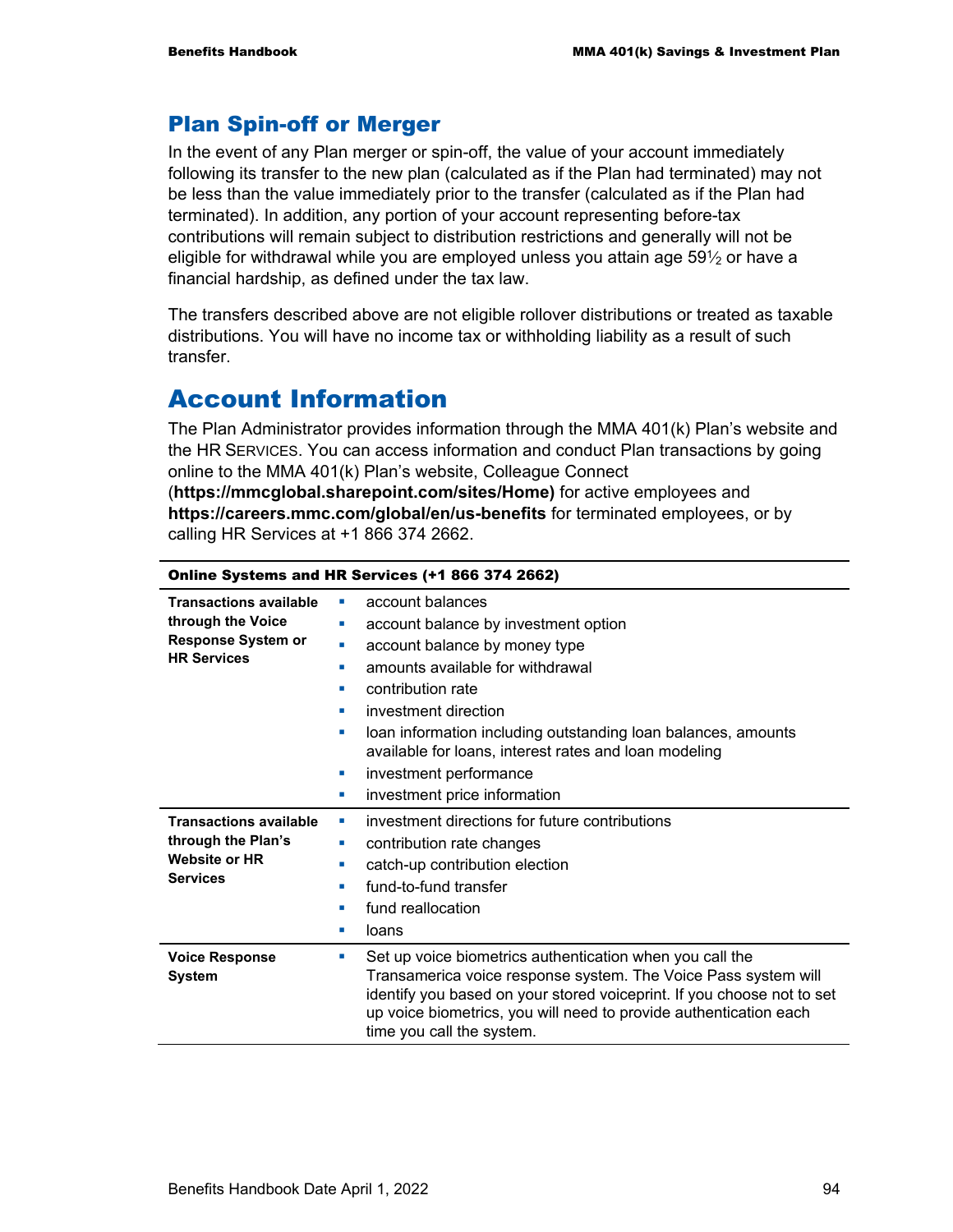| Online Systems and HR Services (+1 866 374 2662) |                                                                                                                                                                                                                                                                                                                                                                                                                                                                                                                                                                                             |  |
|--------------------------------------------------|---------------------------------------------------------------------------------------------------------------------------------------------------------------------------------------------------------------------------------------------------------------------------------------------------------------------------------------------------------------------------------------------------------------------------------------------------------------------------------------------------------------------------------------------------------------------------------------------|--|
| How to reach                                     | Call HR Services at +1 866 374 2662 or visit the Plan's website online.<br>If you are an active employee, go to Colleague Connect<br>(https://mmcglobal.sharepoint.com/sites/Home). Select Pay &<br>Benefits, and click My Pay & Benefits, select Transamerica under<br>Savings & Financial Planning.<br>If you are a terminated employee, go to https://careers.mmc<br><b>CONTRACTOR</b><br>.com/global/en/us-benefits and select Transamerica.                                                                                                                                            |  |
| <b>Hours of operation</b>                        | Plan's Website: 24 hours a day, seven days a week<br>HR Services: $8$ a.m. $-8$ p.m. Eastern time, any business day                                                                                                                                                                                                                                                                                                                                                                                                                                                                         |  |
| <b>Accessing your</b><br>account                 | If you are an active employee:<br>Online Colleague Connect (https://mmcglobal.sharepoint<br>.com/sites/Home)<br>If you do not have access to Colleague Connect:<br>Online at https://my.trsretire.com<br>The first time you visit the website, you will need to click New user? Get<br>started to set-up your user name and password. If you have an account<br>balance in another qualified plan for which Transamerica is the<br>recordkeeper, you will see the account balance for that plan as well as<br>the Marsh McLennan plans you participate in.<br>By phone:<br>+1 866 374 2662. |  |

## Account Updating

Your account is valued each business day that the New York Stock Exchange is open.

"Valued" means that your account is updated to reflect account activity and investment gains, losses, dividends and other earnings.

## Account Statements

You will receive a quarterly account statement showing all activity. Each January, you will automatically be mailed a paper version of your fourth quarter account statement. All other quarterly account statements can be viewed online by following the directions below.

If you are an active participant, you can access your quarterly account statement online. Go to Colleague Connect (**https://mmcglobal.sharepoint.com/sites/Home**). Select **Pay & Benefits**, and click **My Pay & Benefits**, select **Transamerica** under Savings & Financial Planning; then click the applicable plan and select e-documents under Home.

If you are a terminated participant, you can access your quarterly account statement online. Go to **https://careers.mmc.com/global/en/us-benefits** and select **Transamerica;** then click the applicable plan and select **e-documents** under Home.

If you have an email address on file, you will receive an email notification when your quarterly account statement is available online. You may also elect to receive paper delivery of your quarterly account statement.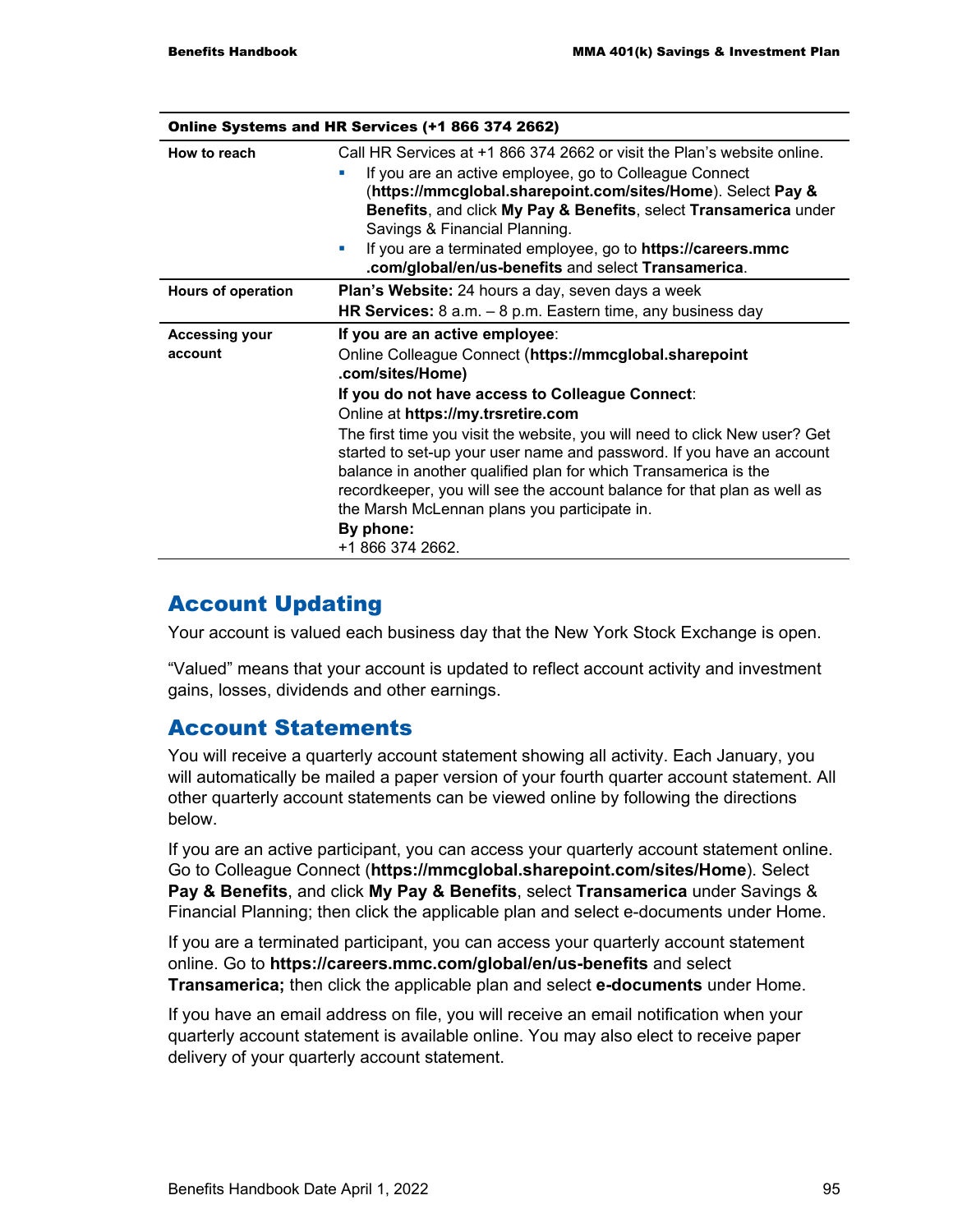# Miscellaneous

### *Trustee*

The Northern Trust Company is the Trustee for the Plan.

## Account and Investment Management Fees

Generally, the Company or Marsh McLennan pays the administrative expenses related to operating the Plan and the participants pay the investment management fees. However, you indirectly bear certain administrative costs that are paid from the investment management fees charged by certain funds offered in the Plan. In addition, certain expenses may be charged directly to your account based on certain account transactions.

When you invest in a fund other than the MMC Stock Fund, there is a fee charged as a percentage of assets invested. That fee is reflected as an offset to the fund's investment returns. The fees charged by each fund are shown in the fund's Fund Fact Sheet. That fee covers the fund's investment management expenses, and for some funds, a portion of that fee may also be used to cover certain administrative costs of the Plan. Since the fee offsets the investment returns you receive, this fee commensurately lowers your investment returns and thus your total account value.

If the portion of the investment management fee set aside to cover administrative costs exceeds those administrative costs for a particular year, participants with a Plan account balance at the time of the allocation will receive a distribution of any excess amount.

The Plan Administrator determines how to reasonably charge expenses to accounts, including accounts of terminated participants, beneficiaries and alternate payees. If the Company ceases to pay Plan expenses, Plan expenses will be charged to Plan accounts in a reasonable manner to be determined by the Plan Administrator.

The Department of Labor advises participants in plans like this Plan to carefully review and assess the fees charged. In certain cases, the cumulative effect of fees and expenses for each investment option can substantially reduce the growth of your RETIREMENT savings. Visit the Department of Labor's website at http://www.dol .gov/ebsa/publications/401k\_employee.html for an example showing the long-term effect of fees and expenses. Fees and expenses are only one of the many factors to consider when you decide to invest in a particular fund within the Plan. You may also want to think about whether an investment in a particular fund, along with your other investments, will help you achieve your financial goals.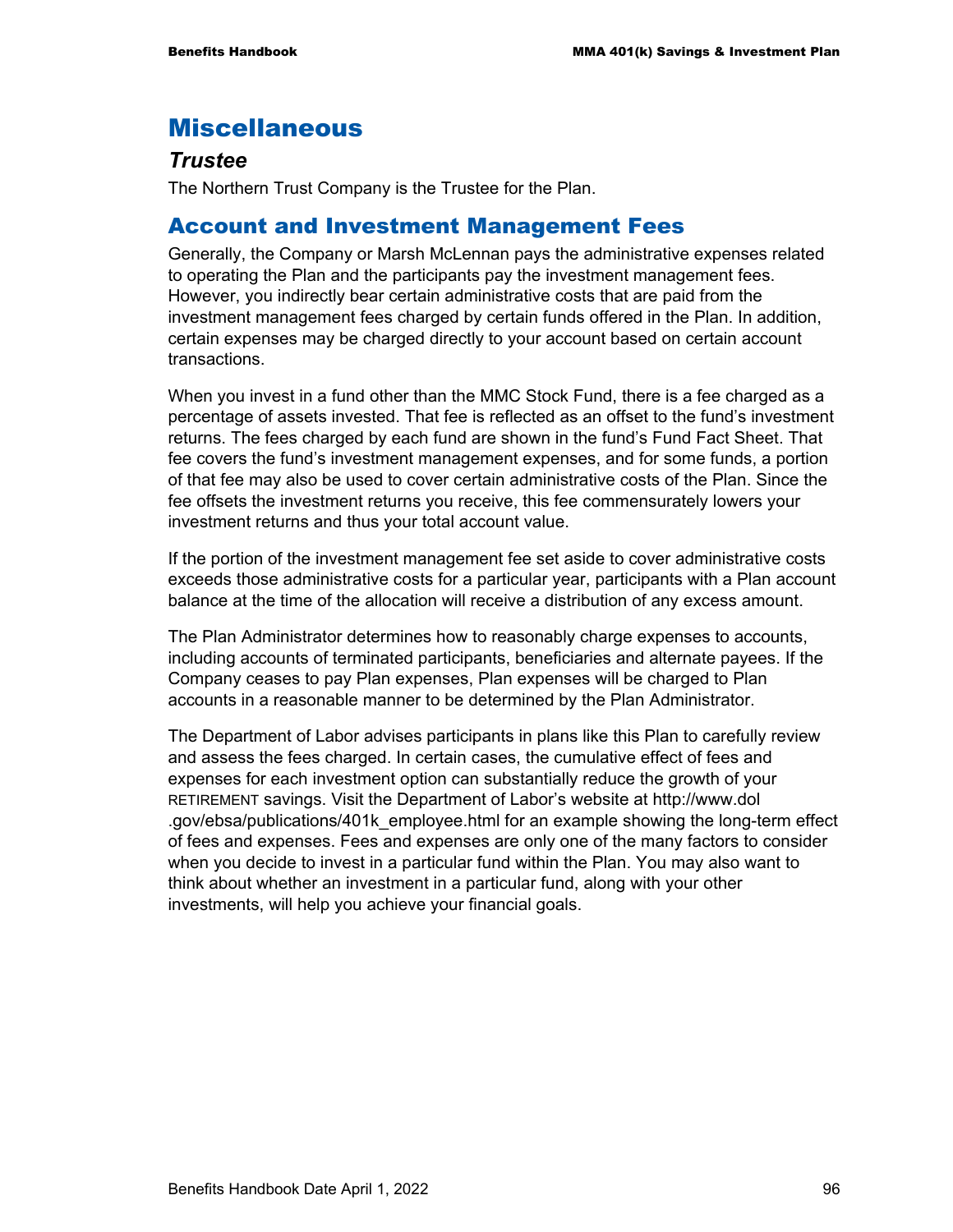## **Glossary**

#### **BENEFICIARY**

The person or entity you designate or who, under the terms of the plan will receive your remaining account balance after you die.

### CONDUIT IRA

An IRA that:

- was established with a distribution from (i) another employer tax-qualified plan under Section 401(a) of the Internal Revenue Code, (ii) a retirement plan under Section 403(b) of the Internal Revenue Code or (iii) a governmental plan under Section 457(b) of the Internal Revenue Code; and
- has no other IRA contributions commingled with it.

#### **DEFAULT**

A loan will be considered to be in default if:

- you breach a representation in the promissory note or make any false or misleading statement when you apply for the loan,
- **vou file for bankruptcy or,**
- it is determined by the loan administrator that your ability to repay the loan is substantially impaired.

#### ELIGIBLE BASE PAY

Eligible base pay is your base rate of pay (regular earnings and/or producer salary), regular draw and earned commissions before all deductions, including deductions for taxes and your own Plan contributions (eligible base pay does NOT include overtime, bonuses and other extra compensation).

#### HR SERVICES

Marsh McLennan HR Services Phone: +1 866 374 2662

#### INSTALLMENT

Monthly, quarterly, semi-annual or annual income that continues for a specified period of time, like for a number of years or number of payments.

#### LEASED EMPLOYEE

An individual is considered to be a Leased Employee of an MMA Company, if such individual is not an actual employee of an MMA Company, but nevertheless performs services for an MMA Company where such services are performed pursuant to any sort of formal or informal agreement between the MMA Company and an unrelated agency or other unrelated employer.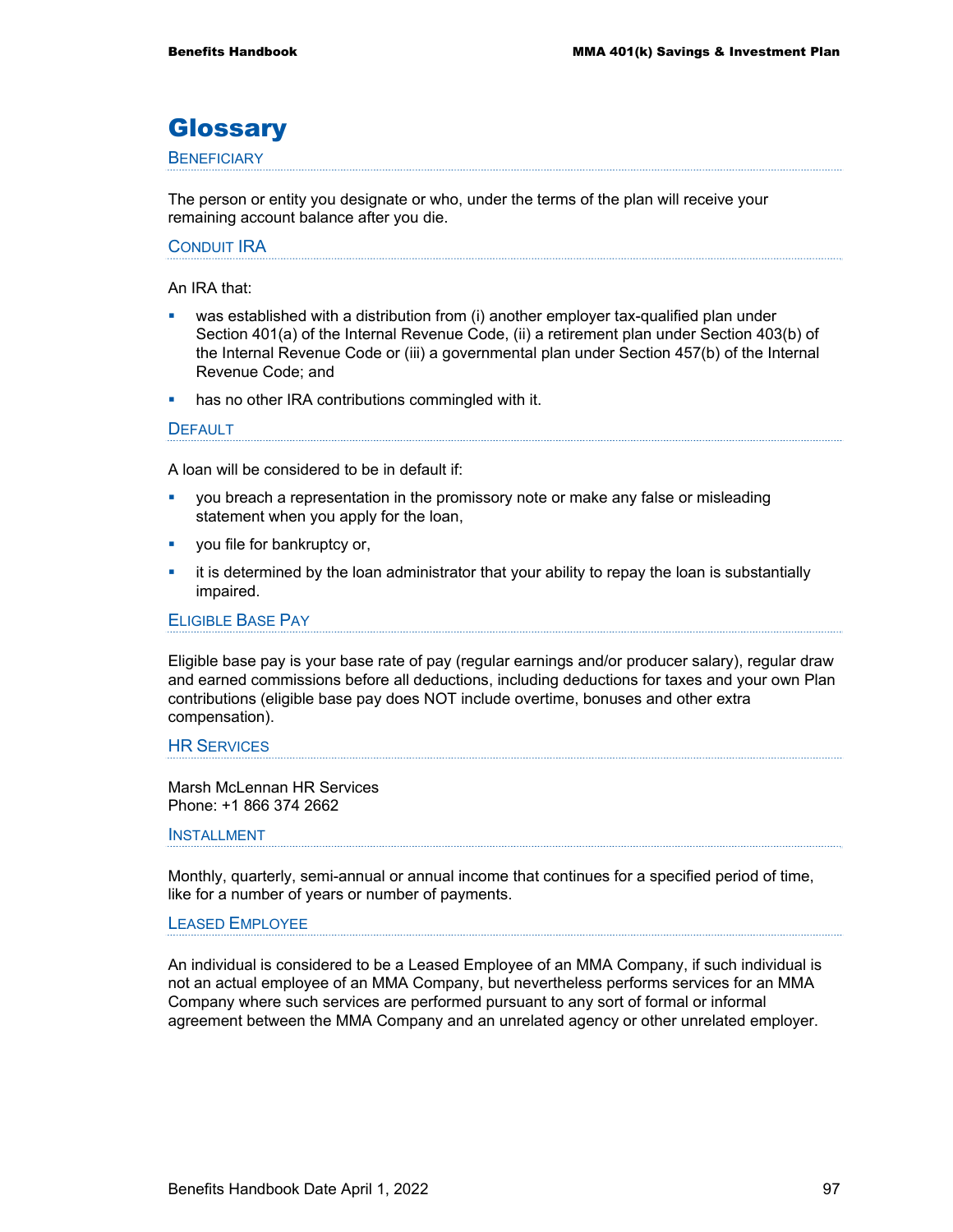#### NON-INDIVIDUAL BENEFICIARY

"Non-individual beneficiaries" include charities, estates, and trusts where individual beneficiaries are not identifiable under the trust document.

#### NORMAL FORM

The Normal Forms of payment for distributions over \$1,000 under the MMA 401(k) Savings & Investment Plan are:

- **EXECT** in-kind distribution of whole shares from the MMC Stock Fund.
- check for the value of your investments in Investment Funds other than the MMC Stock Fund, along with the value of all fractional shares of Marsh & McLennan Companies stock.

### QUALIFIED DOMESTIC RELATIONS ORDER (QDRO)

A judgment, decree or order issued by a state court that relates to child support, alimony payments or marital property rights to a spouse, former spouse, child or other dependent and is made pursuant to a state domestic relations law (including a community property law). It is considered a qualified domestic relations order if it creates or recognizes the existence of an alternate payee's right - or assigns to an alternate payee the right - to receive all or a portion of the benefits payable to a participant under a plan, specifies required information, does not alter the amount or form of plan benefits and is approved by the plan.

#### **RETIREMENT**

If you terminate employment with the Company or Marsh & McLennan Companies at or after age 55, you are considered a retired employee and you are eligible to receive payment of your vested account balance in any form of payment available under the Plan (rather than only a lump sum payment). If you terminate employment with the Company or Marsh & McLennan Companies at or after age 65, your account balance will automatically be 100% vested (regardless of your years of vesting service).

#### ROLLOVER CONTRIBUTIONS

Amounts received from certain other tax-favored plans that may be eligible for a tax-free transfer to another such plan.

#### SOCIAL SECURITY BENEFIT

The retirement benefit you receive from the government when you retire, based on your age, the number of years you contributed to Social Security and your Social Security contributions during those years. In order to qualify for Social Security coverage, you must have 40 quarters of Social Security contributions.